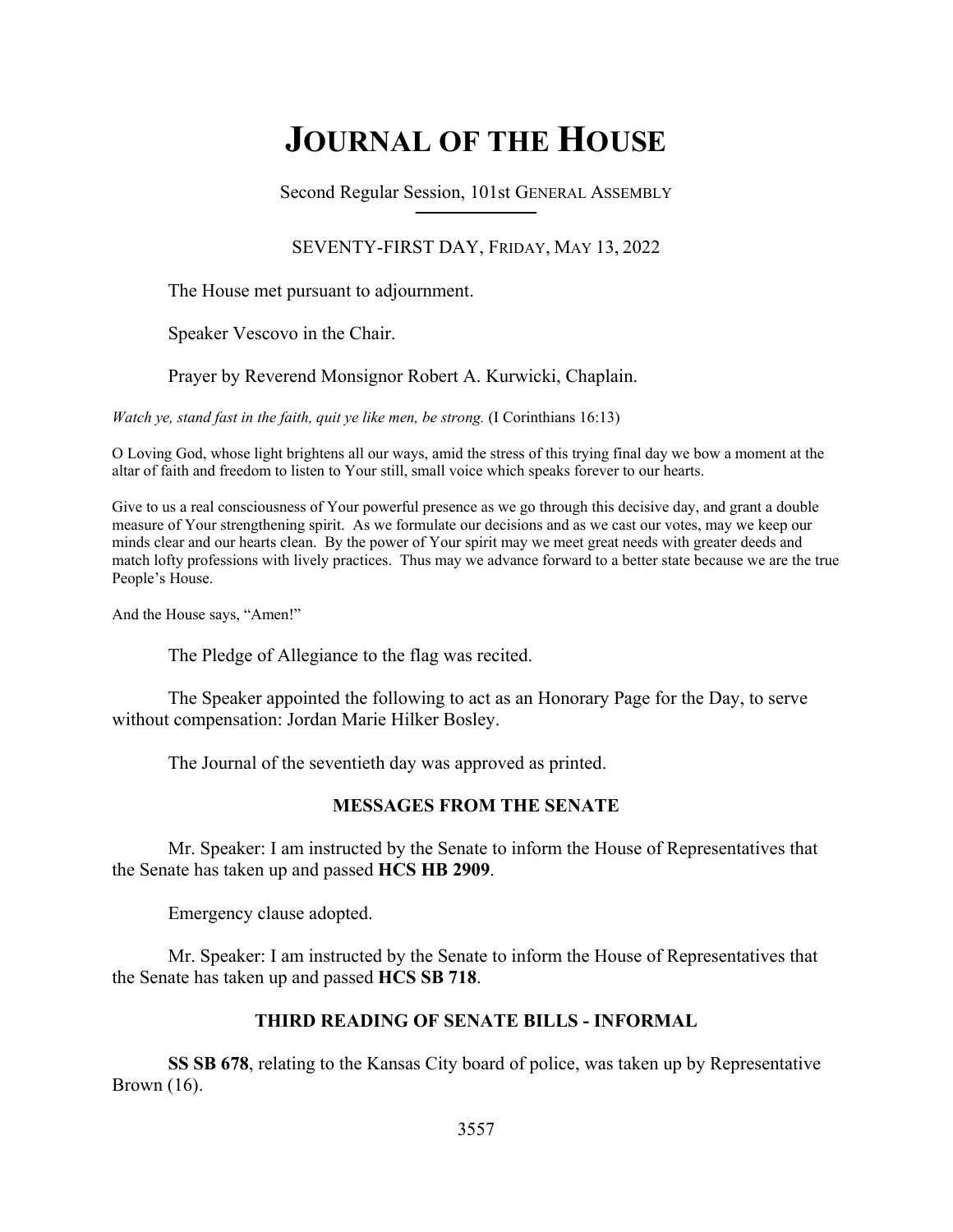On motion of Representative Brown (16), the title of **SS SB 678** was agreed to.

Representative Person offered **House Amendment No. 1**.

*House Amendment No. 1*

AMEND Senate Substitute for Senate Bill No. 678, Page 2, Section 84.730, Line 31, by inserting after all of the said section and line the following:

"**86.595. 1. For the purposes of this section, "line-of-duty death" means the death of a member police officer prior to retirement whose death was the natural and proximate result of an accident occurring at some definite time and place while the member police officer was in the actual performance of his or her duty and not caused by negligence on the part of the member police officer. The term includes "accidental death" as used in chapter 86.**

**2. Beginning July 1, 2023, in addition to any other benefits payable and notwithstanding the provisions of section 105.684 or any other provision of law to the contrary, for the purposes of sections 70.661, 86.093, 86.287, 86.547, 86.1240, and 86.1250, when a member police officer suffers a line-of-duty death prior to retirement, any surviving spouse or surviving beneficiaries currently receiving pension benefits prior to July 1, 2023, or any surviving spouse or surviving beneficiaries eligible to receive such benefits on or after such date, shall receive one hundred percent of the total amount of payable benefits in the same amount that the deceased member police officer was entitled.**

**3. Benefits paid under this section shall be payable in the same manner as provided under the sections of law applicable to the member police officer's pension plan. Proof of the manner of death, marriage, and beneficiary status shall be provided as required under the sections of law applicable to the member police officer's pension plan.**

**4. The surviving spouse shall retain the right to such benefits until his or her death, and such benefits shall not lapse upon any subsequent remarriage.**

**5. Each person receiving benefits as a surviving spouse or surviving beneficiary of a member police officer shall be considered a member of the applicable retirement system for voting purposes and entitled to one vote on matters presented to members.**"; and

Further amend said bill by amending the title, enacting clause, and intersectional references accordingly.

 Representative Roden raised a point of order that **House Amendment No. 1** goes beyond the scope of the bill.

The Chair ruled the point of order well taken.

Representative Plocher moved the previous question.

Which motion was adopted by the following vote:

| Andrews       | Atchison     | Baker          | <b>Billington</b> | Black 137         |
|---------------|--------------|----------------|-------------------|-------------------|
| Black 7       | <b>Boggs</b> | <b>Bromley</b> | Brown 16          | Buchheit-Courtway |
| <b>Busick</b> | Chipman      | Christofanelli | Coleman 32        | Coleman 97        |
| Cook          | Copeland     | Cupps          | Davidson          | Davis             |
| Deaton        | DeGroot      | Dinkins        | Dogan             | Eggleston         |
| Evans         | Falkner      | Fishel         | Fitzwater         | Francis           |
| Gregory 51    | Gregory 96   | Grier          | Griffith          | Haffner           |
| Haley         | Hardwick     | Henderson      | Hicks             | Houx              |
| Hovis         | Hudson       | Hurlbert       | Kalberloh         | Kelley 127        |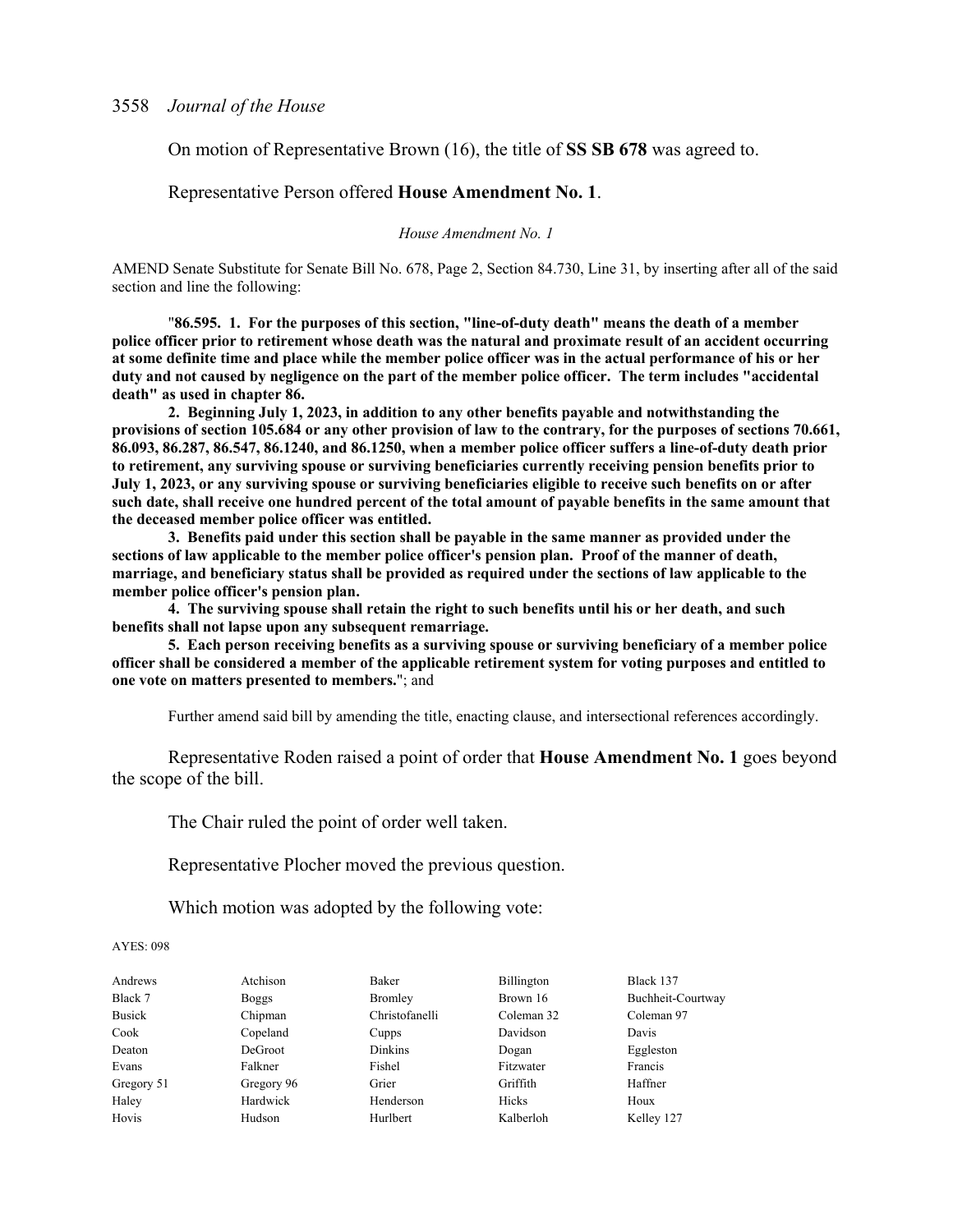## *Seventy-first Day–Friday, May 13, 2022* 3559

| Kelly 141                     | Knight         | Lewis 6       | Lovasco       | Mayhew                |
|-------------------------------|----------------|---------------|---------------|-----------------------|
| McDaniel                      | McGaugh        | Morse         | Murphy        | O'Donnell             |
| Owen                          | Patterson      | Perkins       | Pike          | Plocher               |
| Pollitt <sub>52</sub>         | Pollock 123    | Porter        | Pouche        | Railsback             |
| Reedy                         | Richey         | Riggs         | Riley         | <b>Roberts</b>        |
| Roden                         | Sander         | Sassmann      | Schnelting    | Schroer               |
| Schwadron                     | Seitz          | Sharpe 4      | Shaul         | Shields               |
| <b>Simmons</b>                | Smith 155      | Smith 163     | Stacy         | Tate                  |
| Taylor 139                    | Taylor 48      | Thomas        | Thompson      | <b>Toalson Reisch</b> |
| Trent                         | Van Schoiack   | Veit          | Walsh 50      | West                  |
| Wiemann                       | Wright         | Mr. Speaker   |               |                       |
| <b>NOES: 043</b>              |                |               |               |                       |
| Adams                         | Aldridge       | Anderson      | Appelbaum     | Aune                  |
| Bangert                       | Baringer       | <b>Barnes</b> | <b>Bosley</b> | Brown 27              |
| Brown 70                      | <b>Burnett</b> | <b>Burton</b> | <b>Butz</b>   | Clemens               |
| Collins                       | Ellebracht     | Fogle         | Gray          | Gunby                 |
| Ingle                         | Johnson        | Lewis 25      | McCreery      | Merideth              |
| Mosley                        | Nurrenbern     | Person        | Phifer        | Proudie               |
| Ouade                         | Sauls          | Sharp 36      | Smith 45      | Smith 67              |
| Stevens 46                    | Terry          | Turnbaugh     | Unsicker      | Walsh Moore 93        |
| Weber                         | Windham        | Young         |               |                       |
| PRESENT: 000                  |                |               |               |                       |
| <b>ABSENT WITH LEAVE: 015</b> |                |               |               |                       |

| Bailey   | Basye    | <b>Bland Manlove</b> | Burger | Derges       |
|----------|----------|----------------------|--------|--------------|
| Doll     | Haden    | Kidd                 | Mackey | McGirl       |
| Pietzman | Price IV | Rogers               | Rone   | Stephens 128 |

VACANCIES: 007

## On motion of Representative Brown (16), **SS SB 678** was truly agreed to and finally passed by the following vote:

| Andrews           | Atchison      | Aune         | Baker          | Billington |
|-------------------|---------------|--------------|----------------|------------|
| Black 137         | Black 7       | <b>Boggs</b> | Bromley        | Brown 16   |
| Buchheit-Courtway | <b>Busick</b> | Chipman      | Christofanelli | Coleman 32 |
| Coleman 97        | Cook          | Copeland     | Cupps          | Davidson   |
| Deaton            | DeGroot       | Derges       | Dinkins        | Dogan      |
| Eggleston         | Ellebracht    | Evans        | Falkner        | Fishel     |
| Fitzwater         | Francis       | Gregory 51   | Gregory 96     | Grier      |
| Griffith          | Haden         | Haffner      | Haley          | Hardwick   |
| Henderson         | <b>Hicks</b>  | Houx         | Hovis          | Hudson     |
| Hurlbert          | Kalberloh     | Kelley 127   | Kelly 141      | Kidd       |
| Knight            | Lewis 6       | Lovasco      | Mayhew         | McDaniel   |
| McGaugh           | Morse         | Murphy       | O'Donnell      | Owen       |
| Patterson         | Perkins       | Pike         | Plocher        | Pollitt 52 |
| Pollock 123       | Porter        | Pouche       | Railsback      | Reedy      |
| Richey            | Riggs         | Riley        | Roberts        | Roden      |
| Sander            | Sassmann      | Sauls        | Schnelting     | Schroer    |
| Schwadron         | Seitz         | Sharpe 4     | Shaul          | Shields    |
|                   |               |              |                |            |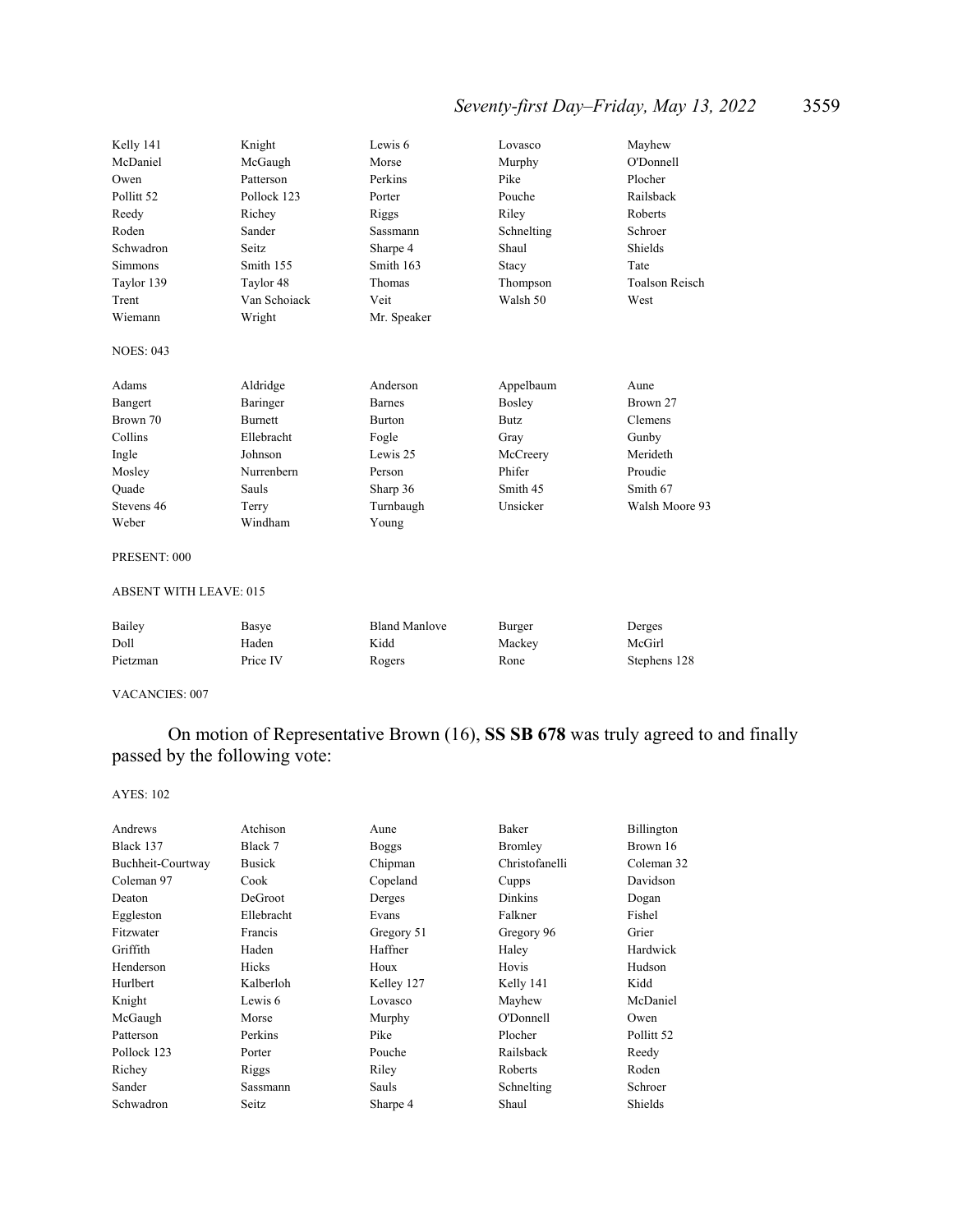| <b>Simmons</b><br>Taylor 139<br>Trent<br>Wright                                       | Smith 155<br>Taylor 48<br>Van Schoiack<br>Mr. Speaker                                             | Smith 163<br>Thomas<br>Walsh 50                                                                     | Stacy<br>Thompson<br>West                                                  | Tate<br><b>Toalson Reisch</b><br>Wiemann                                       |  |
|---------------------------------------------------------------------------------------|---------------------------------------------------------------------------------------------------|-----------------------------------------------------------------------------------------------------|----------------------------------------------------------------------------|--------------------------------------------------------------------------------|--|
| <b>NOES: 038</b>                                                                      |                                                                                                   |                                                                                                     |                                                                            |                                                                                |  |
| Adams<br>Baringer<br>Brown 70<br>Davis<br>Lewis 25<br>Nurrenbern<br>Smith 67<br>Weber | Aldridge<br><b>Barnes</b><br><b>Burnett</b><br>Fogle<br>Mackey<br>Person<br>Stevens 46<br>Windham | Anderson<br><b>Bland Manlove</b><br><b>Butz</b><br>Gray<br>McCreery<br>Phifer<br>Turnbaugh<br>Young | Appelbaum<br>Bosley<br>Clemens<br>Ingle<br>Merideth<br>Proudie<br>Unsicker | Bangert<br>Brown 27<br>Collins<br>Johnson<br>Mosley<br>Ouade<br>Walsh Moore 93 |  |
| PRESENT: 004                                                                          |                                                                                                   |                                                                                                     |                                                                            |                                                                                |  |
| <b>Burton</b>                                                                         | Gunby                                                                                             | Sharp 36                                                                                            | Smith 45                                                                   |                                                                                |  |
| <b>ABSENT WITH LEAVE: 012</b>                                                         |                                                                                                   |                                                                                                     |                                                                            |                                                                                |  |
| Bailey<br>Pietzman<br>Terry                                                           | Basye<br>Price IV<br>Veit                                                                         | Burger<br>Rogers                                                                                    | Doll<br>Rone                                                               | McGirl<br>Stephens 128                                                         |  |

### VACANCIES: 007

Speaker Vescovo declared the bill passed.

## The emergency clause was defeated by the following vote:

| Andrews           | Atchison      | Baker          | Basye          | Billington   |
|-------------------|---------------|----------------|----------------|--------------|
| Black 137         | Black 7       | <b>Boggs</b>   | Bromley        | Brown 16     |
| Buchheit-Courtway | <b>Busick</b> | Chipman        | Christofanelli | Coleman 32   |
| Coleman 97        | Cook          | Copeland       | Cupps          | Davidson     |
| Deaton            | DeGroot       | Derges         | <b>Dinkins</b> | Dogan        |
| Eggleston         | Ellebracht    | Evans          | Falkner        | Fishel       |
| Fitzwater         | Francis       | Gregory 51     | Gregory 96     | Grier        |
| Griffith          | Haden         | Haffner        | Haley          | Hardwick     |
| Henderson         | Hicks         | Houx           | Hovis          | Hudson       |
| Hurlbert          | Kalberloh     | Kelley 127     | Kelly 141      | Kidd         |
| Knight            | Lewis 6       | Mayhew         | McGaugh        | Morse        |
| Murphy            | O'Donnell     | Owen           | Patterson      | Perkins      |
| Pike              | Plocher       | Pollitt 52     | Pollock 123    | Porter       |
| Pouche            | Railsback     | Reedy          | Richey         | Riggs        |
| Riley             | Roberts       | Roden          | Sander         | Sassmann     |
| Sauls             | Schnelting    | Schroer        | Schwadron      | Seitz        |
| Sharpe 4          | Shaul         | Shields        | <b>Simmons</b> | Smith 155    |
| Smith 163         | Stacy         | Tate           | Taylor 139     | Taylor 48    |
| Thomas            | Thompson      | Toalson Reisch | Trent          | Van Schoiack |
| Veit              | Walsh 50      | West           | Wiemann        | Wright       |
| Mr. Speaker       |               |                |                |              |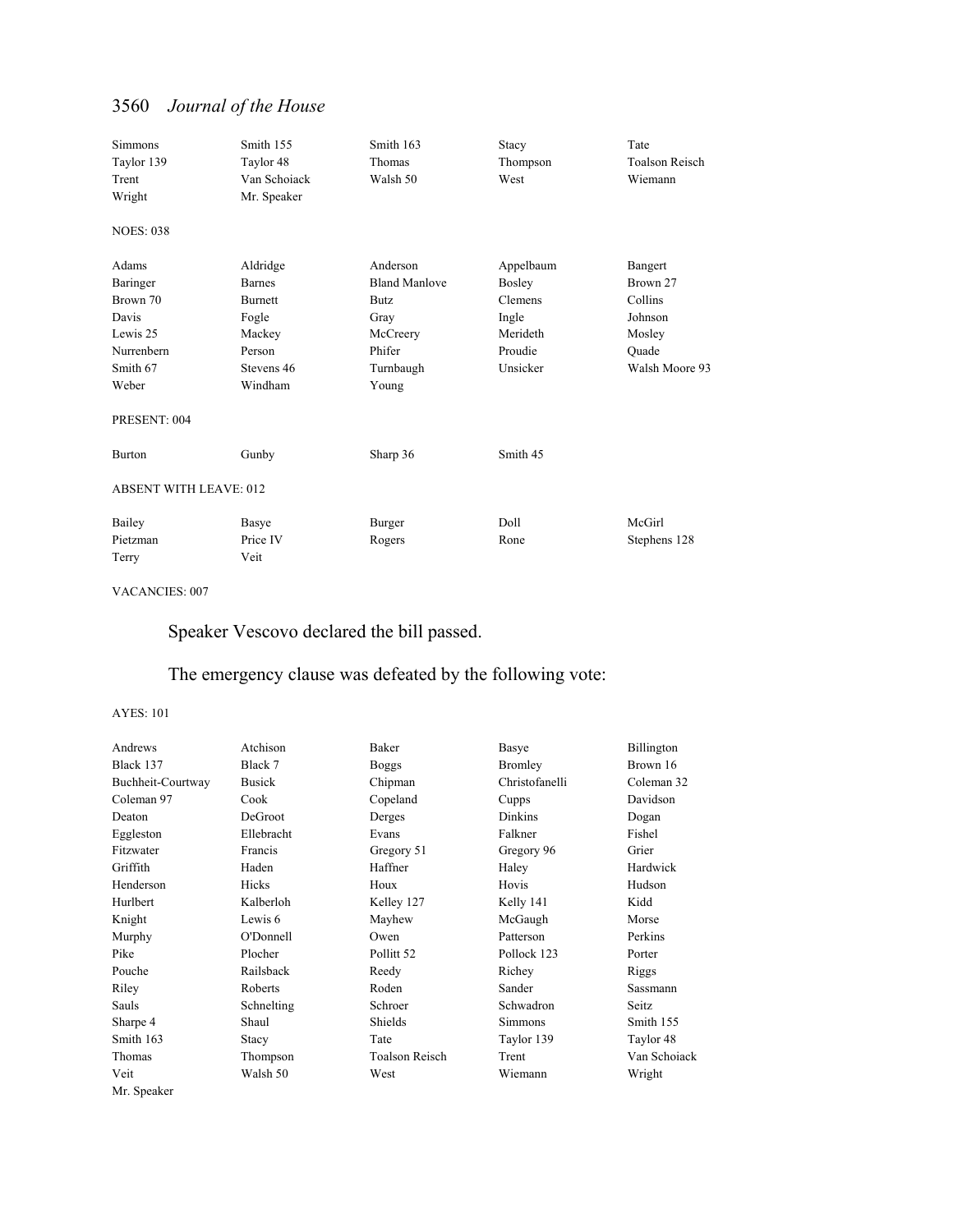## *Seventy-first Day–Friday, May 13, 2022* 3561

| Adams                         | Aldridge | Anderson      | Appelbaum            | Aune           |  |
|-------------------------------|----------|---------------|----------------------|----------------|--|
| Bangert                       | Baringer | <b>Barnes</b> | <b>Bland Manlove</b> | Bosley         |  |
| Brown 27                      | Brown 70 | Burnett       | <b>Burton</b>        | Butz           |  |
| Clemens                       | Collins  | Davis         | Fogle                | Gray           |  |
| Ingle                         | Johnson  | Lewis 25      | Lovasco              | Mackey         |  |
| McCreery                      | Merideth | Mosley        | Nurrenbern           | Person         |  |
| Phifer                        | Price IV | Proudie       | Ouade                | Smith 67       |  |
| Stevens 46                    | Terry    | Turnbaugh     | Unsicker             | Walsh Moore 93 |  |
| Weber                         | Windham  | Young         |                      |                |  |
| PRESENT: 003                  |          |               |                      |                |  |
| Gunby                         | Sharp 36 | Smith 45      |                      |                |  |
| <b>ABSENT WITH LEAVE: 009</b> |          |               |                      |                |  |
| Bailey                        | Burger   | Doll          | McDaniel             | McGirl         |  |
| Pietzman                      | Rogers   | Rone          | Stephens 128         |                |  |

NOES: 043

VACANCIES: 007

Representative Taylor (139) assumed the Chair.

## **THIRD READING OF SENATE JOINT RESOLUTIONS**

**SS#2 SJR 38**, relating to the funding of law enforcement agencies, was taken up by Representative Brown (16).

On motion of Representative Brown (16), the title of **SS#2 SJR 38** was agreed to.

Speaker Vescovo resumed the Chair.

Representative Plocher moved the previous question.

Which motion was adopted by the following vote:

| Andrews        | Baker          | Billington            | Black 137     | Black 7        |
|----------------|----------------|-----------------------|---------------|----------------|
| Bromley        | Brown 16       | Buchheit-Courtway     | <b>Busick</b> | Chipman        |
| Christofanelli | Coleman 97     | Cook                  | Copeland      | Cupps          |
| Davidson       | Davis          | DeGroot               | Derges        | <b>Dinkins</b> |
| Eggleston      | Falkner        | Fitzwater             | Francis       | Gregory 51     |
| Gregory 96     | Grier          | Griffith              | Haden         | Haffner        |
| Hardwick       | Henderson      | Houx                  | Hovis         | Hudson         |
| Hurlbert       | Kalberloh      | Kelley 127            | Kelly 141     | Kidd           |
| Knight         | Lewis 6        | Lovasco               | Mayhew        | McDaniel       |
| McGaugh        | Morse          | Owen                  | Patterson     | Perkins        |
| Pike           | Plocher        | Pollitt <sub>52</sub> | Pollock 123   | Porter         |
| Pouche         | Railsback      | Reedy                 | Richey        | Riggs          |
| Riley          | <b>Roberts</b> | Roden                 | Sander        | Sassmann       |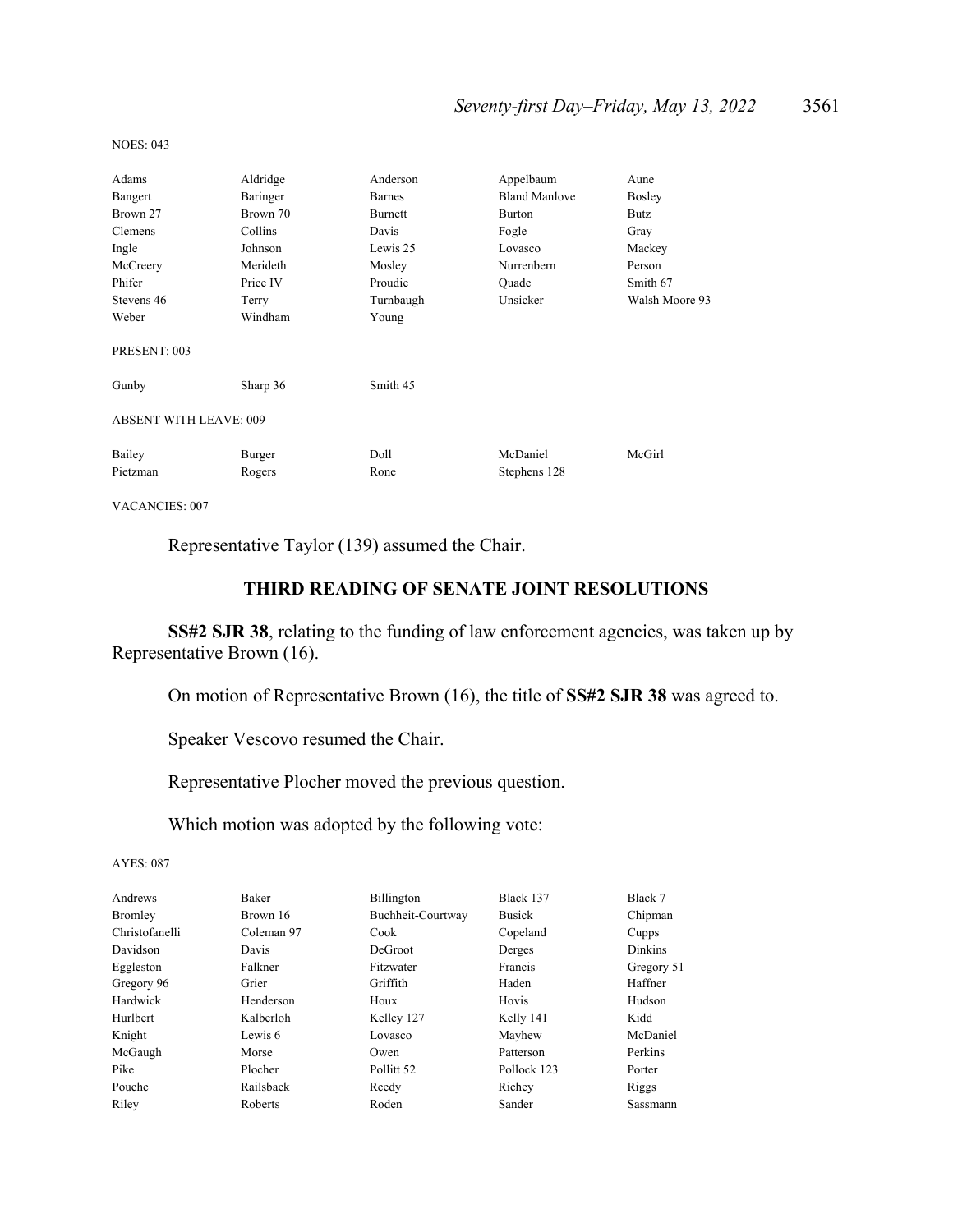| Schnelting                    | Schroer      | Schwadron      | Seitz                | Sharpe 4      |
|-------------------------------|--------------|----------------|----------------------|---------------|
| Shaul                         | Shields      | Smith 155      | Smith 163            | Stephens 128  |
| Tate                          | Taylor 139   | Taylor 48      | Thomas               | Thompson      |
| <b>Toalson Reisch</b>         | Van Schoiack | Veit           | Walsh 50             | West          |
| Wiemann                       | Mr. Speaker  |                |                      |               |
| <b>NOES: 044</b>              |              |                |                      |               |
| Adams                         | Aldridge     | Anderson       | Appelbaum            | Aune          |
| Bangert                       | Baringer     | <b>Barnes</b>  | <b>Bland Manlove</b> | <b>Bosley</b> |
| Brown 27                      | Brown 70     | <b>Burnett</b> | <b>Burton</b>        | <b>Butz</b>   |
| Clemens                       | Collins      | Ellebracht     | Fogle                | Gray          |
| Gunby                         | Ingle        | Johnson        | Lewis 25             | McCreery      |
| Merideth                      | Mosley       | Nurrenbern     | Person               | Phifer        |
| Proudie                       | Ouade        | Sauls          | Sharp 36             | Smith 45      |
| Smith 67                      | Stevens 46   | Terry          | Turnbaugh            | Unsicker      |
| Walsh Moore 93                | Weber        | Windham        | Young                |               |
| PRESENT: 000                  |              |                |                      |               |
| <b>ABSENT WITH LEAVE: 025</b> |              |                |                      |               |
| Atchison                      | Bailey       | Basye          | <b>Boggs</b>         | Burger        |
| Coleman 32                    | Deaton       | Dogan          | Doll                 | Evans         |
| Fishel                        | Haley        | Hicks          | Mackey               | McGirl        |
| Murphy                        | O'Donnell    | Pietzman       | Price IV             | Rogers        |
| Rone                          | Simmons      | Stacy          | Trent                | Wright        |

VACANCIES: 007

 On motion of Representative Brown (16), **SS#2 SJR 38** was truly agreed to and finally passed by the following vote:

| Andrews     | Atchison          | Bailey        | Baker        | Basye          |
|-------------|-------------------|---------------|--------------|----------------|
| Billington  | Black 137         | Black 7       | <b>Boggs</b> | <b>Bromley</b> |
| Brown 16    | Buchheit-Courtway | <b>Busick</b> | Chipman      | Christofanelli |
| Coleman 32  | Coleman 97        | Cook          | Copeland     | Cupps          |
| Davidson    | Deaton            | DeGroot       | Derges       | Dinkins        |
| Dogan       | Eggleston         | Ellebracht    | Evans        | Falkner        |
| Fishel      | Fitzwater         | Francis       | Gregory 51   | Gregory 96     |
| Grier       | Griffith          | Haden         | Haffner      | Haley          |
| Hardwick    | Henderson         | Hicks         | Houx         | Hovis          |
| Hudson      | Hurlbert          | Kalberloh     | Kelley 127   | Kelly 141      |
| Kidd        | Knight            | Lewis 6       | Mayhew       | McDaniel       |
| McGaugh     | Morse             | Murphy        | O'Donnell    | Owen           |
| Patterson   | Perkins           | Pike          | Plocher      | Pollitt 52     |
| Pollock 123 | Porter            | Pouche        | Railsback    | Reedy          |
| Richey      | Riggs             | Riley         | Roberts      | Roden          |
| Sander      | Sassmann          | Sauls         | Schnelting   | Schroer        |
| Schwadron   | Seitz             | Sharpe 4      | Shaul        | Shields        |
| Smith 155   | Smith 163         | Stacy         | Stephens 128 | Tate           |
| Taylor 139  | Taylor 48         | Thomas        | Thompson     | Toalson Reisch |
| Trent       | Van Schoiack      | Veit          | Walsh 50     | West           |
| Wiemann     | Wright            | Mr. Speaker   |              |                |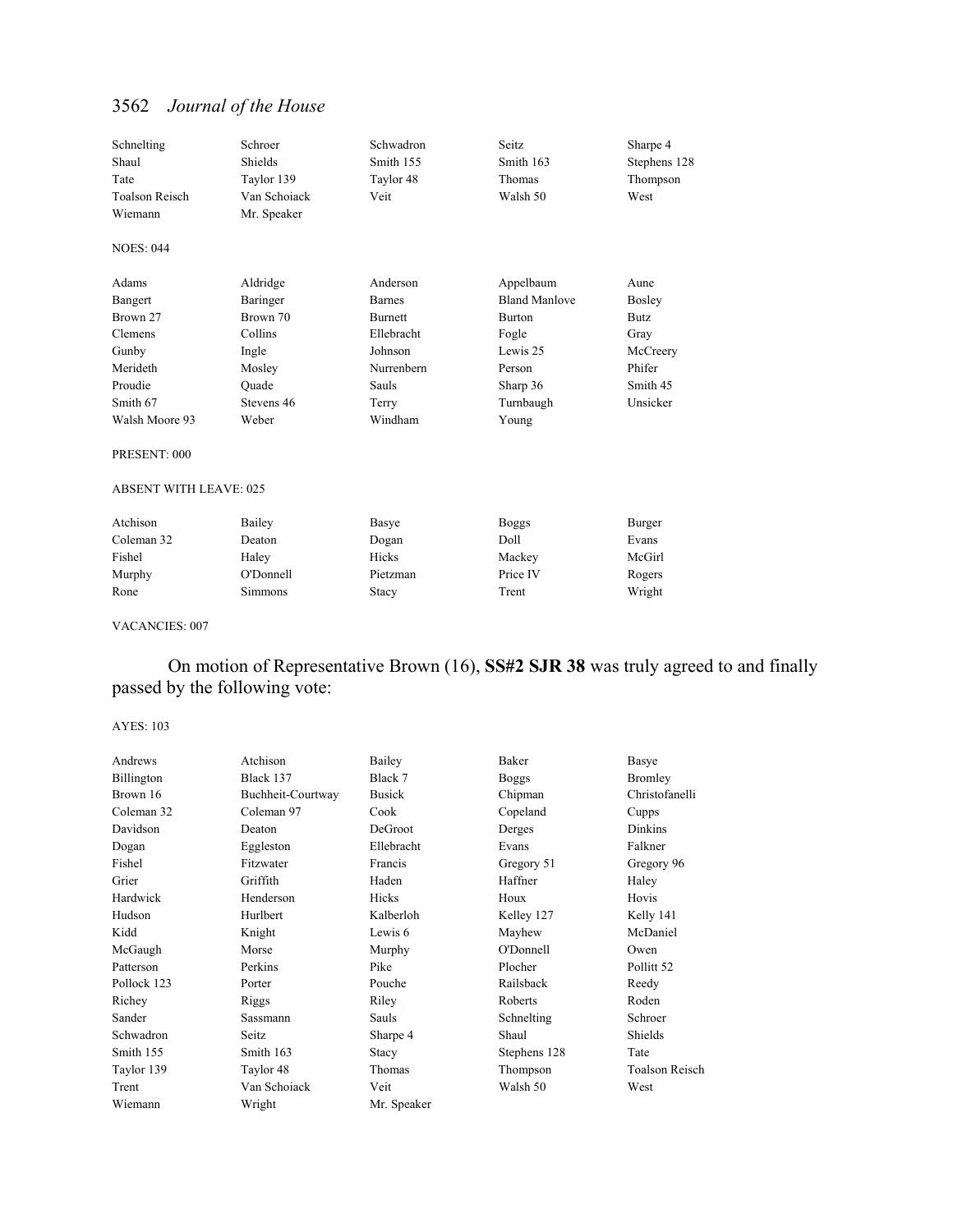| Adams                         | Aldridge   | Anderson      | Appelbaum            | Aune           |  |  |
|-------------------------------|------------|---------------|----------------------|----------------|--|--|
| Bangert                       | Baringer   | <b>Barnes</b> | <b>Bland Manlove</b> | Bosley         |  |  |
| Brown 27                      | Brown 70   | Burnett       | <b>Burton</b>        | Butz           |  |  |
| Clemens                       | Collins    | Davis         | Fogle                | Gray           |  |  |
| Ingle                         | Johnson    | Lewis 25      | Lovasco              | Mackey         |  |  |
| McCreery                      | Merideth   | Mosley        | Nurrenbern           | Person         |  |  |
| Phifer                        | Price IV   | Proudie       | Ouade                | <b>Simmons</b> |  |  |
| Smith 67                      | Stevens 46 | Terry         | Turnbaugh            | Unsicker       |  |  |
| Walsh Moore 93                | Weber      | Windham       | Young                |                |  |  |
| PRESENT: 003                  |            |               |                      |                |  |  |
| Gunby                         | Sharp 36   | Smith 45      |                      |                |  |  |
| <b>ABSENT WITH LEAVE: 006</b> |            |               |                      |                |  |  |
| Burger<br>Rone                | Doll       | McGirl        | Pietzman             | Rogers         |  |  |

VACANCIES: 007

NOES: 044

Speaker Vescovo declared the bill passed.

### **THIRD READING OF SENATE BILLS**

## **HCS SS SB 812**, **HCS SB 984**, **HCS SS#2 SB 997**, **SS SCS SB 725**, **HCS SS SCS SB 683**, and **HCS SS#2 SB 761** were placed on the Informal Calendar.

**SB 655**, relating to the Missouri local government employees' retirement system, was taken up by Representative Pike.

On motion of Representative Pike, the title of **SB 655** was agreed to.

 On motion of Representative Pike, **SB 655** was truly agreed to and finally passed by the following vote:

| Adams             | Aldridge       | Anderson   | Andrews       | Appelbaum            |
|-------------------|----------------|------------|---------------|----------------------|
| Atchison          | Aune           | Baker      | Bangert       | Baringer             |
| <b>Barnes</b>     | Billington     | Black 137  | Black 7       | <b>Bland Manlove</b> |
| Boggs             | Bosley         | Bromley    | Brown 27      | Brown 70             |
| Buchheit-Courtway | Burnett        | Burton     | <b>Busick</b> | Butz                 |
| Christofanelli    | Coleman 32     | Coleman 97 | Collins       | Cook                 |
| Copeland          | Cupps          | Davidson   | Deaton        | <b>DeGroot</b>       |
| Derges            | <b>Dinkins</b> | Dogan      | Eggleston     | Ellebracht           |
| Evans             | Falkner        | Fishel     | Fitzwater     | Fogle                |
| Francis           | Gray           | Gregory 51 | Gregory 96    | Grier                |
| Griffith          | Gunby          | Haden      | Haffner       | Haley                |
| Hardwick          | Henderson      | Houx       | Hovis         | Hudson               |
| Hurlbert          | Ingle          | Johnson    | Kalberloh     | Kelley 127           |
| Kelly 141         | Kidd           | Knight     | Lewis 25      | Lewis 6              |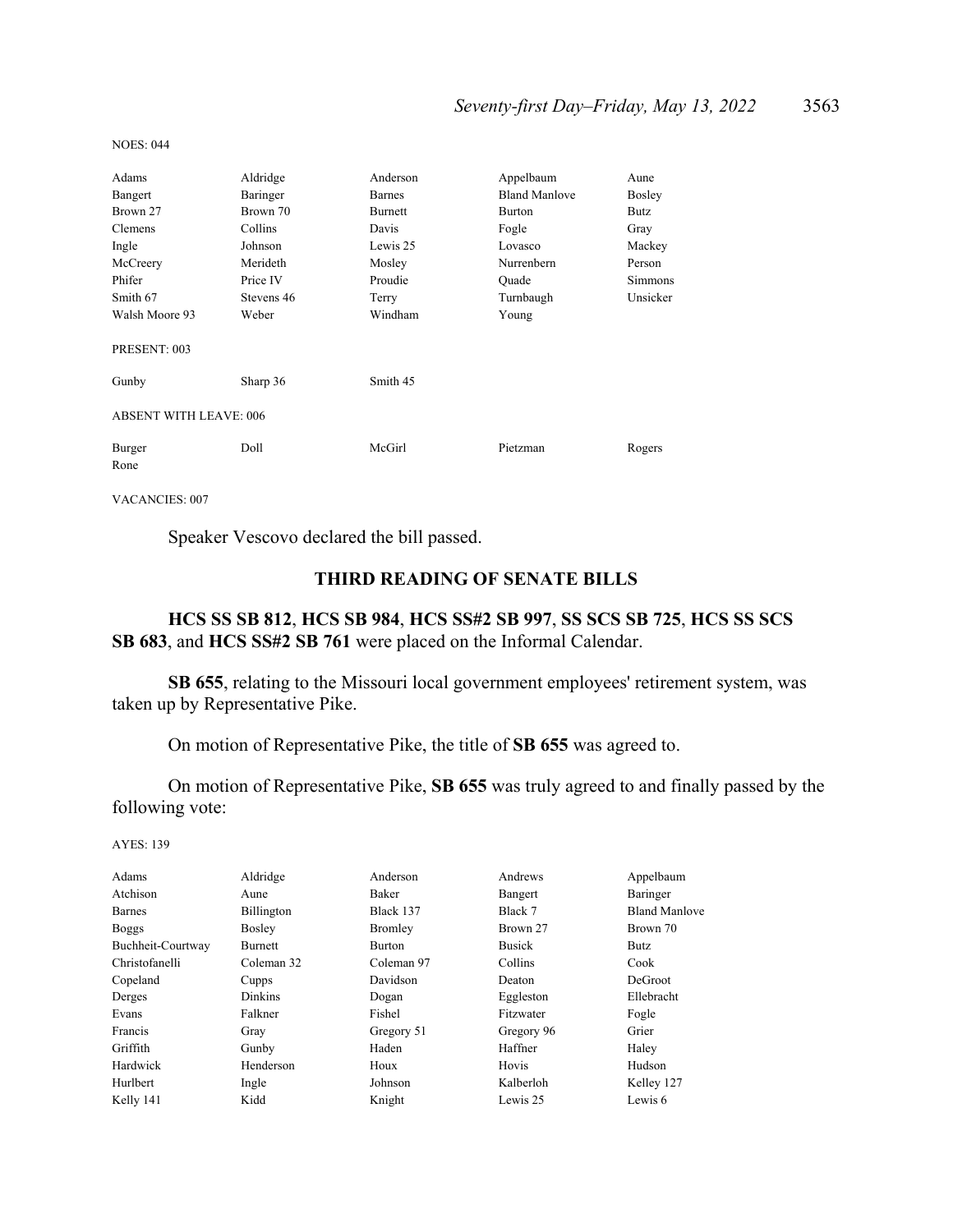| Lovasco                       | Mackey         | Mayhew     | McCreery     | McGaugh               |
|-------------------------------|----------------|------------|--------------|-----------------------|
| Morse                         | Mosley         | Murphy     | Nurrenbern   | O'Donnell             |
| Owen                          | Patterson      | Perkins    | Person       | Phifer                |
| Pike                          | Plocher        | Pollitt 52 | Pollock 123  | Porter                |
| Pouche                        | Price IV       | Proudie    | Ouade        | Railsback             |
| Reedy                         | Richey         | Riggs      | Riley        | Roden                 |
| Rogers                        | Sander         | Sassmann   | Sauls        | Schnelting            |
| Schwadron                     | Seitz          | Sharp 36   | Sharpe 4     | Shaul                 |
| Shields                       | Smith 155      | Smith 163  | Smith 45     | Smith 67              |
| Stacy                         | Stephens 128   | Stevens 46 | Tate         | Taylor 139            |
| Taylor 48                     | Terry          | Thomas     | Thompson     | <b>Toalson Reisch</b> |
| Trent                         | Turnbaugh      | Unsicker   | Van Schoiack | Veit                  |
| Walsh 50                      | Walsh Moore 93 | Weber      | West         | Wiemann               |
| Windham                       | Wright         | Young      | Mr. Speaker  |                       |
| <b>NOES: 001</b>              |                |            |              |                       |
| Davis                         |                |            |              |                       |
| PRESENT: 000                  |                |            |              |                       |
| <b>ABSENT WITH LEAVE: 016</b> |                |            |              |                       |
| Bailey                        | Basye          | Brown 16   | Burger       | Chipman               |
| Clemens                       | Doll           | Hicks      | McDaniel     | McGirl                |
| Merideth                      | Pietzman       | Roberts    | Rone         | Schroer               |
| <b>Simmons</b>                |                |            |              |                       |
|                               |                |            |              |                       |

VACANCIES: 007

Speaker Vescovo declared the bill passed.

## **BILLS IN CONFERENCE**

**SS SCS HCS HB 2485**, relating to environmental regulation, was taken up by Representative Knight.

 Representative Knight moved that the Conference Committee on **SS SCS HCS HB 2485** be dissolved.

Which motion was adopted.

Representative Knight moved that **SS SCS HCS HB 2485** be adopted.

Representative Plocher moved the previous question.

Which motion was adopted by the following vote:

AYES: 092

Atchison Baker Billington Black 137 Black 7 Boggs Bromley Brown 16 Buchheit-Courtway Busick Christofanelli Coleman 32 Coleman 97 Cook Copeland Cupps Davidson Davis Deaton DeGroot Derges Dinkins Eggleston Evans Falkner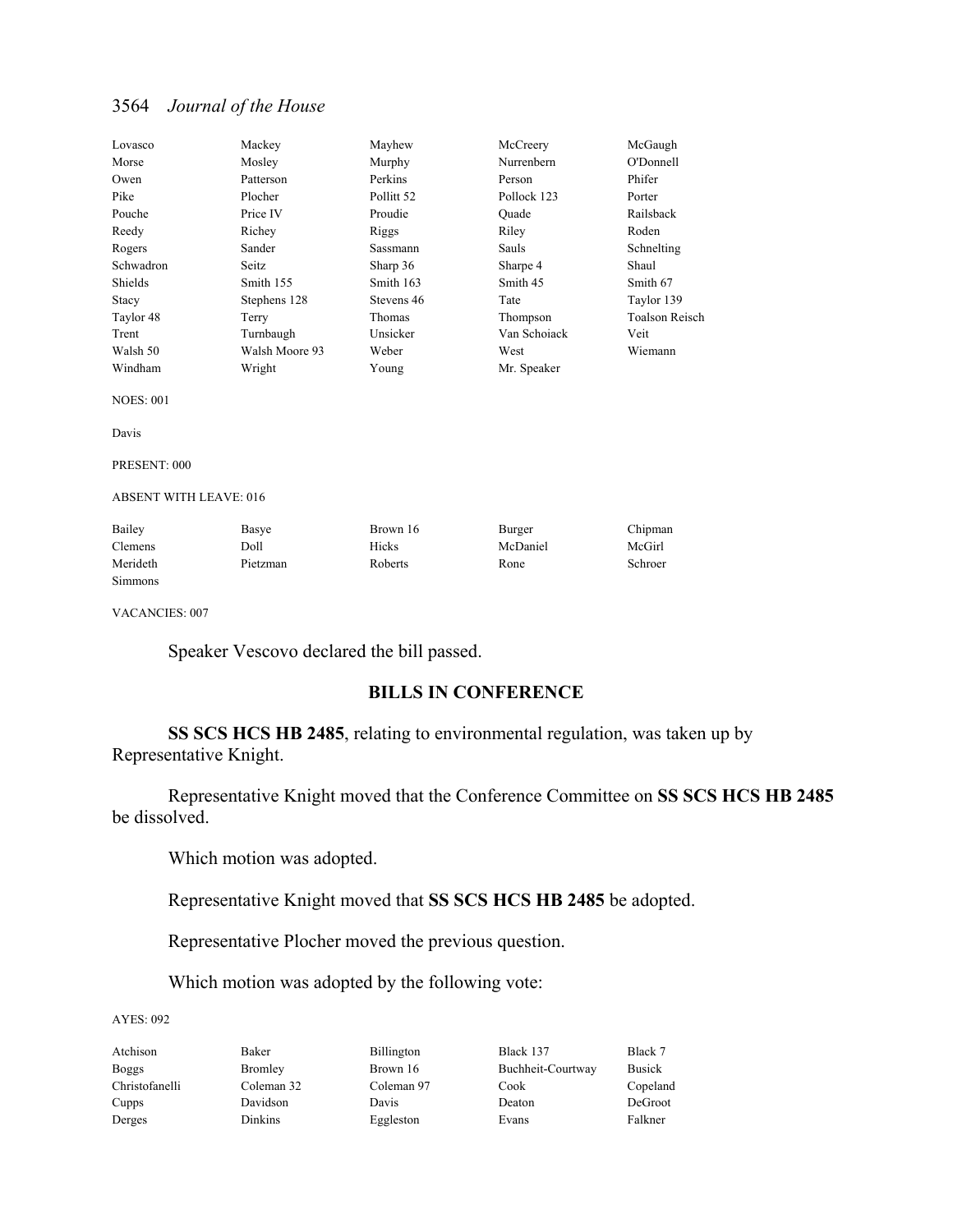## *Seventy-first Day–Friday, May 13, 2022* 3565

| Fishel                | Fitzwater       | Gregory 51     | Gregory 96           | Griffith              |
|-----------------------|-----------------|----------------|----------------------|-----------------------|
| Haden                 | Haffner         | Haley          | Hardwick             | Henderson             |
| Houx                  | Hudson          | Hurlbert       | Kalberloh            | Kelley 127            |
| Kelly 141             | Kidd            | Knight         | Lewis 6              | Lovasco               |
| Mayhew                | McGaugh         | Morse          | Murphy               | O'Donnell             |
| Owen                  | Patterson       | Perkins        | Pike                 | Plocher               |
| Pollitt <sub>52</sub> | Porter          | Pouche         | Railsback            | Reedy                 |
| Richey                | Riggs           | Riley          | Roberts              | Roden                 |
| Sander                | <b>Sassmann</b> | Schnelting     | Schroer              | Schwadron             |
| Seitz.                | Sharpe 4        | Shaul          | Shields              | <b>Simmons</b>        |
| Smith 155             | Smith 163       | Stacy          | Stephens 128         | Tate                  |
| Taylor 139            | Taylor 48       | Thomas         | Thompson             | <b>Toalson Reisch</b> |
| Trent                 | Van Schoiack    | Veit           | Walsh 50             | West                  |
| Wiemann               | Mr. Speaker     |                |                      |                       |
| <b>NOES: 042</b>      |                 |                |                      |                       |
| Adams                 | Anderson        | Appelbaum      | Aune                 | Bailey                |
| Bangert               | Baringer        | <b>Barnes</b>  | <b>Bland Manlove</b> | Bosley                |
| Brown 27              | Brown 70        | <b>Burnett</b> | <b>Burton</b>        | <b>Butz</b>           |
| Clemens               | Collins         | Ellebracht     | Fogle                | Gray                  |
| Gunby                 | Ingle           | Lewis 25       | Mackey               | McCreery              |
| Merideth              | Mosley          | Nurrenbern     | Phifer               | Proudie               |
| Ouade                 | Rogers          | Sauls          | Sharp 36             | Smith 45              |
| Stevens 46            | Terry           | Turnbaugh      | Unsicker             | Walsh Moore 93        |
| Weber                 | Young           |                |                      |                       |
|                       |                 |                |                      |                       |

#### PRESENT: 000

### ABSENT WITH LEAVE: 022

| Aldridge | Andrews     | Basye    | Burger | Chipman  |
|----------|-------------|----------|--------|----------|
| Dogan    | Doll        | Francis  | Grier  | Hicks    |
| Hovis    | Johnson     | McDaniel | McGirl | Person   |
| Pietzman | Pollock 123 | Price IV | Rone   | Smith 67 |
| Windham  | Wright      |          |        |          |

#### VACANCIES: 007

## On motion of Representative Knight, **SS SCS HCS HB 2485** was adopted by the following vote:

| Atchison          | Bailey     | Baker      | Basye                                                               |
|-------------------|------------|------------|---------------------------------------------------------------------|
| Black 137         | Black 7    |            | Bromley                                                             |
| Buchheit-Courtway | Busick     |            | Coleman 32                                                          |
| Cook              | Copeland   | Cupps      | Davidson                                                            |
| Deaton            | DeGroot    |            | <b>Dinkins</b>                                                      |
| Eggleston         | Ellebracht | Evans      | Falkner                                                             |
| Fitzwater         | Francis    | Gregory 51 | Gregory 96                                                          |
| Griffith          | Haden      |            | Haley                                                               |
| Henderson         | Houx       | Hovis      | Hudson                                                              |
| Kalberloh         | Kelley 127 |            | Lovasco                                                             |
| McGaugh           | Morse      |            | O'Donnell                                                           |
| Patterson         | Perkins    | Pike       | Plocher                                                             |
|                   |            |            | Boggs<br>Christofanelli<br>Derges<br>Haffner<br>Kelly 141<br>Murphy |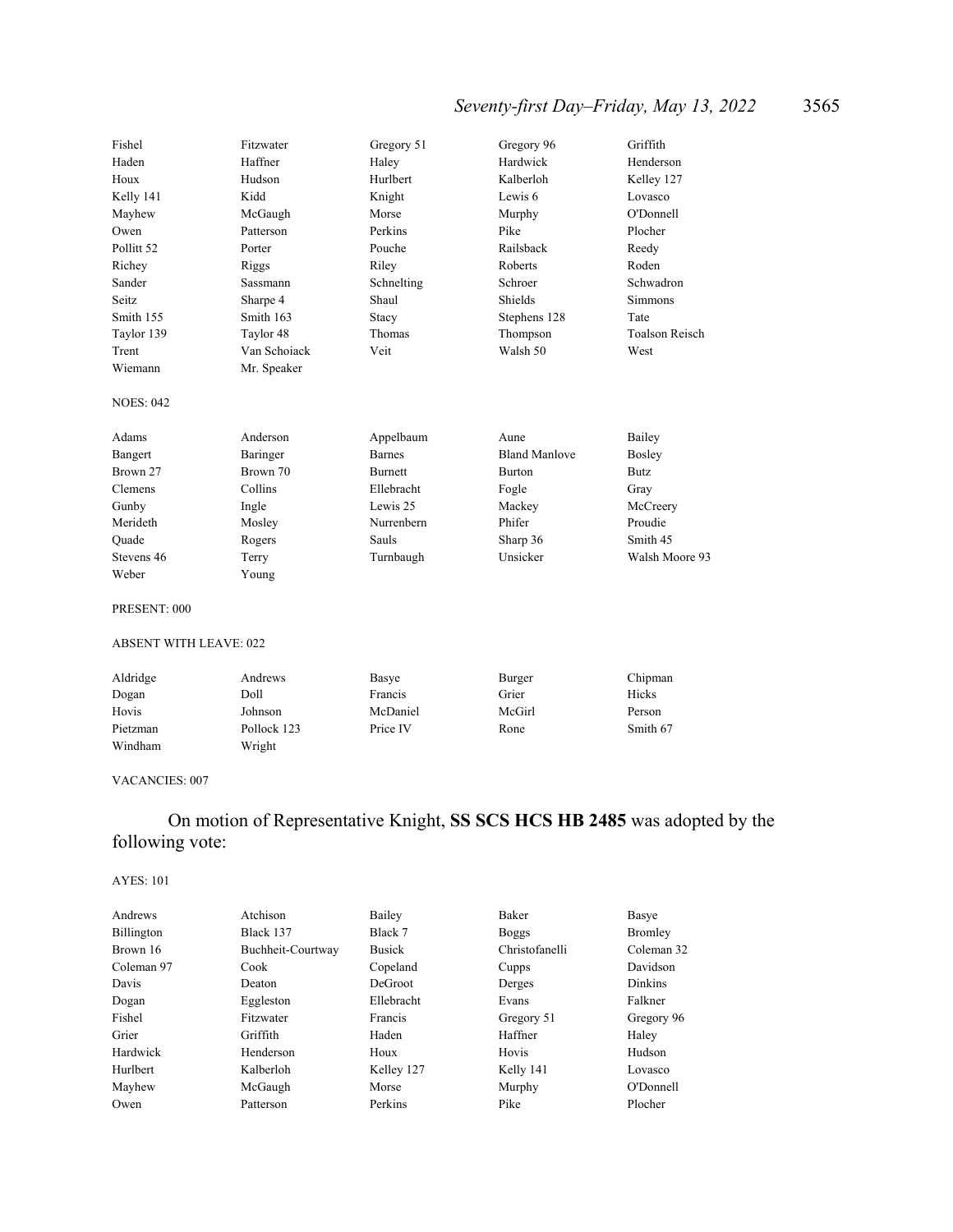| Pollitt <sub>52</sub>         | Pollock 123    | Porter                | Pouche               | Railsback    |
|-------------------------------|----------------|-----------------------|----------------------|--------------|
| Reedy                         | Richey         | Riggs                 | Riley                | Roberts      |
| Roden                         | Rogers         | Sander                | <b>Sassmann</b>      | Sauls        |
| Schnelting                    | Schroer        | Schwadron             | Seitz.               | Sharpe 4     |
| Shaul                         | Shields        | <b>Simmons</b>        | Smith 155            | Smith 163    |
| Stacy                         | Stephens 128   | Tate                  | Taylor 139           | Taylor 48    |
| Thomas                        | Thompson       | <b>Toalson Reisch</b> | Trent                | Van Schoiack |
| Veit                          | Walsh 50       | West                  | Wiemann              | Wright       |
| Mr. Speaker                   |                |                       |                      |              |
| <b>NOES: 045</b>              |                |                       |                      |              |
| Adams                         | Aldridge       | Anderson              | Appelbaum            | Aune         |
| Bangert                       | Baringer       | <b>Barnes</b>         | <b>Bland Manlove</b> | Bosley       |
| Brown 27                      | Brown 70       | <b>Burnett</b>        | Burton               | Butz         |
| Clemens                       | Collins        | Fogle                 | Gray                 | Gunby        |
| Ingle                         | Johnson        | Kidd                  | Lewis 25             | Mackey       |
| McCreery                      | Merideth       | Mosley                | Nurrenbern           | Person       |
| Phifer                        | Price IV       | Proudie               | Quade                | Sharp 36     |
| Smith 45                      | Smith 67       | Stevens 46            | Terry                | Turnbaugh    |
| Unsicker                      | Walsh Moore 93 | Weber                 | Windham              | Young        |
| PRESENT: 000                  |                |                       |                      |              |
| <b>ABSENT WITH LEAVE: 010</b> |                |                       |                      |              |
| Burger                        | Chipman        | Doll                  | Hicks                | Knight       |
| Lewis 6                       | McDaniel       | McGirl                | Pietzman             | Rone         |

VACANCIES: 007

 On motion of Representative Knight, **SS SCS HCS HB 2485** was truly agreed to and finally passed by the following vote:

| Atchison              | Baker          | Basye          | Billington  |
|-----------------------|----------------|----------------|-------------|
| Black 7               | <b>Boggs</b>   | Bromley        | Brown 16    |
| <b>Busick</b>         | Christofanelli | Coleman 32     | Coleman 97  |
| Copeland              | Cupps          | Davidson       | Davis       |
| DeGroot               | Derges         | <b>Dinkins</b> | Dogan       |
| Ellebracht            | Evans          | Falkner        | Fishel      |
| Francis               | Gregory 51     | Gregory 96     | Grier       |
| Haden                 | Haffner        | Haley          | Hardwick    |
| Houx                  | Hovis          | Hudson         | Hurlbert    |
| Kelley 127            | Kelly 141      | Knight         | Lewis 6     |
| Mayhew                | McGaugh        | Morse          | Murphy      |
| Owen                  | Patterson      | Pike           | Plocher     |
| Pollock 123           | Porter         | Pouche         | Railsback   |
| Richey                | Riggs          | Riley          | Roberts     |
| Rogers                | Sander         | Sassmann       | Schnelting  |
| Schwadron             | Seitz          | Sharpe 4       | Shaul       |
| <b>Simmons</b>        | Smith 155      | Smith 163      | Stacy       |
| Tate                  | Taylor 139     | Taylor 48      | Thomas      |
| <b>Toalson Reisch</b> | Trent          | Van Schoiack   | Veit        |
| West                  | Wiemann        | Wright         | Mr. Speaker |
|                       |                |                |             |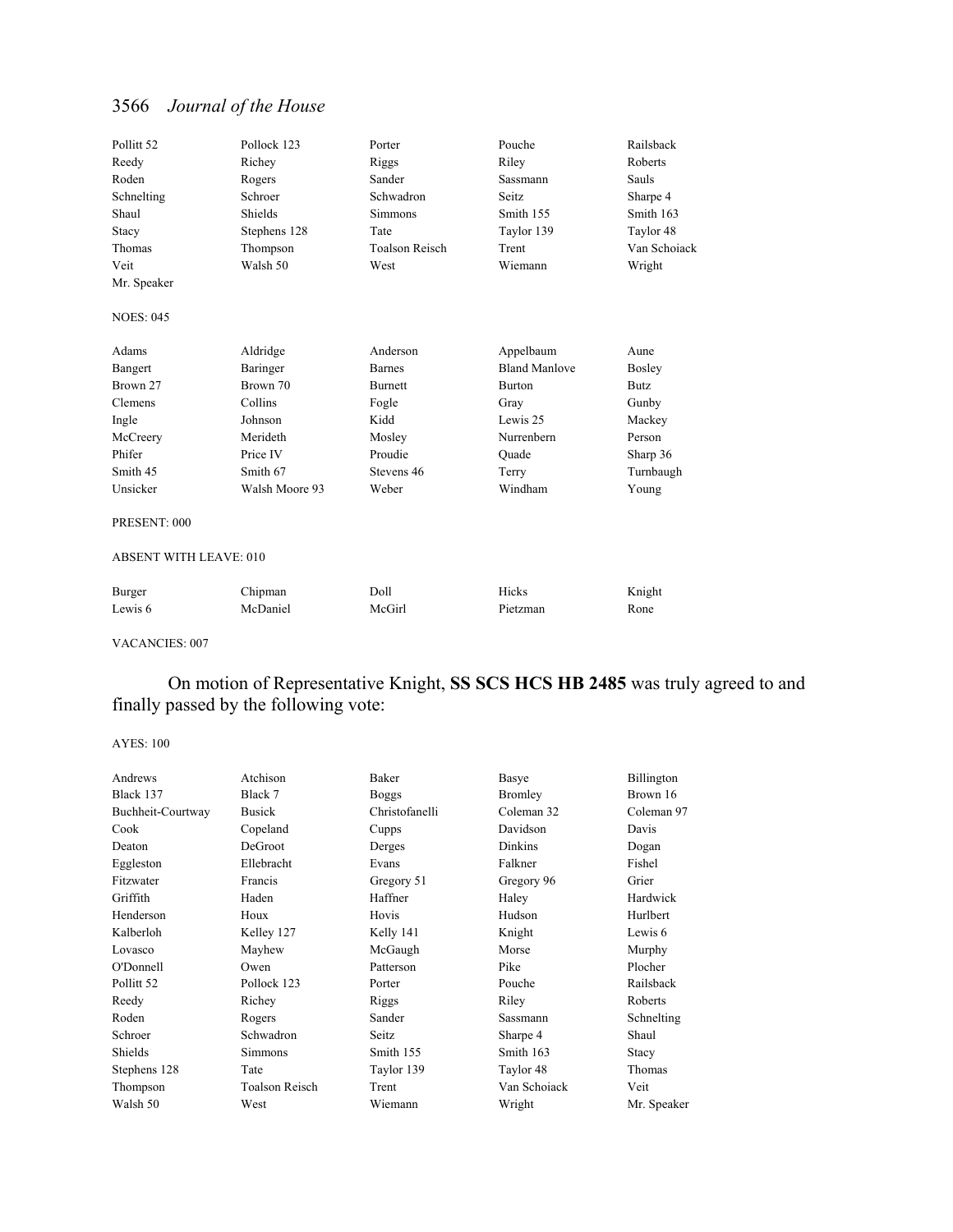| Adams                         | Aldridge       | Anderson             | Aune          | Bangert   |
|-------------------------------|----------------|----------------------|---------------|-----------|
| Baringer                      | <b>Barnes</b>  | <b>Bland Manlove</b> | <b>Bosley</b> | Brown 27  |
| Brown 70                      | Burnett        | Burton               | Butz          | Clemens   |
| Collins                       | Fogle          | Gray                 | Gunby         | Ingle     |
| Johnson                       | Kidd           | Lewis 25             | Mackey        | McCreery  |
| Merideth                      | Mosley         | Nurrenbern           | Person        | Phifer    |
| Price IV                      | Proudie        | Ouade                | Sauls         | Sharp 36  |
| Smith 45                      | Smith 67       | Stevens 46           | Terry         | Turnbaugh |
| Unsicker                      | Walsh Moore 93 | Weber                | Windham       | Young     |
| PRESENT: 001                  |                |                      |               |           |
| Bailey                        |                |                      |               |           |
| <b>ABSENT WITH LEAVE: 010</b> |                |                      |               |           |
| Appelbaum                     | Burger         | Chipman              | Doll          | Hicks     |
| McDaniel                      | McGirl         | Perkins              | Pietzman      | Rone      |
| <b>VACANCIES: 007</b>         |                |                      |               |           |

NOES: 045

Speaker Vescovo declared the bill passed.

### **COMMITTEE REPORTS**

### **Committee on Fiscal Review**, Chairman Fitzwater reporting:

 Mr. Speaker: Your Committee on Fiscal Review, to which was referred **SS HCS HB 1662, as amended**, begs leave to report it has examined the same and recommends that it **Do Pass** by the following vote:

Ayes (5): Chipman, Eggleston, Fitzwater, Fogle and Walsh (50)

Noes (1): Baringer

Absent (1): Richey

 Mr. Speaker: Your Committee on Fiscal Review, to which was referred **SS SCS HB 1738, as amended**, begs leave to report it has examined the same and recommends that it **Do Pass** by the following vote:

Ayes (7): Baringer, Chipman, Eggleston, Fitzwater, Fogle, Richey and Walsh (50)

Noes (0)

Absent (0)

 Mr. Speaker: Your Committee on Fiscal Review, to which was referred **SS SCS HB 2331, as amended**, begs leave to report it has examined the same and recommends that it **Do Pass** by the following vote: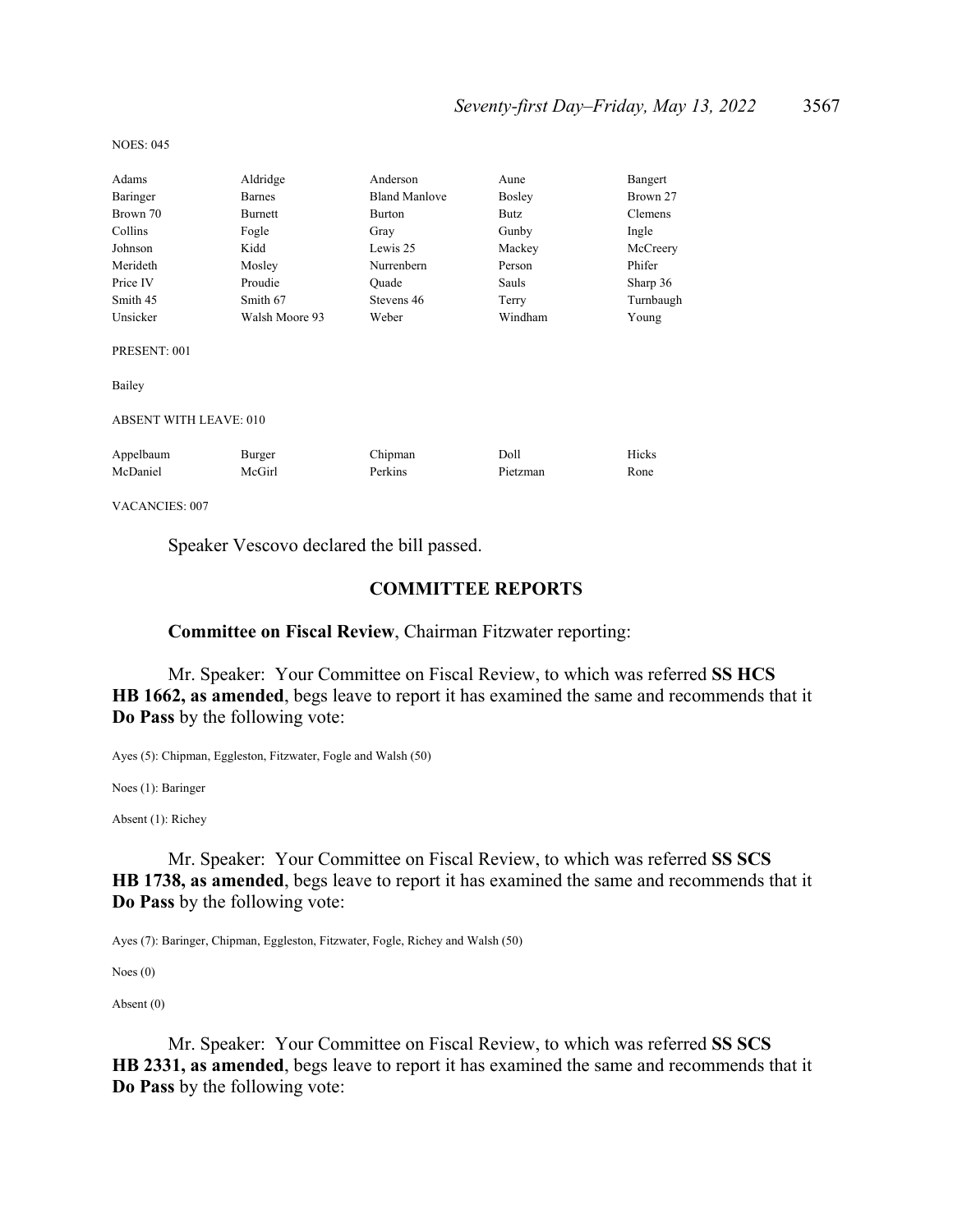Ayes (5): Chipman, Eggleston, Fitzwater, Richey and Walsh (50)

Noes (2): Baringer and Fogle

Absent (0)

 Mr. Speaker: Your Committee on Fiscal Review, to which was referred **HB 2365, with Senate Amendment No. 1**, begs leave to report it has examined the same and recommends that it **Do Pass** by the following vote:

Ayes (6): Baringer, Chipman, Eggleston, Fitzwater, Fogle and Walsh (50)

Noes (0)

Absent (1): Richey

 Mr. Speaker: Your Committee on Fiscal Review, to which was referred **HCS SS SCS SB 683**, begs leave to report it has examined the same and recommends that it **Do Pass** by the following vote:

Ayes (6): Baringer, Chipman, Eggleston, Fitzwater, Fogle and Richey

Noes (1): Walsh (50)

Absent (0)

 Mr. Speaker: Your Committee on Fiscal Review, to which was referred **HCS SS SB 812**, begs leave to report it has examined the same and recommends that it **Do Pass** by the following vote:

Ayes (4): Chipman, Eggleston, Fitzwater and Walsh (50)

Noes (2): Baringer and Fogle

Absent (1): Richey

### **HOUSE BILLS WITH SENATE AMENDMENTS**

**SS SCS HCS HBs 2116, 2097, 1690 & 2221, as amended**, relating to the visitation rights of patients, was taken up by Representative Black (7).

Representative Plocher moved the previous question.

Which motion was adopted by the following vote:

AYES: 095

Andrews Atchison Bailey Baker Basye Billington Black 137 Black 7 Boggs Bromley Buchheit-Courtway Busick Chipman Coleman 32 Coleman 97 Cook Copeland Cupps Davidson Davis Deaton DeGroot Dinkins Eggleston Evans Falkner Fishel Fitzwater Francis Gregory 51 Gregory 96 Grier Griffith Haden Haffner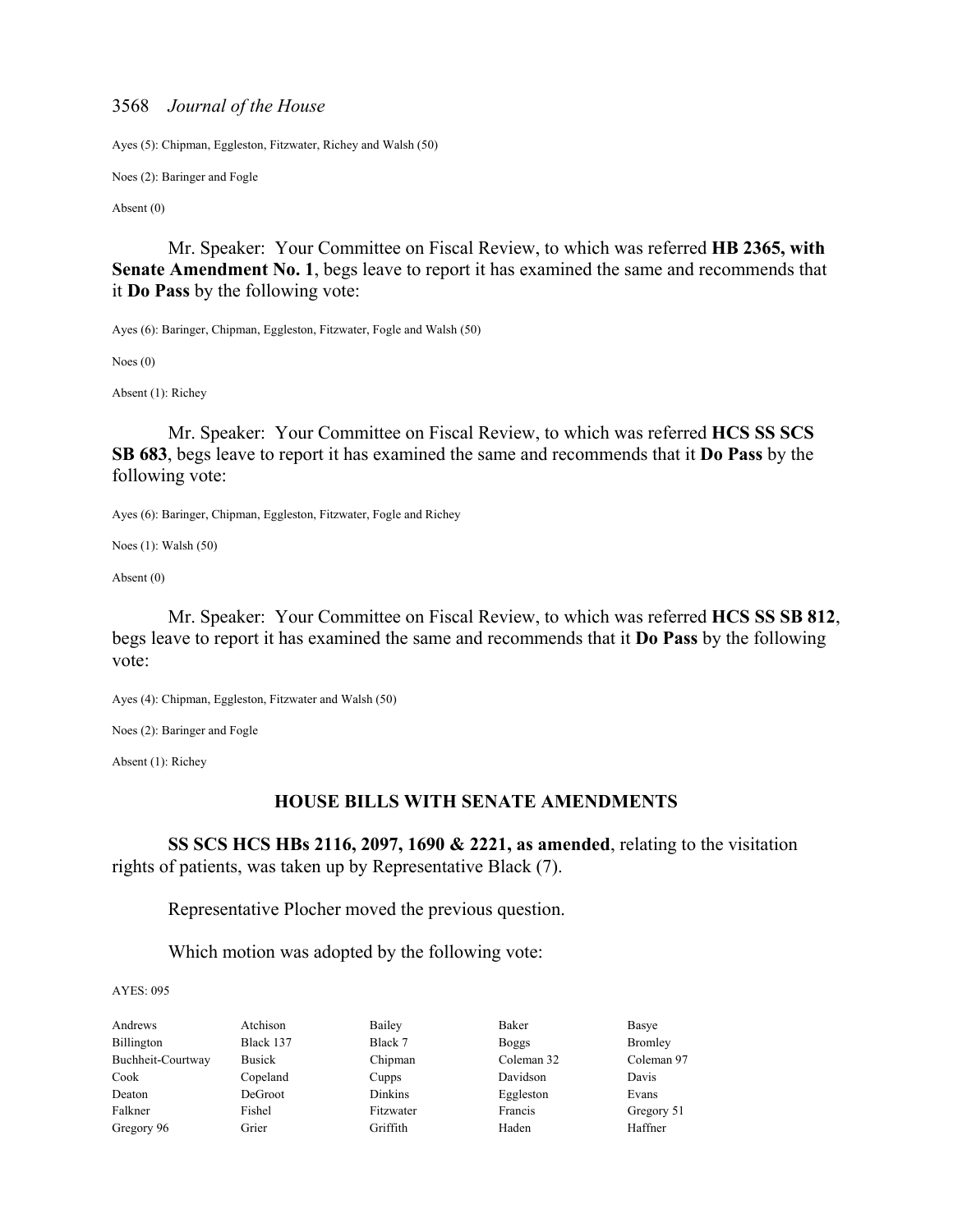## *Seventy-first Day–Friday, May 13, 2022* 3569

| Haley                | Hardwick  | Henderson             | Hicks        | Houx                  |
|----------------------|-----------|-----------------------|--------------|-----------------------|
| Hudson               | Hurlbert  | Kalberloh             | Kelley 127   | Kelly 141             |
| Kidd                 | Knight    | Lewis 6               | Lovasco      | Mayhew                |
| McGaugh              | Morse     | Murphy                | O'Donnell    | Owen                  |
| Patterson            | Perkins   | Pike                  | Plocher      | Pollitt <sub>52</sub> |
| Pollock 123          | Porter    | Pouche                | Railsback    | Reedy                 |
| Richey               | Riggs     | Riley                 | Roberts      | Roden                 |
| Sander               | Sassmann  | Schnelting            | Schroer      | Schwadron             |
| Seitz                | Sharpe 4  | Shaul                 | Shields      | Simmons               |
| Smith 155            | Smith 163 | Stacy                 | Tate         | Taylor 139            |
| Taylor 48            | Thompson  | <b>Toalson Reisch</b> | Van Schoiack | Veit                  |
| Walsh 50             | West      | Wiemann               | Wright       | Mr. Speaker           |
| <b>NOES: 036</b>     |           |                       |              |                       |
| Anderson             | Appelbaum | Bangert               | Baringer     | <b>Barnes</b>         |
| <b>Bland Manlove</b> | Bosley    | Brown 27              | Brown 70     | <b>Burnett</b>        |
| <b>Burton</b>        | Butz.     | Clemens               | Collins      | Ellebracht            |
| Fogle                | Gray      | Gunby                 | Ingle        | Johnson               |
| Lewis 25             | McCreery  | Merideth              | Mosley       | Quade                 |
| Rogers               | Sharp 36  | Smith 45              | Stevens 46   | Terry                 |
| Turnbaugh            | Unsicker  | Walsh Moore 93        | Weber        | Windham               |
| Young                |           |                       |              |                       |

#### PRESENT: 000

#### ABSENT WITH LEAVE: 025

| Adams          | Aldridge | Aune         | Brown 16   | Burger |
|----------------|----------|--------------|------------|--------|
| Christofanelli | Derges   | Dogan        | Doll       | Hovis  |
| Mackey         | McDaniel | McGirl       | Nurrenbern | Person |
| Phifer         | Pietzman | Price IV     | Proudie    | Rone   |
| Sauls          | Smith 67 | Stephens 128 | Thomas     | Trent  |

#### VACANCIES: 007

## On motion of Representative Black (7), **SS SCS HCS HBs 2116, 2097, 1690 & 2221, as amended**, was adopted by the following vote:

| Adams         | Andrews       | Atchison   | Aune              | Bailey         |
|---------------|---------------|------------|-------------------|----------------|
| Baker         | Bangert       | Baringer   | <b>Barnes</b>     | Basye          |
| Billington    | Black 137     | Black 7    | <b>Boggs</b>      | <b>Bosley</b>  |
| Bromley       | Brown 27      | Brown 70   | Buchheit-Courtway | <b>Burnett</b> |
| <b>Burton</b> | <b>Busick</b> | Butz       | Chipman           | Christofanelli |
| Coleman 32    | Coleman 97    | Collins    | Cook              | Copeland       |
| Cupps         | Davidson      | Davis      | Deaton            | DeGroot        |
| Dinkins       | Dogan         | Eggleston  | Ellebracht        | Evans          |
| Falkner       | Fishel        | Fitzwater  | Fogle             | Francis        |
| Gray          | Gregory 51    | Gregory 96 | Grier             | Griffith       |
| Gunby         | Haden         | Haffner    | Haley             | Hardwick       |
| Henderson     | Hicks         | Houx       | Hovis             | Hudson         |
| Hurlbert      | Johnson       | Kalberloh  | Kelley 127        | Kelly 141      |
| Kidd          | Knight        | Lewis 6    | Lovasco           | Mackey         |
| Mayhew        | McCreery      | McGaugh    | Morse             | Mosley         |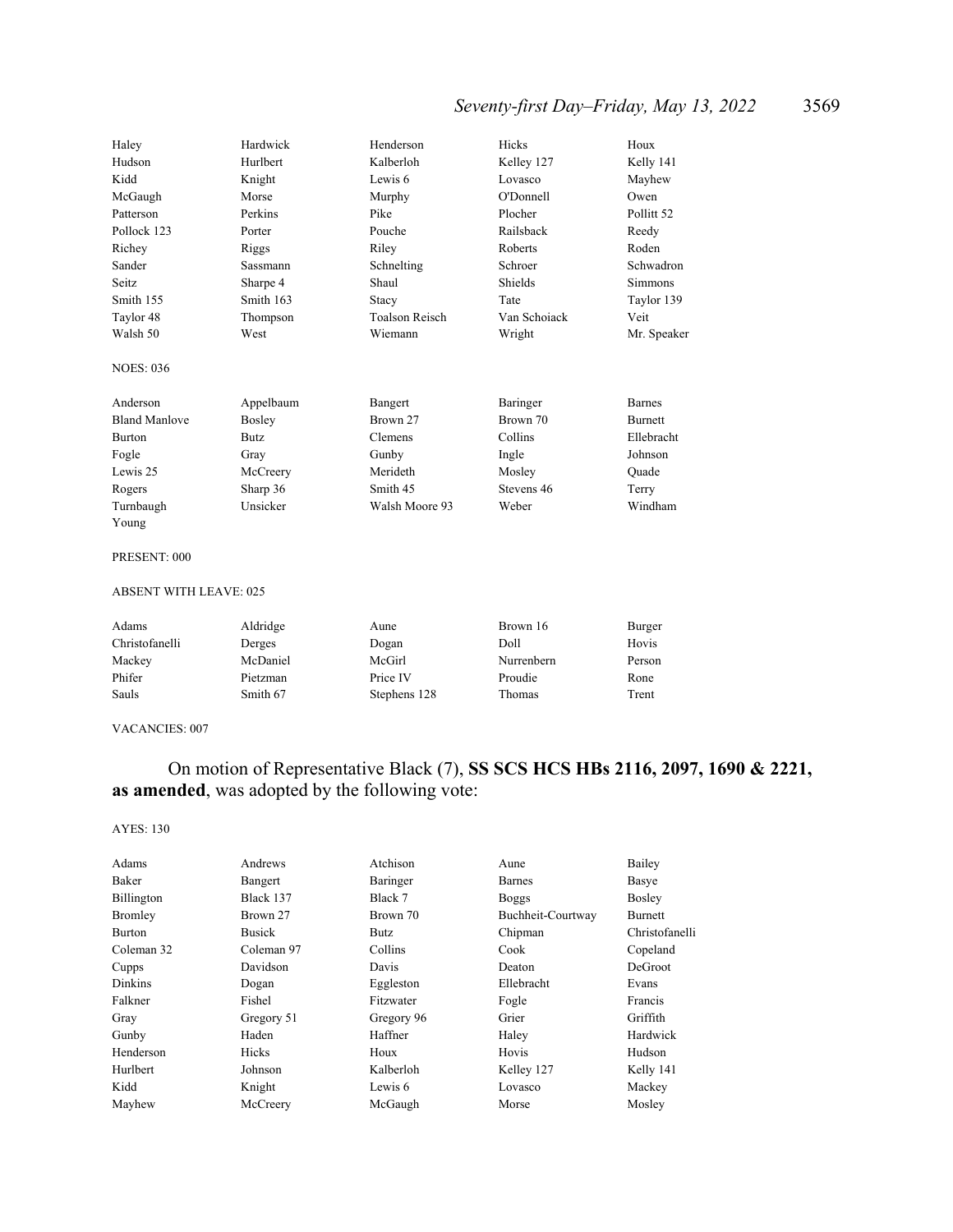| Murphy                        | Nurrenbern | O'Donnell      | Owen                 | Patterson             |
|-------------------------------|------------|----------------|----------------------|-----------------------|
| Perkins                       | Pike       | Plocher        | Pollitt 52           | Pollock 123           |
| Porter                        | Pouche     | Proudie        | Ouade                | Railsback             |
| Reedy                         | Richey     | Riggs          | Riley                | Roberts               |
| Roden                         | Rogers     | Sander         | Sassmann             | Schnelting            |
| Schroer                       | Schwadron  | Seitz          | Sharp 36             | Sharpe 4              |
| Shaul                         | Shields    | Simmons        | Smith 155            | Smith 163             |
| Smith 45                      | Smith 67   | Stacy          | Stephens 128         | Tate                  |
| Taylor 139                    | Taylor 48  | Thomas         | Thompson             | <b>Toalson Reisch</b> |
| Trent                         | Turnbaugh  | Van Schoiack   | Veit                 | Walsh 50              |
| West                          | Wiemann    | Wright         | Young                | Mr. Speaker           |
| <b>NOES: 001</b>              |            |                |                      |                       |
| Terry                         |            |                |                      |                       |
| PRESENT: 015                  |            |                |                      |                       |
| Aldridge                      | Anderson   | Appelbaum      | <b>Bland Manlove</b> | Clemens               |
| Ingle                         | Lewis 25   | Merideth       | Person               | Phifer                |
| Stevens 46                    | Unsicker   | Walsh Moore 93 | Weber                | Windham               |
| <b>ABSENT WITH LEAVE: 010</b> |            |                |                      |                       |
| Brown 16                      | Burger     | Derges         | Doll                 | McDaniel              |
| McGirl                        | Pietzman   | Price IV       | Rone                 | Sauls                 |

#### VACANCIES: 007

## On motion of Representative Black (7), **SS SCS HCS HBs 2116, 2097, 1690 & 2221, as amended**, was truly agreed to and finally passed by the following vote:

| Aldridge       | Andrews       | Atchison              | Aune          | Bailey            |
|----------------|---------------|-----------------------|---------------|-------------------|
| Baker          | Bangert       | Baringer              | <b>Barnes</b> | Basye             |
| Billington     | Black 137     | Black 7               | <b>Boggs</b>  | Bosley            |
| Bromley        | Brown 16      | Brown 27              | Brown 70      | Buchheit-Courtway |
| <b>Burnett</b> | <b>Burton</b> | <b>Busick</b>         | <b>Butz</b>   | Chipman           |
| Christofanelli | Coleman 32    | Coleman 97            | Cook          | Copeland          |
| Cupps          | Davidson      | Davis                 | Deaton        | DeGroot           |
| <b>Dinkins</b> | Dogan         | Eggleston             | Ellebracht    | Evans             |
| Falkner        | Fishel        | Fitzwater             | Fogle         | Francis           |
| Gregory 51     | Gregory 96    | Grier                 | Griffith      | Haden             |
| Haffner        | Haley         | Hardwick              | Henderson     | Hicks             |
| Houx           | Hovis         | Hudson                | Hurlbert      | Ingle             |
| Johnson        | Kalberloh     | Kelley 127            | Kelly 141     | Kidd              |
| Knight         | Lewis 6       | Lovasco               | Mackey        | Mayhew            |
| McCreery       | McDaniel      | McGaugh               | Morse         | Murphy            |
| Nurrenbern     | O'Donnell     | Owen                  | Patterson     | Perkins           |
| Pike           | Plocher       | Pollitt <sub>52</sub> | Pollock 123   | Porter            |
| Pouche         | Proudie       | Quade                 | Railsback     | Reedy             |
| Richey         | Riggs         | Riley                 | Roberts       | Roden             |
| Rogers         | Sander        | Sassmann              | Schnelting    | Schroer           |
| Schwadron      | Seitz         | Sharp 36              | Sharpe 4      | Shaul             |
| Shields        | Simmons       | Smith 155             | Smith 163     | Smith 45          |
| Smith 67       | Stacy         | Stephens 128          | Tate          | Taylor 139        |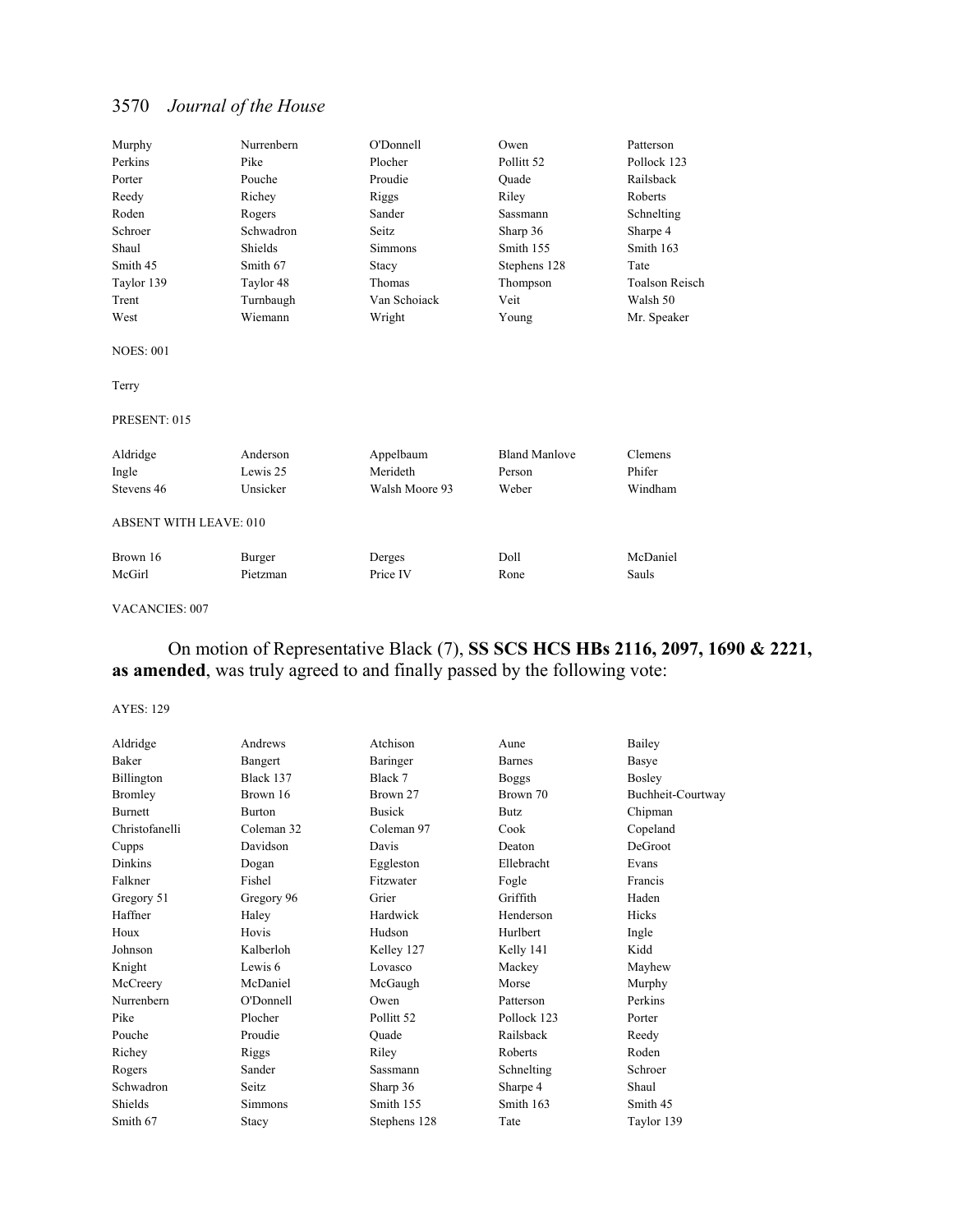| Taylor 48<br>Turnbaugh<br>Wiemann | Thomas<br>Van Schoiack<br>Wright | Thompson<br>Veit<br>Young | <b>Toalson Reisch</b><br>Walsh 50<br>Mr. Speaker | Trent<br>West |
|-----------------------------------|----------------------------------|---------------------------|--------------------------------------------------|---------------|
| <b>NOES: 000</b>                  |                                  |                           |                                                  |               |
| PRESENT: 018                      |                                  |                           |                                                  |               |
| Adams                             | Anderson                         | Appelbaum                 | <b>Bland Manlove</b>                             | Clemens       |
| Collins                           | Gunby                            | Lewis 25                  | Merideth                                         | Mosley        |
| Person                            | Phifer                           | Stevens 46                | Terry                                            | Unsicker      |
| Walsh Moore 93                    | Weber                            | Windham                   |                                                  |               |
| <b>ABSENT WITH LEAVE: 009</b>     |                                  |                           |                                                  |               |
| Burger                            | Derges                           | Doll                      | Gray                                             | McGirl        |
| Pietzman                          | Price IV                         | Rone                      | Sauls                                            |               |
|                                   |                                  |                           |                                                  |               |

VACANCIES: 007

Speaker Vescovo declared the bill passed.

## **BILLS IN CONFERENCE**

**CCR HCS#2 SB 710, as amended**, relating to health care, was taken up by Representative Baker.

 On motion of Representative Baker, **CCR HCS#2 SB 710, as amended**, was adopted by the following vote:

| Adams             | Anderson      | Andrews     | Appelbaum  | Atchison              |
|-------------------|---------------|-------------|------------|-----------------------|
| Aune              | Bailey        | Baker       | Bangert    | Baringer              |
| <b>Barnes</b>     | Basye         | Billington  | Black 137  | Black 7               |
| <b>Boggs</b>      | Bromley       | Brown 16    | Brown 27   | Brown 70              |
| Buchheit-Courtway | <b>Busick</b> | <b>Butz</b> | Chipman    | Christofanelli        |
| Clemens           | Coleman 32    | Coleman 97  | Cook       | Copeland              |
| Cupps             | Davidson      | Davis       | Deaton     | DeGroot               |
| Derges            | Dinkins       | Dogan       | Eggleston  | Ellebracht            |
| Evans             | Falkner       | Fishel      | Fitzwater  | Fogle                 |
| Francis           | Gray          | Gregory 51  | Gregory 96 | Grier                 |
| Griffith          | Haden         | Haffner     | Haley      | Hardwick              |
| Henderson         | Hicks         | Houx        | Hovis      | Hudson                |
| Hurlbert          | Ingle         | Johnson     | Kalberloh  | Kelley 127            |
| Kelly 141         | Kidd          | Knight      | Lewis 6    | Lovasco               |
| Mackey            | Mayhew        | McCreery    | McDaniel   | McGaugh               |
| Mosley            | Murphy        | Nurrenbern  | O'Donnell  | Owen                  |
| Patterson         | Perkins       | Pike        | Plocher    | Pollitt <sub>52</sub> |
| Pollock 123       | Porter        | Pouche      | Quade      | Railsback             |
| Reedy             | Richey        | Riggs       | Riley      | Roberts               |
| Roden             | Rogers        | Sander      | Sassmann   | Sauls                 |
| Schnelting        | Schroer       | Schwadron   | Seitz      | Sharp 36              |
| Sharpe 4          | Shaul         | Shields     | Simmons    | Smith 155             |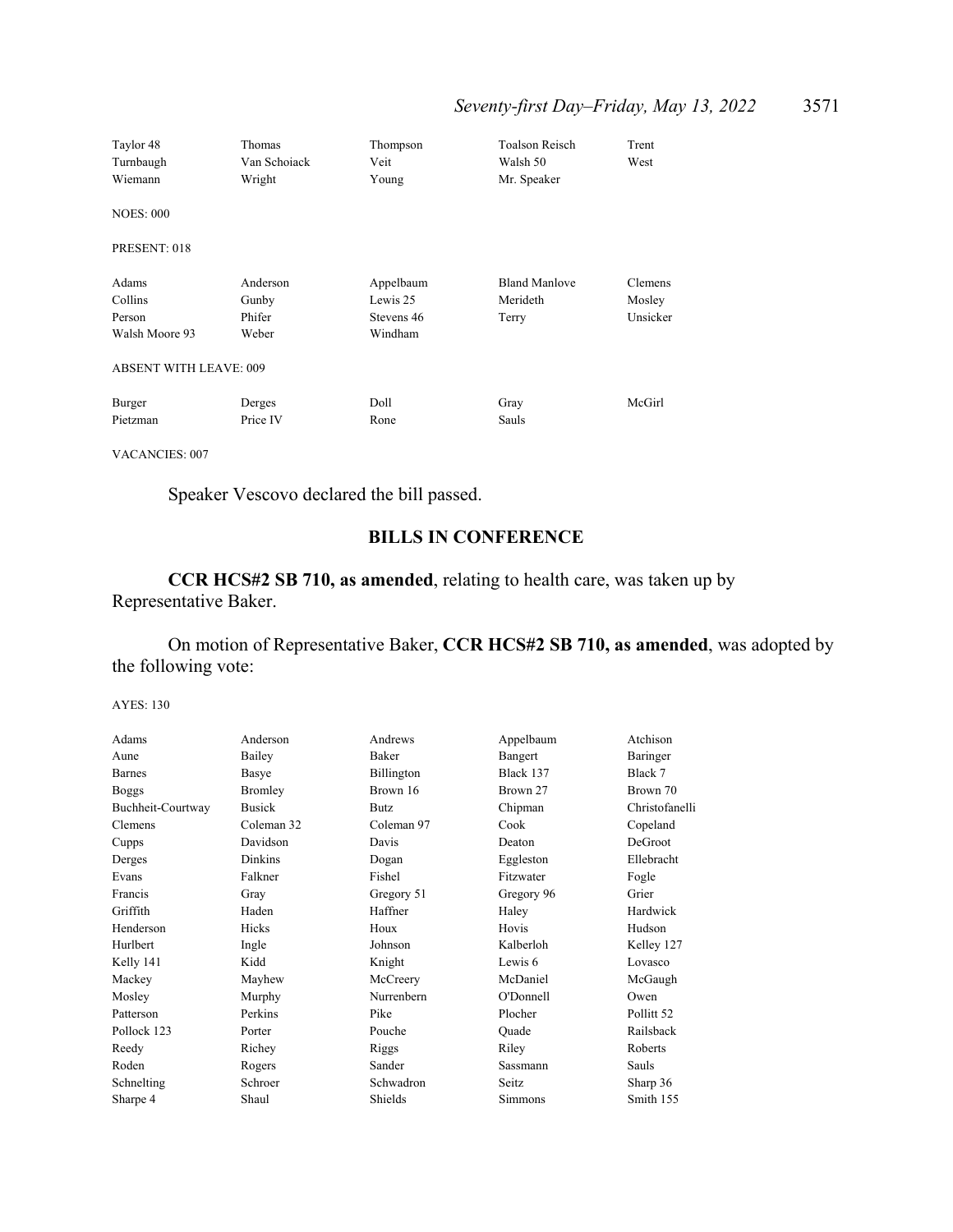| Smith 163<br>Taylor 48<br>Turnbaugh<br>West             | Smith 67<br>Thomas<br>Van Schoiack<br>Wiemann | Stacy<br>Thompson<br>Veit<br>Wright | Tate<br><b>Toalson Reisch</b><br>Walsh 50<br>Young | Taylor 139<br>Trent<br>Weber<br>Mr. Speaker |
|---------------------------------------------------------|-----------------------------------------------|-------------------------------------|----------------------------------------------------|---------------------------------------------|
| <b>NOES: 007</b><br>Aldridge<br>Proudie<br>PRESENT: 013 | <b>Burton</b><br>Walsh Moore 93               | Collins                             | Lewis 25                                           | Price IV                                    |
| <b>Bland Manlove</b><br>Morse<br>Terry                  | Bosley<br>Person<br>Unsicker                  | <b>Burnett</b><br>Phifer<br>Windham | Gunby<br>Smith 45                                  | Merideth<br>Stevens 46                      |
| <b>ABSENT WITH LEAVE: 006</b><br>Burger<br>Stephens 128 | Doll                                          | McGirl                              | Pietzman                                           | Rone                                        |

VACANCIES: 007

 On motion of Representative Baker, **CCS HCS#2 SB 710** was truly agreed to and finally passed by the following vote:

### AYES: 125

| Aldridge       | Andrews        | Atchison              | Aune                 | Bailey                |
|----------------|----------------|-----------------------|----------------------|-----------------------|
| Baker          | Bangert        | Baringer              | <b>Barnes</b>        | Basye                 |
| Billington     | Black 137      | Black 7               | <b>Bland Manlove</b> | <b>Boggs</b>          |
| Bosley         | Bromley        | Brown 16              | Brown 27             | Buchheit-Courtway     |
| <b>Burnett</b> | <b>Busick</b>  | <b>Butz</b>           | Chipman              | Christofanelli        |
| Clemens        | Coleman 32     | Coleman 97            | Cook                 | Copeland              |
| Cupps          | Davidson       | Davis                 | Deaton               | DeGroot               |
| Derges         | <b>Dinkins</b> | Dogan                 | Eggleston            | Ellebracht            |
| Evans          | Falkner        | Fishel                | Fitzwater            | Fogle                 |
| Francis        | Gray           | Gregory 51            | Gregory 96           | Grier                 |
| Griffith       | Haden          | Haffner               | Haley                | Hardwick              |
| Henderson      | Houx           | Hovis                 | Hudson               | Hurlbert              |
| Ingle          | Johnson        | Kalberloh             | Kelley 127           | Kelly 141             |
| Kidd           | Knight         | Lewis 6               | Lovasco              | Mackey                |
| Mayhew         | McCreery       | McDaniel              | McGaugh              | Mosley                |
| Murphy         | Nurrenbern     | O'Donnell             | Patterson            | Perkins               |
| Pike           | Plocher        | Pollitt <sub>52</sub> | Pollock 123          | Porter                |
| Pouche         | Ouade          | Railsback             | Reedy                | Richey                |
| Riggs          | Riley          | Roberts               | Roden                | Rogers                |
| Sander         | Sassmann       | Sauls                 | Schnelting           | Schroer               |
| Schwadron      | Seitz.         | Sharp 36              | Sharpe 4             | Shaul                 |
| Shields        | Smith 155      | Smith 163             | Smith 67             | Stephens 128          |
| Tate           | Taylor 139     | Thomas                | Thompson             | <b>Toalson Reisch</b> |
| Trent          | Van Schoiack   | Veit                  | Walsh 50             | Weber                 |
| West           | Wiemann        | Wright                | Young                | Mr. Speaker           |
|                |                |                       |                      |                       |

NOES: 000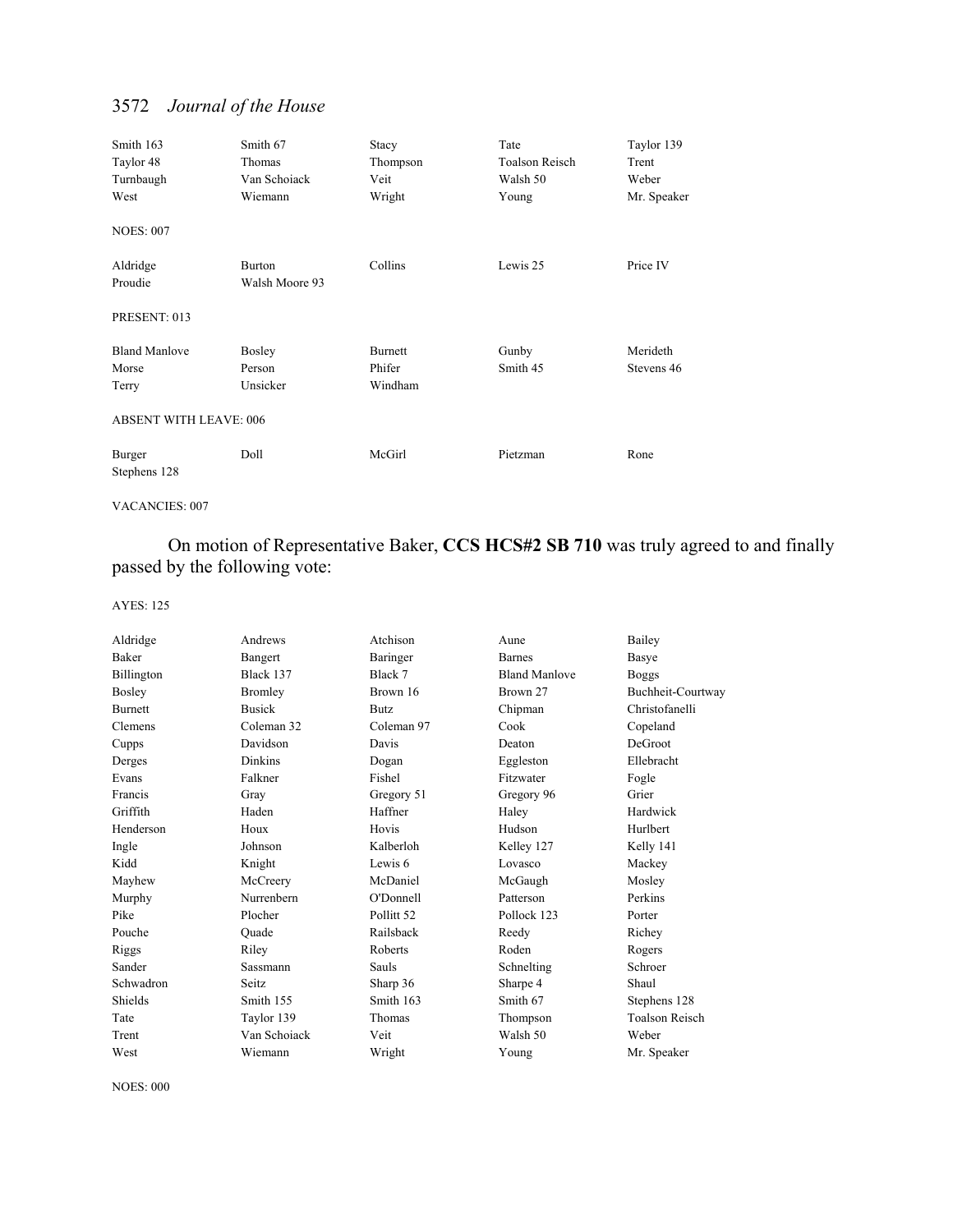#### PRESENT: 019

| Adams                         | Anderson  | Appelbaum      | Brown 70   | <b>Burton</b>  |
|-------------------------------|-----------|----------------|------------|----------------|
| Collins                       | Gunby     | Lewis 25       | Merideth   | Morse          |
| Phifer                        | Proudie   | Smith 45       | Stevens 46 | Terry          |
| Turnbaugh                     | Unsicker  | Walsh Moore 93 | Windham    |                |
| <b>ABSENT WITH LEAVE: 012</b> |           |                |            |                |
| Burger                        | Doll      | Hicks          | McGirl     | Owen           |
| Person                        | Pietzman  | Price IV       | Rone       | <b>Simmons</b> |
| Stacy                         | Taylor 48 |                |            |                |

### VACANCIES: 007

Speaker Vescovo declared the bill passed.

## The emergency clause was adopted by the following vote:

| Adams            | Aldridge              | Anderson      | Andrews        | Appelbaum      |
|------------------|-----------------------|---------------|----------------|----------------|
| Atchison         | Aune                  | <b>Baker</b>  | Bangert        | Baringer       |
| Barnes           | Basye                 | Billington    | Black 137      | Black 7        |
| <b>Boggs</b>     | <b>Bosley</b>         | Bromley       | Brown 16       | Brown 27       |
| Brown 70         | Buchheit-Courtway     | <b>Burton</b> | <b>Busick</b>  | Butz           |
| Chipman          | Christofanelli        | Clemens       | Coleman 32     | Coleman 97     |
| Collins          | Cook                  | Copeland      | Cupps          | Davidson       |
| Deaton           | DeGroot               | Derges        | <b>Dinkins</b> | Dogan          |
| Eggleston        | Ellebracht            | Evans         | Falkner        | Fishel         |
| Fitzwater        | Fogle                 | Francis       | Gray           | Gregory 51     |
| Gregory 96       | Grier                 | Griffith      | Gunby          | Haden          |
| Haffner          | Haley                 | Hardwick      | Henderson      | Hicks          |
| Houx             | Hovis                 | Hudson        | Ingle          | Johnson        |
| Kalberloh        | Kelley 127            | Kelly 141     | Kidd           | Knight         |
| Lewis 25         | Lewis 6               | Lovasco       | Mackey         | Mayhew         |
| McCreery         | McDaniel              | McGaugh       | Merideth       | Morse          |
| Mosley           | Murphy                | Nurrenbern    | O'Donnell      | Owen           |
| Patterson        | Perkins               | Person        | Phifer         | Pike           |
| Plocher          | Pollitt <sub>52</sub> | Pollock 123   | Porter         | Pouche         |
| Quade            | Railsback             | Reedy         | Richey         | Riggs          |
| Riley            | Roberts               | Roden         | Sander         | Sassmann       |
| Sauls            | Schnelting            | Schroer       | Schwadron      | Seitz.         |
| Sharp 36         | Sharpe 4              | Shaul         | Shields        | <b>Simmons</b> |
| Smith 155        | Smith 163             | Smith 67      | Stevens 46     | Tate           |
| Taylor 139       | Taylor 48             | Thomas        | Thompson       | Toalson Reisch |
| Trent            | Turnbaugh             | Unsicker      | Van Schoiack   | Veit           |
| Walsh 50         | Walsh Moore 93        | Weber         | West           | Wiemann        |
| Wright           | Young                 | Mr. Speaker   |                |                |
| <b>NOES: 004</b> |                       |               |                |                |
| Davis            | Proudie               | Terry         | Windham        |                |
| PRESENT: 002     |                       |               |                |                |
| Bland Manlove    | Smith 45              |               |                |                |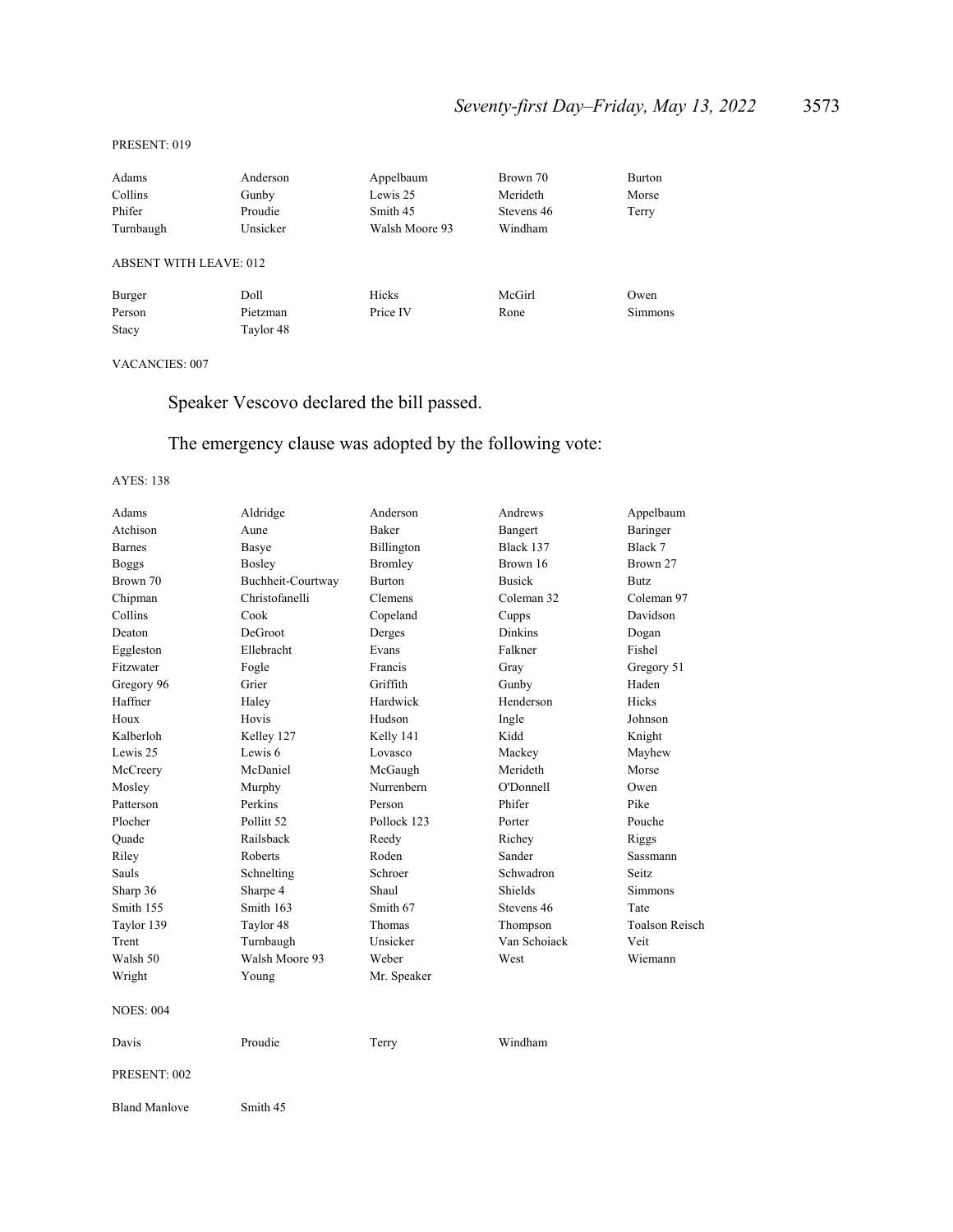ABSENT WITH LEAVE: 012

| Bailey | Burger       | Burnett  | Doll   | Hurlbert |
|--------|--------------|----------|--------|----------|
| McGirl | Pietzman     | Price IV | Rogers | Rone     |
| Stacy  | Stephens 128 |          |        |          |

VACANCIES: 007

**CCR HCS SB 820, as amended**, relating to utilities, was taken up by Representative Haffner.

Representative Plocher moved the previous question.

Which motion was adopted by the following vote:

AYES: 103

| Andrews          | Atchison          | Bailey        | <b>Baker</b>   | Basye                 |
|------------------|-------------------|---------------|----------------|-----------------------|
| Billington       | Black 137         | Black 7       | <b>Boggs</b>   | <b>Bromley</b>        |
| Brown 16         | Buchheit-Courtway | <b>Busick</b> | Chipman        | Christofanelli        |
| Coleman 32       | Coleman 97        | Cook          | Copeland       | Cupps                 |
| Davidson         | Davis             | Deaton        | <b>DeGroot</b> | Derges                |
| <b>Dinkins</b>   | Dogan             | Eggleston     | Evans          | Falkner               |
| Fishel           | Fitzwater         | Francis       | Gregory 51     | Gregory 96            |
| Grier            | Griffith          | Haden         | Haffner        | Haley                 |
| Hardwick         | Henderson         | Houx          | Hovis          | Hudson                |
| Hurlbert         | Kalberloh         | Kelley 127    | Kelly 141      | Kidd                  |
| Knight           | Lewis 6           | Lovasco       | Mayhew         | McDaniel              |
| McGaugh          | Morse             | Murphy        | O'Donnell      | Owen                  |
| Patterson        | Perkins           | Pike          | Plocher        | Pollitt <sub>52</sub> |
| Pollock 123      | Porter            | Pouche        | Railsback      | Reedy                 |
| Richey           | Riggs             | Riley         | Roberts        | Roden                 |
| Sander           | <b>Sassmann</b>   | Schnelting    | Schroer        | Schwadron             |
| Seitz.           | Sharpe 4          | Shaul         | Shields        | <b>Simmons</b>        |
| Smith 155        | Smith 163         | Stacy         | Stephens 128   | Tate                  |
| Taylor 139       | Taylor 48         | Thomas        | Thompson       | <b>Toalson Reisch</b> |
| Trent            | Van Schoiack      | Veit          | Walsh 50       | West                  |
| Wiemann          | Wright            | Mr. Speaker   |                |                       |
| <b>NOES: 045</b> |                   |               |                |                       |
| Adams            | Aldridge          | Anderson      | Appelbaum      | Aune                  |
| Bangert          | Baringer          | <b>Barnes</b> | <b>Bosley</b>  | Brown 27              |
| Brown 70         | <b>Burnett</b>    | <b>Burton</b> | <b>Butz</b>    | Clemens               |
| Collins          | Ellebracht        | Fogle         | Gray           | Gunby                 |
| Ingle            | Johnson           | Lewis 25      | Mackey         | McCreery              |
| Merideth         | Mosley            | Nurrenbern    | Person         | Phifer                |
| Proudie          | Ouade             | Rogers        | Sauls          | Sharp 36              |
| Smith 45         | Smith 67          | Stevens 46    | Terry          | Turnbaugh             |
| Unsicker         | Walsh Moore 93    | Weber         | Windham        | Young                 |
|                  |                   |               |                |                       |

PRESENT: 000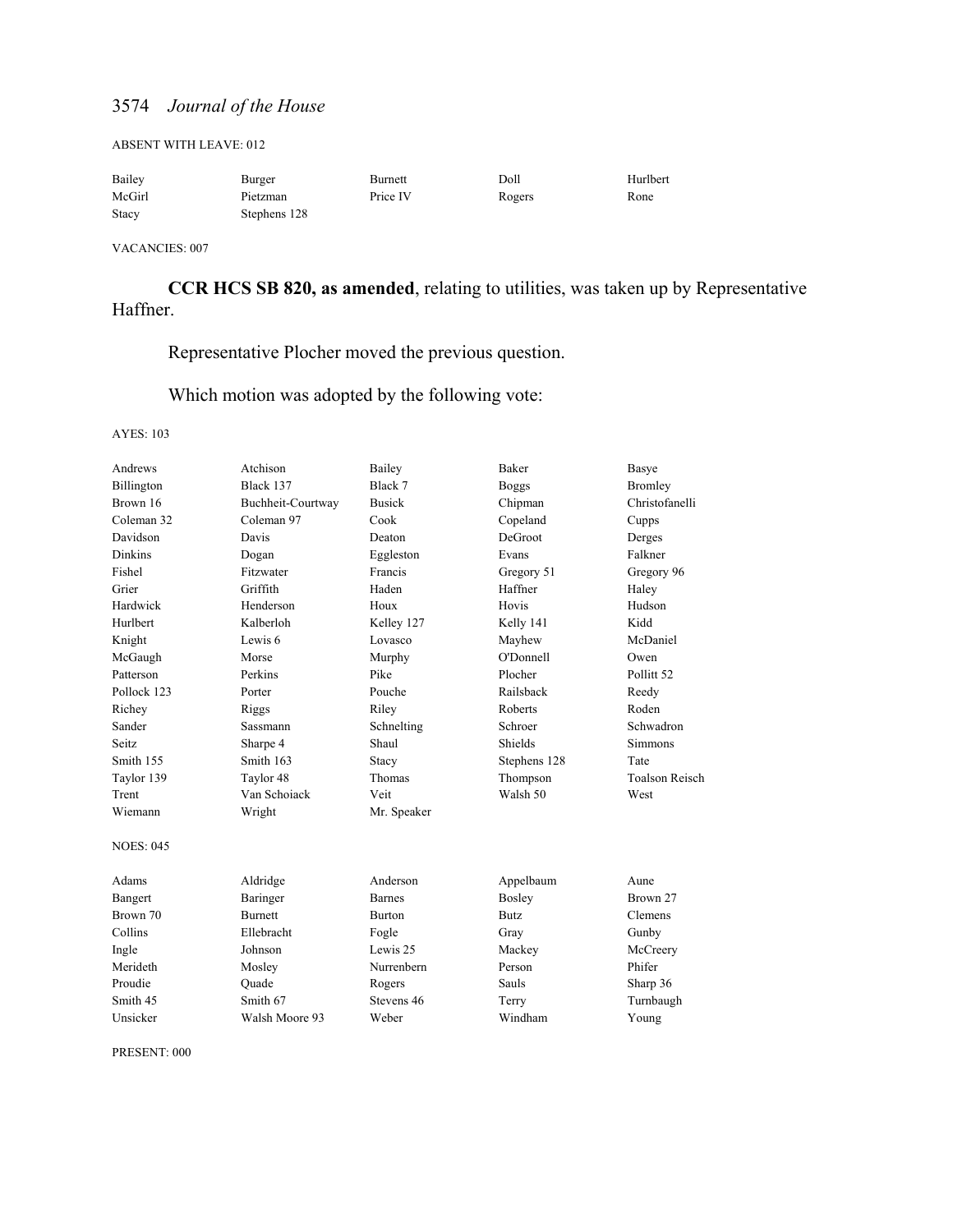#### ABSENT WITH LEAVE: 008

| <b>Bland Manlove</b> | Burger   | Doll | Hicks | McGirl |
|----------------------|----------|------|-------|--------|
| Pietzman             | Price IV | Rone |       |        |

#### VACANCIES: 007

 On motion of Representative Haffner, **CCR HCS SB 820, as amended**, was adopted by the following vote:

AYES: 113

| Aldridge         | Andrews       | Atchison             | Bailey                | Baker          |
|------------------|---------------|----------------------|-----------------------|----------------|
| Basye            | Billington    | Black 137            | Black 7               | <b>Boggs</b>   |
| Bromley          | Brown 16      | Brown 27             | Buchheit-Courtway     | <b>Burnett</b> |
| <b>Busick</b>    | Chipman       | Christofanelli       | Coleman 32            | Coleman 97     |
| Collins          | Cook          | Copeland             | Cupps                 | Davidson       |
| Davis            | Deaton        | DeGroot              | Derges                | Dinkins        |
| Dogan            | Eggleston     | Evans                | Falkner               | Fishel         |
| Fitzwater        | Francis       | Gray                 | Gregory 51            | Gregory 96     |
| Grier            | Griffith      | Haden                | Haffner               | Haley          |
| Hardwick         | Henderson     | Hicks                | Houx                  | Hovis          |
| Hudson           | Hurlbert      | Kalberloh            | Kelley 127            | Kelly 141      |
| Kidd             | Knight        | Lewis 6              | Lovasco               | Mayhew         |
| McGaugh          | Morse         | Mosley               | Murphy                | O'Donnell      |
| Owen             | Patterson     | Perkins              | Phifer                | Pike           |
| Plocher          | Pollitt 52    | Pollock 123          | Porter                | Pouche         |
| Proudie          | Railsback     | Reedy                | Richey                | Riggs          |
| Riley            | Roberts       | Roden                | Sander                | Sassmann       |
| Schnelting       | Schroer       | Schwadron            | <b>Seitz</b>          | Sharpe 4       |
| Shaul            | Shields       | Simmons              | Smith 155             | Smith 163      |
| Smith 67         | Stacy         | Stephens 128         | Tate                  | Taylor 139     |
| Taylor 48        | Thomas        | Thompson             | <b>Toalson Reisch</b> | Trent          |
| Van Schoiack     | Veit          | Walsh 50             | West                  | Wiemann        |
| Windham          | Wright        | Mr. Speaker          |                       |                |
| <b>NOES: 035</b> |               |                      |                       |                |
| Adams            | Anderson      | Appelbaum            | Aune                  | Bangert        |
| Baringer         | <b>Barnes</b> | <b>Bland Manlove</b> | <b>Bosley</b>         | Brown 70       |
| <b>Burton</b>    | Butz          | Clemens              | Ellebracht            | Fogle          |
| Gunby            | Ingle         | Johnson              | Lewis 25              | Mackey         |
| McCreery         | Merideth      | Nurrenbern           | Ouade                 | Rogers         |
| Sauls            | Sharp 36      | Smith 45             | Stevens 46            | Terry          |
| Turnbaugh        | Unsicker      | Walsh Moore 93       | Weber                 | Young          |
| PRESENT: 001     |               |                      |                       |                |
| Person           |               |                      |                       |                |
|                  |               |                      |                       |                |

### ABSENT WITH LEAVE: 007

| Burger   | Doll | McDaniel | McGirl | Pietzman |
|----------|------|----------|--------|----------|
| Price IV | Rone |          |        |          |

VACANCIES: 007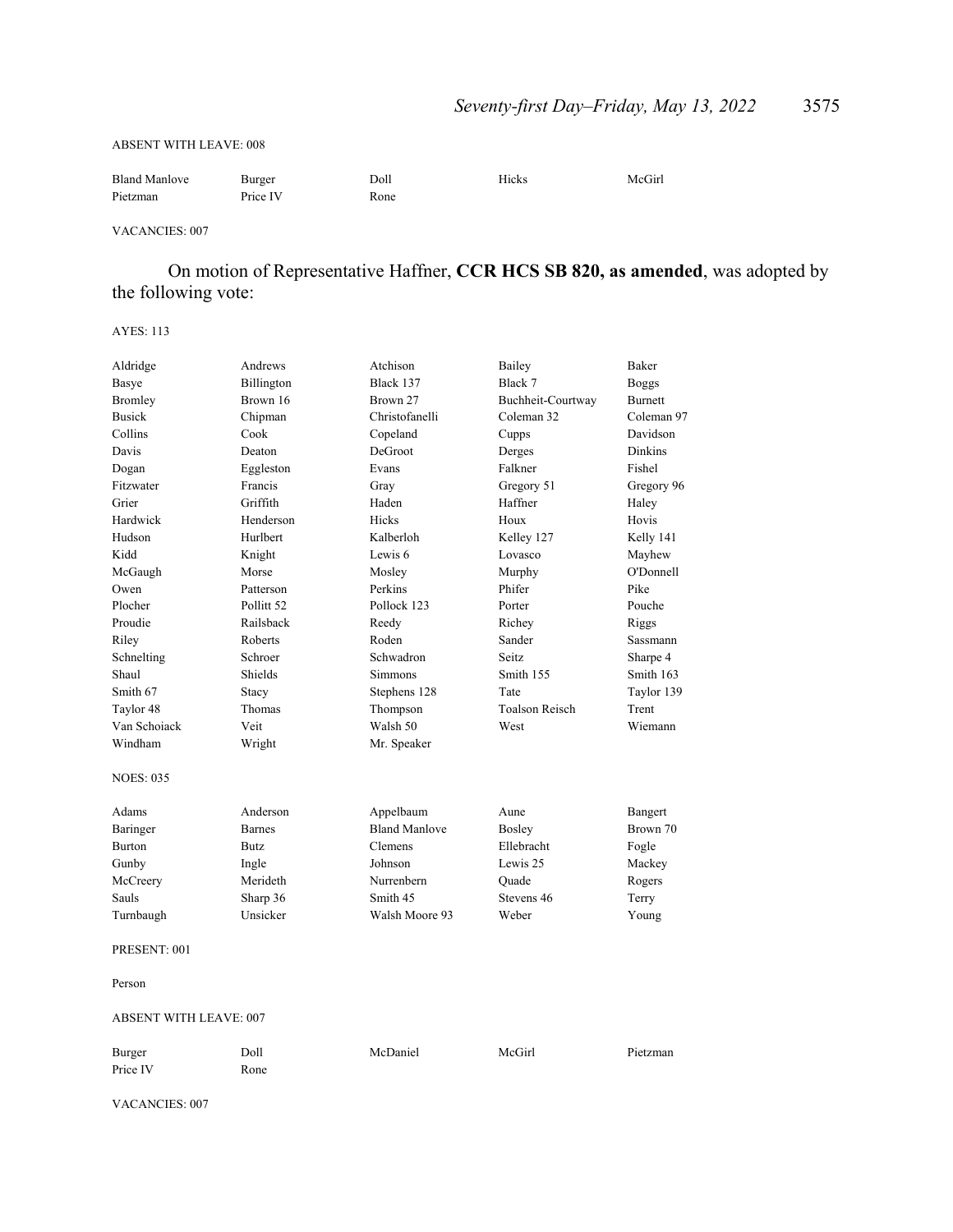On motion of Representative Haffner, **CCS HCS SB 820** was truly agreed to and finally passed by the following vote:

#### AYES: 112

| Aldridge                      | Andrews        | Atchison              | Bailey            | Baker         |
|-------------------------------|----------------|-----------------------|-------------------|---------------|
| Basye                         | Billington     | Black 137             | Black 7           | Boggs         |
| <b>Bromley</b>                | Brown 16       | Brown 27              | Buchheit-Courtway | <b>Busick</b> |
| Chipman                       | Christofanelli | Coleman 32            | Coleman 97        | Collins       |
| Cook                          | Copeland       | Cupps                 | Davidson          | Davis         |
| Deaton                        | DeGroot        | Derges                | <b>Dinkins</b>    | Dogan         |
| Eggleston                     | Evans          | Falkner               | Fishel            | Fitzwater     |
| Francis                       | Gray           | Gregory 51            | Gregory 96        | Grier         |
| Griffith                      | Haden          | Haffner               | Haley             | Hardwick      |
| Henderson                     | <b>Hicks</b>   | Houx                  | Hovis             | Hudson        |
| Hurlbert                      | Kalberloh      | Kelley 127            | Kelly 141         | Knight        |
| Lewis <sub>6</sub>            | Lovasco        | Mayhew                | McDaniel          | McGaugh       |
| Morse                         | Mosley         | Murphy                | O'Donnell         | Owen          |
| Patterson                     | Perkins        | Phifer                | Pike              | Plocher       |
| Pollitt 52                    | Pollock 123    | Porter                | Pouche            | Proudie       |
| Railsback                     | Reedy          | Richey                | Riggs             | Riley         |
| Roberts                       | Roden          | Sander                | Sassmann          | Schnelting    |
| Schroer                       | Schwadron      | Seitz                 | Sharpe 4          | Shaul         |
| Shields                       | Simmons        | Smith 155             | Smith 163         | Smith 67      |
| Stacy                         | Stephens 128   | Tate                  | Taylor 139        | Taylor 48     |
| Thomas                        | Thompson       | <b>Toalson Reisch</b> | Trent             | Van Schoiack  |
| Veit                          | Walsh 50       | West                  | Wiemann           | Windham       |
| Wright                        | Mr. Speaker    |                       |                   |               |
| <b>NOES: 035</b>              |                |                       |                   |               |
| Adams                         | Anderson       | Appelbaum             | Aune              | Bangert       |
| Baringer                      | <b>Barnes</b>  | <b>Bland Manlove</b>  | <b>Bosley</b>     | Brown 70      |
| Burnett                       | <b>Burton</b>  | Butz                  | Clemens           | Ellebracht    |
| Fogle                         | Gunby          | Ingle                 | Johnson           | Lewis 25      |
| Mackey                        | McCreery       | Merideth              | Nurrenbern        | Ouade         |
| Sauls                         | Sharp 36       | Smith 45              | Stevens 46        | Terry         |
| Turnbaugh                     | Unsicker       | Walsh Moore 93        | Weber             | Young         |
| PRESENT: 001                  |                |                       |                   |               |
| Person                        |                |                       |                   |               |
| <b>ABSENT WITH LEAVE: 008</b> |                |                       |                   |               |
| Burger                        | Doll           | Kidd                  | McGirl            | Pietzman      |
| Price IV                      | Rogers         | Rone                  |                   |               |

VACANCIES: 007

Speaker Vescovo declared the bill passed.

## **BILLS CARRYING REQUEST MESSAGES**

**HCS SS SCS SB 724, as amended**, relating to political subdivisions, was taken up by Representative Falkner.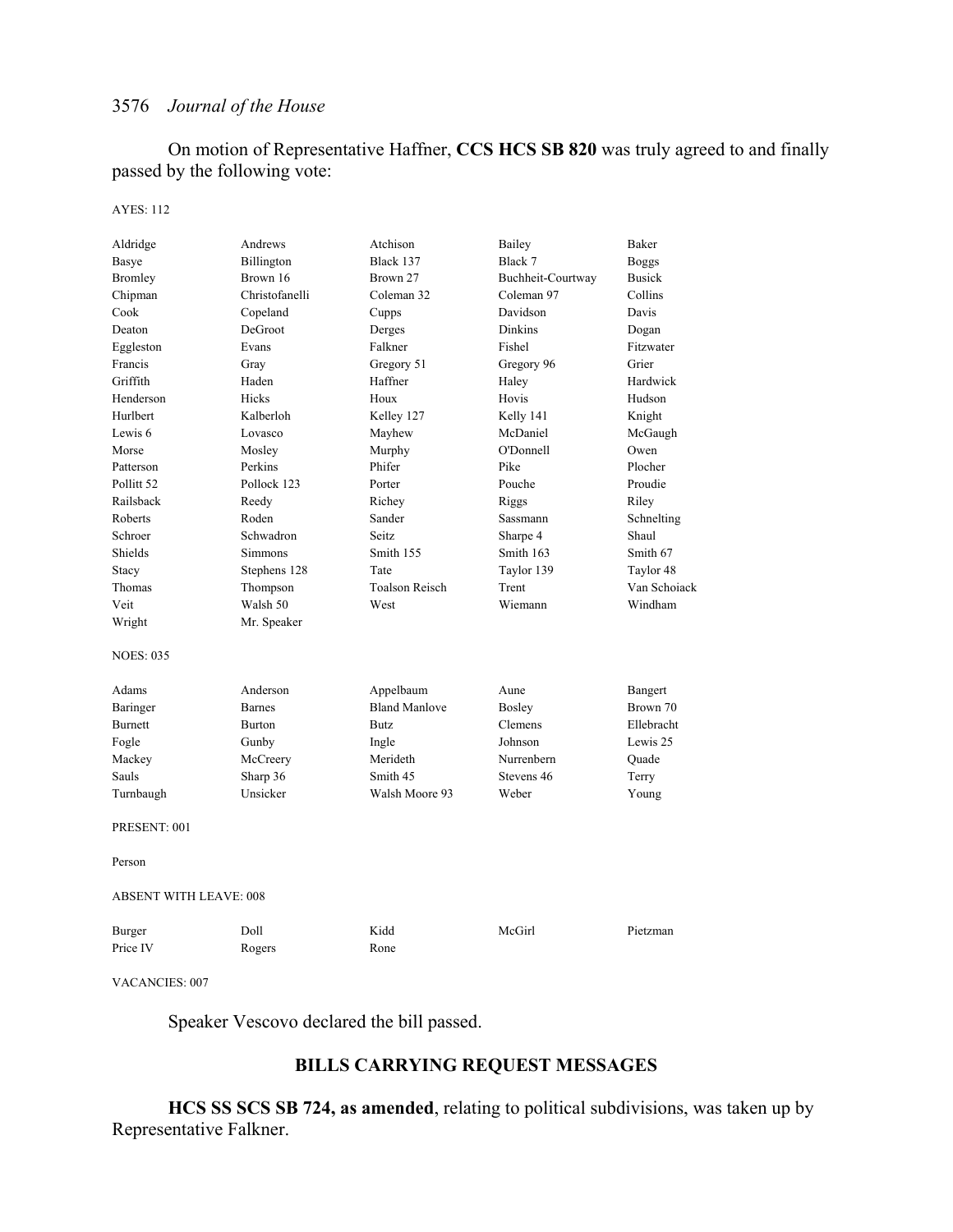Representative Falkner moved that the House recede from its position on **HCS SS SCS SB 724, as amended**.

Which motion was adopted.

 On motion of Representative Falkner, **SS SCS SB 724** was truly agreed to and finally passed by the following vote:

AYES: 145

| Adams                         | Aldridge              | Anderson      | Andrews               | Appelbaum      |
|-------------------------------|-----------------------|---------------|-----------------------|----------------|
| Atchison                      | Aune                  | Bailey        | <b>Baker</b>          | Bangert        |
| Baringer                      | <b>Barnes</b>         | Billington    | Black 137             | <b>Boggs</b>   |
| Bosley                        | Bromley               | Brown 16      | Brown 27              | Brown 70       |
| Buchheit-Courtway             | <b>Burnett</b>        | <b>Burton</b> | <b>Busick</b>         | Butz           |
| Chipman                       | Christofanelli        | Clemens       | Coleman 97            | Collins        |
| Cook                          | Copeland              | Cupps         | Davidson              | Davis          |
| Deaton                        | DeGroot               | Derges        | <b>Dinkins</b>        | Dogan          |
| Eggleston                     | Ellebracht            | Evans         | Falkner               | Fishel         |
| Fitzwater                     | Fogle                 | Francis       | Gray                  | Gregory 51     |
| Gregory 96                    | Grier                 | Griffith      | Gunby                 | Haden          |
| Haffner                       | Haley                 | Hardwick      | Henderson             | <b>Hicks</b>   |
| Houx                          | Hovis                 | Hudson        | Hurlbert              | Ingle          |
| Johnson                       | Kalberloh             | Kelley 127    | Kelly 141             | Kidd           |
| Knight                        | Lewis 25              | Lewis 6       | Lovasco               | Mackey         |
| Mayhew                        | McCreery              | McDaniel      | McGaugh               | Merideth       |
| Morse                         | Mosley                | Murphy        | Nurrenbern            | O'Donnell      |
| Owen                          | Patterson             | Perkins       | Person                | Phifer         |
| Pietzman                      | Pike                  | Plocher       | Pollitt <sub>52</sub> | Pollock 123    |
| Porter                        | Pouche                | Price IV      | Quade                 | Railsback      |
| Reedy                         | Richey                | Riggs         | Riley                 | <b>Roberts</b> |
| Roden                         | Rogers                | Sander        | Sassmann              | Sauls          |
| Schnelting                    | Schroer               | Schwadron     | Seitz.                | Sharp 36       |
| Sharpe 4                      | Shaul                 | Shields       | <b>Simmons</b>        | Smith 155      |
| Smith 163                     | Smith 45              | Stacy         | Stephens 128          | Stevens 46     |
| Tate                          | Taylor 139            | Taylor 48     | Terry                 | Thomas         |
| Thompson                      | <b>Toalson Reisch</b> | Trent         | Turnbaugh             | Unsicker       |
| Van Schoiack                  | Veit                  | Walsh 50      | Walsh Moore 93        | Weber          |
| West                          | Wiemann               | Wright        | Young                 | Mr. Speaker    |
| <b>NOES: 002</b>              |                       |               |                       |                |
| Basye                         | Black 7               |               |                       |                |
| PRESENT: 000                  |                       |               |                       |                |
| <b>ABSENT WITH LEAVE: 009</b> |                       |               |                       |                |
| <b>Bland Manlove</b>          | Burger                | Coleman 32    | Doll                  | McGirl         |
| Proudie                       | Rone                  | Smith 67      | Windham               |                |

VACANCIES: 007

Speaker Vescovo declared the bill passed.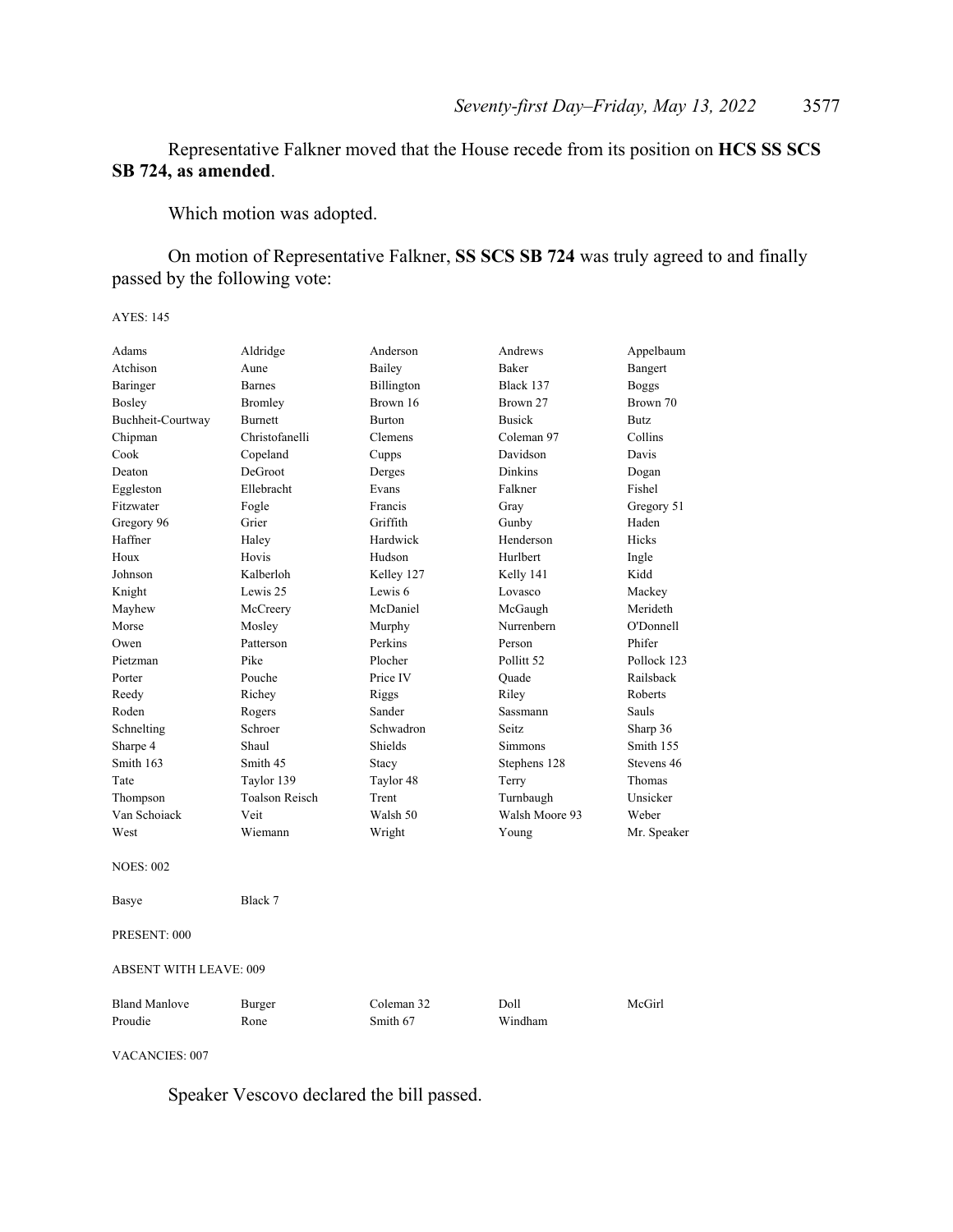## **THIRD READING OF SENATE BILLS - INFORMAL**

**HCS SS SCS SB 683**, relating to child care, was taken up by Representative Kelly (141).

On motion of Representative Kelly (141), the title of **HCS SS SCS SB 683** was agreed to.

Representative Kelly (141) moved that **HCS SS SCS SB 683** be adopted.

Which motion was defeated by the following vote, the ayes and noes having been demanded pursuant to Rule 16:

AYES: 000

NOES: 140

| Adams                         | Aldridge              | Anderson              | Andrews        | Atchison       |
|-------------------------------|-----------------------|-----------------------|----------------|----------------|
| Aune                          | Bailey                | Baker                 | Bangert        | Baringer       |
| <b>Barnes</b>                 | Basye                 | Billington            | Black 137      | Black 7        |
| <b>Bland Manlove</b>          | <b>Boggs</b>          | Bosley                | Bromley        | Brown 16       |
| Brown 27                      | Brown 70              | Buchheit-Courtway     | <b>Burnett</b> | <b>Burton</b>  |
| <b>Busick</b>                 | <b>Butz</b>           | Chipman               | Christofanelli | Clemens        |
| Coleman 97                    | Collins               | Cook                  | Copeland       | Cupps          |
| Davidson                      | Deaton                | DeGroot               | Derges         | <b>Dinkins</b> |
| Dogan                         | Eggleston             | Ellebracht            | Evans          | Falkner        |
| Fishel                        | Fitzwater             | Fogle                 | Francis        | Gray           |
| Gregory 51                    | Gregory 96            | Grier                 | Griffith       | Gunby          |
| Haden                         | Haffner               | Haley                 | Hardwick       | Henderson      |
| Hicks                         | Houx                  | Hovis                 | Hudson         | Hurlbert       |
| Ingle                         | Johnson               | Kalberloh             | Kelley 127     | Kelly 141      |
| Kidd                          | Knight                | Lewis 25              | Lewis 6        | Lovasco        |
| Mackey                        | Mayhew                | McCreery              | McGaugh        | Merideth       |
| Morse                         | Mosley                | Nurrenbern            | O'Donnell      | Owen           |
| Patterson                     | Perkins               | Person                | Phifer         | Pietzman       |
| Pike                          | Plocher               | Pollitt <sub>52</sub> | Pollock 123    | Porter         |
| Pouche                        | Proudie               | Quade                 | Railsback      | Reedy          |
| Richey                        | Riley                 | Roberts               | Rogers         | Sander         |
| Sassmann                      | <b>Sauls</b>          | Schnelting            | Schroer        | Schwadron      |
| Seitz                         | Sharp 36              | Sharpe 4              | Shaul          | Shields        |
| Smith 155                     | Smith 163             | Smith 45              | Stacy          | Stevens 46     |
| Tate                          | Taylor 139            | Taylor 48             | Terry          | Thomas         |
| Thompson                      | <b>Toalson Reisch</b> | Trent                 | Turnbaugh      | Unsicker       |
| Van Schoiack                  | Veit                  | Walsh 50              | Walsh Moore 93 | Weber          |
| West                          | Wiemann               | Wright                | Young          | Mr. Speaker    |
| PRESENT: 003                  |                       |                       |                |                |
| Davis                         | Murphy                | Roden                 |                |                |
| <b>ABSENT WITH LEAVE: 013</b> |                       |                       |                |                |
| Appelbaum                     | Burger                | Coleman 32            | Doll           | McDaniel       |
| McGirl                        | Price IV              | Riggs                 | Rone           | Simmons        |
| Smith 67                      | Stephens 128          | Windham               |                |                |

VACANCIES: 007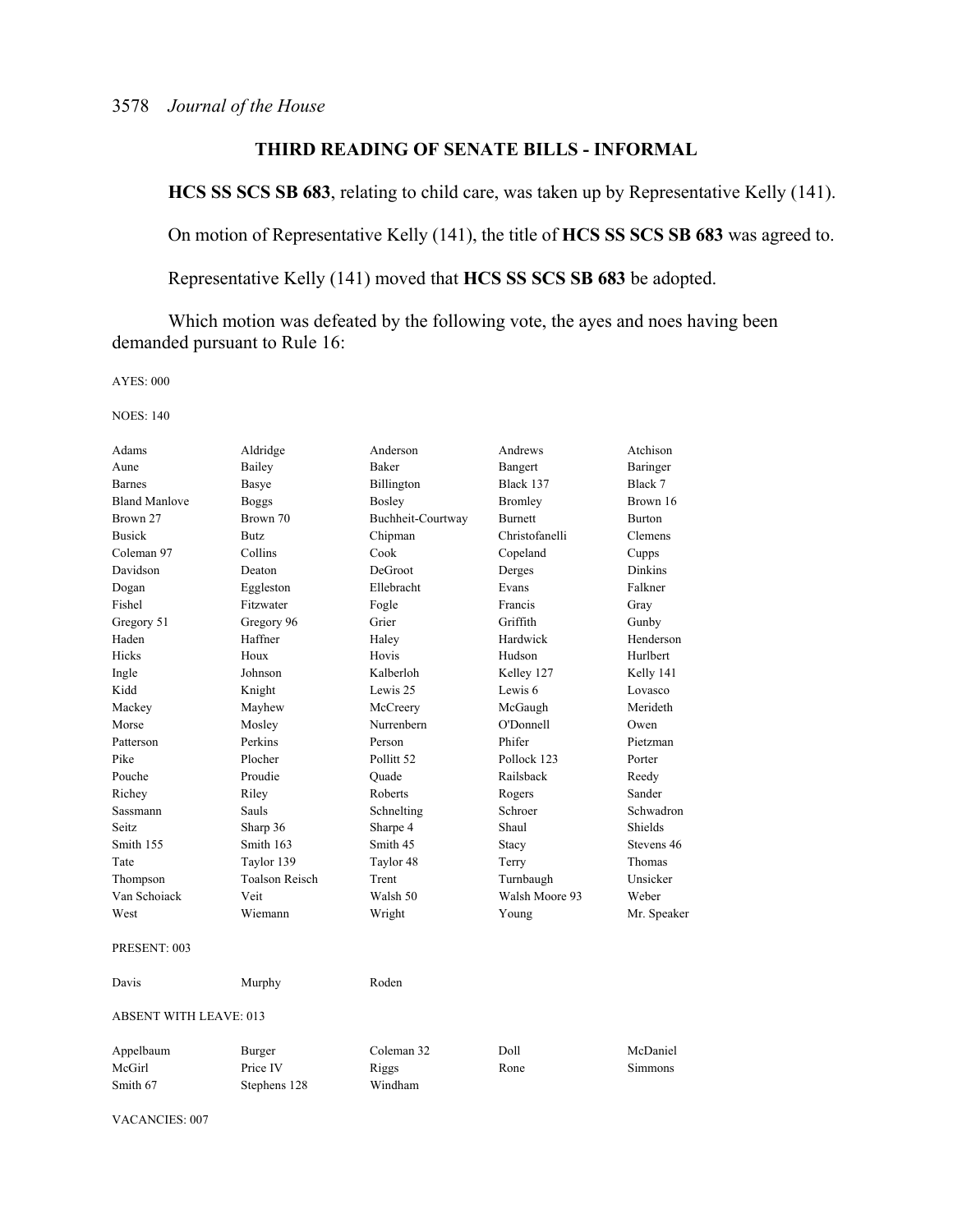On motion of Representative Kelly (141), the title of **SS SCS SB 683**, relating to child care, was agreed to.

 On motion of Representative Kelly (141), **SS SCS SB 683** was truly agreed to and finally passed by the following vote:

#### AYES: 144

| Adams                         | Aldridge              | Anderson          | Andrews               | Appelbaum     |  |
|-------------------------------|-----------------------|-------------------|-----------------------|---------------|--|
| Aune                          | Bailey                | Baker             | Bangert               | Baringer      |  |
| <b>Barnes</b>                 | Basye                 | Billington        | Black 137             | Black 7       |  |
| <b>Bland Manlove</b>          | <b>Boggs</b>          | Bosley            | Bromley               | Brown 16      |  |
| Brown 27                      | Brown 70              | Buchheit-Courtway | <b>Burnett</b>        | <b>Burton</b> |  |
| <b>Busick</b>                 | Butz.                 | Chipman           | Christofanelli        | Clemens       |  |
| Coleman 97                    | Collins               | Cook              | Copeland              | Cupps         |  |
| Davidson                      | Davis                 | Deaton            | DeGroot               | Derges        |  |
| Dinkins                       | Dogan                 | Eggleston         | Ellebracht            | Evans         |  |
| Falkner                       | Fishel                | Fitzwater         | Fogle                 | Francis       |  |
| Gray                          | Gregory 51            | Gregory 96        | Grier                 | Griffith      |  |
| Gunby                         | Haden                 | Haffner           | Haley                 | Hardwick      |  |
| Henderson                     | <b>Hicks</b>          | Houx              | Hovis                 | Hudson        |  |
| Hurlbert                      | Ingle                 | Johnson           | Kalberloh             | Kelley 127    |  |
| Kelly 141                     | Kidd                  | Knight            | Lewis 25              | Lewis 6       |  |
| Lovasco                       | Mackey                | Mayhew            | McCreery              | McGaugh       |  |
| Merideth                      | Morse                 | Mosley            | Murphy                | Nurrenbern    |  |
| O'Donnell                     | Owen                  | Patterson         | Perkins               | Phifer        |  |
| Pietzman                      | Pike                  | Plocher           | Pollitt <sub>52</sub> | Pollock 123   |  |
| Porter                        | Pouche                | Proudie           | Quade                 | Railsback     |  |
| Reedy                         | Richey                | Riggs             | Riley                 | Roberts       |  |
| Rogers                        | Sander                | Sassmann          | Sauls                 | Schnelting    |  |
| Schroer                       | Schwadron             | <b>Seitz</b>      | Sharp 36              | Sharpe 4      |  |
| Shaul                         | Shields               | Simmons           | Smith 155             | Smith 163     |  |
| Smith 45                      | Smith 67              | Stacy             | Stephens 128          | Stevens 46    |  |
| Tate                          | Taylor 139            | Taylor 48         | Terry                 | Thomas        |  |
| Thompson                      | <b>Toalson Reisch</b> | Trent             | Turnbaugh             | Unsicker      |  |
| Van Schoiack                  | Veit                  | Walsh Moore 93    | Weber                 | West          |  |
| Wiemann                       | Wright                | Young             | Mr. Speaker           |               |  |
| <b>NOES: 001</b>              |                       |                   |                       |               |  |
|                               |                       |                   |                       |               |  |
| Walsh 50                      |                       |                   |                       |               |  |
| PRESENT: 002                  |                       |                   |                       |               |  |
| Atchison                      | Roden                 |                   |                       |               |  |
| <b>ABSENT WITH LEAVE: 009</b> |                       |                   |                       |               |  |
| Burger                        | Coleman 32            | Doll              | McDaniel              | McGirl        |  |
| Person                        | Price IV              | Rone              | Windham               |               |  |
|                               |                       |                   |                       |               |  |
|                               |                       |                   |                       |               |  |

VACANCIES: 007

Speaker Vescovo declared the bill passed.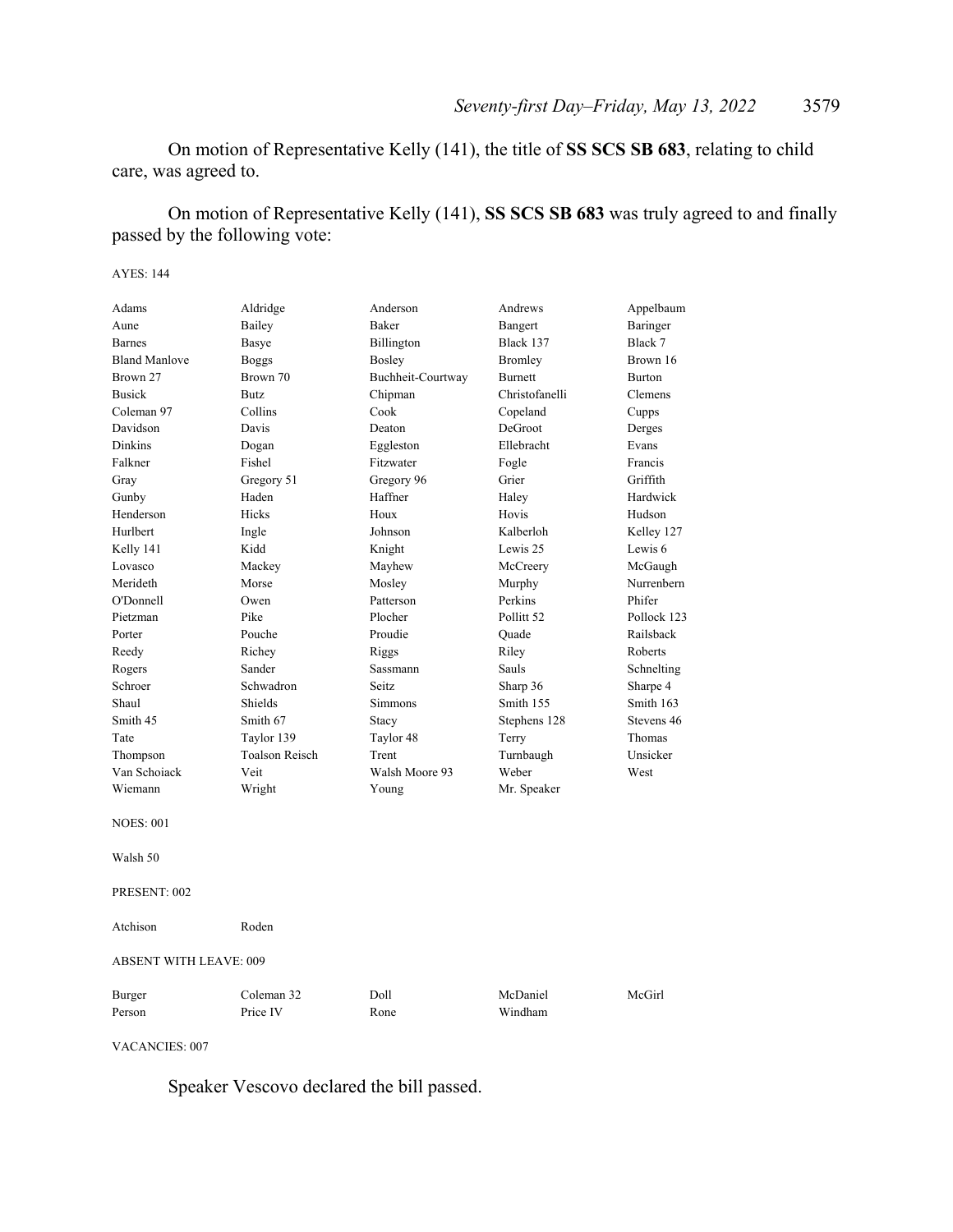## The emergency clause was adopted by the following vote:

#### AYES: 147

| Adams                         | Aldridge             | Anderson     | Andrews               | Appelbaum      |  |
|-------------------------------|----------------------|--------------|-----------------------|----------------|--|
| Atchison                      | Aune                 | Bailey       | Baker                 | Bangert        |  |
| Baringer                      | <b>Barnes</b>        | Basye        | Billington            | Black 137      |  |
| Black 7                       | <b>Bland Manlove</b> | <b>Boggs</b> | Bosley                | Bromley        |  |
| Brown 16                      | Brown 27             | Brown 70     | Buchheit-Courtway     | Burnett        |  |
| <b>Burton</b>                 | <b>Busick</b>        | <b>Butz</b>  | Chipman               | Christofanelli |  |
| Clemens                       | Coleman 97           | Collins      | Cook                  | Copeland       |  |
| Cupps                         | Davidson             | Deaton       | DeGroot               | Derges         |  |
| Dinkins                       | Dogan                | Eggleston    | Ellebracht            | Evans          |  |
| Falkner                       | Fishel               | Fitzwater    | Fogle                 | Francis        |  |
| Gray                          | Gregory 51           | Gregory 96   | Grier                 | Griffith       |  |
| Gunby                         | Haden                | Haffner      | Haley                 | Hardwick       |  |
| Henderson                     | Hicks                | Houx         | Hovis                 | Hudson         |  |
| Hurlbert                      | Ingle                | Johnson      | Kalberloh             | Kelley 127     |  |
| Kelly 141                     | Kidd                 | Knight       | Lewis 25              | Lewis 6        |  |
| Lovasco                       | Mackey               | Mayhew       | McCreery              | McGaugh        |  |
| Merideth                      | Morse                | Mosley       | Murphy                | Nurrenbern     |  |
| O'Donnell                     | Owen                 | Patterson    | Perkins               | Phifer         |  |
| Pietzman                      | Pike                 | Plocher      | Pollitt <sub>52</sub> | Pollock 123    |  |
| Porter                        | Pouche               | Price IV     | Proudie               | Quade          |  |
| Railsback                     | Reedy                | Richey       | Riggs                 | Riley          |  |
| Roberts                       | Roden                | Rogers       | Sander                | Sassmann       |  |
| Sauls                         | Schnelting           | Schroer      | Schwadron             | Seitz          |  |
| Sharp 36                      | Sharpe 4             | Shaul        | Shields               | Simmons        |  |
| Smith 155                     | Smith 163            | Smith 45     | Smith 67              | Stacy          |  |
| Stephens 128                  | Stevens 46           | Tate         | Taylor 139            | Taylor 48      |  |
| Terry                         | Thomas               | Thompson     | <b>Toalson Reisch</b> | Trent          |  |
| Turnbaugh                     | Unsicker             | Van Schoiack | Veit                  | Walsh Moore 93 |  |
| Weber                         | West                 | Wiemann      | Windham               | Wright         |  |
| Young                         | Mr. Speaker          |              |                       |                |  |
| <b>NOES: 001</b>              |                      |              |                       |                |  |
| Davis                         |                      |              |                       |                |  |
| PRESENT: 001                  |                      |              |                       |                |  |
| Walsh 50                      |                      |              |                       |                |  |
| <b>ABSENT WITH LEAVE: 007</b> |                      |              |                       |                |  |
| Burger                        | Coleman 32           | Doll         | McDaniel              | McGirl         |  |
| Person                        | Rone                 |              |                       |                |  |

VACANCIES: 007

## **HOUSE BILLS WITH SENATE AMENDMENTS**

**SS HCS HB 1662, as amended**, relating to restrictions on real property, was taken up by Representative Fishel.

Representative Taylor (139) resumed the Chair.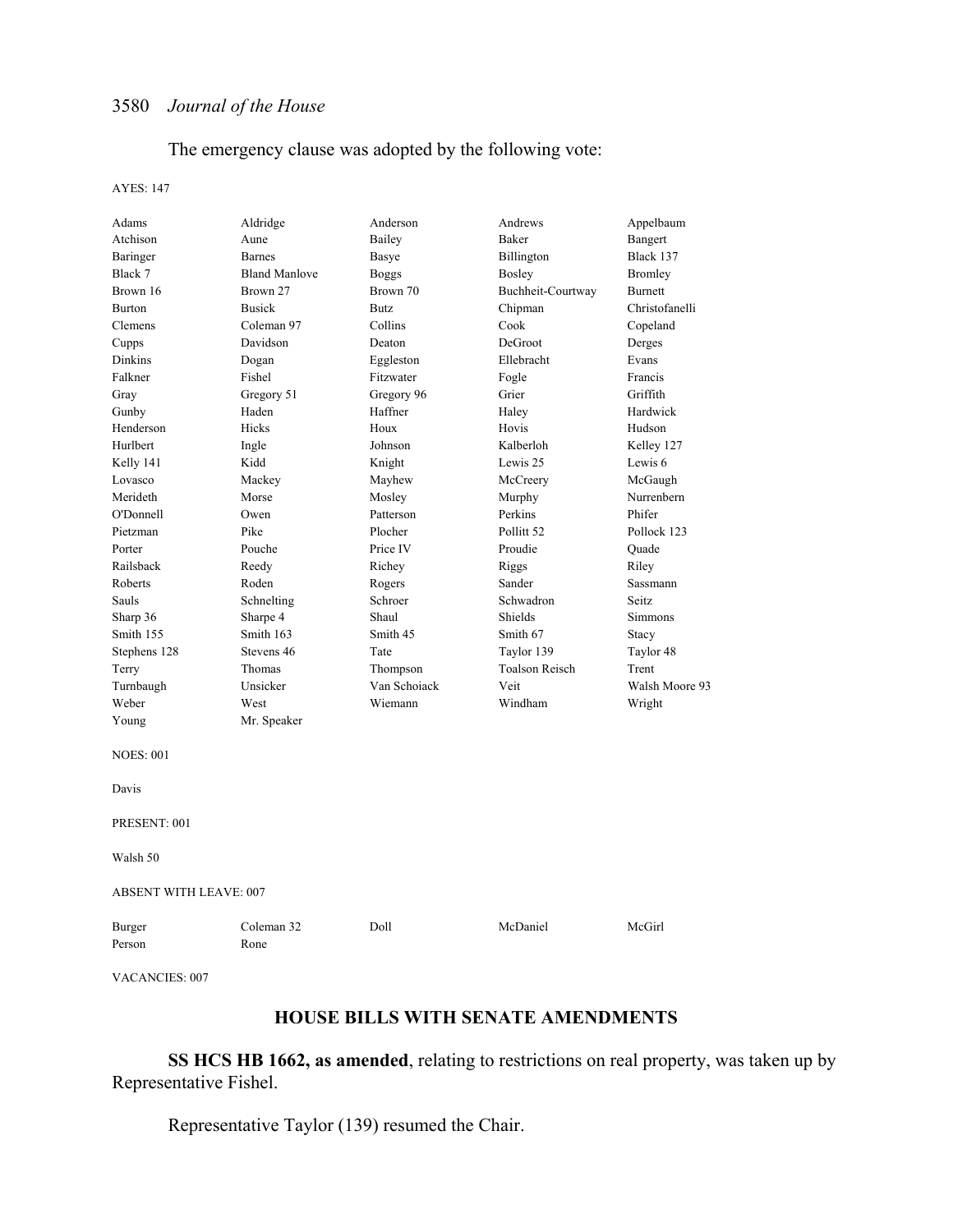## Representative Plocher moved the previous question.

Which motion was adopted by the following vote:

AYES: 098

| Atchison                      | Bailey         | Baker          | Billington           | Black 137             |
|-------------------------------|----------------|----------------|----------------------|-----------------------|
| Black 7                       | <b>Boggs</b>   | <b>Bromley</b> | Brown 16             | Buchheit-Courtway     |
| <b>Busick</b>                 | Chipman        | Christofanelli | Coleman 97           | Cook                  |
| Cupps                         | Davidson       | Davis          | Deaton               | DeGroot               |
| Derges                        | <b>Dinkins</b> | Dogan          | Eggleston            | Evans                 |
| Falkner                       | Fishel         | Fitzwater      | Francis              | Gregory 51            |
| Gregory 96                    | Grier          | Griffith       | Haden                | Haffner               |
| Haley                         | Hardwick       | Henderson      | Hicks                | Houx                  |
| Hovis                         | Hudson         | Hurlbert       | Kalberloh            | Kelley 127            |
| Kelly 141                     | Kidd           | Knight         | Lewis 6              | Lovasco               |
| Mayhew                        | McGaugh        | Morse          | Murphy               | O'Donnell             |
| Owen                          | Patterson      | Perkins        | Pike                 | Plocher               |
| Pollitt <sub>52</sub>         | Pollock 123    | Pouche         | Railsback            | Reedy                 |
| Richey                        | Riggs          | Riley          | Roberts              | Roden                 |
| Sander                        | Sassmann       | Schnelting     | Schroer              | Schwadron             |
| Seitz.                        | Sharpe 4       | Shaul          | Shields              | <b>Simmons</b>        |
| Smith 155                     | Smith 163      | Stacy          | Stephens 128         | Tate                  |
| Taylor 139                    | Taylor 48      | Thomas         | Thompson             | <b>Toalson Reisch</b> |
| Trent                         | Van Schoiack   | Veit           | Walsh 50             | West                  |
| Wiemann                       | Wright         | Mr. Speaker    |                      |                       |
| <b>NOES: 043</b>              |                |                |                      |                       |
| Adams                         | Aldridge       | Anderson       | Appelbaum            | Aune                  |
| Bangert                       | Baringer       | <b>Barnes</b>  | <b>Bland Manlove</b> | Bosley                |
| Brown 27                      | Brown 70       | <b>Burton</b>  | <b>Butz</b>          | Collins               |
| Ellebracht                    | Fogle          | Gray           | Gunby                | Ingle                 |
| Johnson                       | Lewis 25       | McCreery       | Merideth             | Mosley                |
| Nurrenbern                    | Person         | Phifer         | Price IV             | Proudie               |
| Ouade                         | Rogers         | Sauls          | Sharp 36             | Smith 45              |
| Smith 67                      | Stevens 46     | Terry          | Turnbaugh            | Unsicker              |
| Weber                         | Windham        | Young          |                      |                       |
| PRESENT: 000                  |                |                |                      |                       |
| <b>ABSENT WITH LEAVE: 015</b> |                |                |                      |                       |
| Andrews                       | Basye          | Burger         | <b>Burnett</b>       | Clemens               |
| Coleman 32                    | Copeland       | Doll           | Mackey               | McDaniel              |
| McGirl                        | Pietzman       | Porter         | Rone                 | Walsh Moore 93        |
|                               |                |                |                      |                       |

#### VACANCIES: 007

 On motion of Representative Fishel, **SS HCS HB 1662, as amended**, was adopted by the following vote: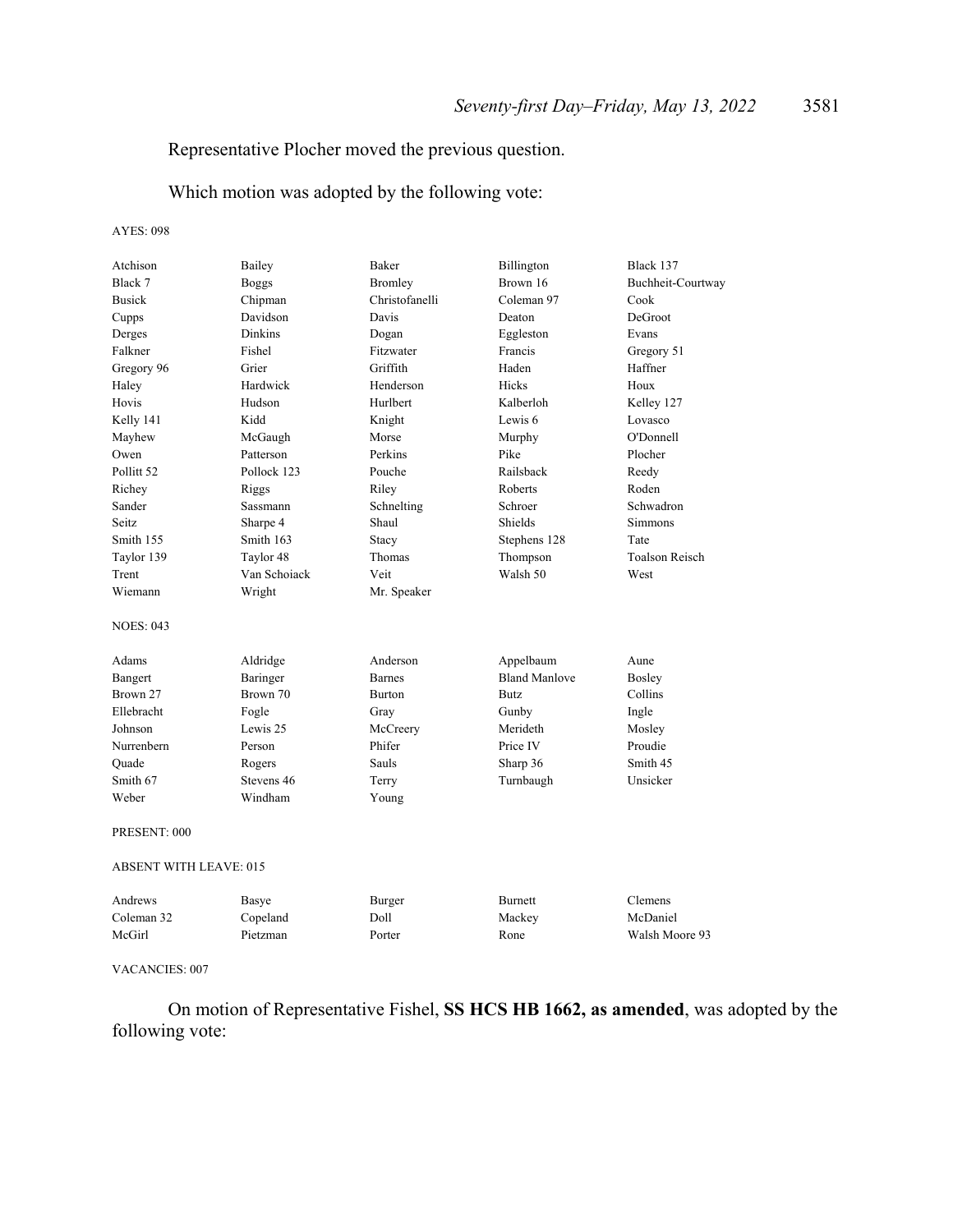AYES: 095

| Andrews                       | Atchison              | Bailey         | Baker          | <b>Basye</b>   |
|-------------------------------|-----------------------|----------------|----------------|----------------|
| Billington                    | Black 137             | Black 7        | <b>Boggs</b>   | Bromley        |
| Brown 16                      | Buchheit-Courtway     | <b>Busick</b>  | Chipman        | Christofanelli |
| Coleman 97                    | Cook                  | Cupps          | Davidson       | Davis          |
| Deaton                        | DeGroot               | Derges         | <b>Dinkins</b> | Dogan          |
| Eggleston                     | Evans                 | Fishel         | Fitzwater      | Francis        |
| Gregory 51                    | Gregory 96            | Grier          | Griffith       | Haden          |
| Haffner                       | Haley                 | Hardwick       | Houx           | Hovis          |
| Hudson                        | Hurlbert              | Kalberloh      | Kelley 127     | Kelly 141      |
| Knight                        | Lewis 6               | Mayhew         | McGaugh        | Morse          |
| Murphy                        | O'Donnell             | Owen           | Patterson      | Perkins        |
| Pike                          | Plocher               | Pollitt 52     | Pollock 123    | Pouche         |
| Price IV                      | Railsback             | Reedy          | Richey         | Riggs          |
| Riley                         | Roberts               | Roden          | Sander         | Sassmann       |
| Schnelting                    | Schroer               | Schwadron      | Seitz          | Sharpe 4       |
| Shaul                         | Shields               | Simmons        | Smith 155      | Smith 163      |
| Stephens 128                  | Tate                  | Taylor 139     | Taylor 48      | Thomas         |
| Thompson                      | <b>Toalson Reisch</b> | Trent          | Van Schoiack   | Veit           |
| Walsh 50                      | West                  | Wiemann        | Wright         | Mr. Speaker    |
| <b>NOES: 041</b>              |                       |                |                |                |
| Adams                         | Aldridge              | Appelbaum      | Aune           | Bangert        |
| Baringer                      | <b>Bland Manlove</b>  | Bosley         | Brown 27       | <b>Burnett</b> |
| <b>Burton</b>                 | Butz.                 | Clemens        | Collins        | Ellebracht     |
| Falkner                       | Fogle                 | Gray           | Gunby          | Ingle          |
| Johnson                       | Kidd                  | Lewis 25       | Mackey         | McCreery       |
| Merideth                      | Mosley                | Nurrenbern     | Person         | Proudie        |
| Ouade                         | Rogers                | Sharp 36       | Smith 67       | Terry          |
| Turnbaugh                     | Unsicker              | Walsh Moore 93 | Weber          | Windham        |
| Young                         |                       |                |                |                |
| PRESENT: 005                  |                       |                |                |                |
| Anderson                      | Brown 70              | Phifer         | Sauls          | Smith 45       |
| <b>ABSENT WITH LEAVE: 015</b> |                       |                |                |                |
| <b>Barnes</b>                 | Burger                | Coleman 32     | Copeland       | Doll           |
| Henderson                     | Hicks                 | Lovasco        | McDaniel       | McGirl         |
| Pietzman                      | Porter                | Rone           | Stacy          | Stevens 46     |
|                               |                       |                |                |                |

VACANCIES: 007

 On motion of Representative Fishel, **SS HCS HB 1662, as amended**, was truly agreed to and finally passed by the following vote:

| Andrews    | Atchison          | Bailey        | Baker        | Basye          |
|------------|-------------------|---------------|--------------|----------------|
| Billington | Black 137         | Black 7       | <b>Boggs</b> | Bromley        |
| Brown 16   | Buchheit-Courtway | <b>Busick</b> | Chipman      | Christofanelli |
| Coleman 97 | Cook              | Cupps         | Davidson     | Davis          |
| Deaton     | Derges            | Dinkins       | Dogan        | Eggleston      |
| Evans      | Fishel            | Fitzwater     | Francis      | Gregory 51     |
| Gregory 96 | Grier             | Griffith      | Haden        | Haffner        |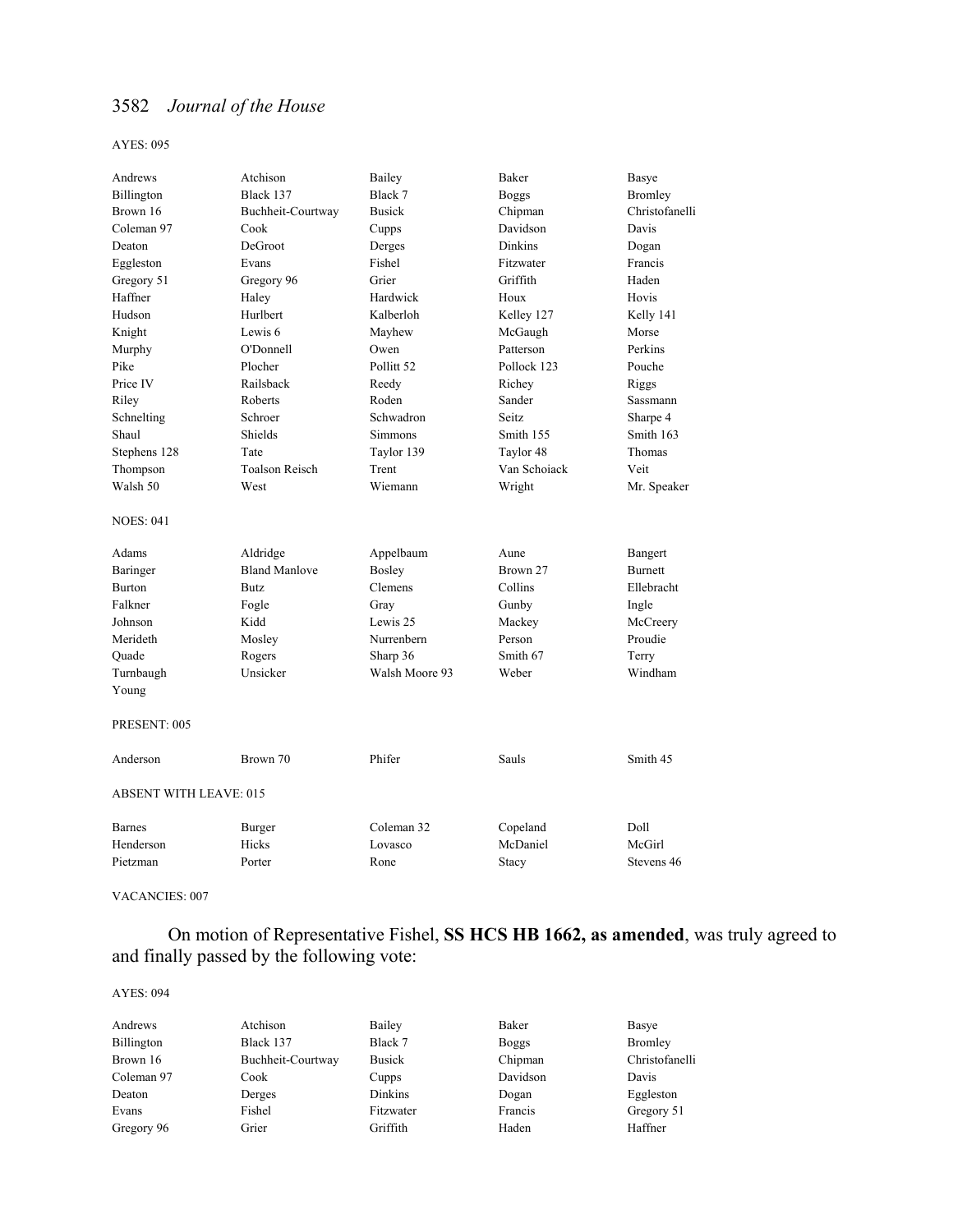## *Seventy-first Day–Friday, May 13, 2022* 3583

| Haley                         | Hardwick       | Henderson            | Hicks                 | Houx           |
|-------------------------------|----------------|----------------------|-----------------------|----------------|
| Hovis                         | Hudson         | Kalberloh            | Kelley 127            | Kelly 141      |
| Knight                        | Lovasco        | Mayhew               | McGaugh               | Morse          |
| Murphy                        | O'Donnell      | Owen                 | Patterson             | Perkins        |
| Pietzman                      | Pike           | Plocher              | Pollitt <sub>52</sub> | Pollock 123    |
| Pouche                        | Railsback      | Reedy                | Richey                | Riggs          |
| Riley                         | Sander         | Sassmann             | Schnelting            | Schroer        |
| Schwadron                     | Seitz          | Sharpe 4             | Shaul                 | Shields        |
| Simmons                       | Smith 155      | Smith 163            | Stacy                 | Stephens 128   |
| Tate                          | Taylor 139     | Taylor 48            | Thomas                | Thompson       |
| <b>Toalson Reisch</b>         | Trent          | Van Schoiack         | Veit                  | Walsh 50       |
| West                          | Wiemann        | Wright               | Mr. Speaker           |                |
| <b>NOES: 043</b>              |                |                      |                       |                |
| Adams                         | Aldridge       | Anderson             | Appelbaum             | Aune           |
| Bangert                       | Baringer       | <b>Bland Manlove</b> | <b>Bosley</b>         | Brown 27       |
| Brown 70                      | <b>Burnett</b> | <b>Burton</b>        | <b>Butz</b>           | Clemens        |
| Collins                       | Ellebracht     | Falkner              | Fogle                 | Gray           |
| Gunby                         | Ingle          | Johnson              | Kidd                  | Lewis 25       |
| Lewis 6                       | Mackey         | McCreery             | Merideth              | Nurrenbern     |
| Person                        | Proudie        | Quade                | Rogers                | Sharp 36       |
| Smith 67                      | Terry          | Turnbaugh            | Unsicker              | Walsh Moore 93 |
| Weber                         | Windham        | Young                |                       |                |
| PRESENT: 002                  |                |                      |                       |                |
| Sauls                         | Smith 45       |                      |                       |                |
| <b>ABSENT WITH LEAVE: 017</b> |                |                      |                       |                |
| <b>Barnes</b>                 | Burger         | Coleman 32           | Copeland              | DeGroot        |
| Doll                          | Hurlbert       | McDaniel             | McGirl                | Mosley         |
| Phifer                        | Porter         | Price IV             | Roberts               | Roden          |
| Rone                          | Stevens 46     |                      |                       |                |

VACANCIES: 007

Representative Taylor (139) declared the bill passed.

## **THIRD READING OF SENATE CONCURRENT RESOLUTIONS - INFORMAL**

**SCR 34**, relating to the Newtonia Battlefields, was taken up by Representative Deaton.

 On motion of Representative Deaton, **SCR 34** was truly agreed to and finally passed by the following vote:

| Aldridge          | Anderson      | Andrews   | Appelbaum      | Atchison             |
|-------------------|---------------|-----------|----------------|----------------------|
| Aune              | Bailey        | Baker     | Bangert        | Baringer             |
| Basye             | Billington    | Black 137 | Black 7        | <b>Bland Manlove</b> |
| Boggs             | Bromley       | Brown 16  | Brown 27       | Brown 70             |
| Buchheit-Courtway | <b>Busick</b> | Butz      | Christofanelli | <b>Clemens</b>       |
| Coleman 97        | Collins       | Cook      | Cupps          | Davidson             |
|                   |               |           |                |                      |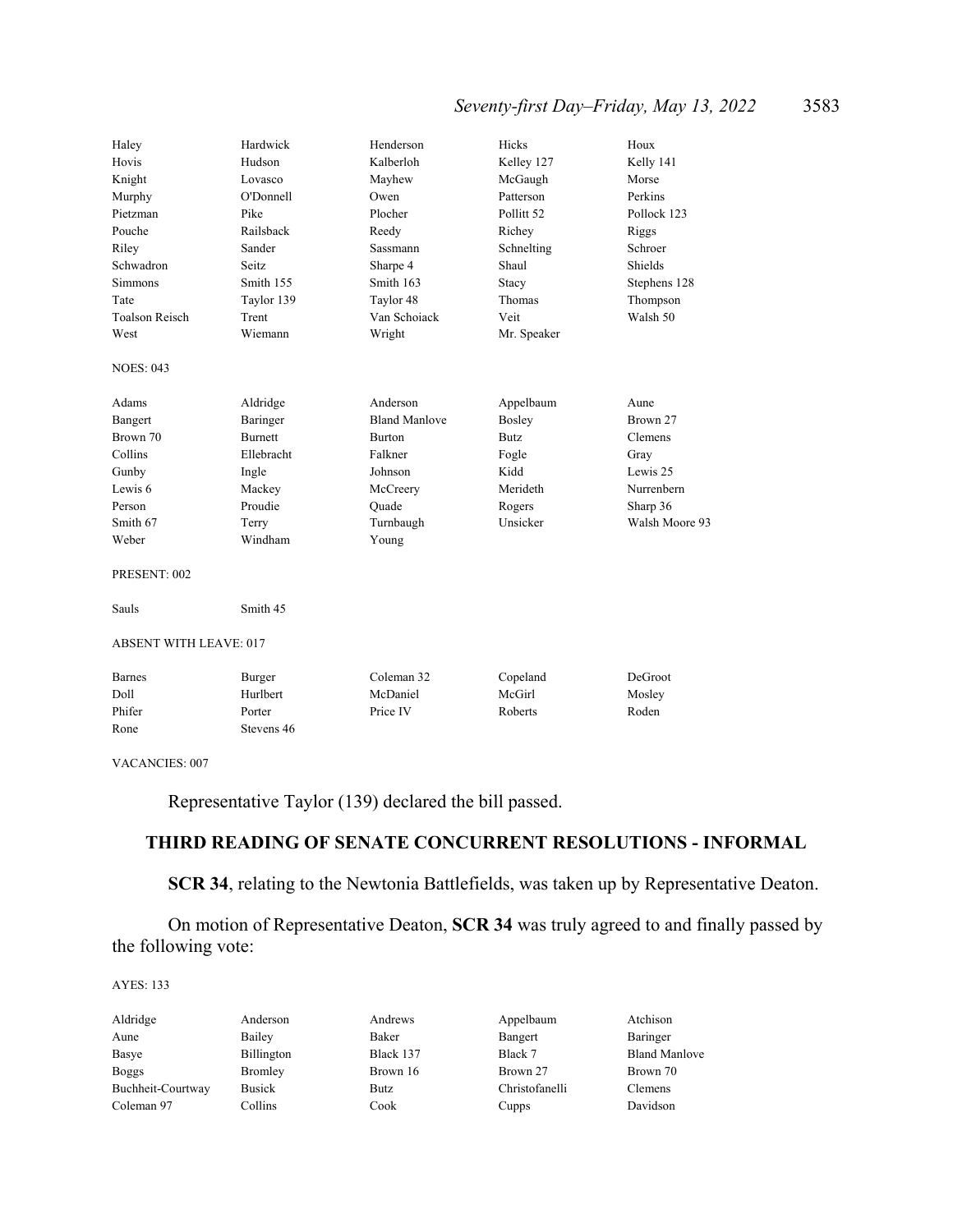| Davis                         | Deaton                | Derges      | <b>Dinkins</b> | Dogan          |
|-------------------------------|-----------------------|-------------|----------------|----------------|
| Eggleston                     | Ellebracht            | Evans       | Falkner        | Fishel         |
| Fitzwater                     | Fogle                 | Francis     | Gray           | Gregory 51     |
| Gregory 96                    | Grier                 | Griffith    | Gunby          | Haden          |
| Haffner                       | Haley                 | Hardwick    | Henderson      | Hicks          |
| Houx                          | Hovis                 | Hudson      | Hurlbert       | Ingle          |
| Johnson                       | Kalberloh             | Kelley 127  | Kelly 141      | Kidd           |
| Knight                        | Lewis 25              | Lewis 6     | Lovasco        | Mackey         |
| Mayhew                        | McCreery              | McGaugh     | Merideth       | Morse          |
| Mosley                        | Murphy                | Nurrenbern  | O'Donnell      | Owen           |
| Perkins                       | Person                | Phifer      | Pietzman       | Pike           |
| Plocher                       | Pollitt <sub>52</sub> | Pollock 123 | Pouche         | Proudie        |
| Ouade                         | Railsback             | Reedy       | Richey         | Riggs          |
| Riley                         | Roberts               | Roden       | Rogers         | Sander         |
| Sassmann                      | Sauls                 | Schnelting  | Schroer        | Seitz          |
| Sharpe 4                      | Shaul                 | Shields     | <b>Simmons</b> | Smith 155      |
| Smith 163                     | Smith 45              | Stacy       | Stephens 128   | Tate           |
| Taylor 139                    | Taylor 48             | Terry       | Thomas         | Thompson       |
| <b>Toalson Reisch</b>         | Trent                 | Turnbaugh   | Unsicker       | Van Schoiack   |
| Veit                          | Walsh 50              | Weber       | West           | Wiemann        |
| Wright                        | Young                 | Mr. Speaker |                |                |
| <b>NOES: 000</b>              |                       |             |                |                |
| PRESENT: 003                  |                       |             |                |                |
| Bosley                        | Smith 67              | Windham     |                |                |
| <b>ABSENT WITH LEAVE: 020</b> |                       |             |                |                |
| Adams                         | <b>Barnes</b>         | Burger      | <b>Burnett</b> | <b>Burton</b>  |
| Chipman                       | Coleman 32            | Copeland    | DeGroot        | Doll           |
| McDaniel                      | McGirl                | Patterson   | Porter         | Price IV       |
| Rone                          | Schwadron             | Sharp 36    | Stevens 46     | Walsh Moore 93 |
|                               |                       |             |                |                |

VACANCIES: 007

Representative Taylor (139) declared the bill passed.

## **HOUSE BILLS WITH SENATE AMENDMENTS**

## **SS HB 2162**, relating to opioid addiction treatment, was taken up by Representative Deaton.

On motion of Representative Deaton, **SS HB 2162** was adopted by the following vote:

| Adams                | Aldridge     | Anderson          | Andrews        | Appelbaum      |
|----------------------|--------------|-------------------|----------------|----------------|
| Atchison             | Aune         | Bailey            | Baker          | Bangert        |
| Baringer             | Basye        | Billington        | Black 137      | Black 7        |
| <b>Bland Manlove</b> | <b>Boggs</b> | <b>Bosley</b>     | Bromley        | Brown 16       |
| Brown 27             | Brown 70     | Buchheit-Courtway | Burnett        | <b>Burton</b>  |
| <b>Busick</b>        | Butz         | Chipman           | Christofanelli | <b>Clemens</b> |
| Coleman 97           | Collins      | Cook              | Cupps          | Davidson       |
| Davis                | Deaton       | Derges            | Dinkins        | Dogan          |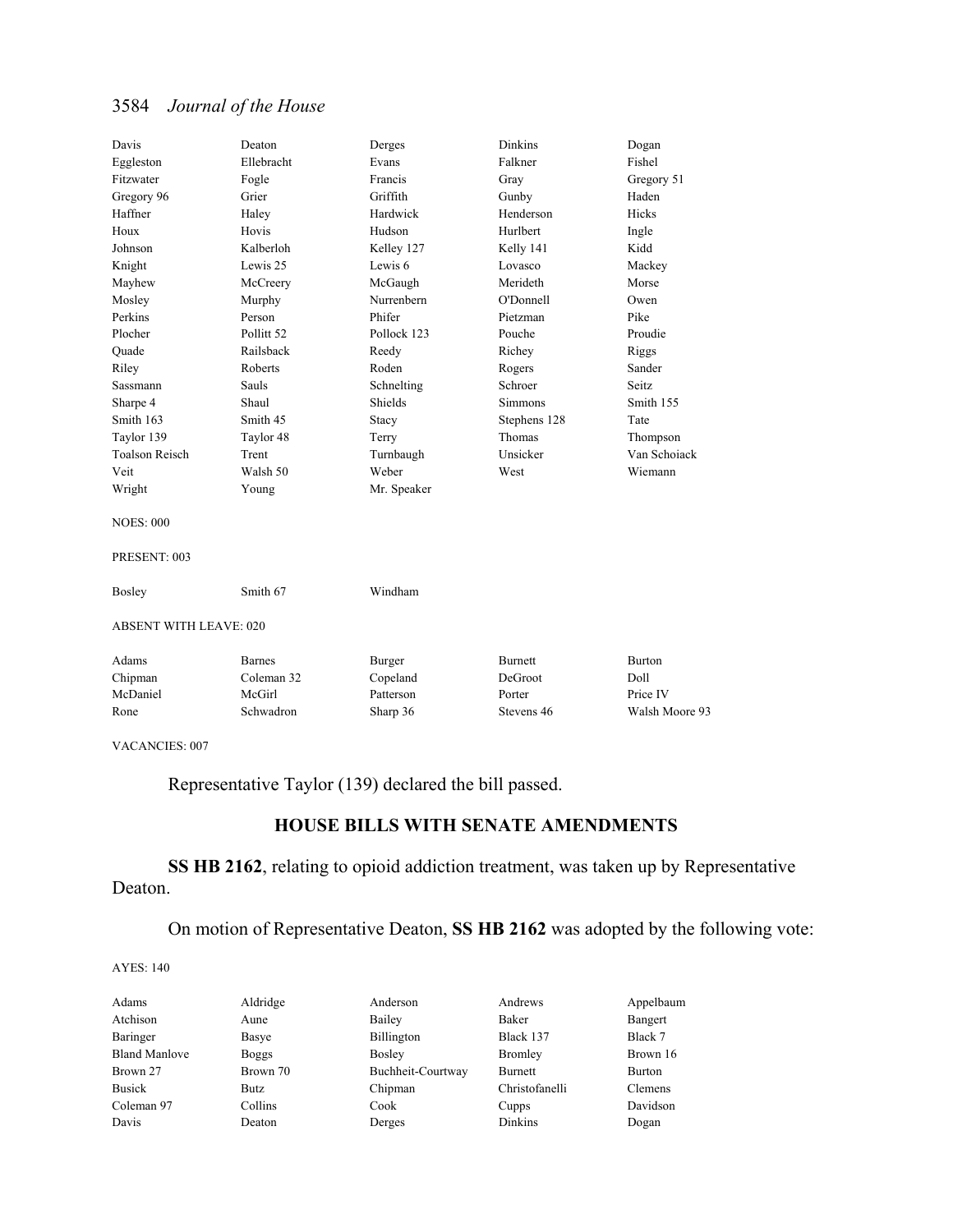## *Seventy-first Day–Friday, May 13, 2022* 3585

| Eggleston    | Ellebracht | Evans                 | Falkner        | Fishel       |
|--------------|------------|-----------------------|----------------|--------------|
| Fitzwater    | Fogle      | Francis               | Gray           | Gregory 51   |
| Gregory 96   | Grier      | Griffith              | Gunby          | Haden        |
| Haffner      | Haley      | Hardwick              | Henderson      | Hicks        |
| Houx         | Hudson     | Hurlbert              | Ingle          | Johnson      |
| Kalberloh    | Kelley 127 | Kelly 141             | Kidd           | Knight       |
| Lewis 25     | Lewis 6    | Lovasco               | Mackey         | Mayhew       |
| McCreery     | McGaugh    | Merideth              | Mosley         | Murphy       |
| Nurrenbern   | O'Donnell  | Owen                  | Person         | Phifer       |
| Pietzman     | Pike       | Plocher               | Pollitt 52     | Pollock 123  |
| Pouche       | Price IV   | Proudie               | Ouade          | Railsback    |
| Reedy        | Richey     | Riggs                 | Riley          | Roberts      |
| Roden        | Rogers     | Sander                | Sassmann       | Sauls        |
| Schnelting   | Schroer    | Schwadron             | Seitz          | Sharp 36     |
| Sharpe 4     | Shaul      | Shields               | Simmons        | Smith 155    |
| Smith 163    | Smith 45   | Smith 67              | Stacy          | Stephens 128 |
| Stevens 46   | Tate       | Taylor 139            | Taylor 48      | Terry        |
| Thomas       | Thompson   | <b>Toalson Reisch</b> | Trent          | Unsicker     |
| Van Schoiack | Veit       | Walsh 50              | Walsh Moore 93 | Weber        |
| West         | Wiemann    | Wright                | Young          | Mr. Speaker  |

#### NOES: 000

### PRESENT: 000

### ABSENT WITH LEAVE: 016

| <b>Barnes</b> | Burger  | Coleman 32 | Copeland | DeGroot   |
|---------------|---------|------------|----------|-----------|
| Doll          | Hovis   | McDaniel   | McGirl   | Morse     |
| Patterson     | Perkins | Porter     | Rone     | Turnbaugh |
| Windham       |         |            |          |           |

#### VACANCIES: 007

 On motion of Representative Deaton, **SS HB 2162** was truly agreed to and finally passed by the following vote:

| Adams        | Aldridge          | Anderson       | Andrews        | Appelbaum            |
|--------------|-------------------|----------------|----------------|----------------------|
| Atchison     | Aune              | Baker          | Bangert        | Baringer             |
| Basye        | Billington        | Black 137      | Black 7        | <b>Bland Manlove</b> |
| <b>Boggs</b> | <b>Bosley</b>     | Bromley        | Brown 16       | Brown 27             |
| Brown 70     | Buchheit-Courtway | Burnett        | Burton         | <b>Busick</b>        |
| Butz         | Chipman           | Christofanelli | Clemens        | Coleman 97           |
| Collins      | Cook              | Cupps          | Davidson       | Davis                |
| Deaton       | DeGroot           | Derges         | <b>Dinkins</b> | Dogan                |
| Eggleston    | Ellebracht        | Evans          | Falkner        | Fishel               |
| Fitzwater    | Fogle             | Francis        | Gray           | Gregory 96           |
| Grier        | Griffith          | Gunby          | Haden          | Haffner              |
| Haley        | Hardwick          | Henderson      | Hicks          | Houx                 |
| Hovis        | Hudson            | Hurlbert       | Ingle          | Johnson              |
| Kalberloh    | Kelley 127        | Kelly 141      | Kidd           | Knight               |
| Lewis 25     | Lewis 6           | Lovasco        | Mackey         | Mayhew               |
| McCreery     | McGaugh           | Merideth       | Morse          | Mosley               |
| Murphy       | Nurrenbern        | O'Donnell      | Owen           | Person               |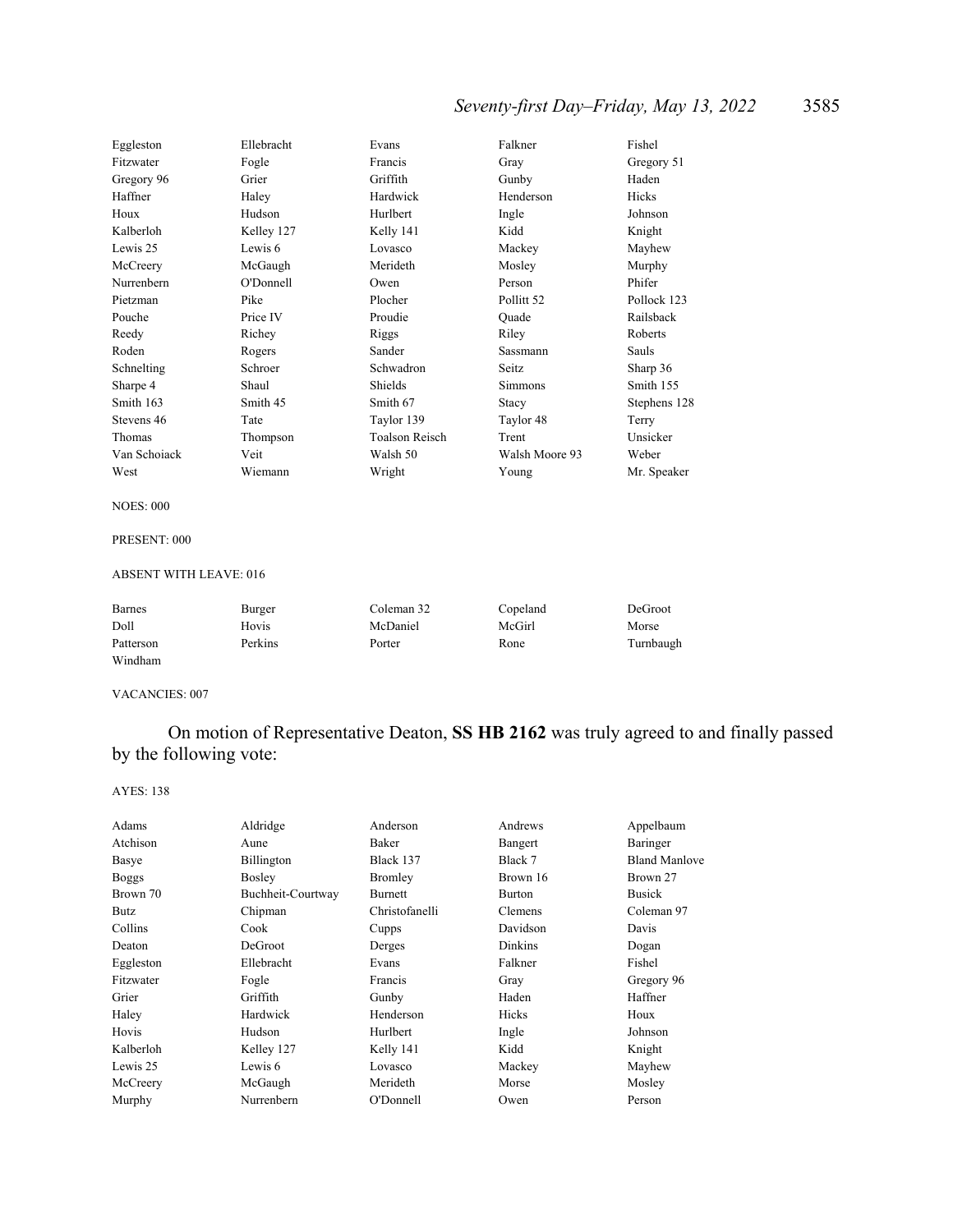| Phifer                        | Pietzman       | Pike           | Plocher      | Pollitt <sub>52</sub> |
|-------------------------------|----------------|----------------|--------------|-----------------------|
| Pouche                        | Price IV       | Ouade          | Railsback    | Reedy                 |
| Richey                        | Riggs          | Riley          | Roberts      | Roden                 |
| Rogers                        | Sander         | Sassmann       | Sauls        | Schnelting            |
| Schroer                       | Schwadron      | Seitz          | Sharp 36     | Sharpe 4              |
| Shaul                         | Shields        | <b>Simmons</b> | Smith 155    | Smith 163             |
| Smith 45                      | Smith 67       | Stacy          | Stephens 128 | Stevens 46            |
| Tate                          | Taylor 139     | Taylor 48      | Terry        | Thomas                |
| Thompson                      | Trent          | Unsicker       | Van Schoiack | Veit                  |
| Walsh 50                      | Walsh Moore 93 | Weber          | West         | Wiemann               |
| Wright                        | Young          | Mr. Speaker    |              |                       |
| <b>NOES: 000</b>              |                |                |              |                       |
| PRESENT: 000                  |                |                |              |                       |
| <b>ABSENT WITH LEAVE: 018</b> |                |                |              |                       |
| Bailey                        | Barnes         | Burger         | Coleman 32   | Copeland              |
| Doll                          | Gregory 51     | McDaniel       | McGirl       | Patterson             |

VACANCIES: 007

Toalson Reisch Turnbaugh Windham

Representative Taylor (139) declared the bill passed.

Perkins Pollock 123 Porter Proudie Rone

**SS HB 1667**, relating to kratom products, was taken up by Representative Christofanelli.

 On motion of Representative Christofanelli, **SS HB 1667** was adopted by the following vote:

| Adams                | Aldridge       | Anderson      | Appelbaum   | Aune         |
|----------------------|----------------|---------------|-------------|--------------|
| Baker                | Bangert        | Baringer      | Basye       | Black 7      |
| <b>Bland Manlove</b> | Bosley         | Bromley       | Brown 16    | Brown 27     |
| Buchheit-Courtway    | <b>Burnett</b> | <b>Burton</b> | <b>Butz</b> | Chipman      |
| Christofanelli       | Clemens        | Coleman 97    | Collins     | Cupps        |
| Davidson             | Davis          | Deaton        | DeGroot     | Derges       |
| <b>Dinkins</b>       | Dogan          | Falkner       | Fitzwater   | Fogle        |
| Francis              | Gray           | Gregory 51    | Grier       | Griffith     |
| Gunby                | Haden          | Haffner       | Haley       | Hardwick     |
| Hicks                | Houx           | Hudson        | Hurlbert    | Ingle        |
| Johnson              | Kalberloh      | Kelly 141     | Knight      | Lewis 25     |
| Lovasco              | Mackey         | McCreery      | McGaugh     | Mosley       |
| Murphy               | Nurrenbern     | Owen          | Person      | Phifer       |
| Pike                 | Plocher        | Porter        | Pouche      | Price IV     |
| Proudie              | Ouade          | Railsback     | Reedy       | Riley        |
| Roberts              | Rogers         | Sander        | Sauls       | Schnelting   |
| Schwadron            | Seitz          | Sharp 36      | Sharpe 4    | Shaul        |
| Shields              | <b>Simmons</b> | Smith 155     | Smith 163   | Smith 45     |
| Smith 67             | Stevens 46     | Tate          | Taylor 139  | Taylor 48    |
| Terry                | Thomas         | Trent         | Unsicker    | Van Schoiack |
| Veit                 | Walsh Moore 93 | Weber         | West        | Wiemann      |
| Young                | Mr. Speaker    |               |             |              |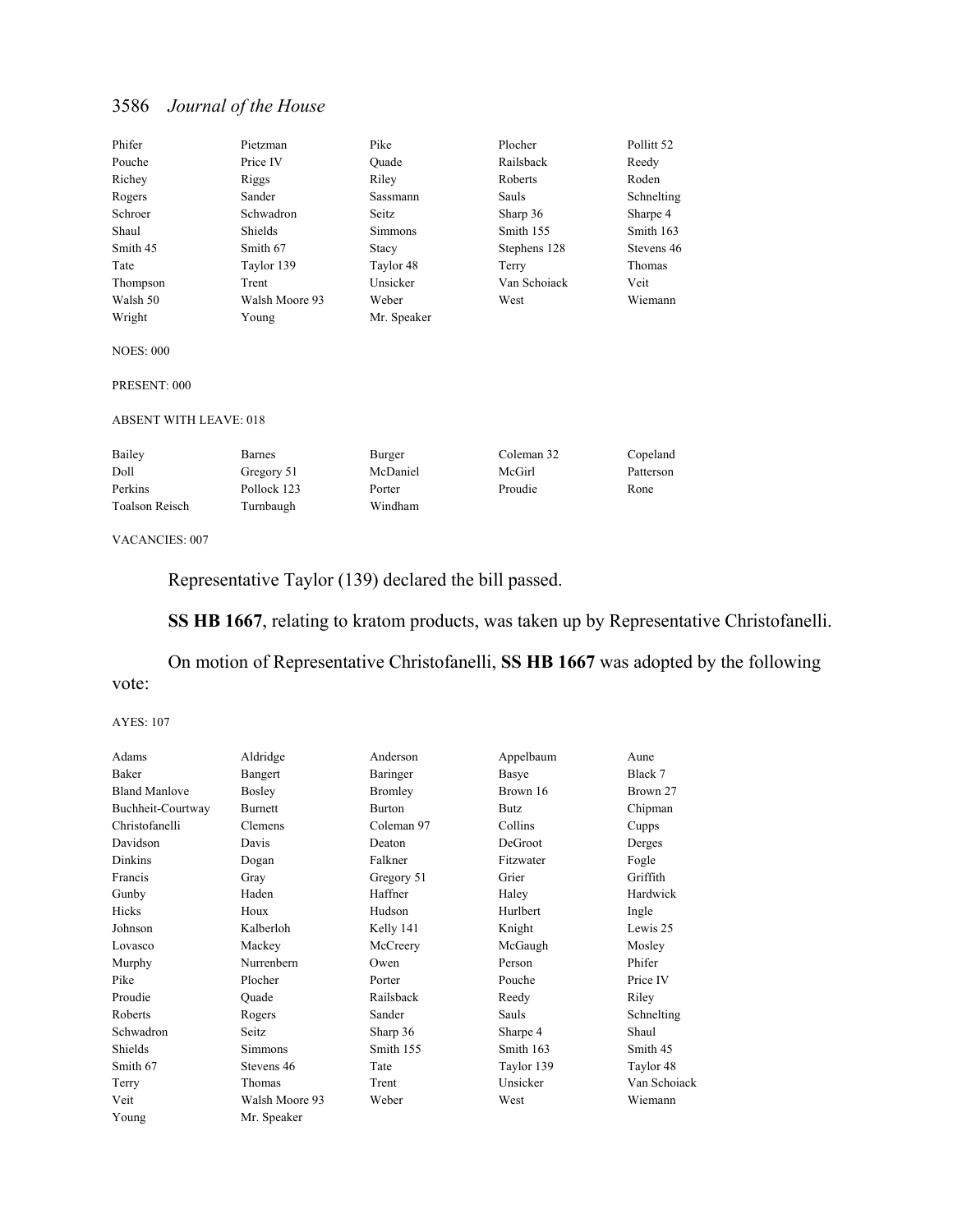## *Seventy-first Day–Friday, May 13, 2022* 3587

#### NOES: 028

| Andrews      | Atchison  | Billington | Black 137  | <b>Boggs</b> |
|--------------|-----------|------------|------------|--------------|
| Busick       | Cook      | Eggleston  | Evans      | Fishel       |
| Gregory 96   | Henderson | Hovis      | Kelley 127 | Kidd         |
| Lewis 6      | Mayhew    | O'Donnell  | Pietzman   | Pollitt 52   |
| Pollock 123  | Richey    | Riggs      | Roden      | Sassmann     |
| Stacy        | Thompson  | Walsh 50   |            |              |
| PRESENT: 001 |           |            |            |              |
| Morse        |           |            |            |              |

#### ABSENT WITH LEAVE: 020

| Bailey       | <b>Barnes</b>  | Brown 70   | Burger   | Coleman 32 |
|--------------|----------------|------------|----------|------------|
| Copeland     | Doll           | Ellebracht | McDaniel | McGirl     |
| Merideth     | Patterson      | Perkins    | Rone     | Schroer    |
| Stephens 128 | Toalson Reisch | Turnbaugh  | Windham  | Wright     |

VACANCIES: 007

 On motion of Representative Christofanelli, **SS HB 1667** was truly agreed to and finally passed by the following vote:

| Adams                | Aldridge          | Anderson       | Appelbaum     | Aune           |
|----------------------|-------------------|----------------|---------------|----------------|
| Baker                | Bangert           | Baringer       | Basye         | Black 7        |
| <b>Bland Manlove</b> | <b>Bosley</b>     | Bromley        | Brown 16      | Brown 27       |
| Brown 70             | Buchheit-Courtway | <b>Burnett</b> | <b>Burton</b> | <b>Butz</b>    |
| Christofanelli       | Clemens           | Coleman 97     | Collins       | Cupps          |
| Davidson             | Davis             | Deaton         | DeGroot       | Derges         |
| <b>Dinkins</b>       | Dogan             | Fitzwater      | Fogle         | Francis        |
| Gray                 | Gregory 51        | Griffith       | Gunby         | Haden          |
| Haley                | Hardwick          | Hicks          | Houx          | Hudson         |
| Hurlbert             | Ingle             | Johnson        | Kalberloh     | Kelly 141      |
| Knight               | Lewis 25          | Lovasco        | Mackey        | McCreery       |
| McGaugh              | Morse             | Mosley         | Murphy        | Nurrenbern     |
| Owen                 | Person            | Phifer         | Pike          | Plocher        |
| Porter               | Pouche            | Price IV       | Proudie       | Ouade          |
| Railsback            | Riley             | Roberts        | Rogers        | Sander         |
| Sauls                | Schnelting        | Schroer        | Schwadron     | Seitz.         |
| Sharp 36             | Sharpe 4          | Shaul          | Shields       | Smith 155      |
| Smith 163            | Smith 45          | Smith 67       | Stephens 128  | Stevens 46     |
| Tate                 | Taylor 139        | Taylor 48      | Terry         | Thomas         |
| Trent                | Unsicker          | Van Schoiack   | Veit          | Walsh Moore 93 |
| Weber                | West              | Wiemann        | Windham       | Young          |
| Mr. Speaker          |                   |                |               |                |
| <b>NOES: 031</b>     |                   |                |               |                |
| Andrews              | Atchison          | Billington     | Black 137     | <b>Boggs</b>   |
| <b>Busick</b>        | Cook              | Eggleston      | Evans         | Fishel         |
| Gregory 96           | Haffner           | Henderson      | Hovis         | Kelley 127     |
| Kidd                 | Lewis 6           | Mayhew         | O'Donnell     | Pietzman       |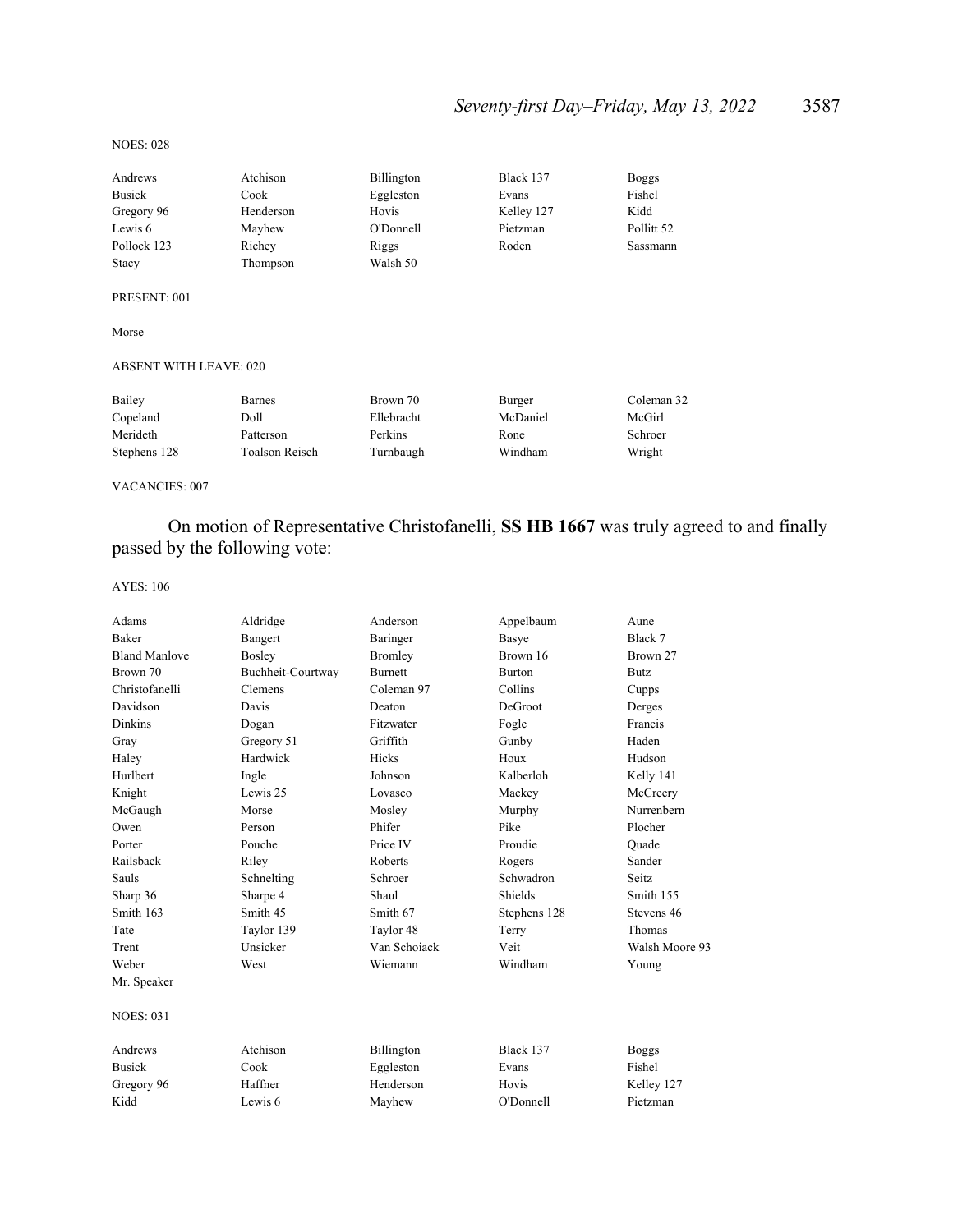| Pollitt <sub>52</sub>         | Pollock 123    | Reedy                 | Richey    | Riggs      |
|-------------------------------|----------------|-----------------------|-----------|------------|
| Roden                         | Sassmann       | Stacy                 | Thompson  | Walsh 50   |
| Wright                        |                |                       |           |            |
| PRESENT: 000                  |                |                       |           |            |
| <b>ABSENT WITH LEAVE: 019</b> |                |                       |           |            |
| Bailey                        | <b>Barnes</b>  | Burger                | Chipman   | Coleman 32 |
| Copeland                      | Doll           | Ellebracht            | Falkner   | Grier      |
| McDaniel                      | McGirl         | Merideth              | Patterson | Perkins    |
| Rone                          | <b>Simmons</b> | <b>Toalson Reisch</b> | Turnbaugh |            |

VACANCIES: 007

Representative Taylor (139) declared the bill passed.

## **THIRD READING OF SENATE BILLS - INFORMAL**

**SS SCS SB 725**, relating to ground ambulance services, was taken up by Representative Smith (163).

On motion of Representative Smith (163), the title of **SS SCS SB 725** was agreed to.

 On motion of Representative Smith (163), **SS SCS SB 725** was truly agreed to and finally passed by the following vote:

| Adams                 | Aldridge              | Anderson       | Andrews              | Appelbaum         |
|-----------------------|-----------------------|----------------|----------------------|-------------------|
| Atchison              | Aune                  | <b>Baker</b>   | Bangert              | Baringer          |
| Billington            | Black 137             | Black 7        | <b>Bland Manlove</b> | <b>Boggs</b>      |
| Bosley                | <b>Bromley</b>        | Brown 16       | Brown 27             | Buchheit-Courtway |
| <b>Burnett</b>        | <b>Burton</b>         | <b>Busick</b>  | Butz                 | Chipman           |
| Christofanelli        | Clemens               | Coleman 97     | Collins              | Cook              |
| Copeland              | Cupps                 | Davidson       | Deaton               | DeGroot           |
| Derges                | <b>Dinkins</b>        | Dogan          | Eggleston            | Evans             |
| Falkner               | Fishel                | Fitzwater      | Fogle                | Francis           |
| Gray                  | Gregory 51            | Gregory 96     | Grier                | Griffith          |
| Gunby                 | Haden                 | Haffner        | Haley                | Hardwick          |
| Henderson             | Hicks                 | Houx           | Hovis                | Hudson            |
| Hurlbert              | Ingle                 | Kalberloh      | Kelley 127           | Kelly 141         |
| Kidd                  | Knight                | Lewis 25       | Lewis 6              | Lovasco           |
| Mackey                | Mayhew                | McCreery       | McGaugh              | Merideth          |
| Morse                 | Mosley                | Murphy         | Nurrenbern           | O'Donnell         |
| Owen                  | Person                | Phifer         | Pietzman             | Pike              |
| Plocher               | Pollitt <sub>52</sub> | Pollock 123    | Porter               | Pouche            |
| Price IV              | Proudie               | Ouade          | Railsback            | Reedy             |
| Richey                | Riggs                 | Riley          | Roberts              | Roden             |
| Rogers                | Sander                | Sassmann       | Sauls                | Schnelting        |
| Schroer               | Schwadron             | Seitz          | Sharp 36             | Sharpe 4          |
| Shaul                 | Shields               | <b>Simmons</b> | Smith 155            | Smith 163         |
| Smith 45              | Stacy                 | Stephens 128   | Stevens 46           | Tate              |
| Taylor 139            | Taylor 48             | Terry          | Thomas               | Thompson          |
| <b>Toalson Reisch</b> | Trent                 | Turnbaugh      | Unsicker             | Van Schoiack      |
| Veit                  | Walsh 50              | Walsh Moore 93 | Weber                | West              |
| Wiemann               | Wright                | Young          | Mr. Speaker          |                   |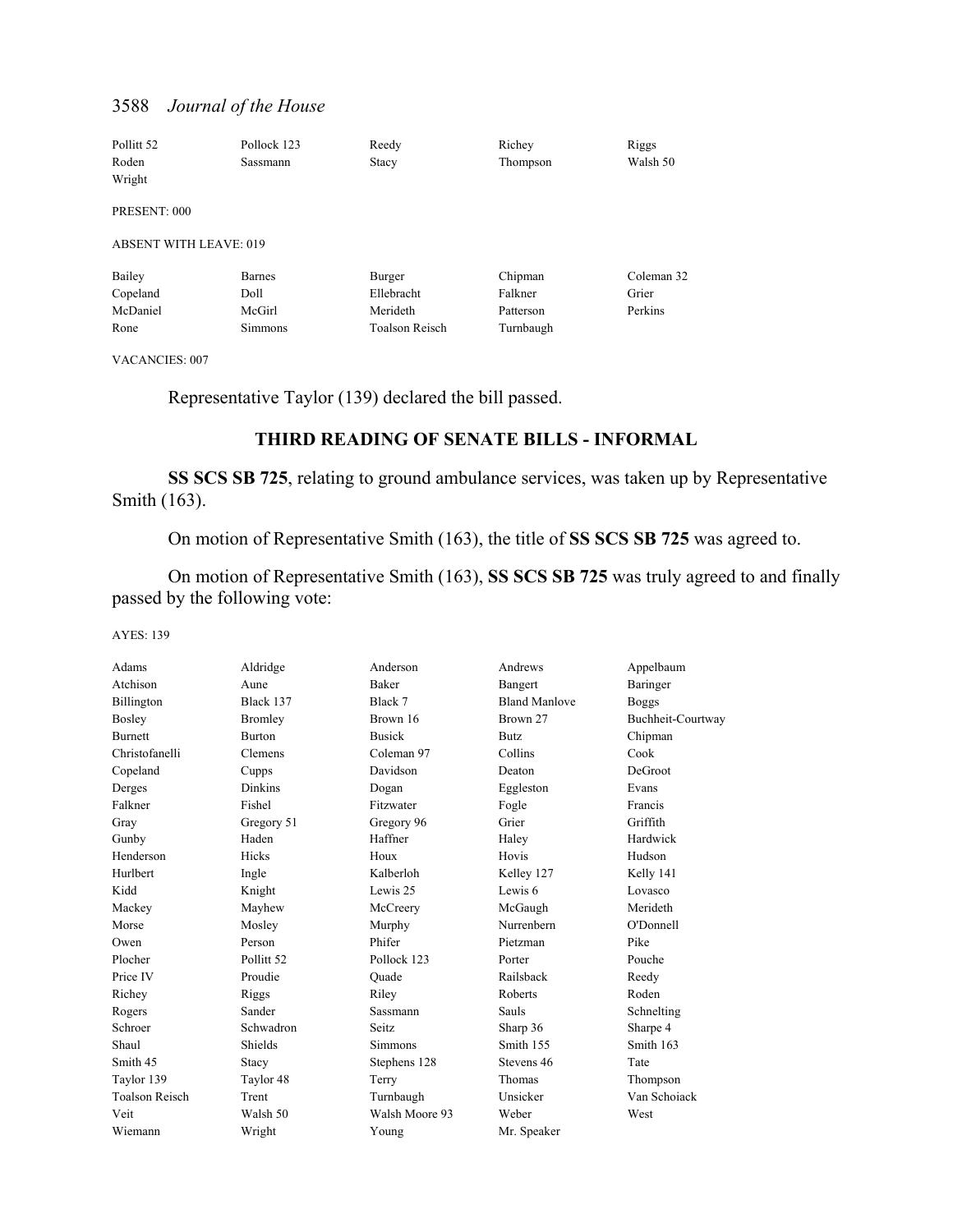NOES: 002

Basye Davis

PRESENT: 000

ABSENT WITH LEAVE: 015

| Bailey    | <b>Barnes</b> | Brown 70 | Burger   | Coleman 32 |
|-----------|---------------|----------|----------|------------|
| Doll      | Ellebracht    | Johnson  | McDaniel | McGirl     |
| Patterson | Perkins       | Rone     | Smith 67 | Windham    |

VACANCIES: 007

Representative Taylor (139) declared the bill passed.

**HCS SCS SB 799**, relating to custody of offenders, was taken up by Representative Richey.

On motion of Representative Richey, the title of **HCS SCS SB 799** was agreed to.

Representative Richey moved that **HCS SCS SB 799** be adopted.

Which motion was defeated.

 On motion of Representative Richey, the title of **SCS SB 799**, relating to escape from custody, was agreed to.

 On motion of Representative Richey, **SCS SB 799** was truly agreed to and finally passed by the following vote:

| Adams             | Aldridge       | Anderson      | Andrews       | Appelbaum    |
|-------------------|----------------|---------------|---------------|--------------|
| Atchison          | Aune           | Baker         | Bangert       | Baringer     |
| Basye             | Billington     | Black 137     | Black 7       | <b>Boggs</b> |
| Bosley            | <b>Bromley</b> | Brown 16      | Brown 27      | Brown 70     |
| Buchheit-Courtway | <b>Burnett</b> | <b>Burton</b> | <b>Busick</b> | Butz         |
| Chipman           | Christofanelli | Clemens       | Coleman 97    | Collins      |
| Cook              | Copeland       | Cupps         | Davidson      | Deaton       |
| DeGroot           | Derges         | Dogan         | Eggleston     | Evans        |
| Falkner           | Fishel         | Fitzwater     | Fogle         | Francis      |
| Gray              | Gregory 51     | Gregory 96    | Grier         | Griffith     |
| Gunby             | Haden          | Haffner       | Haley         | Hardwick     |
| Henderson         | Hicks          | Houx          | Hovis         | Hudson       |
| Hurlbert          | Ingle          | Johnson       | Kalberloh     | Kelley 127   |
| Kelly 141         | Kidd           | Knight        | Lewis 25      | Lewis 6      |
| Lovasco           | Mackey         | Mayhew        | McCreery      | McDaniel     |
| McGaugh           | Merideth       | Morse         | Mosley        | Murphy       |
| Nurrenbern        | O'Donnell      | Owen          | Person        | Phifer       |
| Pietzman          | Pike           | Plocher       | Pollitt 52    | Pollock 123  |
| Porter            | Pouche         | Proudie       | Quade         | Railsback    |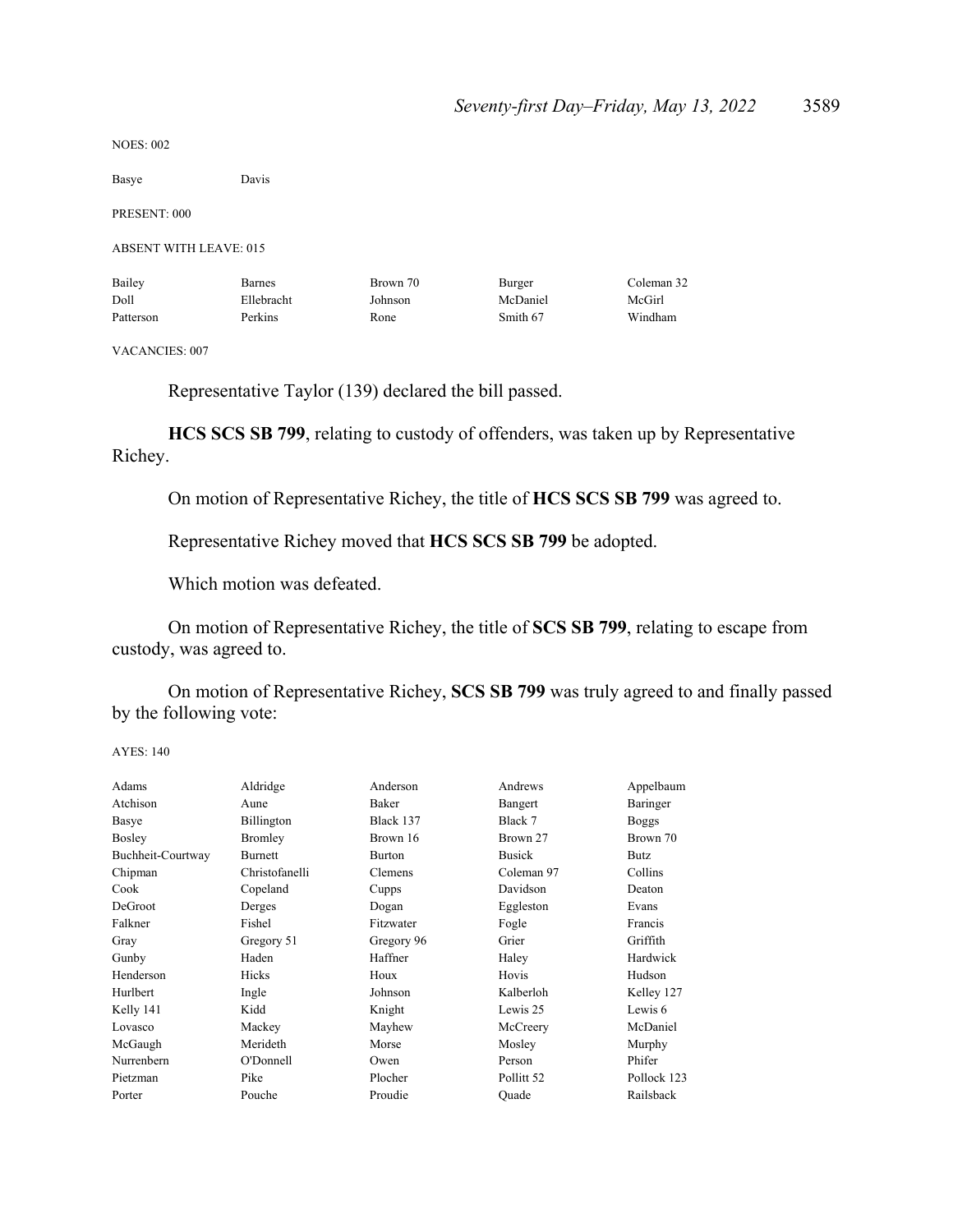| Reedy                         | Richey                | Riggs          | Riley          | Roberts        |
|-------------------------------|-----------------------|----------------|----------------|----------------|
| Roden                         | Rogers                | Sander         | Sassmann       | Sauls          |
| Schnelting                    | Schroer               | Schwadron      | Seitz          | Sharp 36       |
| Sharpe 4                      | Shaul                 | Shields        | <b>Simmons</b> | Smith 155      |
| Smith 163                     | Smith 45              | Stacy          | Stephens 128   | Stevens 46     |
| Tate                          | Taylor 139            | Taylor 48      | Terry          | Thomas         |
| Thompson                      | <b>Toalson Reisch</b> | Trent          | Turnbaugh      | Unsicker       |
| Van Schoiack                  | Walsh 50              | Walsh Moore 93 | Weber          | West           |
| Wiemann                       | Windham               | Wright         | Young          | Mr. Speaker    |
| <b>NOES: 002</b>              |                       |                |                |                |
| <b>Bland Manlove</b>          | Davis                 |                |                |                |
| PRESENT: 000                  |                       |                |                |                |
| <b>ABSENT WITH LEAVE: 014</b> |                       |                |                |                |
| Bailey                        | <b>Barnes</b>         | Burger         | Coleman 32     | <b>Dinkins</b> |
| Doll                          | Ellebracht            | McGirl         | Patterson      | Perkins        |
| Price IV                      | Rone                  | Smith 67       | Veit           |                |

VACANCIES: 007

Representative Taylor (139) declared the bill passed.

### **HOUSE BILLS WITH SENATE AMENDMENTS**

**SS SCS HB 2331, as amended**, relating to programs administered by the department of health and senior services, was taken up by Representative Baker.

Speaker Vescovo resumed the Chair.

 On motion of Representative Baker, **SS SCS HB 2331, as amended**, was adopted by the following vote:

| Andrews           | Atchison       | Baker                 | Basye       | Billington     |
|-------------------|----------------|-----------------------|-------------|----------------|
| Black 7           | <b>Boggs</b>   | Bromley               | Brown 16    | Brown 27       |
| Buchheit-Courtway | <b>Burnett</b> | <b>Busick</b>         | Chipman     | Christofanelli |
| Coleman 97        | Cook           | Copeland              | Cupps       | Davidson       |
| Davis             | Deaton         | DeGroot               | Derges      | Dinkins        |
| Dogan             | Eggleston      | Evans                 | Falkner     | Fishel         |
| Fitzwater         | Francis        | Gregory 51            | Gregory 96  | Grier          |
| Griffith          | Haden          | Haffner               | Haley       | Hardwick       |
| Henderson         | Houx           | Hovis                 | Hudson      | Hurlbert       |
| Kalberloh         | Kelley 127     | Kelly 141             | Kidd        | Knight         |
| Lewis 6           | Lovasco        | Mayhew                | McDaniel    | McGaugh        |
| Morse             | Murphy         | O'Donnell             | Owen        | Pietzman       |
| Pike              | Plocher        | Pollitt <sub>52</sub> | Pollock 123 | Porter         |
| Pouche            | Railsback      | Reedy                 | Richey      | Riggs          |
| Riley             | Roberts        | Roden                 | Sander      | Sassmann       |
| Sauls             | Schroer        | Schwadron             | Seitz       | Sharp 36       |
| Sharpe 4          | Shaul          | Shields               | Simmons     | Smith 155      |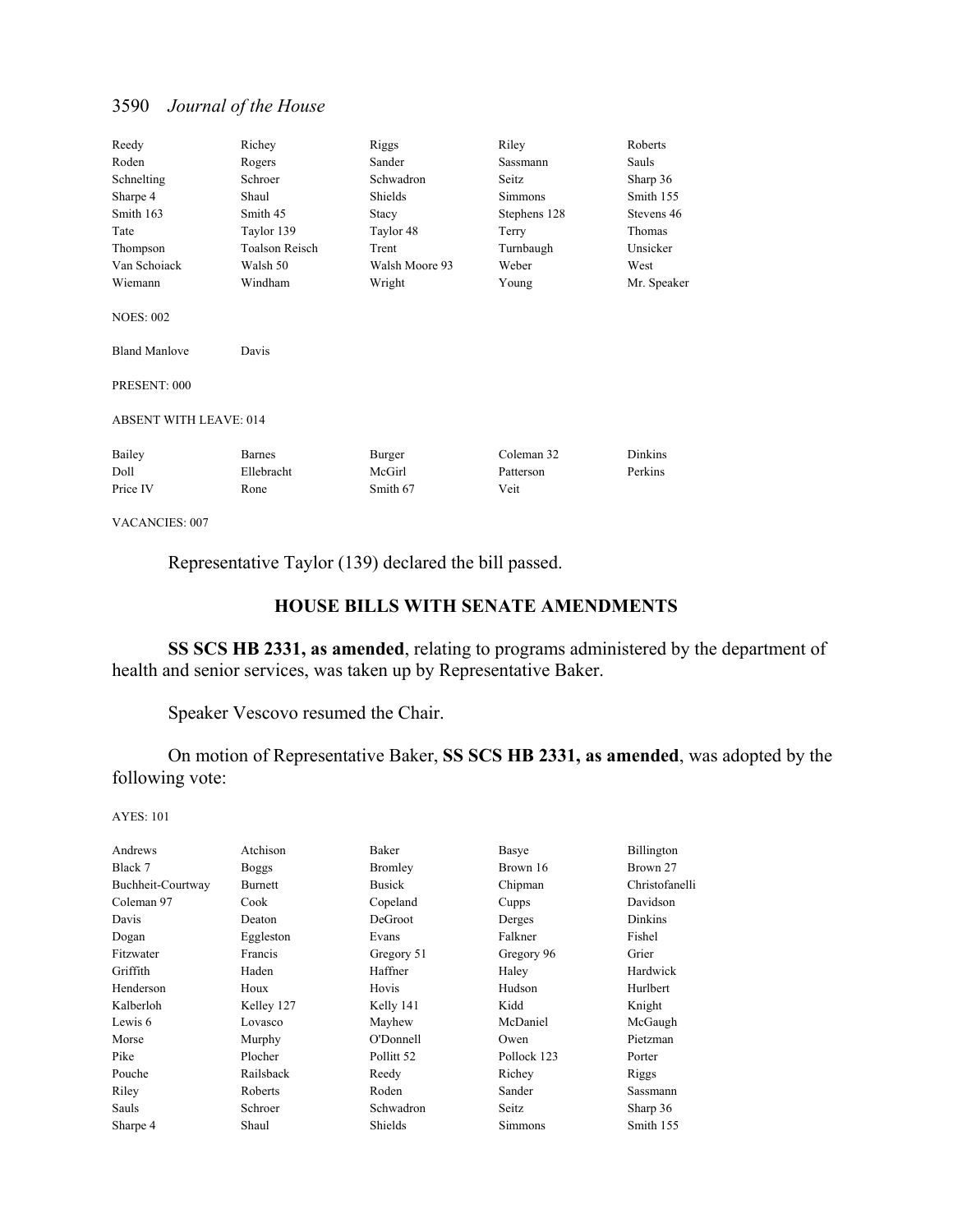## *Seventy-first Day–Friday, May 13, 2022* 3591

| Smith 163<br>Taylor 48<br>Van Schoiack<br>Mr. Speaker | Stacy<br>Thomas<br>Walsh 50  | Stephens 128<br>Thompson<br>West   | Tate<br><b>Toalson Reisch</b><br>Wiemann       | Taylor 139<br>Trent<br>Wright |
|-------------------------------------------------------|------------------------------|------------------------------------|------------------------------------------------|-------------------------------|
| <b>NOES: 015</b>                                      |                              |                                    |                                                |                               |
| Adams<br>Collins<br>Smith 45                          | Aldridge<br>Johnson<br>Terry | Appelbaum<br>Lewis 25<br>Turnbaugh | <b>Bland Manlove</b><br>Nurrenbern<br>Unsicker | Bosley<br>Phifer<br>Windham   |
| PRESENT: 023                                          |                              |                                    |                                                |                               |
| Anderson                                              | Aune                         | Bangert                            | Baringer                                       | Brown 70                      |
| <b>Burton</b>                                         | Butz.                        | Clemens                            | Fogle                                          | Gray                          |
| Gunby                                                 | Ingle                        | Mackey                             | McCreery                                       | Merideth                      |
| Mosley                                                | Person                       | Quade                              | Rogers                                         | Stevens 46                    |
| Walsh Moore 93                                        | Weber                        | Young                              |                                                |                               |
| <b>ABSENT WITH LEAVE: 017</b>                         |                              |                                    |                                                |                               |
| Bailey                                                | <b>Barnes</b>                | Black 137                          | Burger                                         | Coleman 32                    |
| Doll                                                  | Ellebracht                   | Hicks                              | McGirl                                         | Patterson                     |
| Perkins                                               | Price IV                     | Proudie                            | Rone                                           | Schnelting                    |
| Smith 67                                              | Veit                         |                                    |                                                |                               |

#### VACANCIES: 007

## On motion of Representative Baker, **SS SCS HB 2331, as amended**, was truly agreed to and finally passed by the following vote:

| Andrews               | Atchison     | Baker        | Basye                 | Billington     |
|-----------------------|--------------|--------------|-----------------------|----------------|
| Black 7               | <b>Boggs</b> | Bromley      | Brown 16              | Brown 27       |
| Buchheit-Courtway     | Burnett      | Busick       | Chipman               | Christofanelli |
| Coleman 97            | Cook         | Copeland     | Cupps                 | Davidson       |
| Davis                 | Deaton       | DeGroot      | Derges                | Dinkins        |
| Dogan                 | Eggleston    | Evans        | Falkner               | Fishel         |
| Fitzwater             | Francis      | Gregory 51   | Gregory 96            | Grier          |
| Griffith              | Haden        | Haffner      | Haley                 | Hardwick       |
| Henderson             | Hicks        | Houx         | Hovis                 | Hudson         |
| Hurlbert              | Kalberloh    | Kelley 127   | Kelly 141             | Kidd           |
| Knight                | Lewis 6      | Lovasco      | Mayhew                | McDaniel       |
| McGaugh               | Morse        | Murphy       | O'Donnell             | Owen           |
| Pietzman              | Pike         | Plocher      | Pollitt <sub>52</sub> | Pollock 123    |
| Porter                | Pouche       | Railsback    | Reedy                 | Richey         |
| Riggs                 | Riley        | Roberts      | Roden                 | Sander         |
| Sassmann              | Sauls        | Schnelting   | Schroer               | Schwadron      |
| Seitz                 | Sharp 36     | Sharpe 4     | Shaul                 | Shields        |
| Simmons               | Smith 155    | Smith 163    | Stacy                 | Stephens 128   |
| Tate                  | Taylor 139   | Taylor 48    | Thomas                | Thompson       |
| <b>Toalson Reisch</b> | Trent        | Van Schoiack | Walsh 50              | West           |
| Wiemann               | Wright       | Mr. Speaker  |                       |                |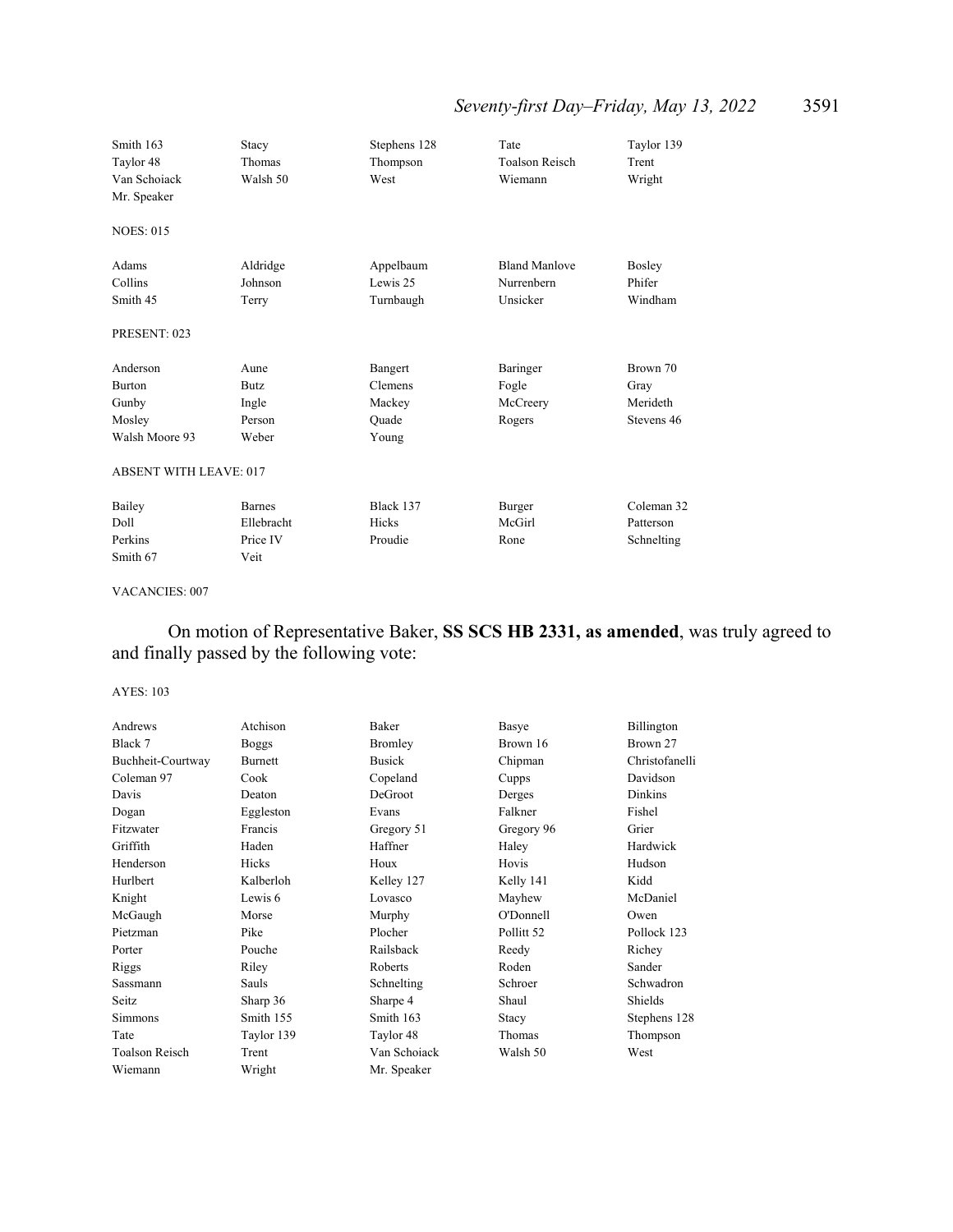NOES: 013

| Aldridge                      | <b>Bland Manlove</b> | Bosley        | Collins        | Johnson    |
|-------------------------------|----------------------|---------------|----------------|------------|
| Lewis 25                      | Phifer               | Proudie       | Smith 45       | Terry      |
| Turnbaugh                     | Unsicker             | Windham       |                |            |
| PRESENT: 026                  |                      |               |                |            |
| Adams                         | Anderson             | Appelbaum     | Aune           | Bangert    |
| Baringer                      | Brown 70             | <b>Burton</b> | Butz           | Clemens    |
| Fogle                         | Gray                 | Gunby         | Ingle          | Mackey     |
| McCreery                      | Merideth             | Mosley        | Nurrenbern     | Person     |
| Quade                         | Rogers               | Stevens 46    | Walsh Moore 93 | Weber      |
| Young                         |                      |               |                |            |
| <b>ABSENT WITH LEAVE: 014</b> |                      |               |                |            |
| Bailey                        | <b>Barnes</b>        | Black 137     | Burger         | Coleman 32 |
| Doll                          | Ellebracht           | McGirl        | Patterson      | Perkins    |
| Price IV                      | Rone                 | Smith 67      | Veit           |            |

VACANCIES: 007

Speaker Vescovo declared the bill passed.

**SS SCS HB 1738, as amended**, relating to state designations, was taken up by Representative Dogan.

Representative Plocher moved the previous question.

Which motion was adopted by the following vote:

| Atchison       | Baker        | Basye             | Black 137      |
|----------------|--------------|-------------------|----------------|
| Boggs          | Bromley      | Buchheit-Courtway | <b>Busick</b>  |
| Christofanelli | Coleman 97   | Cook              | Cupps          |
| Davis          | Deaton       | Derges            | <b>Dinkins</b> |
| Eggleston      | Evans        | Falkner           | Fishel         |
| Francis        | Gregory 96   | Grier             | Griffith       |
| Haffner        | Haley        | Hardwick          | Henderson      |
| Hovis          | Hudson       | Hurlbert          | Kalberloh      |
| Kelly 141      | Kidd         | Knight            | Lewis 6        |
| Mayhew         | McDaniel     | McGaugh           | Morse          |
| O'Donnell      | Owen         | Pietzman          | Pike           |
| Pollitt 52     | Pollock 123  | Porter            | Pouche         |
| Reedy          | Richey       | Riggs             | Riley          |
| Roden          | Sander       | Sassmann          | Schnelting     |
| Schwadron      | Seitz        | Sharpe 4          | Shaul          |
| Simmons        | Smith 163    | Stacy             | Stephens 128   |
| Taylor 139     | Taylor 48    | Thomas            | Thompson       |
| Trent          | Van Schoiack | Veit              | Walsh 50       |
| Wiemann        | Wright       | Mr. Speaker       |                |
|                |              |                   |                |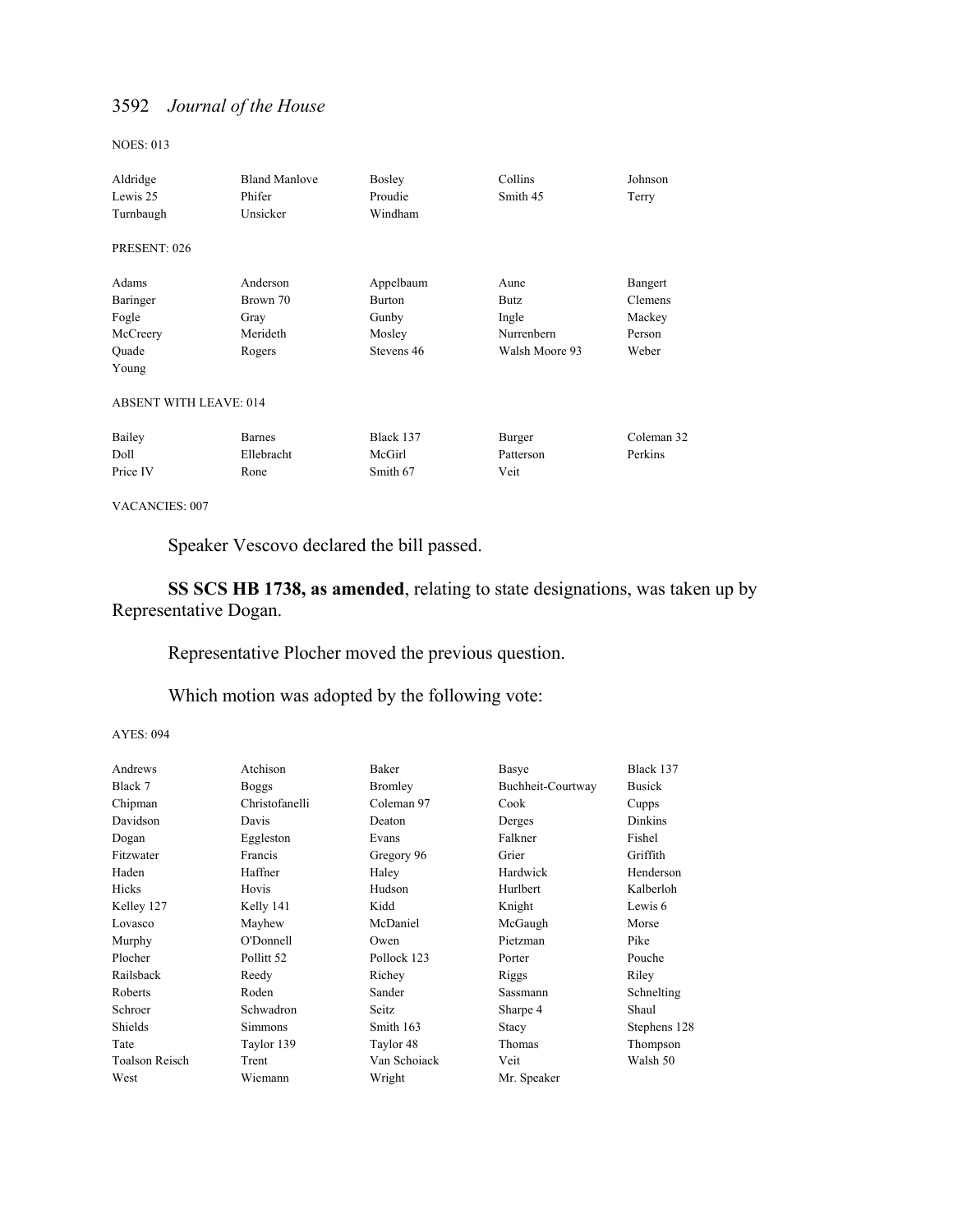## *Seventy-first Day–Friday, May 13, 2022* 3593

#### NOES: 040

| Aldridge      | Anderson       | Appelbaum  | Aune     | Bangert    |
|---------------|----------------|------------|----------|------------|
| Baringer      | <b>Bosley</b>  | Brown 27   | Brown 70 | Burnett    |
| <b>Burton</b> | Butz           | Clemens    | Collins  | Fogle      |
| Gray          | Gunby          | Ingle      | Johnson  | Lewis 25   |
| Mackey        | McCreery       | Merideth   | Mosley   | Nurrenbern |
| Person        | Phifer         | Proudie    | Ouade    | Rogers     |
| Sauls         | Smith 45       | Stevens 46 | Terry    | Turnbaugh  |
| Unsicker      | Walsh Moore 93 | Weber      | Windham  | Young      |
|               |                |            |          |            |

#### PRESENT: 000

#### ABSENT WITH LEAVE: 022

| Adams     | Bailey     | Barnes     | Billington | <b>Bland Manlove</b> |
|-----------|------------|------------|------------|----------------------|
| Brown 16  | Burger     | Coleman 32 | Copeland   | DeGroot              |
| Doll      | Ellebracht | Gregory 51 | Houx       | McGirl               |
| Patterson | Perkins    | Price IV   | Rone       | Sharp 36             |
| Smith 155 | Smith 67   |            |            |                      |

VACANCIES: 007

## On motion of Representative Dogan, **SS SCS HB 1738, as amended**, was adopted by the following vote:

| Adams          | Aldridge       | Anderson      | Andrews              | Appelbaum         |
|----------------|----------------|---------------|----------------------|-------------------|
| Atchison       | Aune           | <b>Baker</b>  | Bangert              | Baringer          |
| Basye          | Black 137      | Black 7       | <b>Bland Manlove</b> | Bosley            |
| Bromley        | Brown 16       | Brown 27      | Brown 70             | Buchheit-Courtway |
| <b>Burnett</b> | <b>Burton</b>  | <b>Busick</b> | <b>Butz</b>          | Chipman           |
| Christofanelli | Clemens        | Coleman 97    | Cook                 | Cupps             |
| Davidson       | Davis          | Deaton        | Derges               | <b>Dinkins</b>    |
| Dogan          | Falkner        | Fishel        | Fitzwater            | Fogle             |
| Francis        | Gray           | Gregory 51    | Gregory 96           | Grier             |
| Griffith       | Gunby          | Haden         | Haffner              | Haley             |
| Hardwick       | Henderson      | Hicks         | Houx                 | Hovis             |
| Hudson         | Hurlbert       | Ingle         | Johnson              | Kalberloh         |
| Kelley 127     | Kelly 141      | Kidd          | Knight               | Lewis 25          |
| Lovasco        | Mackey         | Mayhew        | McCreery             | McDaniel          |
| McGaugh        | Merideth       | Morse         | Mosley               | Nurrenbern        |
| O'Donnell      | Owen           | Person        | Phifer               | Pietzman          |
| Pike           | Plocher        | Pollitt 52    | Porter               | Pouche            |
| Quade          | Railsback      | Reedy         | Richey               | Riggs             |
| Riley          | Roberts        | Roden         | Rogers               | Sander            |
| Sassmann       | <b>Sauls</b>   | Schnelting    | Schroer              | Schwadron         |
| Sharp 36       | Sharpe 4       | Shaul         | Shields              | Smith 155         |
| Smith 163      | Smith 45       | Stacy         | Stephens 128         | Stevens 46        |
| Tate           | Taylor 139     | Taylor 48     | Terry                | Thomas            |
| Thompson       | Trent          | Turnbaugh     | Unsicker             | Van Schoiack      |
| Veit           | Walsh Moore 93 | Weber         | West                 | Wiemann           |
| Wright         | Young          | Mr. Speaker   |                      |                   |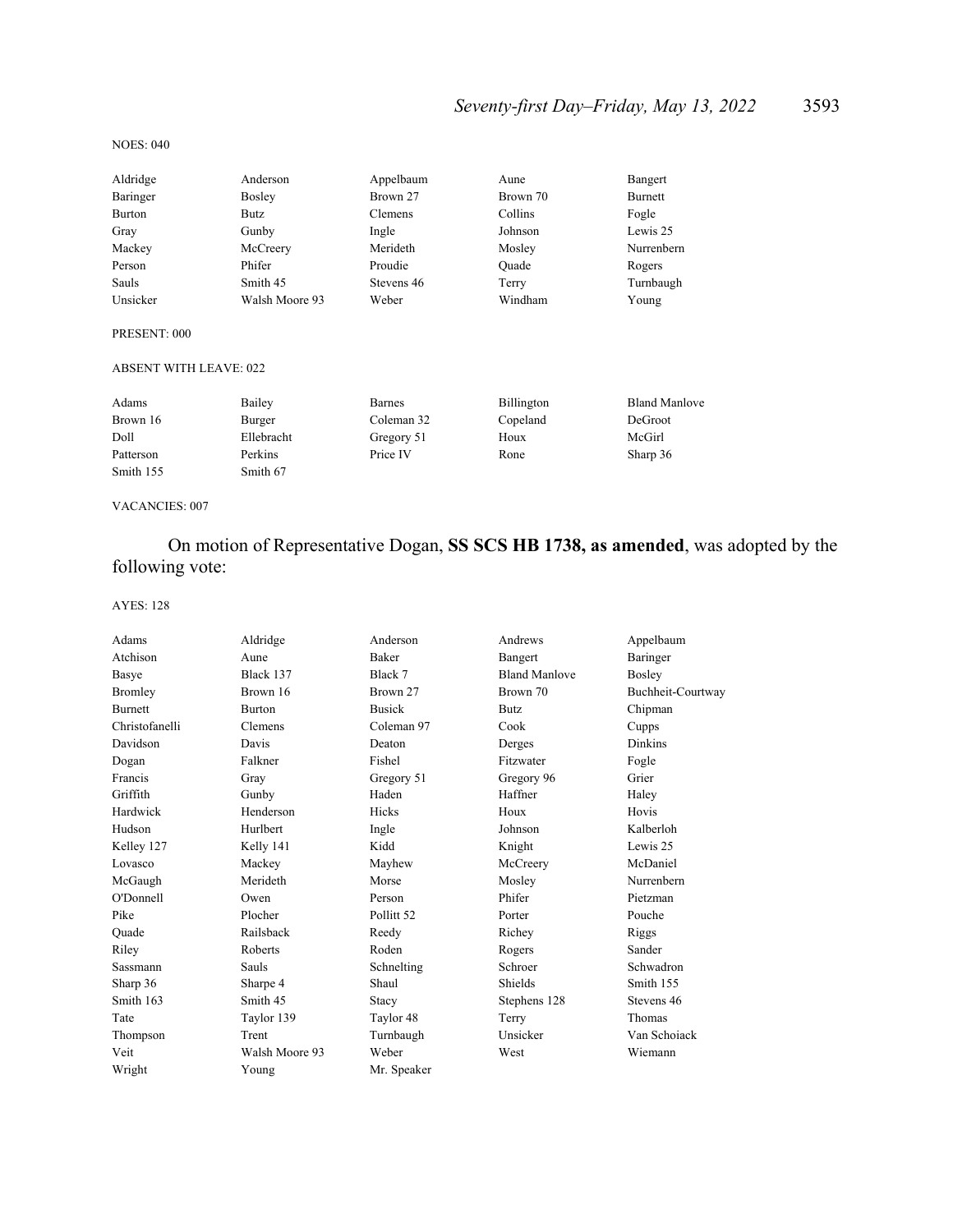NOES: 009

| <b>Boggs</b><br>Pollock 123   | Eggleston<br>Seitz. | Evans<br><b>Simmons</b> | Lewis 6<br><b>Toalson Reisch</b> | Murphy     |
|-------------------------------|---------------------|-------------------------|----------------------------------|------------|
| PRESENT: 004                  |                     |                         |                                  |            |
| Collins                       | Proudie             | Walsh 50                | Windham                          |            |
| <b>ABSENT WITH LEAVE: 015</b> |                     |                         |                                  |            |
| Bailey                        | <b>Barnes</b>       | Billington              | Burger                           | Coleman 32 |
| Copeland                      | DeGroot             | Doll                    | Ellebracht                       | McGirl     |
| Patterson                     | Perkins             | Price IV                | Rone                             | Smith 67   |

### VACANCIES: 007

 On motion of Representative Dogan, **SS SCS HB 1738, as amended**, was truly agreed to and finally passed by the following vote:

| Adams              | Aldridge              | Anderson     | Andrews       | Appelbaum             |
|--------------------|-----------------------|--------------|---------------|-----------------------|
| Atchison           | Aune                  | Baker        | Bangert       | Baringer              |
| Basye              | Billington            | Black 137    | Black 7       | <b>Bland Manlove</b>  |
| Bosley             | <b>Bromley</b>        | Brown 16     | Brown 27      | Brown 70              |
| Buchheit-Courtway  | Burnett               | Burton       | <b>Busick</b> | Butz                  |
| Chipman            | Christofanelli        | Clemens      | Coleman 97    | Cook                  |
| Cupps              | Davidson              | Davis        | Derges        | <b>Dinkins</b>        |
| Dogan              | Falkner               | Fishel       | Fitzwater     | Fogle                 |
| Francis            | Gray                  | Gregory 51   | Gregory 96    | Grier                 |
| Griffith           | Gunby                 | Haden        | Haffner       | Haley                 |
| Hardwick           | Henderson             | Hicks        | Houx          | Hovis                 |
| Hudson             | Hurlbert              | Ingle        | Johnson       | Kalberloh             |
| Kelley 127         | Kelly 141             | Knight       | Lewis 25      | Lovasco               |
| Mackey             | Mayhew                | McCreery     | McDaniel      | McGaugh               |
| Merideth           | Morse                 | Mosley       | Nurrenbern    | O'Donnell             |
| Owen               | Person                | Phifer       | Pietzman      | Pike                  |
| Plocher            | Pollitt <sub>52</sub> | Porter       | Pouche        | Quade                 |
| Railsback          | Reedy                 | Richey       | Riggs         | Riley                 |
| Roberts            | Roden                 | Rogers       | Sander        | Sassmann              |
| Sauls              | Schnelting            | Schroer      | Schwadron     | Sharp 36              |
| Sharpe 4           | Shaul                 | Shields      | Smith 155     | Smith 163             |
| Smith 45           | Stacy                 | Stephens 128 | Stevens 46    | Tate                  |
| Taylor 139         | Taylor 48             | Terry        | Thomas        | Thompson              |
| Trent              | Turnbaugh             | Unsicker     | Van Schoiack  | Veit                  |
| Walsh Moore 93     | Weber                 | West         | Wiemann       | Wright                |
| Young              | Mr. Speaker           |              |               |                       |
| <b>NOES: 008</b>   |                       |              |               |                       |
| <b>Boggs</b>       | Deaton                | Eggleston    | Evans         | Kidd                  |
| Lewis <sub>6</sub> | Pollock 123           | Seitz        |               |                       |
| PRESENT: 007       |                       |              |               |                       |
| Collins            | Murphy                | Proudie      | Simmons       | <b>Toalson Reisch</b> |
| Walsh 50           | Windham               |              |               |                       |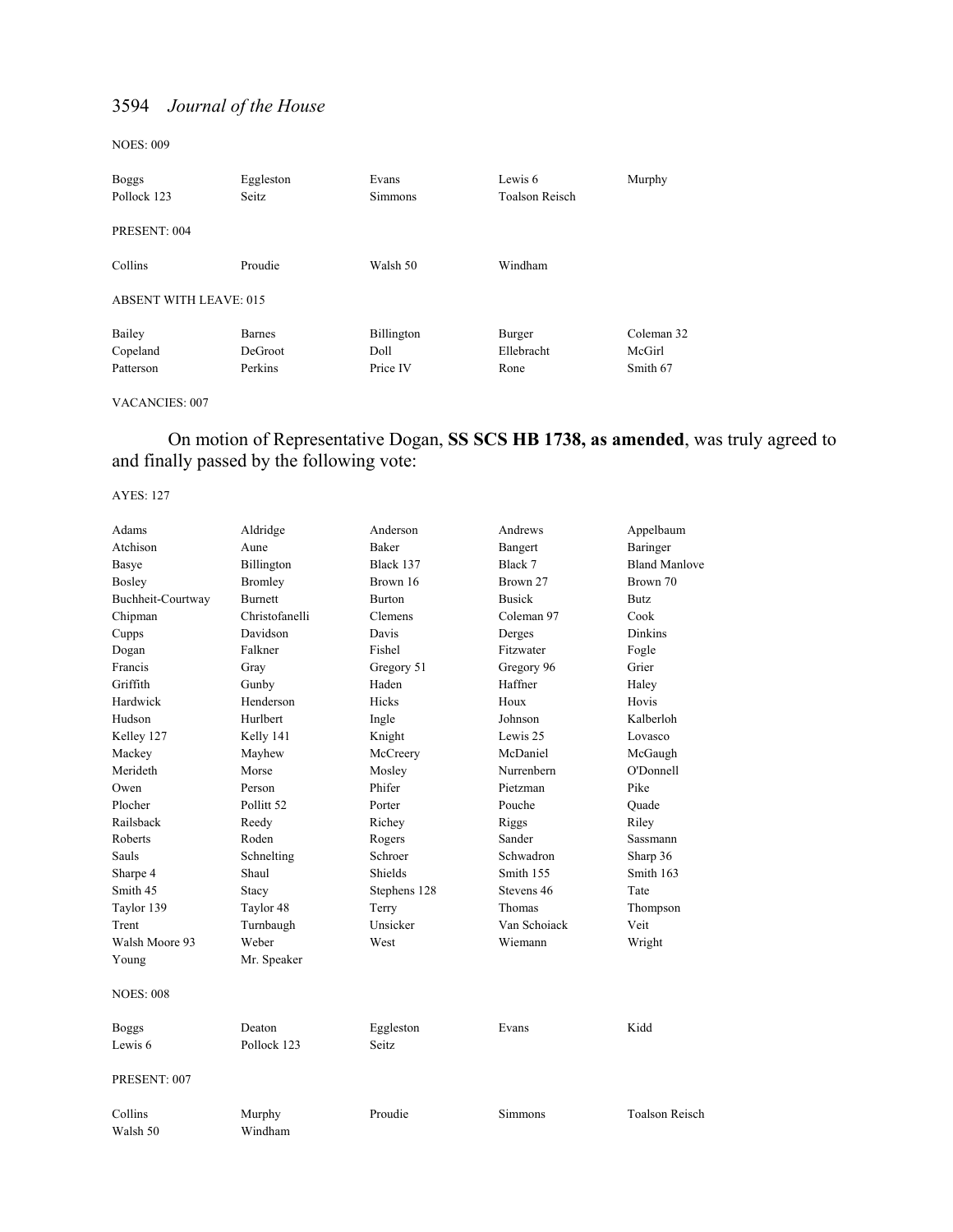| Bailey  | Barnes   | Burger     | Coleman 32 | Copeland  |
|---------|----------|------------|------------|-----------|
| DeGroot | Doll     | Ellebracht | McGirl     | Patterson |
| Perkins | Price IV | Rone       | Smith 67   |           |

VACANCIES: 007

ABSENT WITH LEAVE: 014

Speaker Vescovo declared the bill passed.

**SS SCS HCS HB 2627, as amended**, relating to state designations, was taken up by Representative Sharp (36).

 On motion of Representative Sharp (36), **SS SCS HCS HB 2627, as amended**, was adopted by the following vote:

| Adams             | Aldridge       | Anderson              | Andrews        | Appelbaum            |
|-------------------|----------------|-----------------------|----------------|----------------------|
| Atchison          | Aune           | <b>Baker</b>          | Bangert        | Baringer             |
| Basye             | Billington     | Black 137             | Black 7        | <b>Bland Manlove</b> |
| Bosley            | Bromley        | Brown 16              | Brown 27       | Brown 70             |
| Buchheit-Courtway | <b>Burnett</b> | <b>Burton</b>         | <b>Busick</b>  | <b>Butz</b>          |
| Chipman           | Christofanelli | Clemens               | Coleman 97     | Collins              |
| Cook              | Cupps          | Davidson              | Davis          | Deaton               |
| Derges            | <b>Dinkins</b> | Dogan                 | Falkner        | Fishel               |
| Fitzwater         | Fogle          | Francis               | Gray           | Gregory 51           |
| Gregory 96        | Grier          | Griffith              | Gunby          | Haden                |
| Haffner           | Haley          | Hardwick              | Henderson      | Hicks                |
| Houx              | Hovis          | Hudson                | Hurlbert       | Ingle                |
| Johnson           | Kalberloh      | Kelley 127            | Kelly 141      | Knight               |
| Lewis 25          | Lovasco        | Mackey                | Mayhew         | McCreery             |
| McDaniel          | McGaugh        | Merideth              | Morse          | Mosley               |
| Nurrenbern        | O'Donnell      | Owen                  | Person         | Phifer               |
| Pietzman          | Pike           | Plocher               | Pollitt 52     | Pollock 123          |
| Porter            | Pouche         | Proudie               | Ouade          | Railsback            |
| Reedy             | Richey         | Riggs                 | Riley          | Roberts              |
| Roden             | Sander         | Sassmann              | Sauls          | Schnelting           |
| Schroer           | Schwadron      | Sharp 36              | Sharpe 4       | Shaul                |
| Shields           | Smith 155      | Smith 163             | Smith 45       | Stacy                |
| Stephens 128      | Stevens 46     | Tate                  | Taylor 139     | Taylor 48            |
| Terry             | Thomas         | Thompson              | Trent          | Turnbaugh            |
| Unsicker          | Van Schoiack   | Veit                  | Walsh Moore 93 | Weber                |
| West              | Wiemann        | Windham               | Young          | Mr. Speaker          |
| <b>NOES: 005</b>  |                |                       |                |                      |
| <b>Boggs</b>      | Eggleston      | Lewis 6               | Murphy         | Seitz                |
| PRESENT: 004      |                |                       |                |                      |
| Kidd              | Simmons        | <b>Toalson Reisch</b> | Walsh 50       |                      |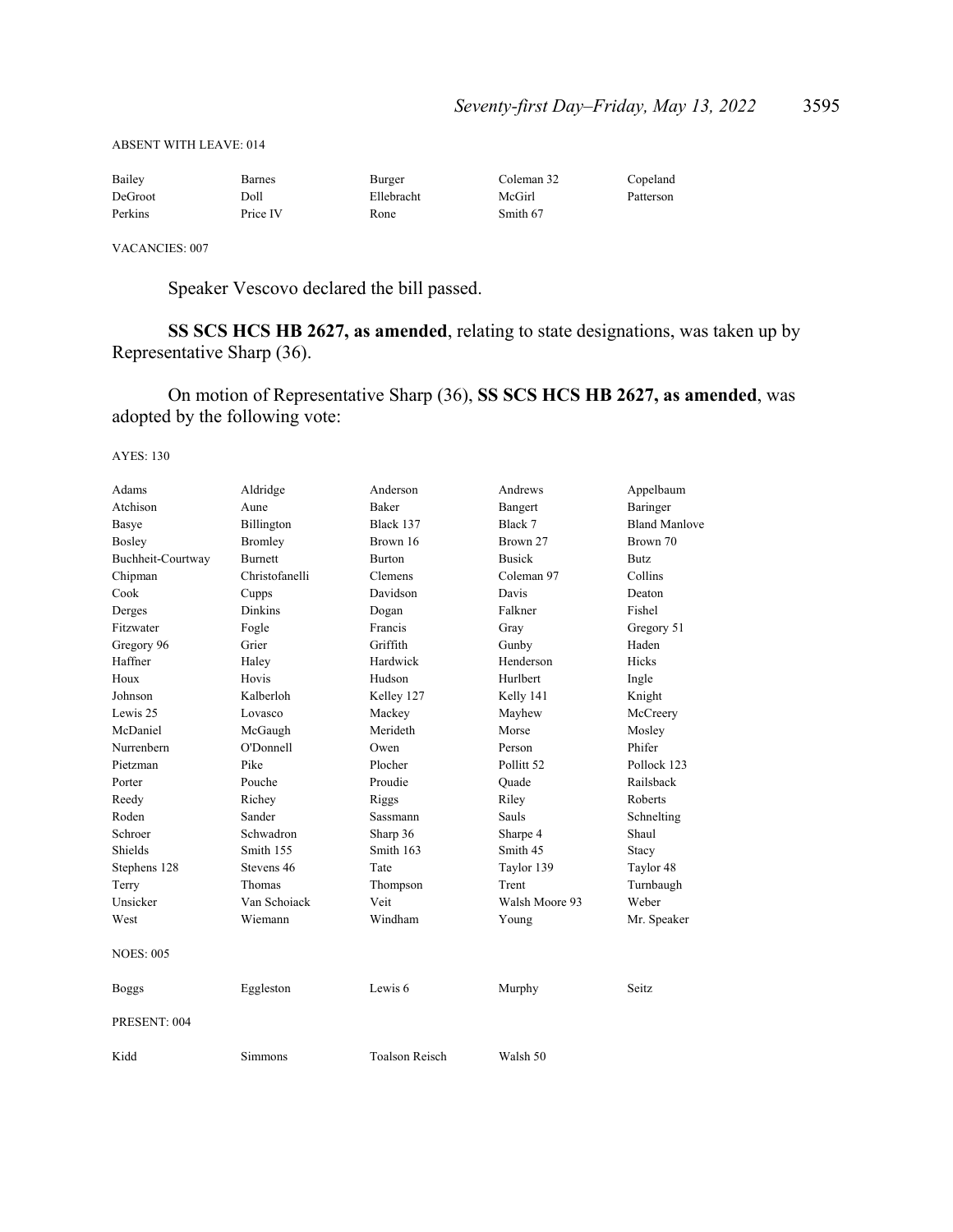#### ABSENT WITH LEAVE: 017

| Bailey    | Barnes  | Burger     | Coleman 32 | Copeland |
|-----------|---------|------------|------------|----------|
| DeGroot   | Doll    | Ellebracht | Evans      | McGirl   |
| Patterson | Perkins | Price IV   | Rogers     | Rone     |
| Smith 67  | Wright  |            |            |          |

VACANCIES: 007

## On motion of Representative Sharp (36), **SS SCS HCS HB 2627, as amended**, was truly agreed to and finally passed by the following vote:

AYES: 129

| Adams                         | Aldridge              | Anderson              | Andrews               | Appelbaum                        |
|-------------------------------|-----------------------|-----------------------|-----------------------|----------------------------------|
| Atchison                      | Aune                  | <b>Baker</b>          |                       |                                  |
|                               |                       |                       | Bangert               | Baringer                         |
| Basye                         | Billington            | Black 137<br>Brown 16 | Black 7<br>Brown 27   | <b>Bland Manlove</b><br>Brown 70 |
| Bosley                        | Bromley               |                       |                       |                                  |
| Buchheit-Courtway             | <b>Burnett</b>        | Burton                | <b>Busick</b>         | <b>Butz</b>                      |
| Chipman                       | Christofanelli        | <b>Clemens</b>        | Coleman 97            | Collins                          |
| Cook                          | Cupps                 | Davidson              | Davis                 | Deaton                           |
| Derges                        | <b>Dinkins</b>        | Dogan                 | Falkner               | Fishel                           |
| Fitzwater                     | Fogle                 | Francis               | Gray                  | Gregory 51                       |
| Gregory 96                    | Grier                 | Griffith              | Gunby                 | Haden                            |
| Haffner                       | Haley                 | Hardwick              | Henderson             | <b>Hicks</b>                     |
| Houx                          | Hovis                 | Hudson                | Hurlbert              | Ingle                            |
| Kalberloh                     | Kelley 127            | Kelly 141             | Knight                | Lewis 25                         |
| Lovasco                       | Mackey                | Mayhew                | McCreery              | McDaniel                         |
| McGaugh                       | Merideth              | Mosley                | Nurrenbern            | O'Donnell                        |
| Owen                          | Person                | Phifer                | Pietzman              | Pike                             |
| Plocher                       | Pollitt <sub>52</sub> | Pollock 123           | Porter                | Pouche                           |
| Proudie                       | Quade                 | Railsback             | Reedy                 | Richey                           |
| Riggs                         | Riley                 | Roberts               | Roden                 | Rogers                           |
| Sander                        | Sassmann              | Sauls                 | Schnelting            | Schroer                          |
| Schwadron                     | Sharp 36              | Sharpe 4              | Shaul                 | Shields                          |
| Smith 155                     | Smith 163             | Smith 45              | Stacy                 | Stephens 128                     |
| Stevens 46                    | Tate                  | Taylor 139            | Taylor 48             | Terry                            |
| Thomas                        | Thompson              | Trent                 | Turnbaugh             | Unsicker                         |
| Van Schoiack                  | Veit                  | Walsh Moore 93        | Weber                 | West                             |
| Wiemann                       | Windham               | Young                 | Mr. Speaker           |                                  |
| <b>NOES: 004</b>              |                       |                       |                       |                                  |
| Boggs                         | Eggleston             | Murphy                | Seitz                 |                                  |
| PRESENT: 005                  |                       |                       |                       |                                  |
| Kidd                          | Lewis <sub>6</sub>    | <b>Simmons</b>        | <b>Toalson Reisch</b> | Walsh 50                         |
| <b>ABSENT WITH LEAVE: 018</b> |                       |                       |                       |                                  |
| Bailey                        | Barnes                | Burger                | Coleman 32            | Copeland                         |
| DeGroot                       | Doll                  | Ellebracht            | Evans                 | Johnson                          |
| McGirl                        | Morse                 | Patterson             | Perkins               | Price IV                         |
| Rone                          | Smith 67              | Wright                |                       |                                  |

VACANCIES: 007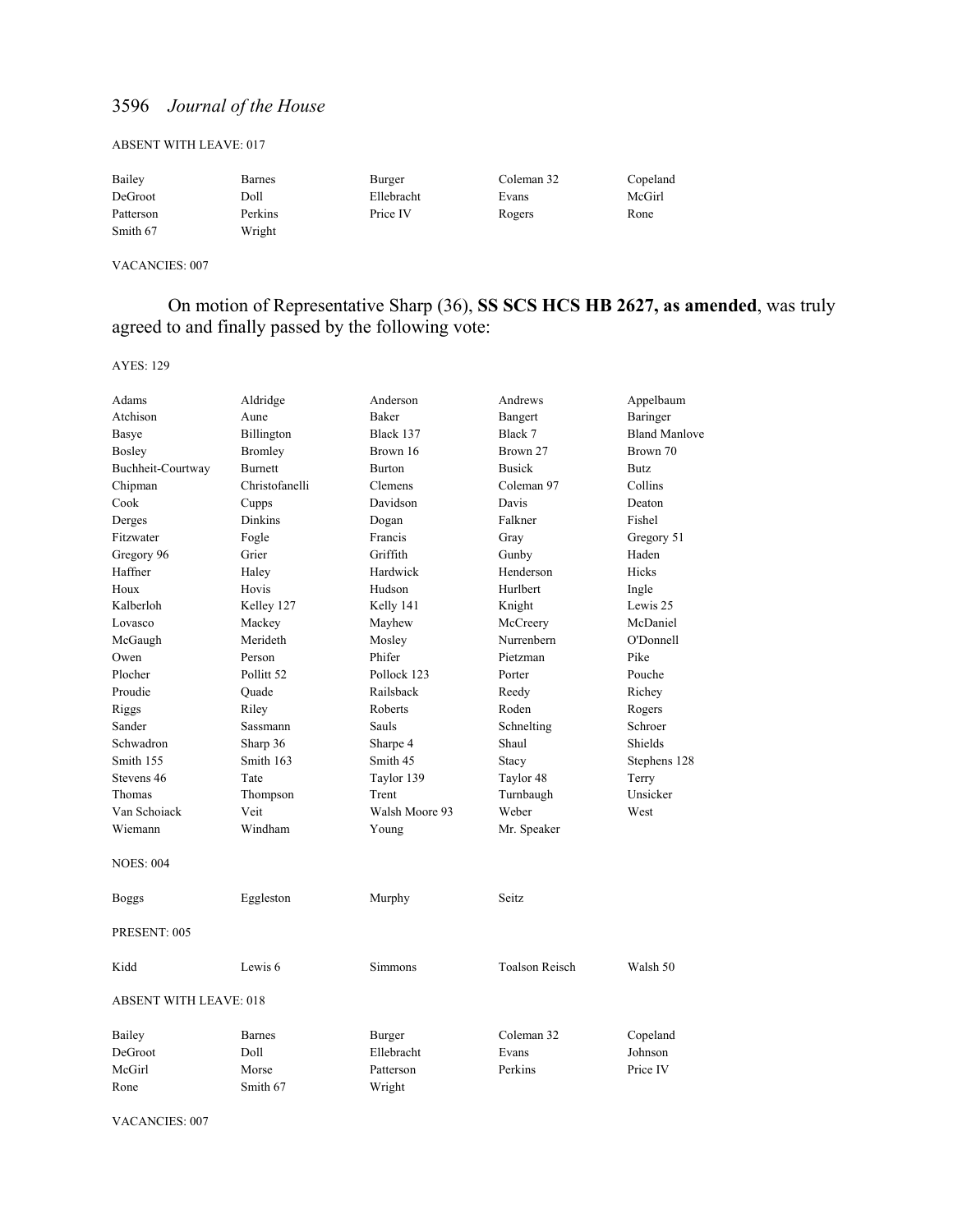Speaker Vescovo declared the bill passed.

## **THIRD READING OF SENATE BILLS - INFORMAL**

**SB 987**, relating to excursion gambling boat facilities, was taken up by Representative Hovis.

On motion of Representative Hovis, the title of **SB 987** was agreed to.

 On motion of Representative Hovis, **SB 987** was truly agreed to and finally passed by the following vote:

| Adams                         | Aldridge              | Anderson              | Andrews     | Appelbaum            |
|-------------------------------|-----------------------|-----------------------|-------------|----------------------|
| Atchison                      | Aune                  | Baker                 | Bangert     | Baringer             |
| Basye                         | Billington            | Black 137             | Black 7     | <b>Bland Manlove</b> |
| Bosley                        | <b>Bromley</b>        | Brown 16              | Brown 27    | Buchheit-Courtway    |
| <b>Burnett</b>                | <b>Burton</b>         | <b>Busick</b>         | Butz        | Chipman              |
| Christofanelli                | Clemens               | Coleman 97            | Collins     | Cook                 |
| Cupps                         | Davidson              | Davis                 | Deaton      | Derges               |
| <b>Dinkins</b>                | Dogan                 | Eggleston             | Falkner     | Fishel               |
| Fitzwater                     | Fogle                 | Francis               | Gray        | Gregory 51           |
| Gregory 96                    | Grier                 | Griffith              | Gunby       | Haden                |
| Haffner                       | Haley                 | Hardwick              | Henderson   | Hicks                |
| Houx                          | Hovis                 | Hudson                | Hurlbert    | Ingle                |
| Johnson                       | Kalberloh             | Kelley 127            | Kelly 141   | Kidd                 |
| Knight                        | Lewis 25              | Lewis 6               | Lovasco     | Mackey               |
| Mayhew                        | McCreery              | McDaniel              | McGaugh     | Merideth             |
| Morse                         | Mosley                | Murphy                | Nurrenbern  | O'Donnell            |
| Owen                          | Person                | Phifer                | Pietzman    | Pike                 |
| Plocher                       | Pollitt <sub>52</sub> | Porter                | Pouche      | Proudie              |
| Quade                         | Railsback             | Reedy                 | Richey      | Riggs                |
| Riley                         | Roberts               | Roden                 | Rogers      | Sander               |
| Sassmann                      | Sauls                 | Schnelting            | Schroer     | Schwadron            |
| Sharp 36                      | Sharpe 4              | Shaul                 | Shields     | Simmons              |
| Smith 155                     | Smith 163             | Smith 45              | Stacy       | Stephens 128         |
| Stevens 46                    | Tate                  | Taylor 139            | Taylor 48   | Terry                |
| Thomas                        | Thompson              | Trent                 | Turnbaugh   | Unsicker             |
| Van Schoiack                  | Veit                  | Walsh Moore 93        | Weber       | West                 |
| Wiemann                       | Windham               | Young                 | Mr. Speaker |                      |
| <b>NOES: 004</b>              |                       |                       |             |                      |
| Pollock 123                   | Seitz                 | <b>Toalson Reisch</b> | Walsh 50    |                      |
| PRESENT: 001                  |                       |                       |             |                      |
| Boggs                         |                       |                       |             |                      |
| <b>ABSENT WITH LEAVE: 017</b> |                       |                       |             |                      |
| Bailey                        | <b>Barnes</b>         | Brown 70              | Burger      | Coleman 32           |
| Copeland                      | DeGroot               | Doll                  | Ellebracht  | Evans                |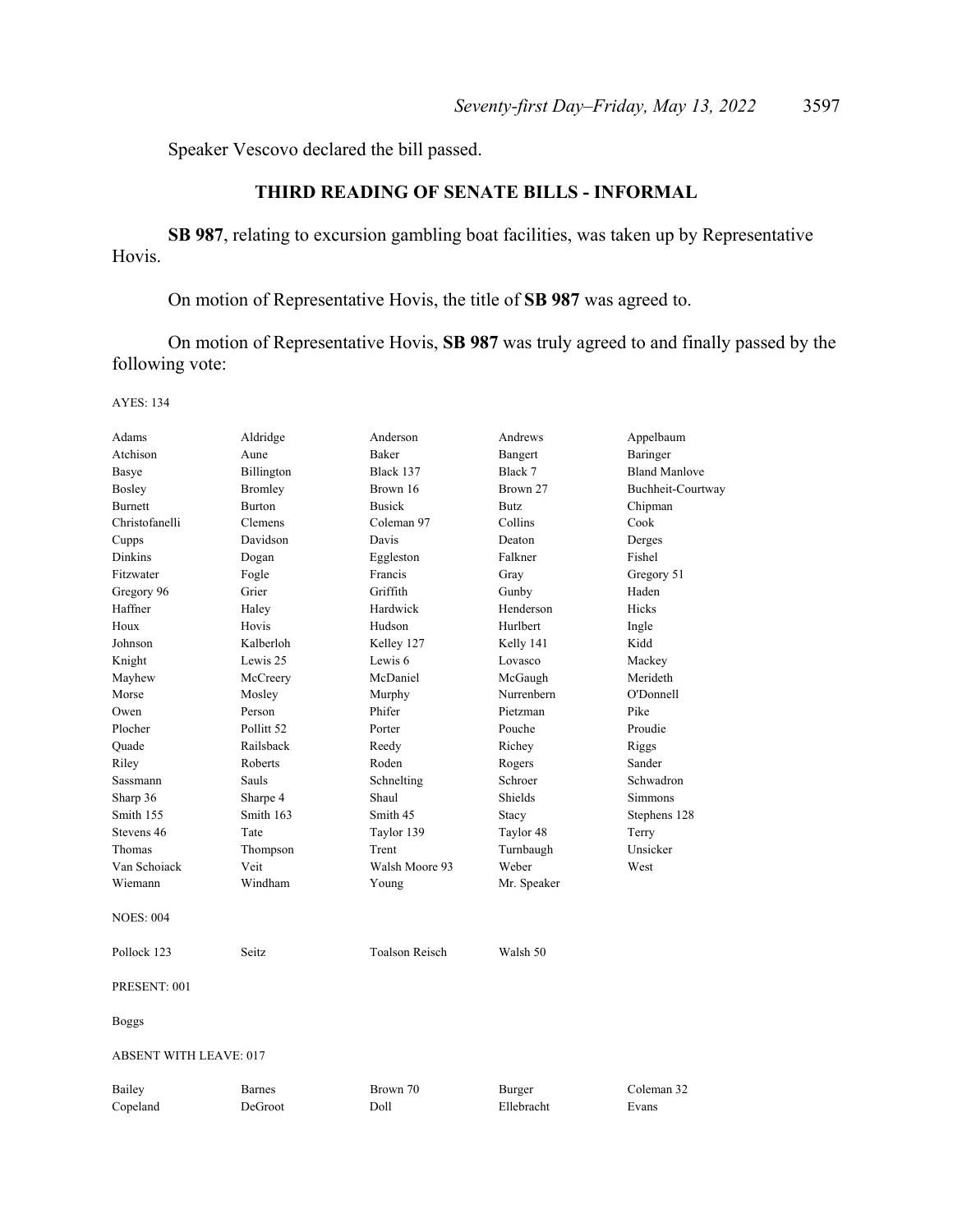| McGirl   | Patterson | Perkins | Price IV | Rone |
|----------|-----------|---------|----------|------|
| Smith 67 | Wright    |         |          |      |

VACANCIES: 007

Speaker Vescovo declared the bill passed.

### **HOUSE BILLS WITH SENATE AMENDMENTS**

**HB 2365, with Senate Amendment No. 1**, relating to the early learning quality assurance report program, was taken up by Representative Shields.

 On motion of Representative Shields, the House concurred in **Senate Amendment No. 1**  to **HB 2365** by the following vote:

AYES: 136

| Adams                 | Aldridge       | Anderson              | Andrews       | Appelbaum            |
|-----------------------|----------------|-----------------------|---------------|----------------------|
| Atchison              | Aune           | <b>Baker</b>          | Bangert       | Baringer             |
| Basye                 | Billington     | Black 137             | Black 7       | <b>Bland Manlove</b> |
| <b>Boggs</b>          | Bosley         | Bromley               | Brown 16      | Brown 27             |
| Buchheit-Courtway     | <b>Burnett</b> | <b>Burton</b>         | <b>Busick</b> | <b>Butz</b>          |
| Chipman               | Christofanelli | Clemens               | Coleman 97    | Collins              |
| Cook                  | Cupps          | Davidson              | Davis         | Deaton               |
| Derges                | <b>Dinkins</b> | Dogan                 | Eggleston     | Falkner              |
| Fishel                | Fitzwater      | Fogle                 | Francis       | Gray                 |
| Gregory 51            | Gregory 96     | Grier                 | Griffith      | Gunby                |
| Haden                 | Haffner        | Haley                 | Hardwick      | Henderson            |
| Hicks                 | Houx           | Hovis                 | Hudson        | Hurlbert             |
| Ingle                 | Johnson        | Kalberloh             | Kelley 127    | Kidd                 |
| Knight                | Lewis 25       | Lewis 6               | Lovasco       | Mackey               |
| Mayhew                | McCreery       | McGaugh               | Merideth      | Morse                |
| Mosley                | Murphy         | Nurrenbern            | O'Donnell     | Owen                 |
| Person                | Phifer         | Pietzman              | Pike          | Plocher              |
| Pollitt <sub>52</sub> | Pollock 123    | Porter                | Pouche        | Proudie              |
| Ouade                 | Railsback      | Reedy                 | Richey        | Riggs                |
| Riley                 | Roberts        | Roden                 | Rogers        | Sander               |
| Sassmann              | <b>Sauls</b>   | Schnelting            | Schroer       | Schwadron            |
| <b>Seitz</b>          | Sharp 36       | Sharpe 4              | Shaul         | Shields              |
| <b>Simmons</b>        | Smith 155      | Smith 163             | Smith 45      | Stacy                |
| Stevens 46            | Tate           | Taylor 139            | Taylor 48     | Terry                |
| Thomas                | Thompson       | <b>Toalson Reisch</b> | Trent         | Turnbaugh            |
| Unsicker              | Van Schoiack   | Veit                  | Walsh 50      | Walsh Moore 93       |
| Weber                 | West           | Wiemann               | Windham       | Young                |
|                       |                |                       |               |                      |

Mr. Speaker

NOES: 000

PRESENT: 000

ABSENT WITH LEAVE: 020

| Bailey   | 3arnes  | Brown 70 | Burger     | Coleman 32 |
|----------|---------|----------|------------|------------|
| Copeland | DeGroot | Doll     | Ellebracht | Evans      |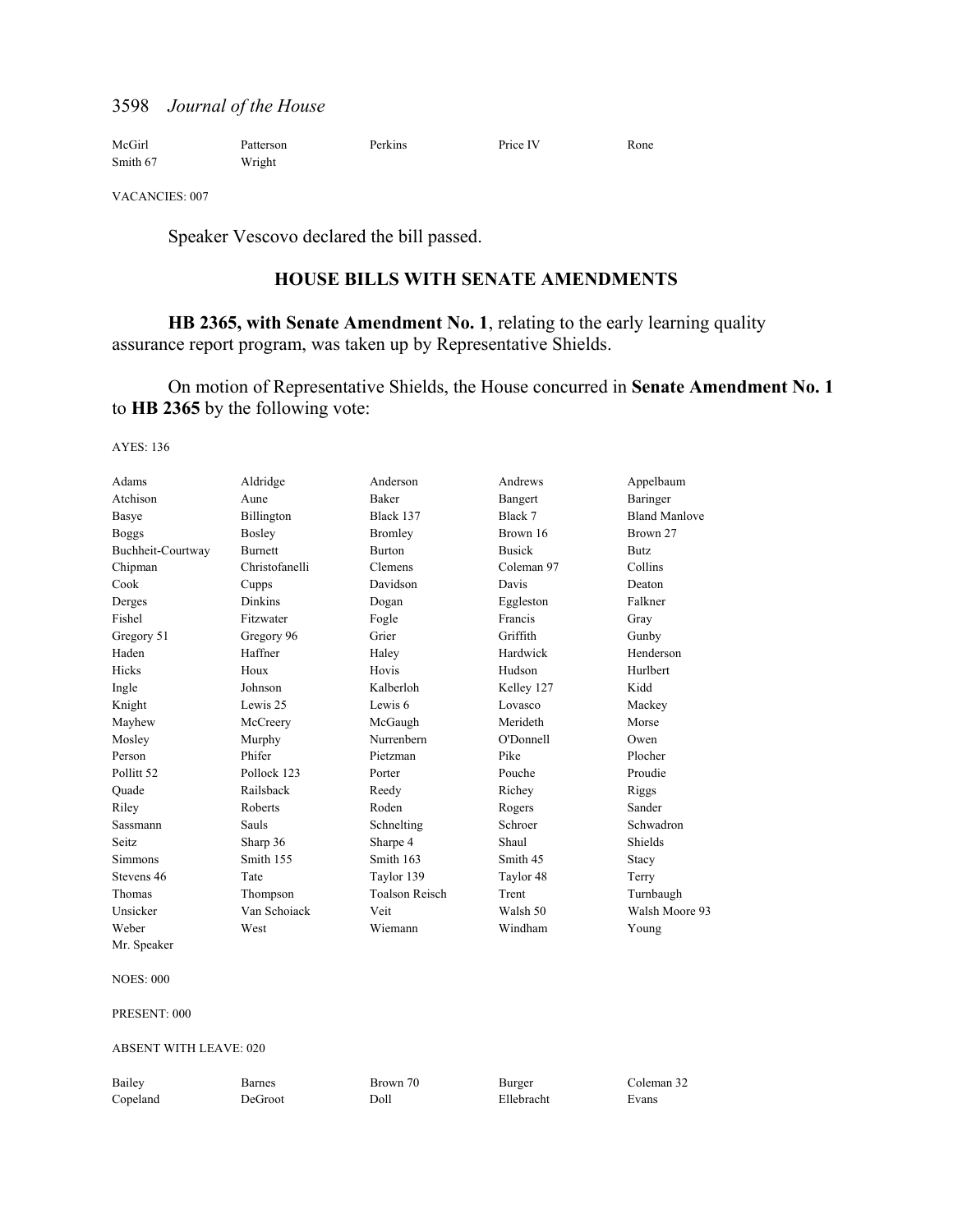| Kelly 141 | McDaniel | McGirl   | Patterson    | Perkins |
|-----------|----------|----------|--------------|---------|
| Price IV  | Rone     | Smith 67 | Stephens 128 | Wright  |

#### VACANCIES: 007

## On motion of Representative Shields, **HB 2365, as amended**, was truly agreed to and finally passed by the following vote:

#### AYES: 136

| Adams                 | Aldridge       | Anderson              | Andrews       | Appelbaum            |
|-----------------------|----------------|-----------------------|---------------|----------------------|
| Atchison              | Aune           | <b>Baker</b>          | Bangert       | Baringer             |
| Basye                 | Billington     | Black 137             | Black 7       | <b>Bland Manlove</b> |
| <b>Boggs</b>          | Bosley         | Bromley               | Brown 16      | Brown 27             |
| Buchheit-Courtway     | <b>Burnett</b> | <b>Burton</b>         | <b>Busick</b> | <b>Butz</b>          |
| Chipman               | Christofanelli | Clemens               | Coleman 97    | Collins              |
| Cook                  | Cupps          | Davidson              | Davis         | Deaton               |
| Derges                | <b>Dinkins</b> | Dogan                 | Eggleston     | Falkner              |
| Fishel                | Fitzwater      | Fogle                 | Francis       | Gray                 |
| Gregory 51            | Gregory 96     | Grier                 | Griffith      | Gunby                |
| Haden                 | Haffner        | Haley                 | Hardwick      | Henderson            |
| <b>Hicks</b>          | Houx           | Hovis                 | Hudson        | Hurlbert             |
| Ingle                 | Johnson        | Kalberloh             | Kelley 127    | Kelly 141            |
| Kidd                  | Knight         | Lewis 25              | Lewis 6       | Lovasco              |
| Mackey                | Mayhew         | McCreery              | McGaugh       | Merideth             |
| Morse                 | Murphy         | Nurrenbern            | O'Donnell     | Owen                 |
| Person                | Phifer         | Pietzman              | Pike          | Plocher              |
| Pollitt <sub>52</sub> | Pollock 123    | Porter                | Pouche        | Proudie              |
| Ouade                 | Railsback      | Reedy                 | Richey        | Riley                |
| Roberts               | Roden          | Rogers                | Sander        | Sassmann             |
| <b>Sauls</b>          | Schnelting     | Schroer               | Schwadron     | Seitz.               |
| Sharp 36              | Sharpe 4       | Shaul                 | Shields       | <b>Simmons</b>       |
| Smith 155             | Smith 163      | Smith 45              | Stacy         | Stephens 128         |
| Stevens 46            | Tate           | Taylor 139            | Taylor 48     | Terry                |
| Thomas                | Thompson       | <b>Toalson Reisch</b> | Trent         | Turnbaugh            |
| Unsicker              | Van Schoiack   | Veit                  | Walsh 50      | Walsh Moore 93       |
| Weber                 | West           | Wiemann               | Windham       | Young                |
| Mr. Speaker           |                |                       |               |                      |

NOES: 000

PRESENT: 000

ABSENT WITH LEAVE: 020

| Bailey   | Barnes  | Brown 70 | Burger     | Coleman 32 |
|----------|---------|----------|------------|------------|
| Copeland | DeGroot | Doll     | Ellebracht | Evans      |
| McDaniel | McGirl  | Mosley   | Patterson  | Perkins    |
| Price IV | Riggs   | Rone     | Smith 67   | Wright     |

VACANCIES: 007

Speaker Vescovo declared the bill passed.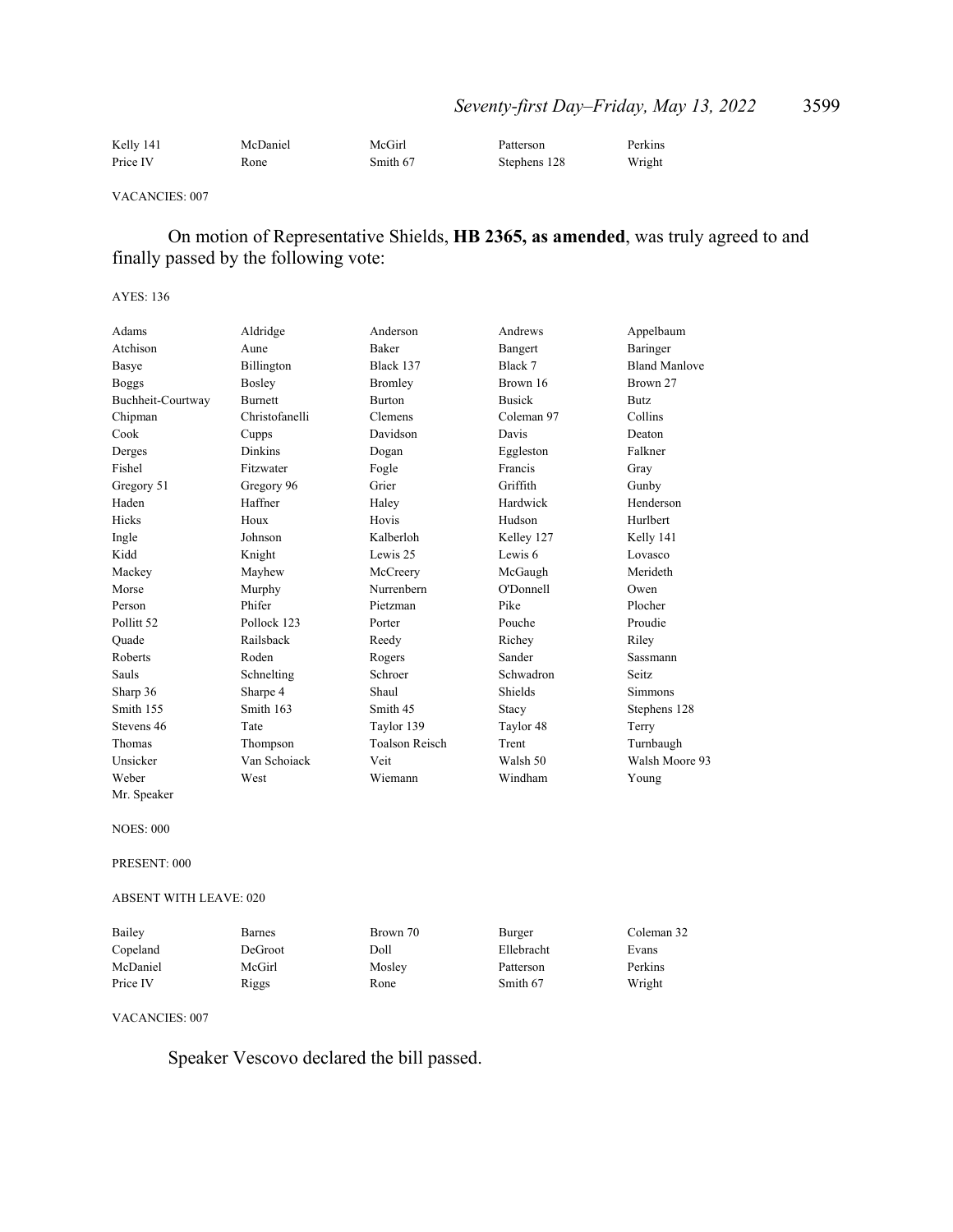## **THIRD READING OF SENATE BILLS - INFORMAL**

**SS SCS SB 672**, relating to workforce development, was taken up by Representative Fitzwater.

On motion of Representative Fitzwater, the title of **SS SCS SB 672** was agreed to.

Representative Plocher moved the previous question.

Which motion was adopted by the following vote:

AYES: 088

| Aldridge              | Andrews        | Atchison       | Billington           | Black 137         |
|-----------------------|----------------|----------------|----------------------|-------------------|
| Black 7               | <b>Boggs</b>   | <b>Bromley</b> | Brown 16             | Buchheit-Courtway |
| <b>Busick</b>         | Christofanelli | Coleman 97     | Cook                 | Cupps             |
| Davidson              | Davis          | Deaton         | Derges               | <b>Dinkins</b>    |
| Dogan                 | Eggleston      | Falkner        | Fishel               | Fitzwater         |
| Francis               | Gregory 51     | Gregory 96     | Grier                | Griffith          |
| Haden                 | Haffner        | Haley          | Hardwick             | Henderson         |
| Hicks                 | Houx           | Hovis          | Hudson               | Hurlbert          |
| Kalberloh             | Kelley 127     | Kelly 141      | Knight               | Lewis 6           |
| Lovasco               | Mayhew         | McGaugh        | Morse                | Murphy            |
| Nurrenbern            | O'Donnell      | Owen           | Pike                 | Plocher           |
| Pollitt <sub>52</sub> | Porter         | Pouche         | Proudie              | Railsback         |
| Reedy                 | Richey         | Riggs          | Riley                | Roberts           |
| <b>Sassmann</b>       | Schnelting     | Schwadron      | Seitz.               | Sharpe 4          |
| Shaul                 | Shields        | Smith 155      | Smith 163            | Stephens 128      |
| Tate                  | Taylor 139     | Terry          | Thomas               | Thompson          |
| <b>Toalson Reisch</b> | Trent          | Van Schoiack   | Veit                 | Walsh 50          |
| West                  | Wiemann        | Mr. Speaker    |                      |                   |
| <b>NOES: 047</b>      |                |                |                      |                   |
| Adams                 | Anderson       | Appelbaum      | Aune                 | Baker             |
| Bangert               | Baringer       | Basye          | <b>Bland Manlove</b> | Bosley            |
| Brown 27              | <b>Burnett</b> | <b>Burton</b>  | <b>Butz</b>          | Chipman           |
| Clemens               | Fogle          | Gray           | Gunby                | Ingle             |
| Johnson               | Kidd           | Lewis 25       | Mackey               | McCreery          |
| Merideth              | Person         | Pietzman       | Pollock 123          | Ouade             |
| Roden                 | Rogers         | Sander         | Sauls                | Schroer           |
| Sharp 36              | <b>Simmons</b> | Smith 45       | Stacy                | Stevens 46        |
| Taylor 48             | Turnbaugh      | Unsicker       | Walsh Moore 93       | Weber             |
| Windham               | Young          |                |                      |                   |
| PRESENT: 001          |                |                |                      |                   |
| Collins               |                |                |                      |                   |

### ABSENT WITH LEAVE: 020

| Bailey   | <b>Barnes</b> | Brown 70 | Burger     | Coleman 32 |
|----------|---------------|----------|------------|------------|
| Copeland | DeGroot       | Doll     | Ellebracht | Evans      |
| McDaniel | McGirl        | Mosley   | Patterson  | Perkins    |
| Phifer   | Price IV      | Rone     | Smith 67   | Wright     |

VACANCIES: 007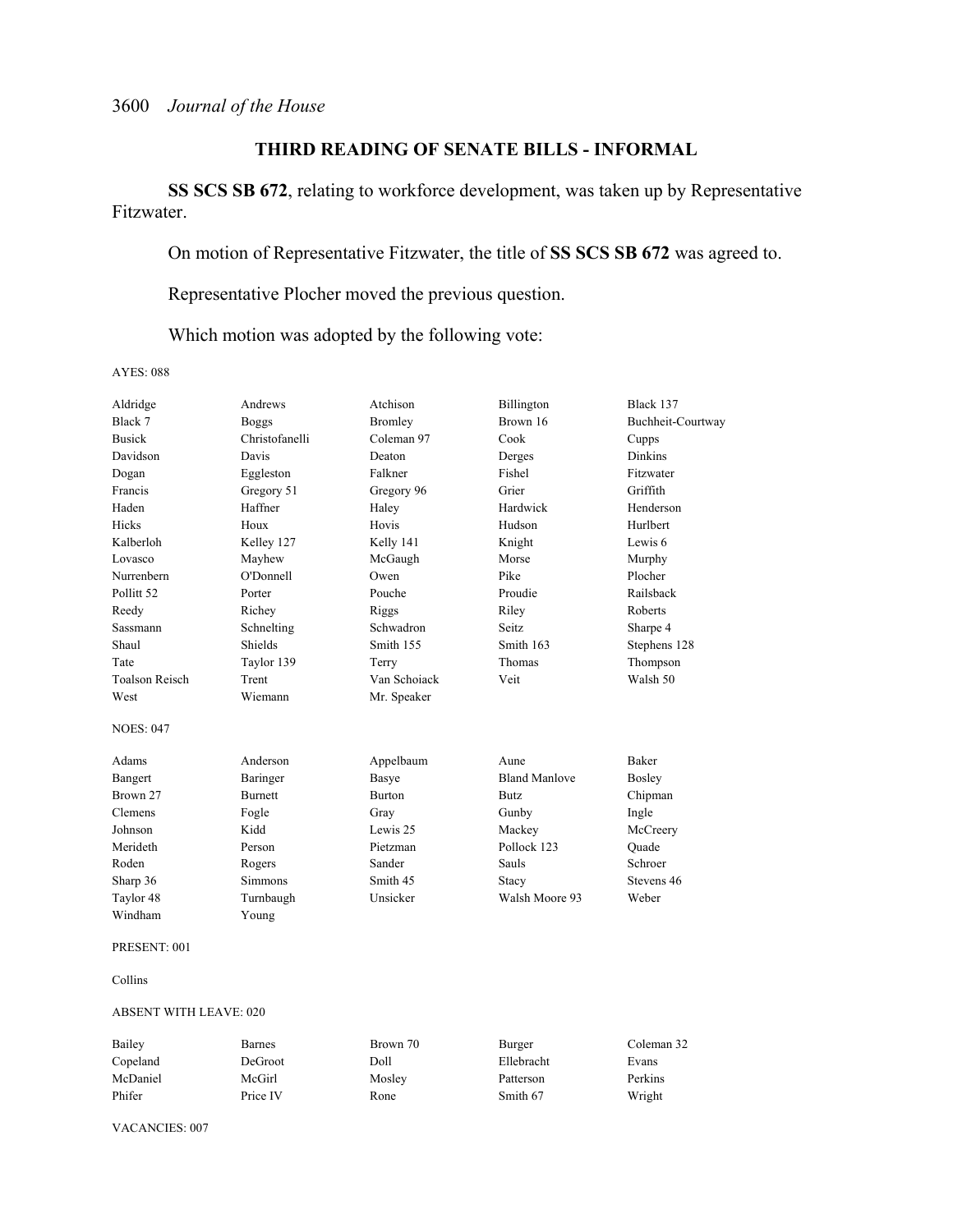On motion of Representative Fitzwater, **SS SCS SB 672** was truly agreed to and finally passed by the following vote:

AYES: 109

| Adams                         | Aldridge      | Anderson             | Andrews           | Appelbaum             |
|-------------------------------|---------------|----------------------|-------------------|-----------------------|
| Atchison                      | Aune          | Bangert              | Baringer          | Basye                 |
| Black 137                     | Black 7       | <b>Bland Manlove</b> | Bosley            | <b>Bromley</b>        |
| Brown 16                      | Brown 27      | Brown 70             | Buchheit-Courtway | <b>Burnett</b>        |
| <b>Burton</b>                 | <b>Busick</b> | <b>Butz</b>          | Chipman           | Clemens               |
| Collins                       | Cupps         | Davidson             | Derges            | <b>Dinkins</b>        |
| Dogan                         | Falkner       | Fishel               | Fitzwater         | Fogle                 |
| Francis                       | Gray          | Gregory 51           | Gregory 96        | Grier                 |
| Griffith                      | Gunby         | Haden                | Haffner           | Haley                 |
| Hardwick                      | Henderson     | Hicks                | Houx              | Hovis                 |
| Hurlbert                      | Ingle         | Johnson              | Kalberloh         | Kelly 141             |
| Knight                        | Lewis 25      | Lewis 6              | Mackey            | Mayhew                |
| McCreery                      | McGaugh       | Merideth             | Morse             | Nurrenbern            |
| O'Donnell                     | Owen          | Person               | Phifer            | Pike                  |
| Plocher                       | Pollitt 52    | Porter               | Pouche            | Proudie               |
| Quade                         | Railsback     | Reedy                | Riggs             | Riley                 |
| Roberts                       | Roden         | Rogers               | <b>Sassmann</b>   | Sauls                 |
| Schwadron                     | Sharp 36      | Sharpe 4             | Shaul             | Shields               |
| <b>Simmons</b>                | Smith 155     | Smith 45             | Stephens 128      | Stevens 46            |
| Tate                          | Taylor 48     | Terry                | Thomas            | Thompson              |
| Trent                         | Turnbaugh     | Unsicker             | Van Schoiack      | Veit                  |
| Walsh Moore 93                | Weber         | Windham              | Young             |                       |
| <b>NOES: 029</b>              |               |                      |                   |                       |
| Baker                         | Billington    | <b>Boggs</b>         | Christofanelli    | Coleman 97            |
| Cook                          | Davis         | Deaton               | Eggleston         | Hudson                |
| Kelley 127                    | Kidd          | Lovasco              | Murphy            | Pietzman              |
| Pollock 123                   | Richey        | Sander               | Schnelting        | Schroer               |
| Seitz.                        | Smith 163     | Stacy                | Taylor 139        | <b>Toalson Reisch</b> |
| Walsh 50                      | West          | Wiemann              | Mr. Speaker       |                       |
| PRESENT: 000                  |               |                      |                   |                       |
| <b>ABSENT WITH LEAVE: 018</b> |               |                      |                   |                       |
| Bailey                        | <b>Barnes</b> | Burger               | Coleman 32        | Copeland              |
| DeGroot                       | Doll          | Ellebracht           | Evans             | McDaniel              |
| McGirl                        | Mosley        | Patterson            | Perkins           | Price IV              |

VACANCIES: 007

Speaker Vescovo declared the bill passed.

Representative Taylor (139) resumed the Chair.

Speaker Vescovo resumed the Chair.

Rone Smith 67 Wright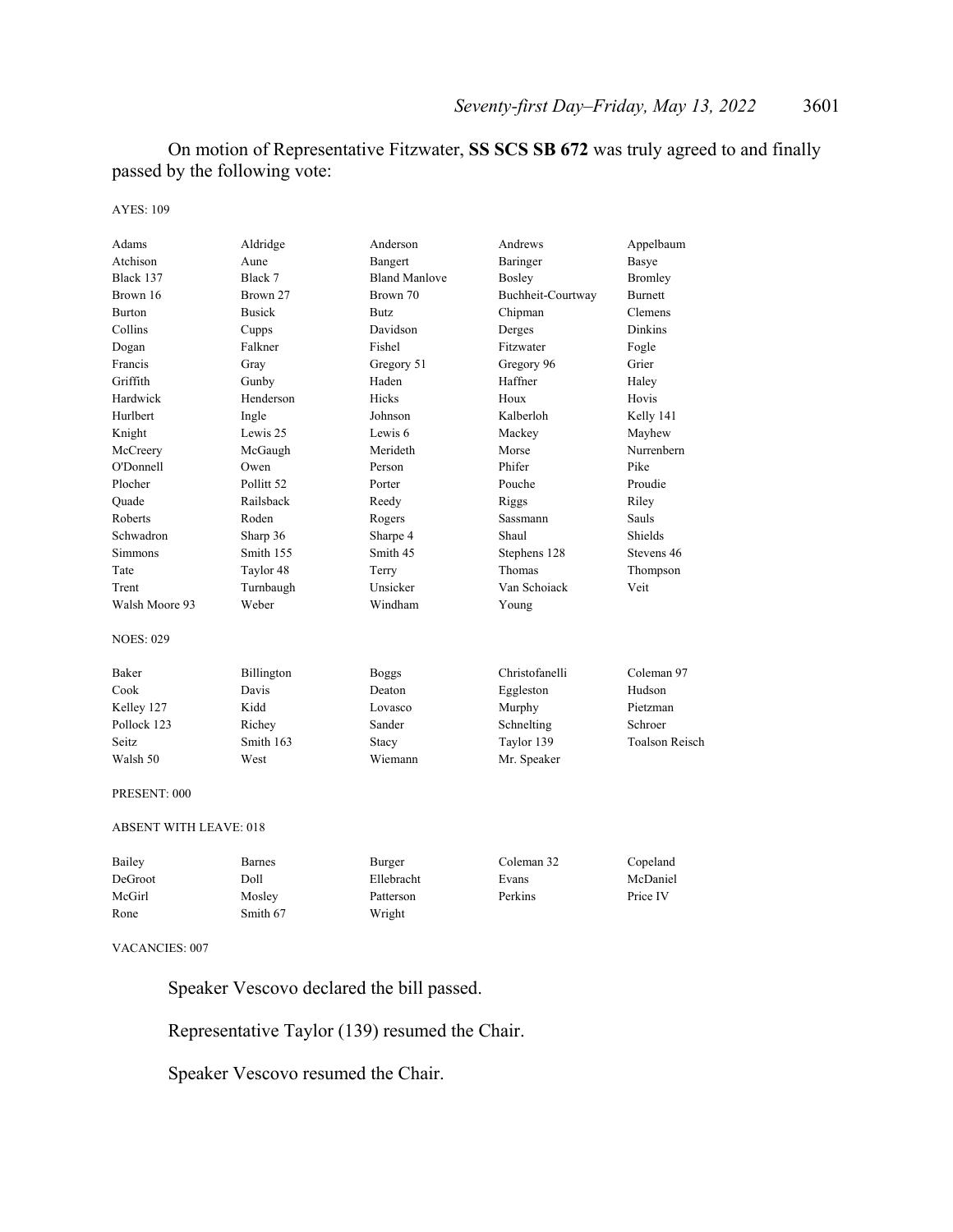## **REFERRAL OF HOUSE REMONSTRANCES**

The following House Remonstrance was referred to the Committee indicated:

**HRM 1** - Special Committee on Government Oversight

## **REFERRAL OF HOUSE RESOLUTIONS**

The following House Resolutions were referred to the Committee indicated:

- **HR 3267** General Laws
- **HR 3336** General Laws
- **HR 3434** General Laws
- **HR 3441** Health and Mental Health Policy
- **HR 3585** General Laws
- **HR 4089** Utilities

## **REFERRAL OF HOUSE CONCURRENT RESOLUTIONS**

The following House Concurrent Resolutions were referred to the Committee indicated:

- **HCR 51** Special Committee on Urban Issues
- **HCR 53** Special Committee on Urban Issues
- **HCR 54** Administration and Accounts
- **HCR 55** Administration and Accounts
- **HCR 56** Administration and Accounts
- **HCR 60** Special Committee on Tourism
- **HCR 62** Agriculture Policy
- **HCR 63** Children and Families
- **HCR 64** Health and Mental Health Policy
- **HCR 65** Special Committee on Tourism
- **HCR 66** Elementary and Secondary Education
- **HCR 67** General Laws
- **HCR 68** Elections and Elected Officials
- **HCR 69** Financial Institutions
- **HCR 73** Economic Development
- **HCR 75** General Laws
- **HCR 76** General Laws
- **HCR 77** Health and Mental Health Policy
- **HCR 78** General Laws
- **HCR 79** Special Committee on Criminal Justice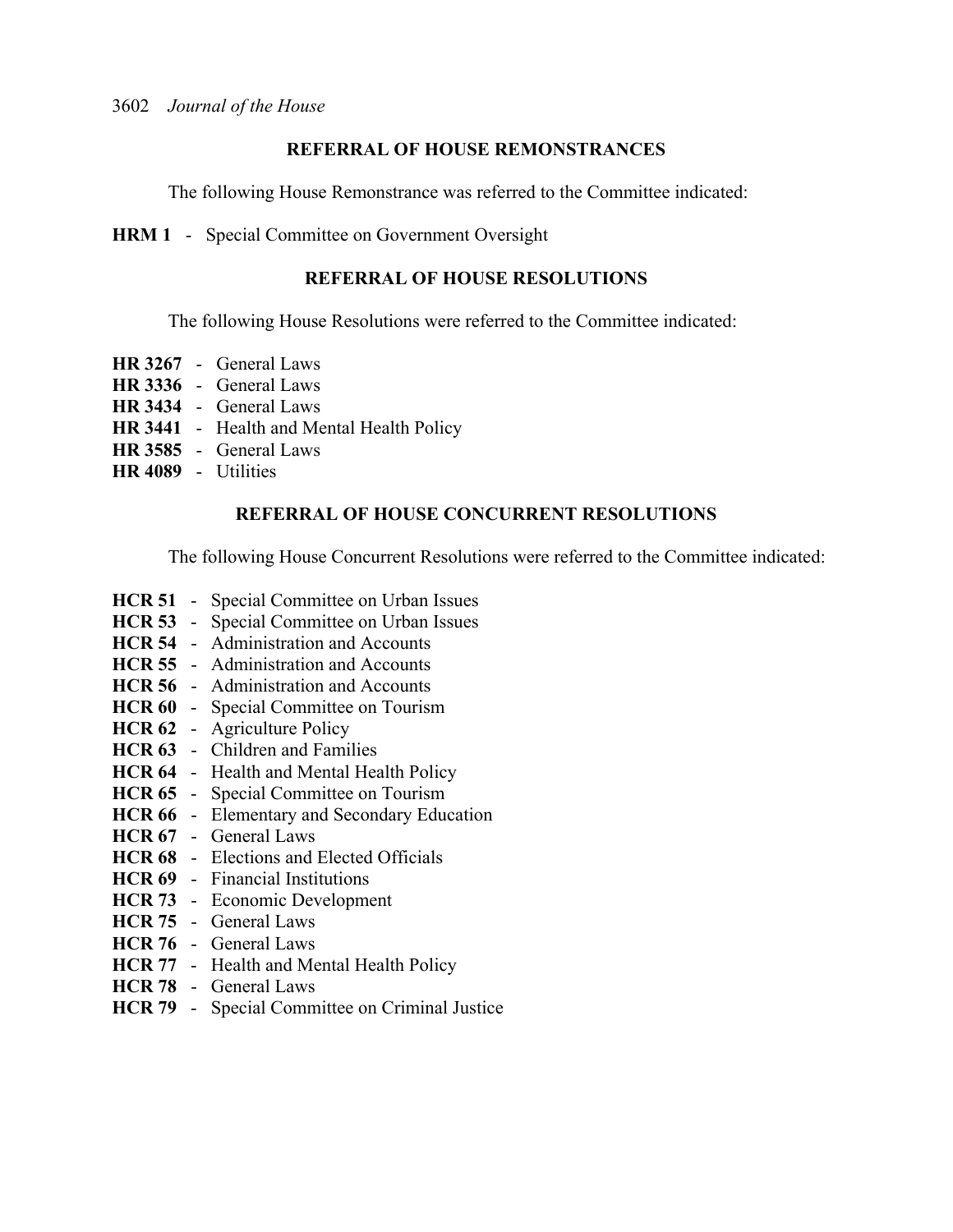## **REFERRAL OF HOUSE JOINT RESOLUTIONS**

The following House Joint Resolutions were referred to the Committee indicated:

**HJR 66** - Ways and Means **HJR 67** - Ways and Means **HJR 78** - Judiciary **HJR 84** - Children and Families **HJR 86** - Ways and Means **HJR 87** - General Laws **HJR 89** - Ways and Means **HJR 90** - Ways and Means **HJR 93** - Judiciary **HJR 95** - Elections and Elected Officials **HJR 96** - Elections and Elected Officials **HJR 98** - Ways and Means **HJR 99** - Elections and Elected Officials **HJR 101** - Elections and Elected Officials **HJR 103** - Elections and Elected Officials **HJR 104** - Elections and Elected Officials **HJR 105** - Elections and Elected Officials **HJR 108** - Elementary and Secondary Education **HJR 109** - Special Committee on Redistricting **HJR 111** - Elementary and Secondary Education **HJR 118** - Ways and Means **HJR 120** - Transportation **HJR 124** - General Laws **HJR 135** - Elementary and Secondary Education **HJR 139** - Judiciary **HJR 140** - Veterans

## **REFERRAL OF HOUSE BILLS**

The following House Bills were referred to the Committee indicated:

- **HB 1450** Elections and Elected Officials
- **HB 1452** Special Committee on Government Oversight
- **HB 1458** General Laws
- **HB 1459** General Laws
- **HB 1463** Special Committee on Litigation Reform
- **HB 1467** Elementary and Secondary Education
- **HB 1477** Judiciary
- **HB 1482** Health and Mental Health Policy
- **HB 1491** Professional Registration and Licensing
- **HB 1492** Elementary and Secondary Education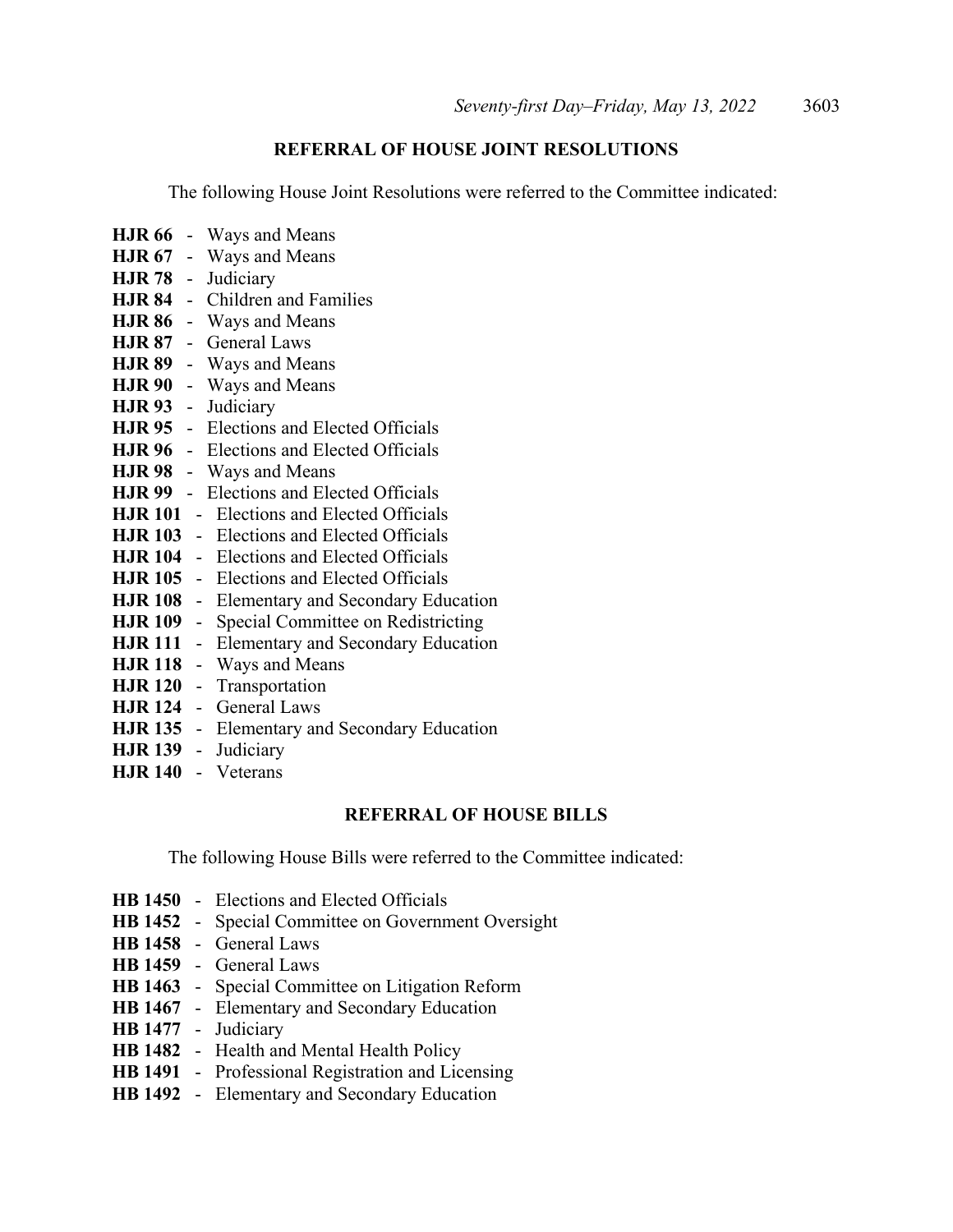|                     | HB 1493 - Children and Families                          |
|---------------------|----------------------------------------------------------|
| HB 1494 - Judiciary |                                                          |
|                     | HB 1495 - General Laws                                   |
| HB 1496 - Judiciary |                                                          |
| HB 1497 - Judiciary |                                                          |
| HB 1498 - Judiciary |                                                          |
| HB 1499 - Judiciary |                                                          |
|                     | HB 1500 - Special Committee on Government Oversight      |
| HB 1501 - Judiciary |                                                          |
| HB 1502 - Judiciary |                                                          |
|                     | HB 1503 - Special Committee on Government Oversight      |
|                     | HB 1504 - Elections and Elected Officials                |
|                     | HB 1505 - Elections and Elected Officials                |
|                     | HB 1506 - Ways and Means                                 |
| HB 1507 - Judiciary |                                                          |
| HB 1508 - Veterans  |                                                          |
| HB 1509 - Judiciary |                                                          |
| HB 1510 - Judiciary |                                                          |
|                     | HB 1511 - Elections and Elected Officials                |
| HB 1512 - Judiciary |                                                          |
|                     | HB 1513 - Professional Registration and Licensing        |
|                     | HB 1514 - Public Safety                                  |
|                     | HB 1515 - General Laws                                   |
|                     | HB 1516 - Transportation                                 |
|                     | HB 1517 - Transportation                                 |
| HB 1518 - Utilities |                                                          |
|                     | <b>HB 1519</b> - Professional Registration and Licensing |
| HB 1520 - Judiciary |                                                          |
|                     | <b>HB 1521</b> - Elections and Elected Officials         |
|                     | HB 1522 - Economic Development                           |
|                     | HB 1523 - Special Committee on Government Oversight      |
| HB 1524 - Judiciary |                                                          |
|                     | HB 1525 - Health and Mental Health Policy                |
| HB 1526 - Utilities |                                                          |
|                     | HB 1527 - Professional Registration and Licensing        |
|                     | HB 1528 - Transportation                                 |
|                     | HB 1529 - General Laws                                   |
|                     | HB 1530 - Transportation                                 |
|                     | HB 1531 - Public Safety                                  |
|                     | HB 1532 - Judiciary                                      |
|                     | HB 1533 - Judiciary                                      |
| HB 1534 - Judiciary |                                                          |
| HB 1535 - Utilities |                                                          |
| HB 1536 - Utilities |                                                          |
|                     | HB 1537 - General Laws                                   |
|                     | HB 1538 - Conservation and Natural Resources             |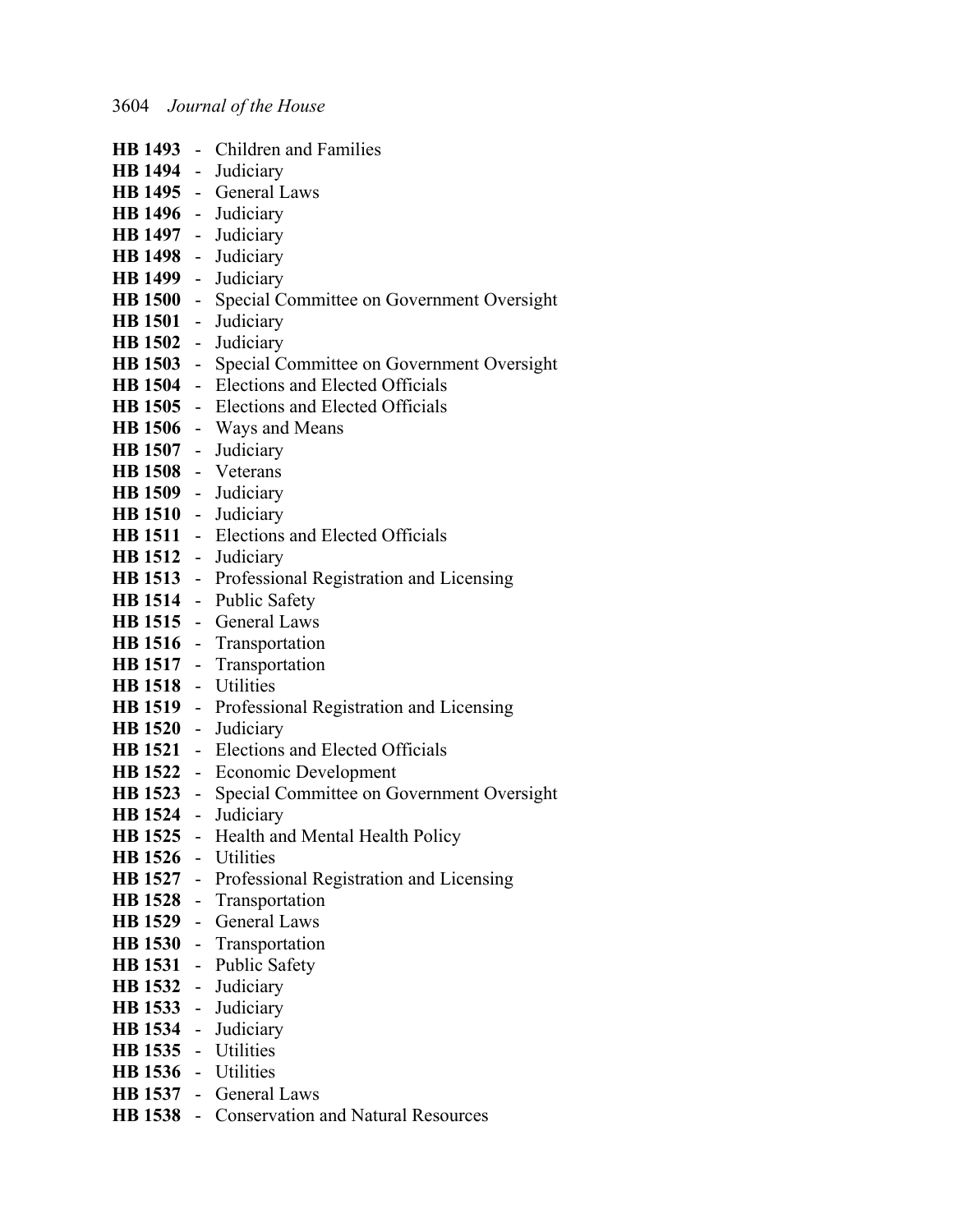|                     |    | HB 1539 - Elementary and Secondary Education           |
|---------------------|----|--------------------------------------------------------|
|                     |    | <b>HB 1540</b> - Corrections and Public Institutions   |
|                     |    | HB 1542 - Ways and Means                               |
|                     |    | HB 1557 - Children and Families                        |
|                     |    | HB 1561 - Judiciary                                    |
|                     |    | HB 1565 - Health and Mental Health Policy              |
|                     |    | HB 1566 - Judiciary                                    |
|                     |    | HB 1567 - Judiciary                                    |
|                     |    | HB 1568 - General Laws                                 |
|                     |    | HB 1569 - Special Committee on Criminal Justice        |
|                     |    | <b>HB 1570</b> - Agriculture Policy                    |
|                     |    | HB 1571 - Downsizing State Government                  |
|                     |    | HB 1572 - General Laws                                 |
|                     |    | <b>HB 1577</b> - Ways and Means                        |
|                     |    | HB 1578 - Professional Registration and Licensing      |
|                     |    | HB 1582 - Judiciary                                    |
|                     |    | HB 1587 - Special Committee on Government Oversight    |
|                     |    | <b>HB 1596</b> - Agriculture Policy                    |
| HB 1599 - Judiciary |    |                                                        |
|                     |    | HB 1604 - Local Government                             |
|                     |    | <b>HB 1612</b> - Special Committee on Criminal Justice |
|                     |    | HB 1615 - Local Government                             |
|                     |    | HB 1618 - Crime Prevention                             |
|                     |    | HB 1621 - Judiciary                                    |
|                     |    | HB 1622 - Judiciary                                    |
|                     |    | HB 1623 - Ways and Means                               |
|                     |    | HB 1625 - Elementary and Secondary Education           |
|                     |    | HB 1626 - Elementary and Secondary Education           |
|                     |    | HB 1631 - Transportation                               |
| HB 1638 - Judiciary |    |                                                        |
|                     |    | HB 1639 - Downsizing State Government                  |
|                     |    | HB 1642 - General Laws                                 |
|                     |    | HB 1643 - Crime Prevention                             |
|                     |    | HB 1645 - Conservation and Natural Resources           |
|                     |    | <b>HB 1647</b> - Elections and Elected Officials       |
|                     |    | <b>HB 1648</b> - Elections and Elected Officials       |
|                     |    | HB 1649 - Elementary and Secondary Education           |
| <b>HB</b> 1650      |    | - Elections and Elected Officials                      |
| <b>HB</b> 1651      |    | - Workforce Development                                |
| <b>HB</b> 1653      |    | - Elementary and Secondary Education                   |
| <b>HB</b> 1654      | ÷. | Judiciary                                              |
| HB 1655 -           |    | <b>General Laws</b>                                    |
| <b>HB</b> 1675      |    | - Corrections and Public Institutions                  |
|                     |    | HB 1693 - Children and Families                        |
|                     |    | HB 1706 - Children and Families                        |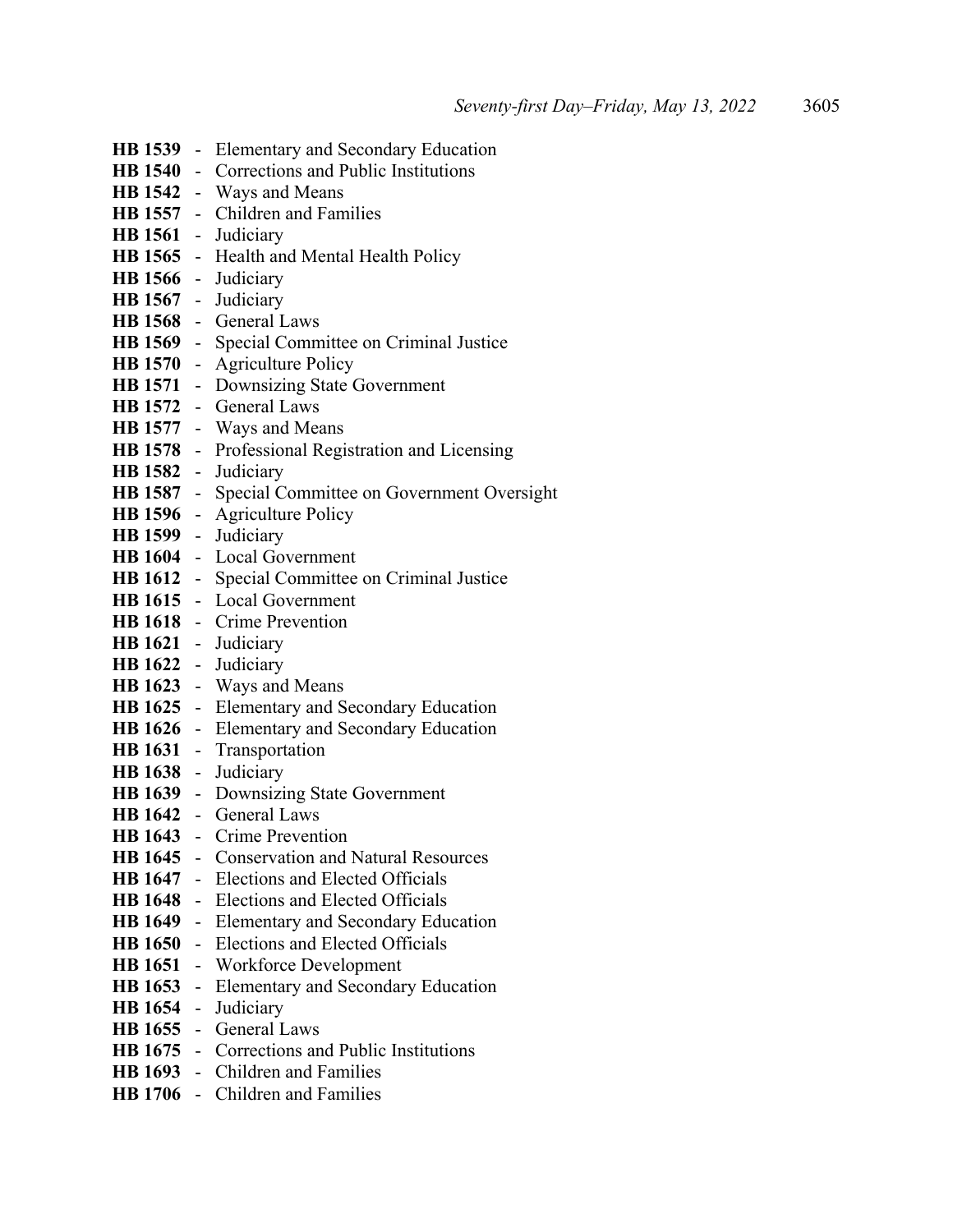|                | HB 1707 - Children and Families                     |
|----------------|-----------------------------------------------------|
|                | <b>HB 1711</b> - Health and Mental Health Policy    |
|                | HB 1714 - Special Committee on Government Oversight |
|                | HB 1726 - Ways and Means                            |
|                | HB 1727 - Children and Families                     |
|                | HB 1728 - General Laws                              |
|                | HB 1729 - Workforce Development                     |
|                | HB 1730 - Judiciary                                 |
|                | HB 1731 - Judiciary                                 |
|                | HB 1733 - Ways and Means                            |
|                | HB 1744 - Judiciary                                 |
|                | HB 1745 - Judiciary                                 |
|                | HB 1746 - Judiciary                                 |
|                | HB 1751 - General Laws                              |
|                | HB 1754 - Conservation and Natural Resources        |
|                | HB 1756 - Emerging Issues                           |
|                | HB 1759 - Crime Prevention                          |
|                | HB 1764 - Local Government                          |
|                | HB 1765 - Economic Development                      |
|                | HB 1771 - Judiciary                                 |
|                | HB 1772 - Judiciary                                 |
|                | HB 1773 - Judiciary                                 |
|                | HB 1774 - Elementary and Secondary Education        |
|                | HB 1775 - Children and Families                     |
|                | HB 1776 - Elementary and Secondary Education        |
|                | HB 1778 - Administration and Accounts               |
|                | HB 1779 - Ways and Means                            |
|                | HB 1780 - Public Safety                             |
|                | HB 1781 - General Laws                              |
|                | HB 1782 - Health and Mental Health Policy           |
|                | HB 1783 - Judiciary                                 |
|                | HB 1784 - Higher Education                          |
|                | <b>HB 1785</b> - Higher Education                   |
|                | HB 1786 - Elementary and Secondary Education        |
|                | HB 1787 - Higher Education                          |
| <b>HB</b> 1788 | - Higher Education                                  |
| <b>HB</b> 1789 | - Higher Education                                  |
| <b>HB</b> 1790 | - Elementary and Secondary Education                |
| <b>HB</b> 1791 | - Transportation                                    |
| <b>HB</b> 1792 | - Elections and Elected Officials                   |
| <b>HB</b> 1793 | - Elections and Elected Officials                   |
| <b>HB</b> 1794 | - Public Safety                                     |
| <b>HB</b> 1795 | - Higher Education                                  |
|                | HB 1796 - Public Safety                             |
|                | HB 1797 - Public Safety                             |
|                | HB 1800 - Corrections and Public Institutions       |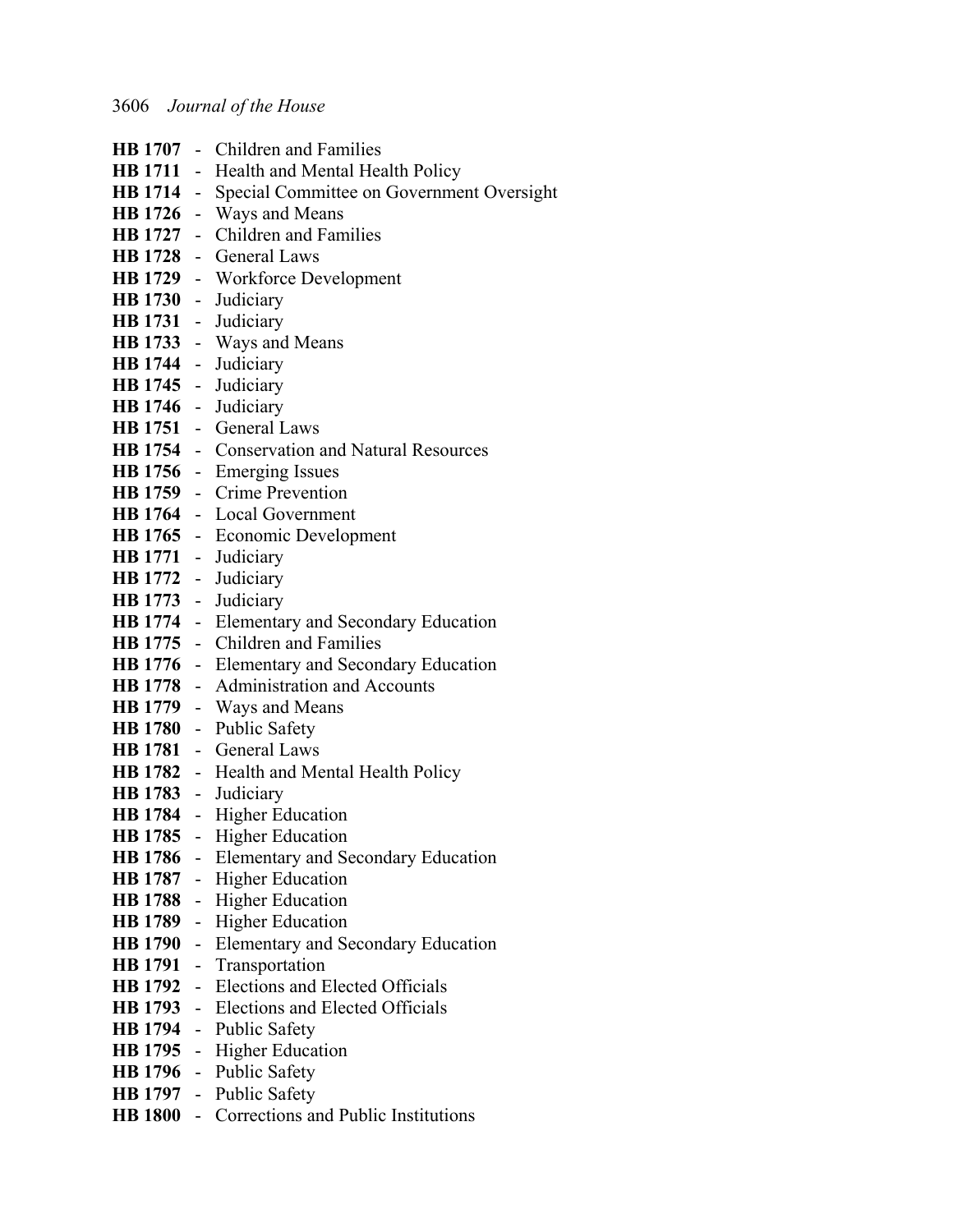|                     | HB 1801 - Children and Families                    |
|---------------------|----------------------------------------------------|
|                     | HB 1805 - General Laws                             |
|                     | HB 1806 - General Laws                             |
|                     | HB 1807 - General Laws                             |
|                     | HB 1808 - Elections and Elected Officials          |
|                     | HB 1809 - Judiciary                                |
|                     | HB 1810 - Elementary and Secondary Education       |
| HB 1811 - Utilities |                                                    |
|                     | HB 1812 - Special Committee on Homeland Security   |
|                     | HB 1816 - Special Committee on Tourism             |
|                     | HB 1817 - Ways and Means                           |
|                     | HB 1818 - Ways and Means                           |
|                     | HB 1819 - Public Safety                            |
|                     | HB 1820 - Elementary and Secondary Education       |
|                     | HB 1821 - Elementary and Secondary Education       |
|                     | HB 1822 - Higher Education                         |
|                     | HB 1823 - Crime Prevention                         |
|                     | HB 1824 - Crime Prevention                         |
|                     | HB 1825 - Crime Prevention                         |
|                     | HB 1826 - Crime Prevention                         |
|                     | <b>HB 1827</b> - Crime Prevention                  |
|                     | HB 1828 - Crime Prevention                         |
|                     | HB 1829 - Workforce Development                    |
|                     | HB 1830 - Workforce Development                    |
| HB 1831 - Pensions  |                                                    |
|                     | HB 1837 - Public Safety                            |
|                     | HB 1838 - Health and Mental Health Policy          |
|                     | HB 1839 - Elections and Elected Officials          |
|                     | HB 1840 - Elections and Elected Officials          |
|                     | <b>HB 1841</b> - Elections and Elected Officials   |
|                     | HB 1842 - Elementary and Secondary Education       |
|                     | HB 1843 - Elementary and Secondary Education       |
|                     | HB 1844 - Health and Mental Health Policy          |
|                     | HB 1845 - Elementary and Secondary Education       |
|                     | HB 1846 - Financial Institutions                   |
|                     | HB 1847 - Judiciary                                |
|                     | HB 1848 - Judiciary                                |
|                     | HB 1849 - Public Safety                            |
| <b>HB 1851</b>      | HB 1850 - Public Safety                            |
|                     | - Special Committee on Government Oversight        |
|                     | HB 1853 - Transportation<br>HB 1855 - General Laws |
|                     | HB 1865 - General Laws                             |
|                     | HB 1866 - Crime Prevention                         |
|                     | HB 1867 - Judiciary                                |
|                     |                                                    |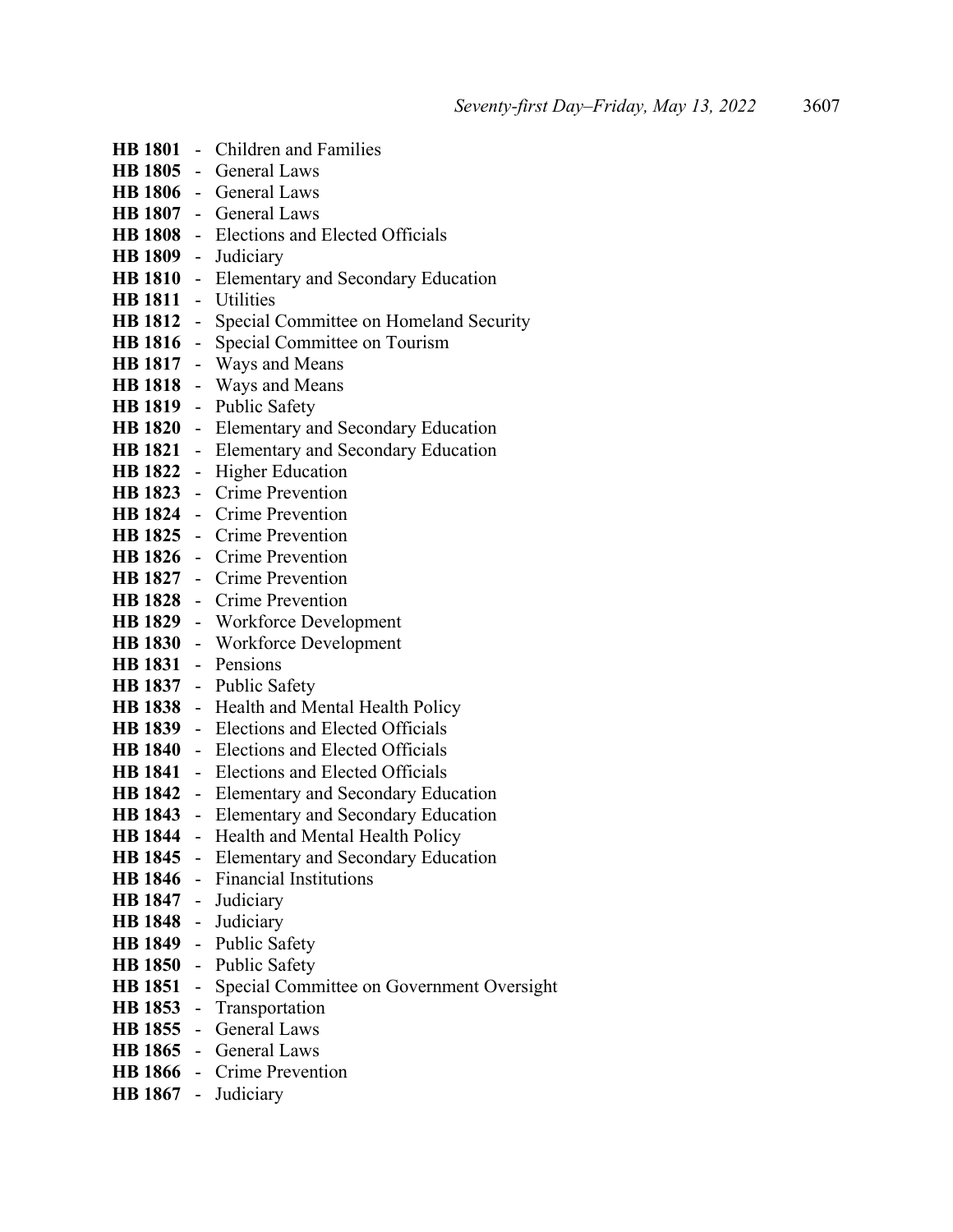|                     |                          | <b>HB 1868</b> - Children and Families               |
|---------------------|--------------------------|------------------------------------------------------|
|                     |                          | HB 1869 - General Laws                               |
| HB 1870 - Judiciary |                          |                                                      |
|                     |                          | HB 1871 - Judiciary                                  |
|                     |                          | HB 1872 - Transportation                             |
|                     |                          | HB 1873 - Transportation                             |
| <b>HB</b> 1874      |                          | - Ways and Means                                     |
|                     |                          | HB 1879 - Local Government                           |
|                     |                          | HB 1883 - Elementary and Secondary Education         |
|                     |                          | HB 1885 - Rural Community Development                |
| HB 1886 - Pensions  |                          |                                                      |
|                     |                          | HB 1887 - Judiciary                                  |
|                     |                          | HB 1888 - Judiciary                                  |
|                     |                          | HB 1889 - Downsizing State Government                |
|                     |                          | HB 1890 - Crime Prevention                           |
|                     |                          | HB 1891 - Public Safety                              |
|                     |                          | HB 1892 - Transportation                             |
|                     |                          | HB 1893 - Transportation                             |
|                     |                          | HB 1894 - Local Government                           |
|                     |                          | HB 1895 - Local Government                           |
|                     |                          | HB 1899 - Elementary and Secondary Education         |
|                     |                          | HB 1900 - Professional Registration and Licensing    |
|                     |                          | HB 1901 - General Laws                               |
|                     |                          | HB 1906 - Transportation                             |
|                     |                          | <b>HB 1907</b> - Conservation and Natural Resources  |
|                     |                          | <b>HB 1909</b> - Workforce Development               |
| <b>HB</b> 1910      |                          | - Elections and Elected Officials                    |
|                     |                          | HB 1913 - Workforce Development                      |
|                     |                          | HB 1914 - Transportation                             |
|                     |                          | HB 1915 - General Laws                               |
|                     |                          | HB 1916 - Elementary and Secondary Education         |
|                     |                          | HB 1920 - General Laws                               |
|                     |                          | <b>HB 1921</b> - Corrections and Public Institutions |
| <b>HB</b> 1923      |                          | - Corrections and Public Institutions                |
|                     |                          | HB 1924 - Workforce Development                      |
| <b>HB 1925</b>      | $\sim$                   | <b>Children and Families</b>                         |
| <b>HB</b> 1926      |                          | Health and Mental Health Policy                      |
| <b>HB 1927</b>      | $\overline{\phantom{0}}$ | Workforce Development                                |
| <b>HB</b> 1930      | $\overline{\phantom{0}}$ | <b>Conservation and Natural Resources</b>            |
| <b>HB</b> 1934      | $\overline{\phantom{0}}$ | Transportation                                       |
| <b>HB</b> 1935      | $\overline{\phantom{0}}$ | Special Committee on Criminal Justice                |
| <b>HB</b> 1937      | $\blacksquare$           | <b>Elementary and Secondary Education</b>            |
| <b>HB</b> 1938      | $\overline{\phantom{0}}$ | <b>Elementary and Secondary Education</b>            |
| <b>HB</b> 1939      | $\blacksquare$           | Elementary and Secondary Education                   |
| <b>HB</b> 1940      |                          | - Elementary and Secondary Education                 |
| <b>HB</b> 1941      | $\sim$                   | Workforce Development                                |
|                     |                          |                                                      |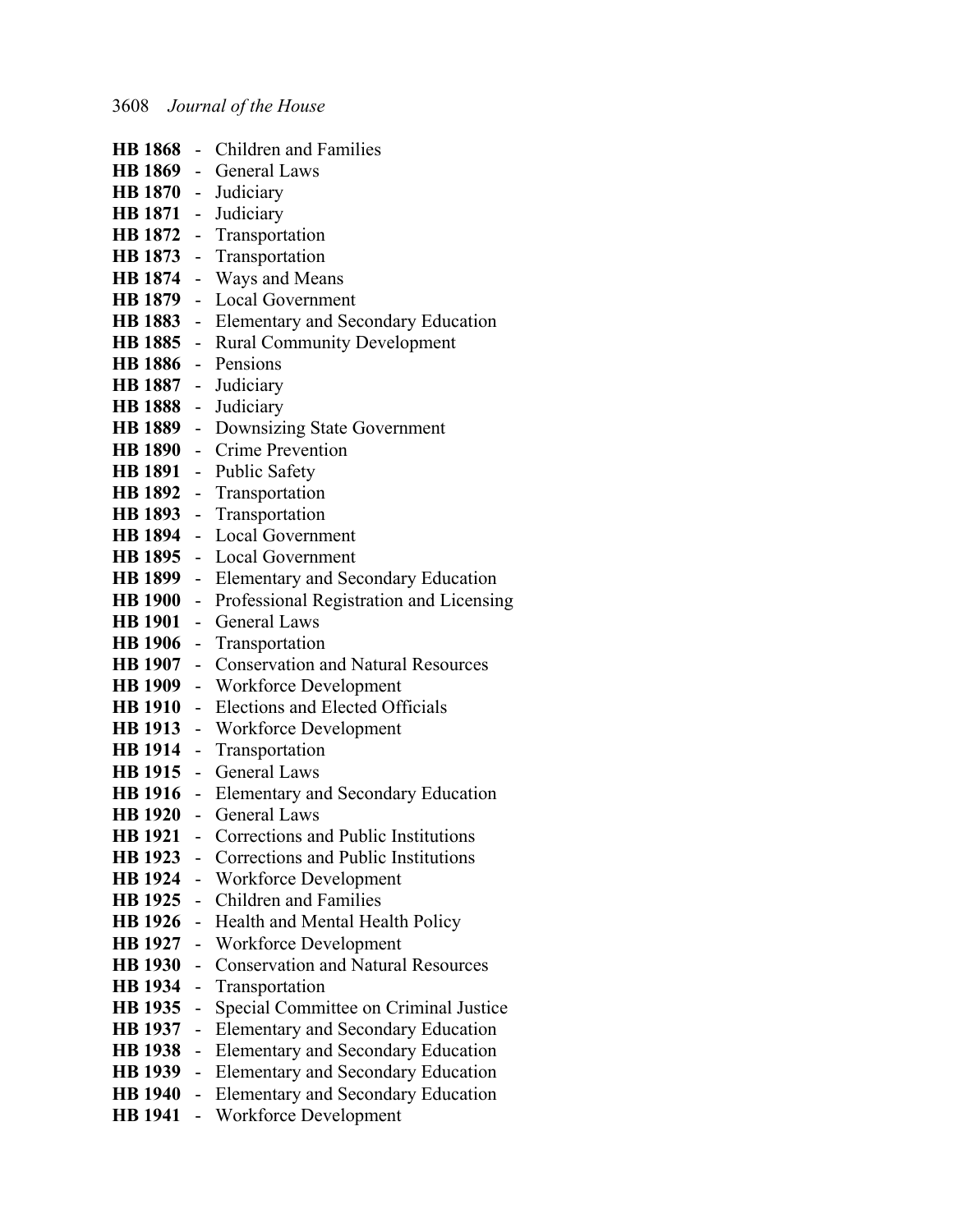|                     | <b>HB 1942</b> - Elementary and Secondary Education |
|---------------------|-----------------------------------------------------|
|                     | HB 1943 - Elementary and Secondary Education        |
|                     | HB 1944 - Children and Families                     |
|                     | HB 1945 - Elections and Elected Officials           |
|                     | HB 1946 - General Laws                              |
|                     | HB 1947 - Agriculture Policy                        |
|                     | HB 1948 - Judiciary                                 |
|                     | HB 1949 - Professional Registration and Licensing   |
|                     | HB 1950 - Public Safety                             |
|                     | HB 1951 - Special Committee on Small Business       |
| HB 1952 - Judiciary |                                                     |
|                     | HB 1953 - Transportation                            |
|                     | HB 1958 - Judiciary                                 |
|                     | HB 1961 - Public Safety                             |
|                     | HB 1964 - Elections and Elected Officials           |
|                     | HB 1965 - Elections and Elected Officials           |
|                     | HB 1966 - Special Committee on Government Oversight |
|                     | <b>HB 1967</b> - Elections and Elected Officials    |
|                     | HB 1968 - Crime Prevention                          |
|                     | HB 1969 - Crime Prevention                          |
|                     | HB 1970 - Crime Prevention                          |
|                     | HB 1971 - Ways and Means                            |
| HB 1975 - Utilities |                                                     |
|                     | HB 1982 - Ways and Means                            |
|                     | HB 1988 - Elections and Elected Officials           |
|                     | HB 1989 - Judiciary                                 |
|                     | HB 1990 - Children and Families                     |
|                     | HB 1991 - Children and Families                     |
|                     | HB 1993 - Transportation                            |
| HB 1999 - Budget    |                                                     |
| HB 2001 - Judiciary |                                                     |
|                     | HB 2006 - Public Safety                             |
|                     | HB 2014 - Judiciary                                 |
| HB 2015 - Utilities |                                                     |
|                     | HB 2018 - Elections and Elected Officials           |
|                     | HB 2019 - Elementary and Secondary Education        |
|                     | HB 2021 - Judiciary                                 |
|                     | HB 2023 - Downsizing State Government               |
|                     | HB 2024 - Crime Prevention                          |
|                     | HB 2025 - Downsizing State Government               |
|                     | HB 2026 - Children and Families                     |
|                     | HB 2027 - Judiciary                                 |
|                     | HB 2028 - Judiciary                                 |
|                     | HB 2029 - Ways and Means                            |
|                     | HB 2030 - Higher Education                          |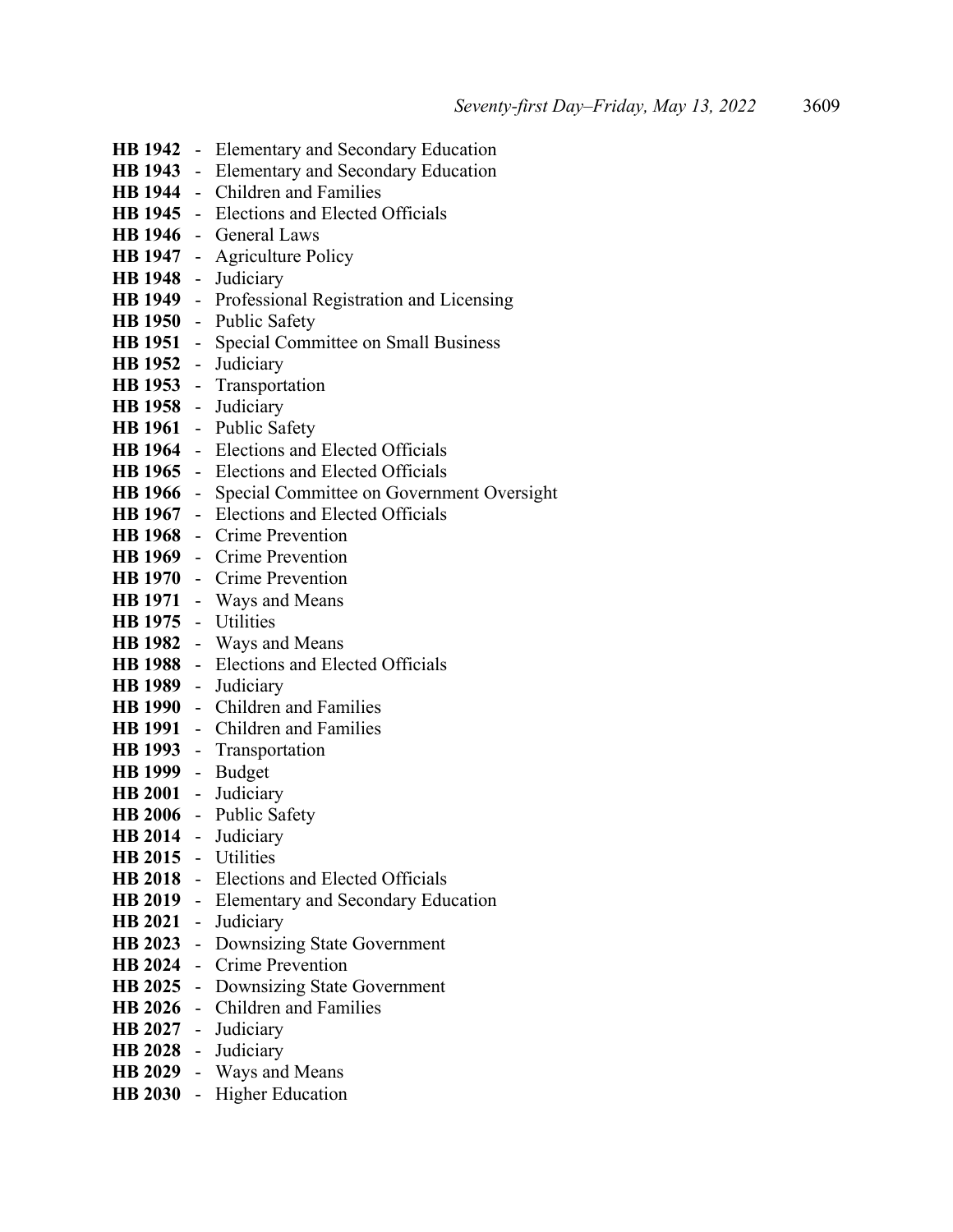|                | HB 2031 - Elections and Elected Officials                  |
|----------------|------------------------------------------------------------|
|                | HB 2033 - Judiciary                                        |
|                | HB 2034 - Local Government                                 |
|                | HB 2035 - Local Government                                 |
|                | HB 2036 - General Laws                                     |
|                | HB 2037 - Judiciary                                        |
|                | HB 2039 - Judiciary                                        |
|                | HB 2040 - General Laws                                     |
|                | HB 2041 - Budget                                           |
|                | HB 2042 - Workforce Development                            |
|                | HB 2043 - Elections and Elected Officials                  |
|                | HB 2044 - Elections and Elected Officials                  |
|                | HB 2045 - Insurance                                        |
|                | <b>HB 2046</b> - Elections and Elected Officials           |
|                | HB 2047 - Elections and Elected Officials                  |
|                | HB 2048 - Children and Families                            |
|                | HB 2049 - General Laws                                     |
|                | HB 2051 - Transportation                                   |
|                | HB 2053 - General Laws                                     |
|                | HB 2057 - Workforce Development                            |
|                | HB 2058 - Utilities                                        |
|                | HB 2059 - Conservation and Natural Resources               |
|                | HB 2060 - Children and Families                            |
|                | HB 2061 - Public Safety                                    |
|                | HB 2062 - Public Safety                                    |
|                | HB 2063 - Public Safety                                    |
|                | HB 2064 - Workforce Development                            |
|                | HB 2065 - Workforce Development                            |
|                | HB 2066 - Workforce Development                            |
|                | <b>HB 2067</b> - Special Committee on Government Oversight |
|                | HB 2068 - Children and Families                            |
|                | HB 2069 - Special Committee on Tourism                     |
|                | <b>HB 2070</b> - General Laws                              |
|                | HB 2071 - Transportation                                   |
|                | HB 2072 - Veterans                                         |
|                | HB 2073 - Elementary and Secondary Education               |
|                | HB 2076 - Transportation                                   |
|                | HB 2078 - Conservation and Natural Resources               |
| <b>HB 2086</b> | - Children and Families                                    |
|                | HB 2087 - Elementary and Secondary Education               |
|                | HB 2089 - Elementary and Secondary Education               |
|                | HB 2091 - Health and Mental Health Policy                  |
|                | HB 2092 - Elections and Elected Officials                  |
|                | HB 2098 - Veterans                                         |
|                | HB 2100 - Public Safety                                    |
|                | HB 2101 - Public Safety                                    |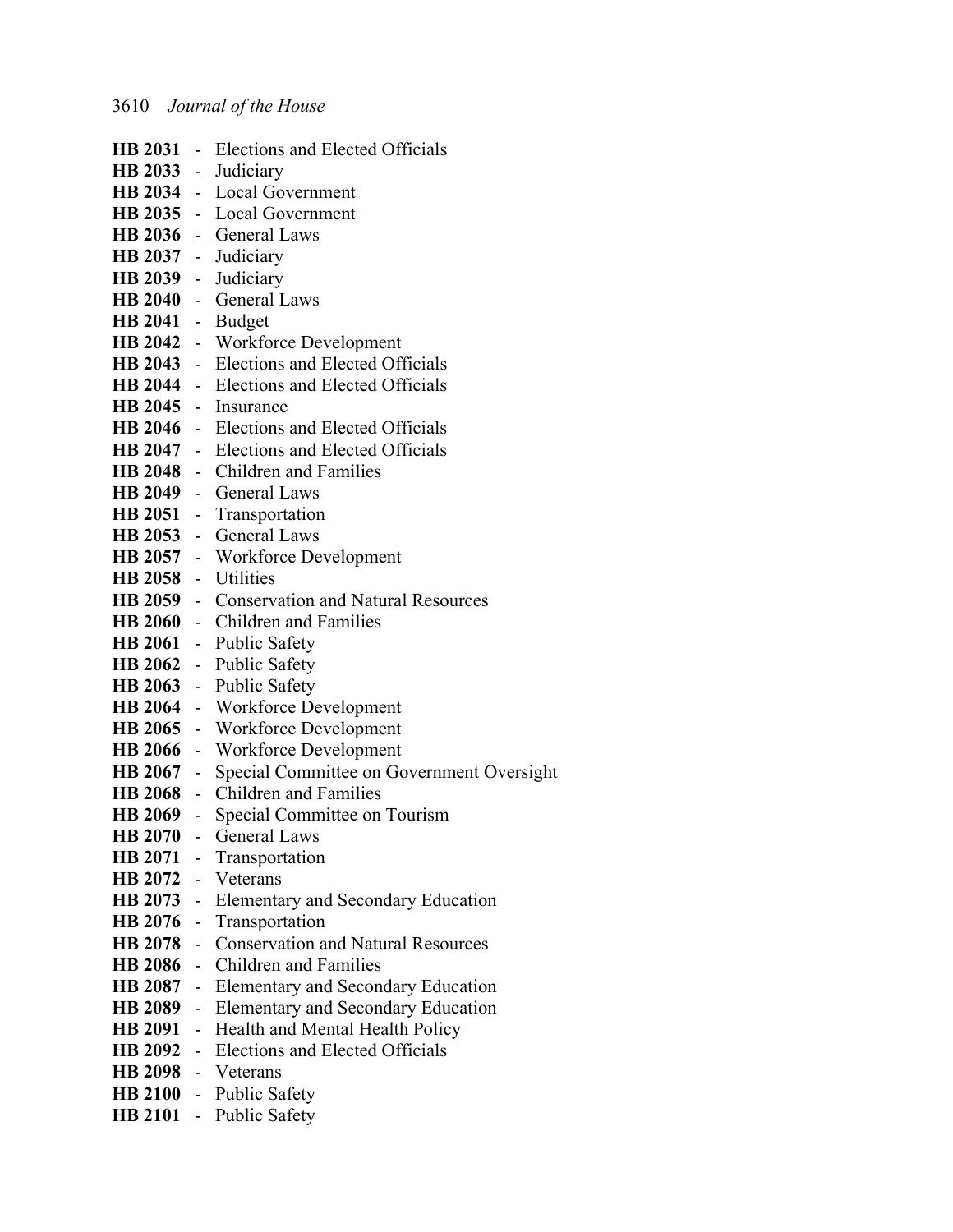|                     | HB 2102 - Judiciary                                 |
|---------------------|-----------------------------------------------------|
|                     | HB 2103 - Judiciary                                 |
|                     | HB 2104 - Judiciary                                 |
|                     | HB 2111 - Health and Mental Health Policy           |
|                     | HB 2115 - Rural Community Development               |
|                     | HB 2121 - Workforce Development                     |
|                     | HB 2122 - Workforce Development                     |
|                     | HB 2125 - Elementary and Secondary Education        |
|                     | HB 2128 - Transportation                            |
|                     | HB 2134 - Corrections and Public Institutions       |
|                     | HB 2135 - Elementary and Secondary Education        |
|                     | HB 2141 - Agriculture Policy                        |
|                     | HB 2144 - General Laws                              |
|                     | HB 2146 - Children and Families                     |
|                     | <b>HB 2148</b> - Health and Mental Health Policy    |
|                     | HB 2153 - Crime Prevention                          |
|                     | HB 2155 - Transportation                            |
|                     | HB 2158 - Crime Prevention                          |
|                     | HB 2166 - Professional Registration and Licensing   |
|                     | HB 2170 - Transportation                            |
|                     | HB 2173 - Transportation                            |
|                     | HB 2175 - Local Government                          |
|                     | HB 2176 - Ways and Means                            |
|                     | HB 2178 - Children and Families                     |
|                     | HB 2179 - Judiciary                                 |
|                     | HB 2180 - Public Safety                             |
|                     | HB 2181 - Judiciary                                 |
|                     | HB 2182 - Children and Families                     |
|                     | HB 2183 - Special Committee on Litigation Reform    |
|                     | HB 2184 - General Laws                              |
|                     | HB 2186 - Elementary and Secondary Education        |
| HB 2187 - Utilities |                                                     |
|                     | HB 2196 - Judiciary                                 |
|                     | HB 2198 - Corrections and Public Institutions       |
|                     | HB 2207 - General Laws                              |
|                     | HB 2212 - Public Safety                             |
|                     | HB 2213 - Elementary and Secondary Education        |
|                     | HB 2215 - Judiciary                                 |
|                     | HB 2217 - Local Government                          |
|                     | HB 2222 - Workforce Development                     |
|                     | HB 2223 - Judiciary                                 |
|                     | HB 2224 - Elections and Elected Officials           |
|                     | HB 2225 - Special Committee on Government Oversight |
|                     | HB 2226 - Health and Mental Health Policy           |
|                     | <b>HB 2227</b> - Health and Mental Health Policy    |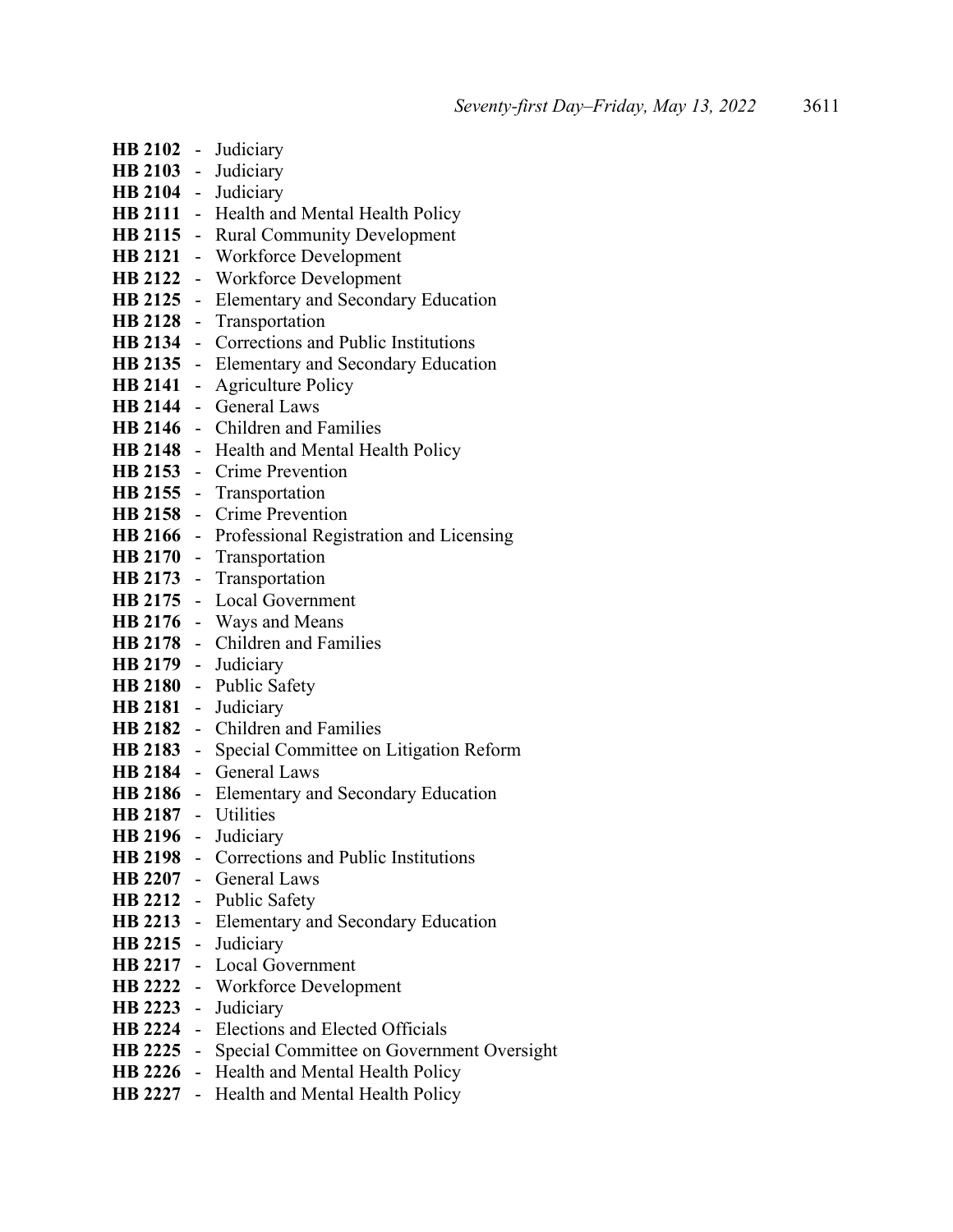|                     | HB 2228 - General Laws                              |
|---------------------|-----------------------------------------------------|
|                     | HB 2230 - Health and Mental Health Policy           |
|                     | HB 2231 - Judiciary                                 |
| HB 2232 - Judiciary |                                                     |
|                     | HB 2233 - Special Committee on Tourism              |
| HB 2235 - Pensions  |                                                     |
| HB 2236 - Pensions  |                                                     |
|                     | HB 2237 - Emerging Issues                           |
|                     | HB 2238 - Elementary and Secondary Education        |
|                     | HB 2239 - Children and Families                     |
|                     | <b>HB 2240</b> - Health and Mental Health Policy    |
| <b>HB 2241</b>      | - Ways and Means                                    |
|                     | HB 2242 - Health and Mental Health Policy           |
|                     | HB 2244 - Special Committee on Government Oversight |
| <b>HB 2247</b>      | - Transportation                                    |
|                     | HB 2249 - Children and Families                     |
|                     | HB 2250 - Children and Families                     |
|                     | HB 2251 - Elementary and Secondary Education        |
|                     | HB 2252 - Health and Mental Health Policy           |
|                     | HB 2253 - Health and Mental Health Policy           |
|                     | <b>HB 2254</b> - Elections and Elected Officials    |
|                     | HB 2256 - Health and Mental Health Policy           |
|                     | HB 2257 - Ways and Means                            |
|                     | HB 2258 - Children and Families                     |
|                     | HB 2259 - Crime Prevention                          |
|                     | HB 2260 - Crime Prevention                          |
|                     | HB 2261 - Children and Families                     |
| HB 2262 -           | Special Committee on Tourism                        |
|                     | HB 2263 - Crime Prevention                          |
|                     | HB 2264 - Crime Prevention                          |
|                     | <b>HB 2265</b> - Elections and Elected Officials    |
|                     | <b>HB 2266</b> - Elections and Elected Officials    |
|                     | HB 2267 - Judiciary                                 |
|                     | HB 2269 - General Laws                              |
|                     | HB 2270 - Public Safety                             |
|                     | HB 2271 - Economic Development                      |
|                     | HB 2273 - Crime Prevention                          |
|                     | HB 2274 - General Laws                              |
|                     | HB 2275 - Workforce Development                     |
|                     | HB 2276 - General Laws                              |
|                     | HB 2277 - Judiciary                                 |
|                     | HB 2278 - Elections and Elected Officials           |
|                     | HB 2279 - Transportation                            |
|                     | HB 2280 - General Laws                              |
|                     | HB 2281 - Elections and Elected Officials           |
|                     | HB 2282 - Professional Registration and Licensing   |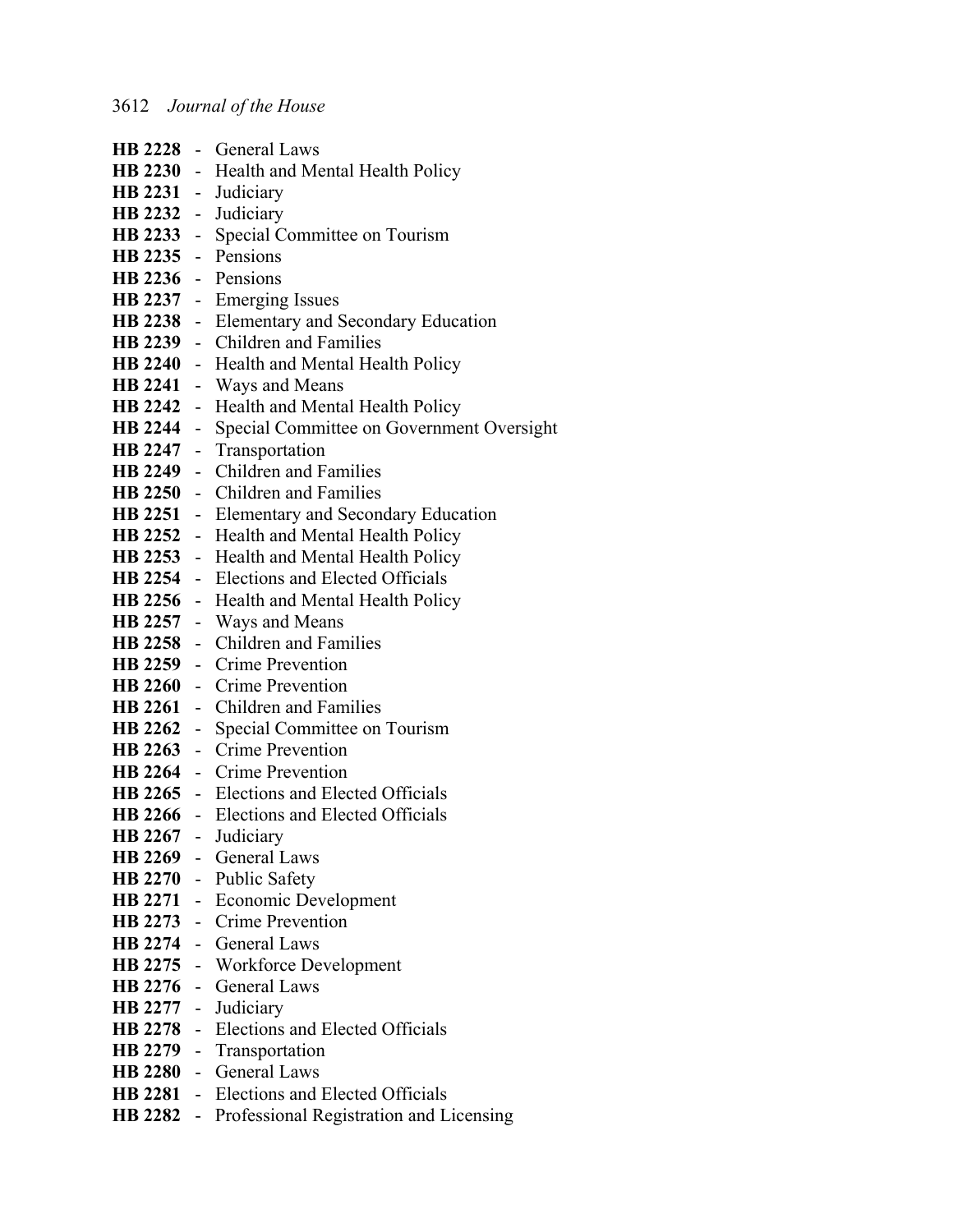|                     | HB 2283 - Ways and Means                            |
|---------------------|-----------------------------------------------------|
|                     | HB 2284 - General Laws                              |
|                     | HB 2285 - General Laws                              |
|                     | HB 2286 - Special Committee on Government Oversight |
|                     | HB 2287 - Crime Prevention                          |
|                     | HB 2288 - Local Government                          |
|                     | HB 2295 - Emerging Issues                           |
|                     | HB 2296 - Professional Registration and Licensing   |
|                     | HB 2297 - Elementary and Secondary Education        |
| HB 2298 - Utilities |                                                     |
|                     | HB 2302 - Crime Prevention                          |
|                     | HB 2303 - General Laws                              |
|                     | HB 2309 - Elementary and Secondary Education        |
|                     | HB 2311 - Transportation                            |
|                     | HB 2312 - Elections and Elected Officials           |
|                     | HB 2313 - Health and Mental Health Policy           |
| <b>HB 2314</b>      | - Judiciary                                         |
|                     | HB 2315 - Workforce Development                     |
|                     | HB 2316 - Professional Registration and Licensing   |
|                     | HB 2317 - General Laws                              |
|                     | HB 2318 - Elections and Elected Officials           |
|                     | <b>HB 2319</b> - Elections and Elected Officials    |
|                     | HB 2320 - Elections and Elected Officials           |
|                     | HB 2321 - Elections and Elected Officials           |
|                     | <b>HB 2322</b> - Elections and Elected Officials    |
|                     | <b>HB 2323</b> - Elections and Elected Officials    |
|                     | HB 2326 - Local Government                          |
|                     | HB 2330 - Judiciary                                 |
|                     | HB 2332 - Corrections and Public Institutions       |
|                     | HB 2333 - Corrections and Public Institutions       |
|                     | HB 2334 - Judiciary                                 |
|                     | HB 2335 - Workforce Development                     |
|                     | HB 2336 - Workforce Development                     |
|                     | HB 2337 - Workforce Development                     |
|                     | HB 2338 - Crime Prevention                          |
| <b>HB 2339</b>      | - Emerging Issues                                   |
| <b>HB 2342</b>      | - Health and Mental Health Policy                   |
|                     | HB 2343 - Professional Registration and Licensing   |
| <b>HB 2344</b>      | - Agriculture Policy                                |
| <b>HB 2345</b>      | - Elementary and Secondary Education                |
| <b>HB 2346</b>      | - Children and Families                             |
| <b>HB 2347</b>      | - Judiciary                                         |
|                     | HB 2348 - Public Safety                             |
|                     | HB 2349 - Public Safety                             |
|                     | HB 2350 - Children and Families                     |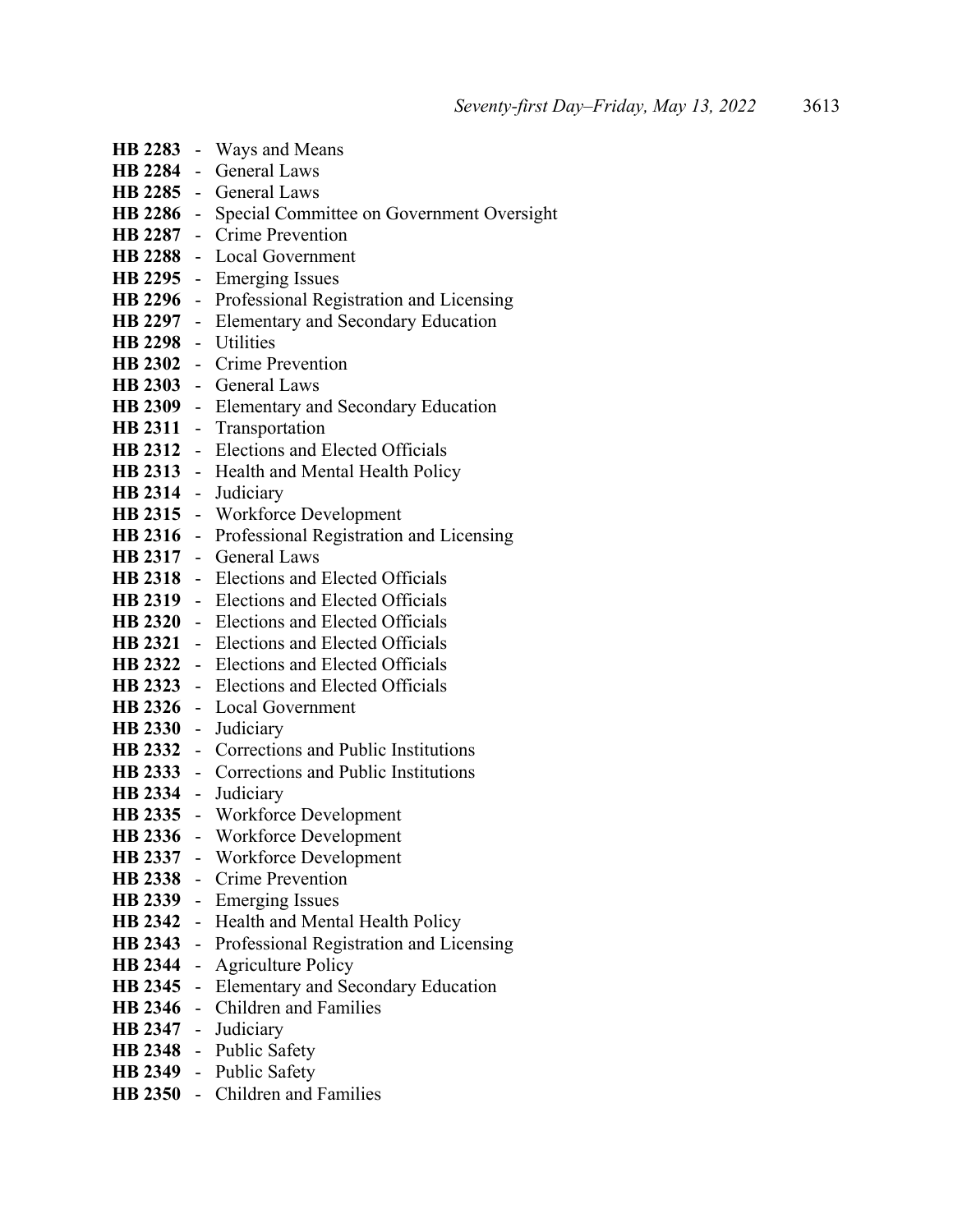|                     | <b>HB 2351</b> - Agriculture Policy                 |
|---------------------|-----------------------------------------------------|
| HB 2352 - Pensions  |                                                     |
|                     | HB 2354 - Transportation                            |
|                     | HB 2360 - Judiciary                                 |
| <b>HB 2364</b>      | - Professional Registration and Licensing           |
| <b>HB 2367</b>      | - Special Committee on Litigation Reform            |
| <b>HB 2373</b>      | - Elementary and Secondary Education                |
| <b>HB</b> 2374      | - Children and Families                             |
|                     | HB 2375 - General Laws                              |
|                     | HB 2377 - Children and Families                     |
| <b>HB 2378</b>      | - Special Committee on Litigation Reform            |
| <b>HB 2383</b>      | - Professional Registration and Licensing           |
| <b>HB 2384</b>      | - Ways and Means                                    |
|                     | HB 2385 - Insurance                                 |
|                     | HB 2386 - Health and Mental Health Policy           |
| <b>HB 2388</b>      | - Workforce Development                             |
|                     | HB 2392 - Elementary and Secondary Education        |
| <b>HB 2393</b>      | - Elementary and Secondary Education                |
|                     | HB 2394 - Health and Mental Health Policy           |
|                     | HB 2395 - Elections and Elected Officials           |
| HB 2396 - Judiciary |                                                     |
|                     | HB 2398 - Special Committee on Government Oversight |
|                     | HB 2401 - Transportation                            |
| <b>HB 2403</b>      | - Judiciary                                         |
| <b>HB 2404</b>      | - Public Safety                                     |
| <b>HB 2405</b>      | - Children and Families                             |
|                     | HB 2406 - Professional Registration and Licensing   |
| <b>HB 2407</b>      | - Public Safety                                     |
|                     | HB 2408 - Elementary and Secondary Education        |
|                     | HB 2409 - Elementary and Secondary Education        |
|                     | HB 2410 - Public Safety                             |
|                     | HB 2411 - Public Safety                             |
|                     | HB 2413 - Workforce Development                     |
|                     | HB 2415 - Special Committee on Litigation Reform    |
|                     | HB 2420 - Judiciary                                 |
|                     | HB 2421 - Judiciary                                 |
|                     | HB 2422 - Public Safety                             |
|                     | HB 2424 - Judiciary                                 |
|                     | HB 2425 - Public Safety                             |
|                     | HB 2426 - Conservation and Natural Resources        |
|                     | HB 2427 - Insurance                                 |
|                     | HB 2431 - Special Committee on Tourism              |
|                     | HB 2433 - Elementary and Secondary Education        |
|                     | HB 2435 - Economic Development                      |
|                     | HB 2437 - Special Committee on Litigation Reform    |
|                     | HB 2438 - Local Government                          |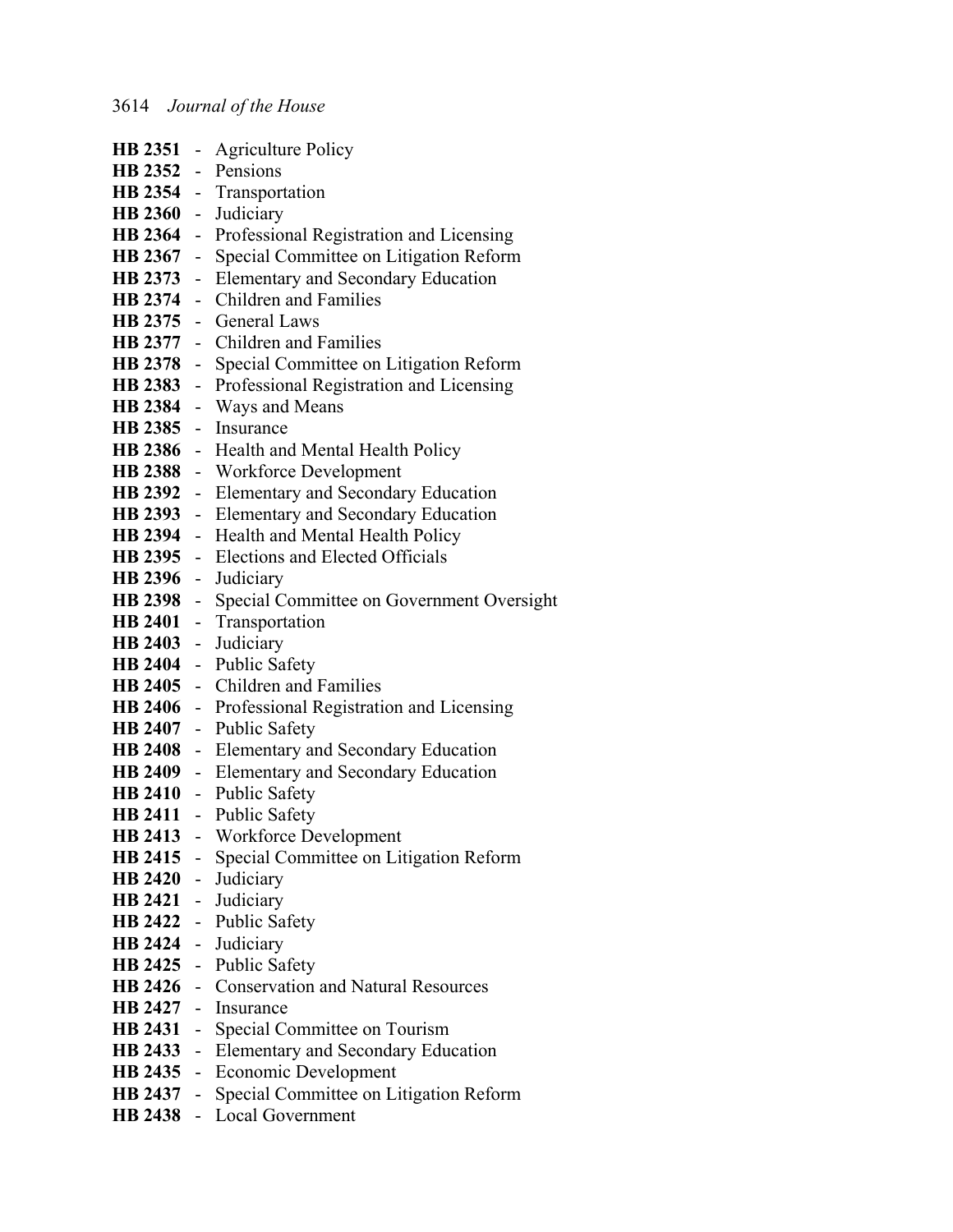| HB 2440 -           |                          | Judiciary                                       |
|---------------------|--------------------------|-------------------------------------------------|
| HB 2441 -           |                          | <b>Children and Families</b>                    |
|                     |                          | HB 2442 - General Laws                          |
|                     |                          | HB 2444 - Elementary and Secondary Education    |
|                     |                          | HB 2446 - Emerging Issues                       |
|                     |                          | HB 2448 - Transportation                        |
|                     |                          | HB 2449 - Transportation                        |
| HB 2456 -           |                          | Special Committee on Tourism                    |
| HB 2457 -           |                          | Local Government                                |
|                     |                          | HB 2458 - Special Committee on Tourism          |
|                     |                          | HB 2459 - Conservation and Natural Resources    |
|                     |                          | HB 2460 - Conservation and Natural Resources    |
|                     |                          | HB 2463 - General Laws                          |
|                     |                          | HB 2464 - Elections and Elected Officials       |
|                     |                          | HB 2465 - Elections and Elected Officials       |
|                     |                          | HB 2466 - Elementary and Secondary Education    |
|                     |                          | HB 2467 - General Laws                          |
|                     |                          | HB 2468 - Special Committee on Criminal Justice |
|                     |                          | HB 2469 - Crime Prevention                      |
|                     |                          | HB 2470 - Corrections and Public Institutions   |
|                     |                          | HB 2471 - Insurance                             |
| HB 2472 - Veterans  |                          |                                                 |
|                     |                          | HB 2473 - Economic Development                  |
|                     |                          | HB 2476 - Agriculture Policy                    |
| HB 2477 -           |                          | Special Committee on Tourism                    |
|                     |                          | HB 2478 - General Laws                          |
|                     |                          | HB 2479 - General Laws                          |
|                     |                          | HB 2480 - Workforce Development                 |
|                     |                          | HB 2481 - Local Government                      |
|                     |                          | HB 2484 - Emerging Issues                       |
|                     |                          | HB 2486 - Elections and Elected Officials       |
| HB 2488 - Judiciary |                          |                                                 |
|                     |                          | HB 2491 - Ways and Means                        |
|                     |                          | HB 2495 - Public Safety                         |
|                     |                          | HB 2497 - General Laws                          |
|                     |                          | HB 2500 - Elections and Elected Officials       |
| <b>HB 2501</b>      | $\overline{a}$           | Special Committee on Criminal Justice           |
| <b>HB 2504</b>      | $\overline{\phantom{0}}$ | Public Safety                                   |
| <b>HB 2505</b>      | $\overline{\phantom{0}}$ | Health and Mental Health Policy                 |
| <b>HB 2506</b>      | $\overline{\phantom{0}}$ | Professional Registration and Licensing         |
| <b>HB 2507</b>      | $\overline{a}$           | Downsizing State Government                     |
| <b>HB 2508</b>      | $\overline{a}$           | <b>Conservation and Natural Resources</b>       |
| <b>HB 2511</b>      | $\overline{\phantom{0}}$ | Workforce Development                           |
| <b>HB 2512</b>      | $\overline{a}$           | <b>Conservation and Natural Resources</b>       |
| <b>HB 2513</b>      |                          | - Workforce Development                         |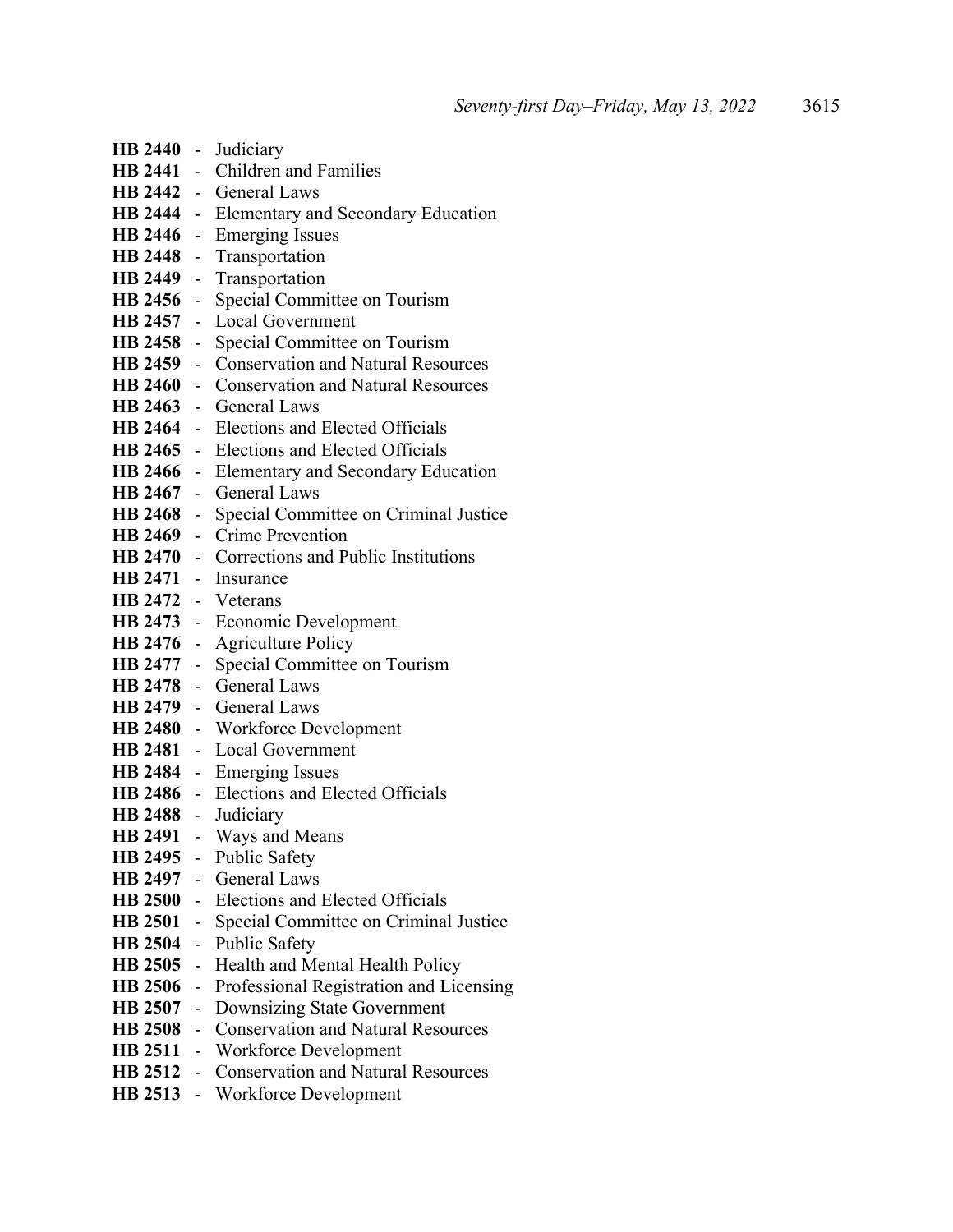| HB 2514 - Utilities |                                                     |
|---------------------|-----------------------------------------------------|
| HB 2516 - Budget    |                                                     |
|                     | HB 2518 - Workforce Development                     |
|                     | HB 2519 - Ways and Means                            |
|                     | HB 2520 - Special Committee on Government Oversight |
|                     | HB 2521 - Judiciary                                 |
|                     | HB 2522 - Local Government                          |
|                     | HB 2523 - Public Safety                             |
| HB 2529 - Judiciary |                                                     |
|                     | HB 2530 - Ways and Means                            |
|                     | HB 2531 - Elections and Elected Officials           |
|                     | HB 2534 - General Laws                              |
|                     | HB 2535 - General Laws                              |
|                     | HB 2536 - General Laws                              |
|                     | HB 2538 - General Laws                              |
|                     | HB 2540 - General Laws                              |
|                     | HB 2541 - General Laws                              |
|                     | HB 2542 - Elementary and Secondary Education        |
|                     | HB 2545 - Ways and Means                            |
|                     | HB 2546 - Elementary and Secondary Education        |
|                     | HB 2547 - Elementary and Secondary Education        |
|                     | HB 2549 - Ways and Means                            |
|                     | HB 2550 - Workforce Development                     |
|                     | HB 2551 - Insurance                                 |
|                     | <b>HB 2552</b> - Financial Institutions             |
|                     | HB 2553 - Health and Mental Health Policy           |
|                     | HB 2557 - General Laws                              |
|                     | HB 2558 - Economic Development                      |
|                     | HB 2559 - Health and Mental Health Policy           |
|                     | HB 2565 - Special Committee on Tourism              |
|                     | HB 2569 - Special Committee on Litigation Reform    |
|                     | HB 2570 - Health and Mental Health Policy           |
|                     | HB 2572 - Public Safety                             |
|                     | HB 2573 - Special Committee on Litigation Reform    |
| HB 2578 - Budget    |                                                     |
|                     | HB 2579 - Crime Prevention                          |
|                     | HB 2580 - General Laws                              |
|                     | HB 2581 - Ways and Means                            |
|                     | HB 2582 - Public Safety                             |
|                     | HB 2584 - Crime Prevention                          |
|                     | HB 2585 - Elections and Elected Officials           |
|                     | HB 2591 - Elementary and Secondary Education        |
|                     | HB 2592 - Judiciary                                 |
|                     | HB 2594 - Ways and Means                            |
| HB 2598 - Judiciary |                                                     |
|                     | HB 2608 - Public Safety                             |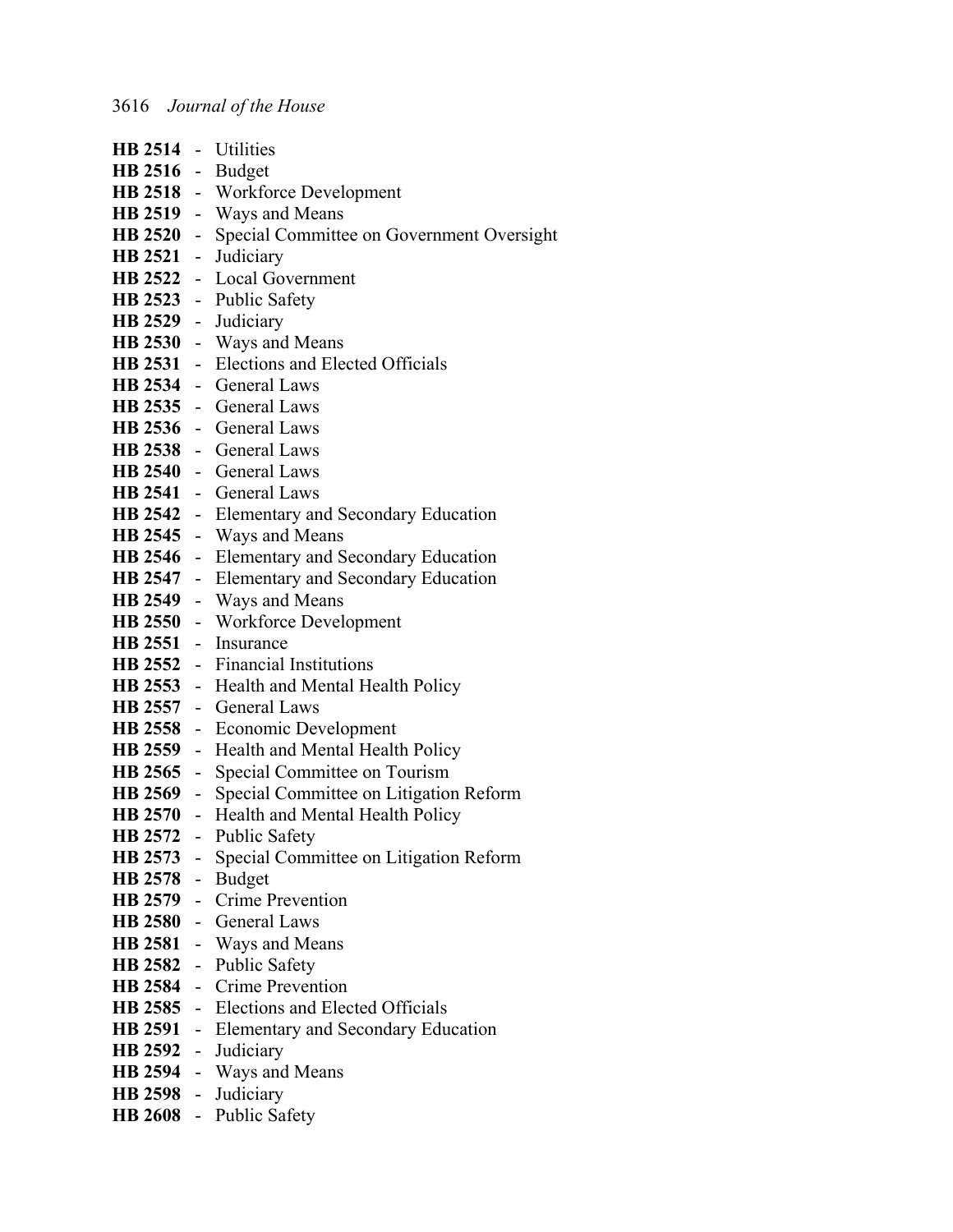|                     | HB 2610 - Elementary and Secondary Education         |
|---------------------|------------------------------------------------------|
|                     | HB 2613 - Higher Education                           |
|                     | HB 2620 - Transportation                             |
|                     | HB 2622 - Professional Registration and Licensing    |
|                     | HB 2629 - General Laws                               |
|                     | HB 2630 - Elections and Elected Officials            |
| HB 2632 - Judiciary |                                                      |
|                     | HB 2634 - Special Committee on Litigation Reform     |
| HB 2635 - Pensions  |                                                      |
| HB 2636 - Judiciary |                                                      |
| <b>HB 2639</b>      | - Special Committee on Criminal Justice              |
|                     | HB 2640 - Children and Families                      |
|                     | HB 2641 - Health and Mental Health Policy            |
|                     | HB 2642 - Children and Families                      |
|                     | HB 2643 - Local Government                           |
|                     | HB 2644 - Insurance                                  |
|                     | HB 2646 - Health and Mental Health Policy            |
| <b>HB 2647</b>      | - Agriculture Policy                                 |
|                     | HB 2648 - Professional Registration and Licensing    |
| HB 2651 - Judiciary |                                                      |
|                     | HB 2653 - Health and Mental Health Policy            |
|                     | HB 2655 - Children and Families                      |
|                     | HB 2656 - Special Committee on Government Oversight  |
|                     | HB 2657 - Local Government                           |
|                     | HB 2659 - General Laws                               |
|                     | <b>HB 2661</b> - Conservation and Natural Resources  |
|                     | HB 2662 - Transportation                             |
|                     | HB 2665 - Public Safety                              |
|                     | HB 2666 - General Laws                               |
| HB 2667 - Budget    |                                                      |
|                     | HB 2668 - Children and Families                      |
|                     | HB 2671 - Public Safety                              |
|                     | HB 2672 - Financial Institutions                     |
|                     | HB 2676 - Public Safety                              |
|                     | HB 2677 - Transportation                             |
|                     | HB 2679 - Judiciary                                  |
| HB 2681 - Pensions  |                                                      |
|                     | HB 2683 - Professional Registration and Licensing    |
| HB 2684 - Pensions  |                                                      |
|                     | HB 2687 - Corrections and Public Institutions        |
|                     | <b>HB 2688</b> - Corrections and Public Institutions |
|                     | HB 2689 - Elementary and Secondary Education         |
|                     | HB 2690 - Insurance                                  |
|                     | HB 2692 - Elementary and Secondary Education         |
| HB 2695 - Utilities |                                                      |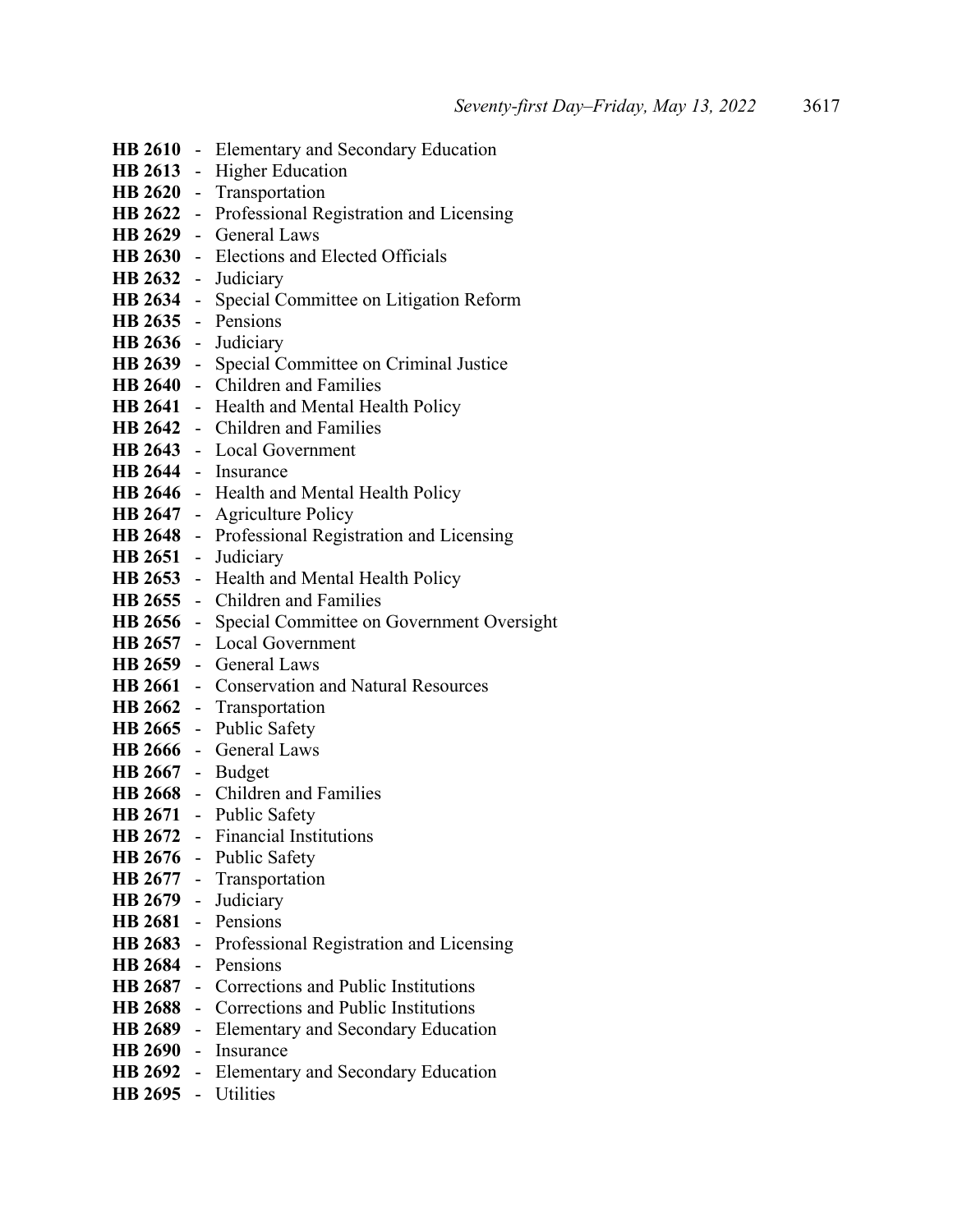|                     |                           | HB 2696 - Local Government                                    |
|---------------------|---------------------------|---------------------------------------------------------------|
| HB 2698 - Judiciary |                           |                                                               |
|                     |                           |                                                               |
|                     |                           | HB 2700 - Judiciary<br>HB 2701 - Special Committee on Tourism |
| HB 2702 - Judiciary |                           |                                                               |
| HB 2707 - Utilities |                           |                                                               |
|                     |                           | HB 2708 - Workforce Development                               |
|                     |                           | HB 2710 - General Laws                                        |
|                     |                           | HB 2712 - Economic Development                                |
|                     |                           | HB 2713 - Judiciary                                           |
| HB 2714 - Judiciary |                           |                                                               |
|                     |                           | HB 2715 - General Laws                                        |
|                     |                           | HB 2716 - Children and Families                               |
| HB 2717 - Utilities |                           |                                                               |
|                     |                           | HB 2718 - Crime Prevention                                    |
|                     |                           | HB 2721 - Transportation                                      |
|                     |                           | HB 2722 - Elections and Elected Officials                     |
|                     |                           | HB 2723 - Transportation                                      |
|                     |                           | HB 2724 - Transportation                                      |
|                     |                           | HB 2725 - Transportation                                      |
|                     |                           | HB 2726 - Special Committee on Broadband and Infrastructure   |
|                     |                           | HB 2730 - Children and Families                               |
|                     |                           | HB 2732 - Special Committee on Tourism                        |
|                     |                           | HB 2733 - Special Committee on Government Oversight           |
|                     |                           | HB 2735 - General Laws                                        |
|                     |                           | HB 2738 - Downsizing State Government                         |
|                     |                           | HB 2739 - Professional Registration and Licensing             |
|                     |                           | HB 2740 - Transportation                                      |
|                     |                           | HB 2741 - Health and Mental Health Policy                     |
|                     |                           | HB 2744 - Transportation                                      |
|                     |                           | <b>HB 2746</b> - Elections and Elected Officials              |
|                     |                           | HB 2747 - Children and Families                               |
|                     |                           | HB 2748 - Transportation                                      |
|                     |                           | HB 2750 - Economic Development                                |
| <b>HB</b> 2751      | $\pm$ .                   | Special Committee on Tourism                                  |
| <b>HB 2752</b>      | $\mathbb{Z}^{\mathbb{Z}}$ | Special Committee on Public Policy                            |
| <b>HB 2753</b>      | $\sim$                    | Special Committee on Small Business                           |
| <b>HB</b> 2755      | $\sim$                    | <b>Rural Community Development</b>                            |
|                     |                           | HB 2756 - Ways and Means                                      |
|                     |                           | HB 2757 - Professional Registration and Licensing             |
| <b>HB 2762</b>      |                           | - Agriculture Policy                                          |
| <b>HB</b> 2764      |                           | - Special Committee on Small Business                         |
| <b>HB</b> 2766      |                           | - Children and Families                                       |
|                     |                           | <b>HB 2767</b> - Elementary and Secondary Education           |
| HB 2768 - Utilities |                           |                                                               |
|                     |                           | HB 2770 - Children and Families                               |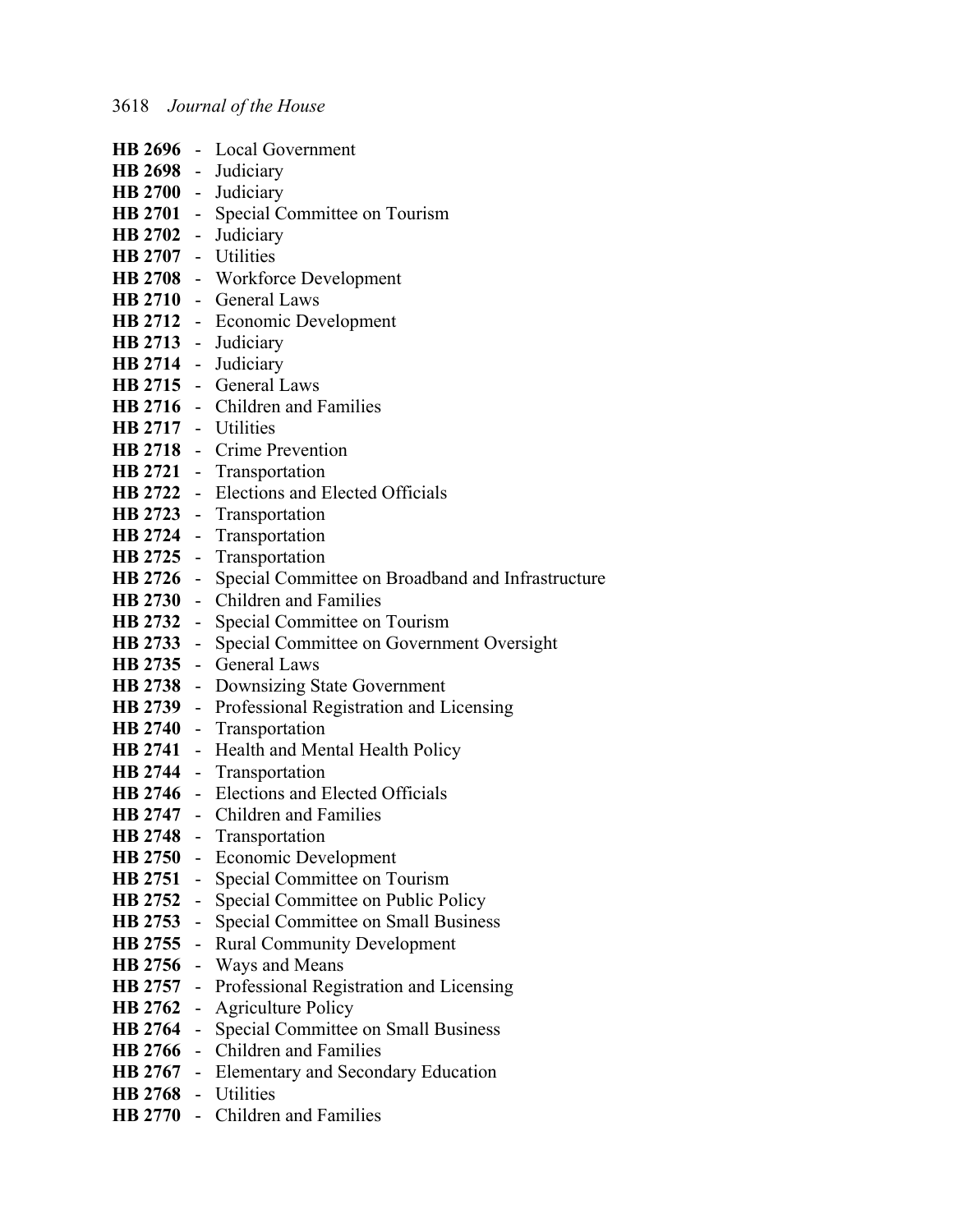|                             |                | <b>HB 2775</b> - Conservation and Natural Resources               |
|-----------------------------|----------------|-------------------------------------------------------------------|
|                             |                | HB 2776 - Ways and Means                                          |
| HB 2777 -                   |                | Transportation                                                    |
| HB 2778 -                   |                | Elementary and Secondary Education                                |
|                             |                | HB 2779 - General Laws                                            |
|                             |                | HB 2783 - Health and Mental Health Policy                         |
|                             |                | HB 2784 - Conservation and Natural Resources                      |
|                             |                | HB 2786 - General Laws                                            |
| HB 2788 - Budget            |                |                                                                   |
|                             |                | HB 2792 - Crime Prevention                                        |
| HB 2793 - Judiciary         |                |                                                                   |
| HB 2796 - Judiciary         |                |                                                                   |
|                             |                | HB 2803 - Ways and Means                                          |
| HB 2804 - Judiciary         |                |                                                                   |
| HB 2805 - Judiciary         |                |                                                                   |
|                             |                | HB 2806 - General Laws                                            |
| HB 2808 - Utilities         |                |                                                                   |
| HB 2809 - Utilities         |                |                                                                   |
|                             |                | HB 2812 - Transportation                                          |
|                             |                | HB 2814 - Rural Community Development                             |
|                             |                | HB 2815 - Ways and Means                                          |
| HB 2816 - Pensions          |                |                                                                   |
|                             |                | HB 2819 - Local Government                                        |
|                             |                | HB 2821 - Transportation                                          |
|                             |                | HB 2822 - Workforce Development                                   |
|                             |                | HB 2823 - Health and Mental Health Policy                         |
|                             |                | HB 2824 - Workforce Development                                   |
| HB 2826 - Veterans          |                |                                                                   |
|                             |                | HB 2827 - Elementary and Secondary Education                      |
|                             |                | HB 2828 - Local Government                                        |
|                             |                | HB 2829 - Elections and Elected Officials                         |
|                             |                | HB 2830 - General Laws                                            |
|                             |                | HB 2831 - Workforce Development                                   |
| <b>HB 2832</b>              | $\sim$         | <b>Agriculture Policy</b><br>- Conservation and Natural Resources |
| <b>HB 2833</b><br>HB 2834 - |                | Professional Registration and Licensing                           |
| HB 2835 -                   |                | Special Committee on Litigation Reform                            |
| HB 2836 -                   |                | Judiciary                                                         |
| HB 2837 -                   |                | <b>Workforce Development</b>                                      |
| HB 2839 -                   |                | <b>Financial Institutions</b>                                     |
| HB 2840 -                   |                | Special Committee on Criminal Justice                             |
| <b>HB 2841</b>              | $\blacksquare$ | <b>Public Safety</b>                                              |
| HB 2842 -                   |                | <b>Elementary and Secondary Education</b>                         |
| HB 2843 - Utilities         |                |                                                                   |
|                             |                | HB 2846 - Ways and Means                                          |
|                             |                |                                                                   |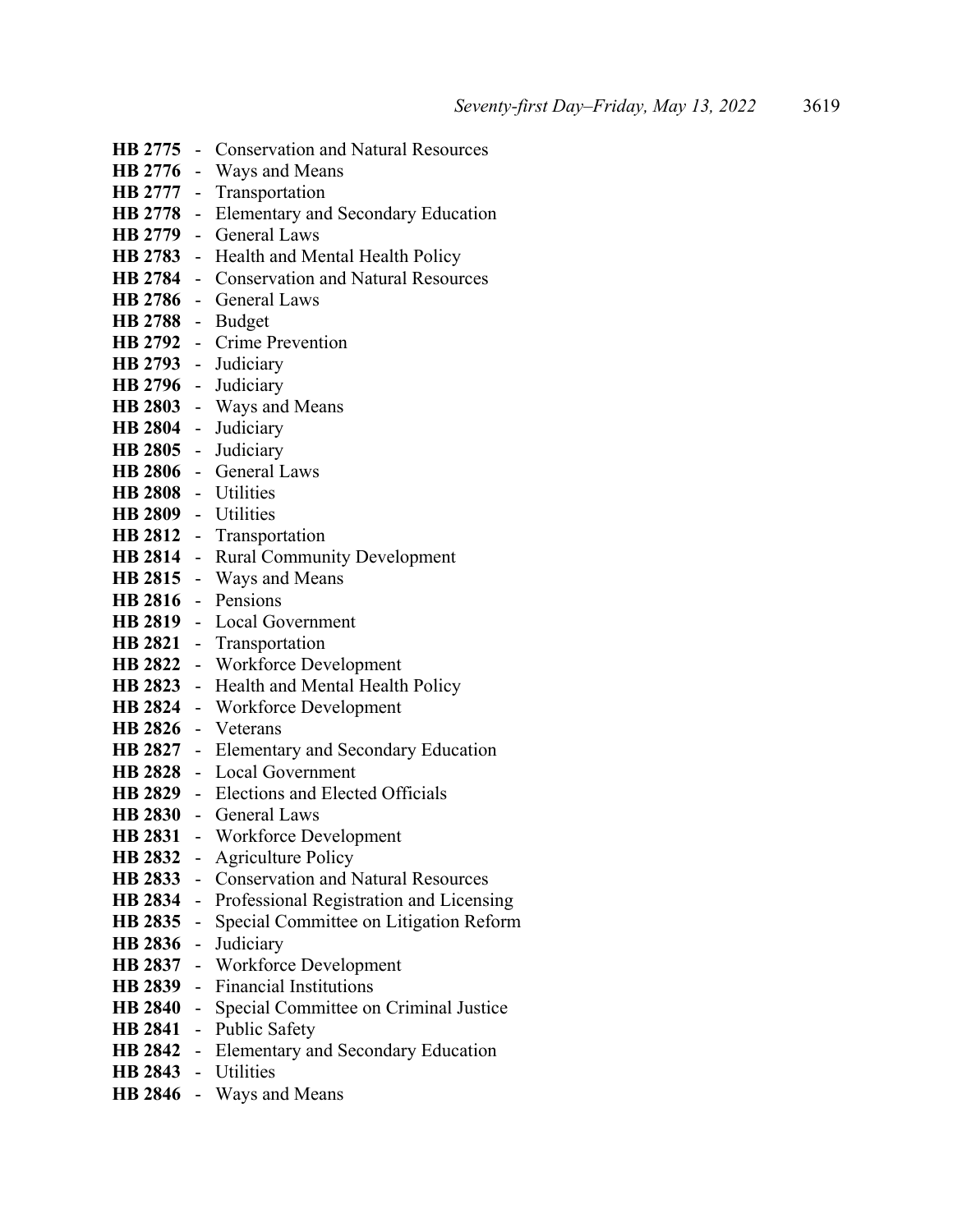|                     | HB 2847 - Special Committee on Small Business               |
|---------------------|-------------------------------------------------------------|
|                     | HB 2848 - Professional Registration and Licensing           |
|                     | HB 2851 - Elections and Elected Officials                   |
|                     | HB 2855 - Public Safety                                     |
|                     | HB 2856 - Workforce Development                             |
|                     | HB 2857 - Public Safety                                     |
|                     | HB 2858 - Local Government                                  |
|                     | HB 2860 - Agriculture Policy                                |
| HB 2863 - Judiciary |                                                             |
|                     | HB 2864 - Children and Families                             |
|                     | HB 2865 - Corrections and Public Institutions               |
| HB 2866 - Budget    |                                                             |
|                     | HB 2867 - Ways and Means                                    |
| HB 2868 - Budget    |                                                             |
|                     | HB 2869 - General Laws                                      |
|                     | HB 2870 - Economic Development                              |
|                     | HB 2873 - General Laws                                      |
|                     | <b>HB 2874</b> - Conservation and Natural Resources         |
|                     | HB 2875 - Children and Families                             |
| HB 2876 - Budget    |                                                             |
|                     | HB 2877 - Professional Registration and Licensing           |
| HB 2878 - Budget    |                                                             |
|                     | HB 2879 - Children and Families                             |
|                     | HB 2880 - Ways and Means                                    |
|                     | HB 2881 - Professional Registration and Licensing           |
|                     | HB 2882 - Judiciary                                         |
|                     | HB 2883 - General Laws                                      |
|                     | HB 2885 - Special Committee on Criminal Justice             |
|                     | HB 2886 - Workforce Development                             |
|                     | HB 2889 - Special Committee on Tourism                      |
|                     | HB 2890 - Special Committee on Tourism                      |
|                     | HB 2891 - Elections and Elected Officials                   |
|                     | <b>HB 2892</b> - Agriculture Policy                         |
|                     | HB 2893 - Agriculture Policy                                |
|                     | HB 2895 - General Laws                                      |
|                     | HB 2896 - Public Safety                                     |
|                     | HB 2898 - Conservation and Natural Resources                |
|                     | HB 2899 - Judiciary                                         |
|                     | HB 2900 - Children and Families                             |
|                     | HB 2901 - Children and Families                             |
|                     | HB 2902 - Elementary and Secondary Education                |
|                     | HB 2903 - General Laws                                      |
|                     | HB 2904 - Transportation                                    |
|                     | HB 2905 - General Laws                                      |
|                     | HB 2907 - Local Government                                  |
|                     | HB 2908 - Special Committee on Broadband and Infrastructure |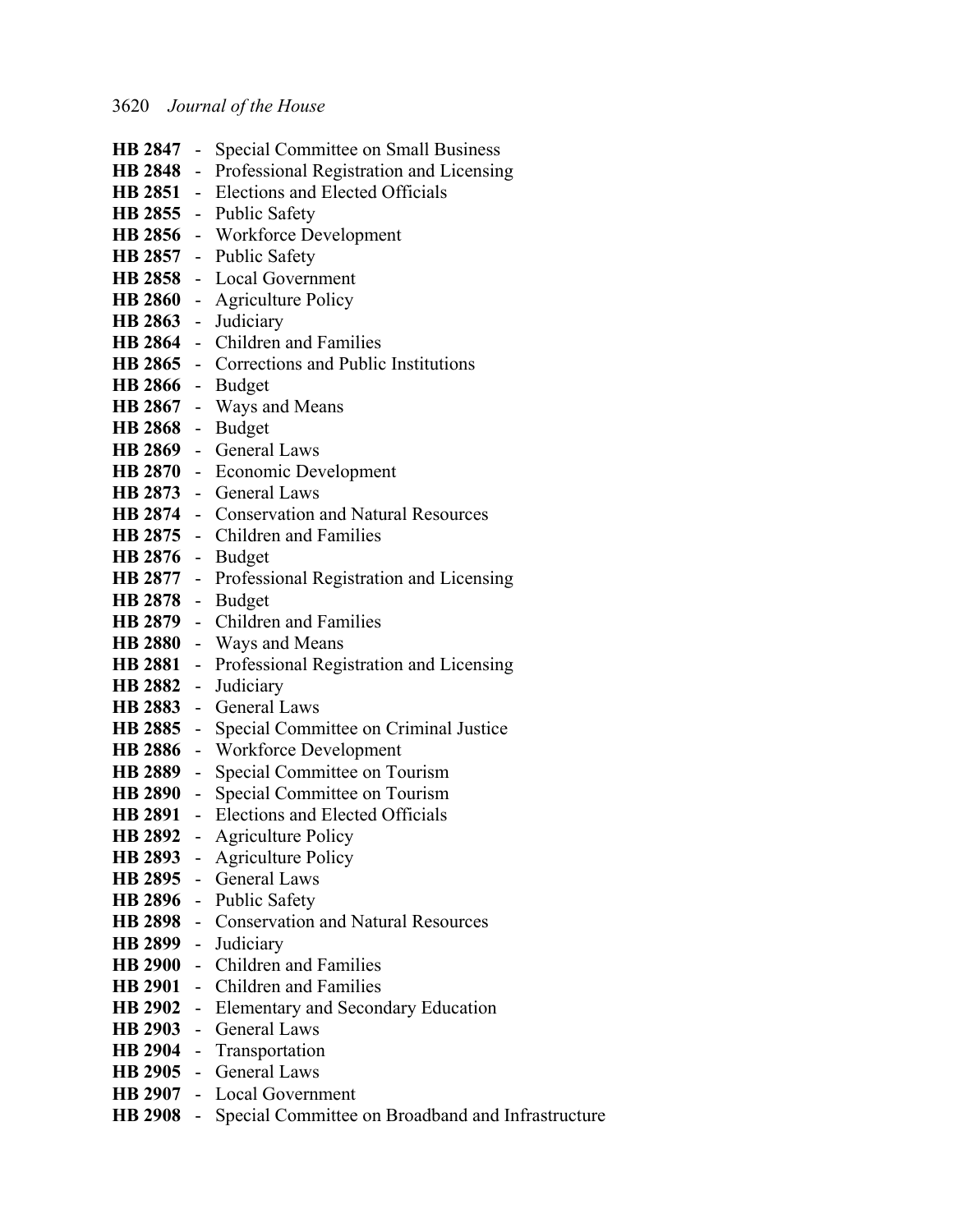- **HB 2910** General Laws
- **HB 2911** Conservation and Natural Resources
- **HB 2912** General Laws
- **HB 2914** Transportation
- **HB 2915** Children and Families
- **HB 2919** Workforce Development
- **HB 2920** Crime Prevention

### **REFERRAL OF SENATE JOINT RESOLUTIONS**

The following Senate Joint Resolution was referred to the Committee indicated:

**SS SJR 41** - Ways and Means

### **REFERRAL OF SENATE BILLS**

The following Senate Bill was referred to the Committee indicated:

**SS SB 742** - Insurance

### **COMMITTEE REPORTS**

### **Committee on Budget**, Chairman Smith (163) reporting:

 Mr. Speaker: Your Committee on Budget, which reviewed tax credits pursuant to Section 33.282, RSMo, begs leave to report it has examined the same and has adopted the accompanying motion by the following vote:

Ayes (16): Black (137), Black (7), Cupps, Deaton, Evans, Fishel, Gregory (51), Lewis (6), Mayhew, McGaugh, Riggs, Riley, Roberts, Sander, Shields and Smith (163)

Noes (6): Aldridge, Bosley, Fogle, Merideth, Nurrenbern and Unsicker

Absent (9): Bland Manlove, Boggs, Burnett, Gregory (96), Hudson, Kelly (141), Richey, West and Windham

#### **Fiscal Year 2023 Tax Credit Motion**

Having reviewed the estimates of new tax credits for Fiscal Year 2023 submitted to the Chairman of the House Budget Committee by the Budget Director pursuant to Section 33.282, RSMo, the Committee on Budget, under the authority of said section, hereby approves those estimated new tax credits for any tax year beginning on or after July 1, 2022 and on or before June 30, 2023, with the following exceptions:

- 1. no credits are approved for grape and wine producers, pursuant to Section 135.700, RSMo, for any tax year beginning on or after July 1, 2022 and on or before June 30, 2023;
- 2. no credits are approved for qualified beef, pursuant to Section 135.679, RSMo, for any tax year beginning on or after July 1, 2022 and on or before June 30, 2023;
- 3. An amount of credits no greater than 72.5% of the federal low-income housing tax credit allocation to Missouri are approved for Missouri low-income housing projects that are not financed with tax-exempt bond issuance, pursuant to Sections 135.350 through 135.363, RSMo, for any tax year beginning on or after July 1, 2022 and on or before June 30, 2023, provided that said amount shall be increased by: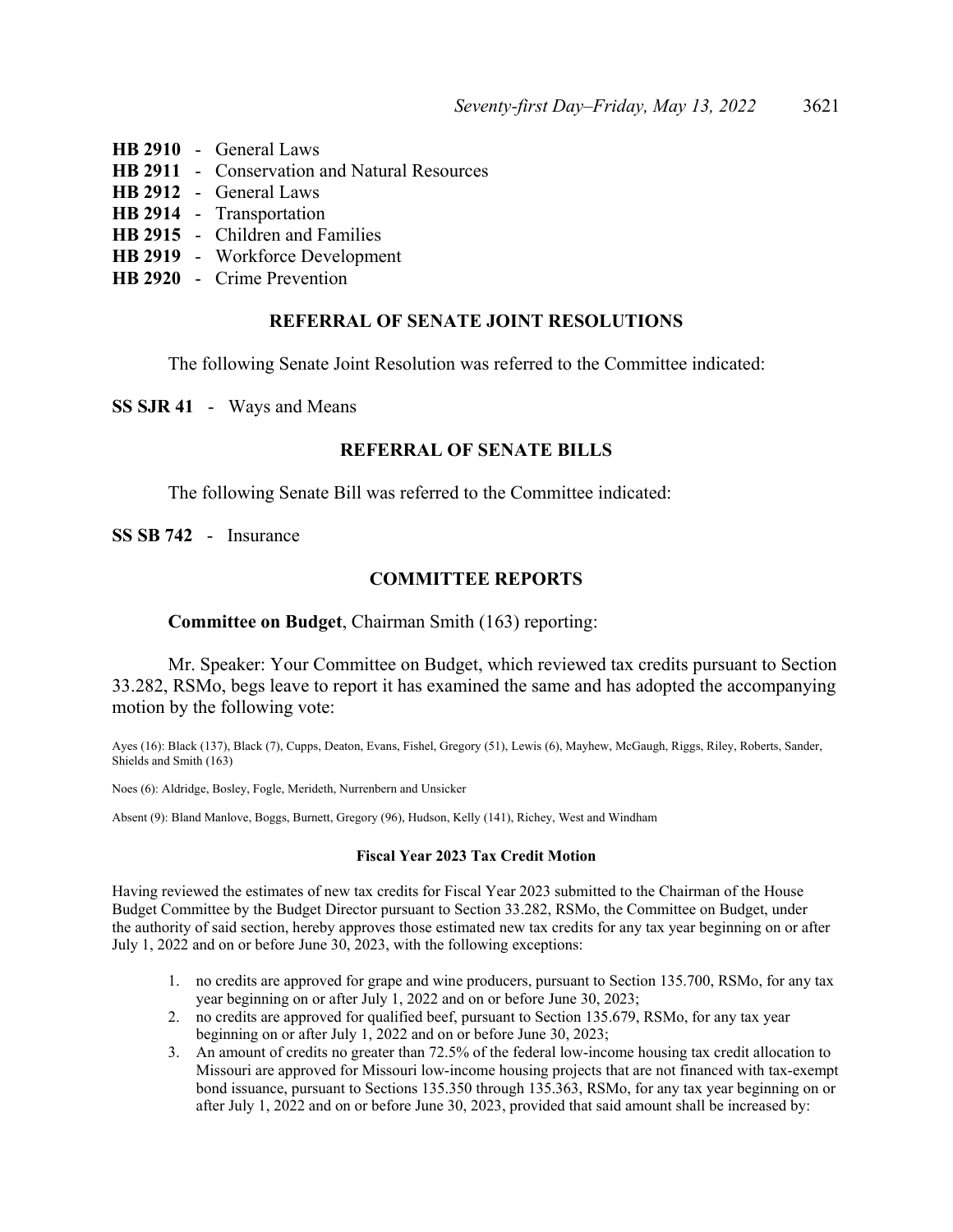- (a) any amount of state tax credits that are recaptured under the provisions of Section 135.355, RSMo, and,
- (b) \$4,000,000, reduced by the amount of credits authorized for projects that are financed with tax-exempt bond issuance;

and further provided that up to 100% of all credits issued shall be issued under the accelerated redemption pilot program. Projects selected for the pilot program will be issued credits equal to the federal Low-Income Housing Tax Credit (LIHTC) credits for the first five years of the redemption period, with the remainder of state LIHTC credits equally distributed over years six through ten;

- 4. no more than \$4,000,000 of credits are approved for Missouri low-income housing projects that are financed with tax-exempt bond issuance, pursuant to Sections 135.350 through 135.363, RSMo, for any tax year beginning on or after July 1, 2022 and on or before June 30, 2023;
- 5. no more than \$120,000,000 of credits are approved for historic structures rehabilitation, pursuant to Sections 253.545 through 253.559, RSMo, for any tax year beginning on or after July 1, 2022 and on or before June 30, 2023;
- 6. no more than \$12,000,000 of credits are approved for new and expanded business facilities, pursuant to Sections 135.100 through 135.155, RSMo, for any tax year beginning on or after July 1, 2022 and on or before June 30, 2023.

The Committee on Budget directs the Chairman of the Committee to report adoption of this Motion to the Chief Clerk of the House and request that the Motion be printed in the Journal of the House.

### **Committee on Rules - Administrative Oversight**, Chairman Eggleston reporting:

 Mr. Speaker: Your Committee on Rules - Administrative Oversight, to which was referred **HCS SS#2 SB 823**, begs leave to report it has examined the same and recommends that it **Do Pass** by the following vote:

Ayes (12): Cupps, Dogan, Eggleston, Fitzwater, Gregory (51), Gregory (96), Hudson, Ingle, Mackey, McGaugh, Patterson and Smith (45)

Noes (0)

Absent (2): Bosley and McDaniel

### **MESSAGES FROM THE GOVERNOR**

May 13, 2022

### TO THE CHIEF CLERK OF THE HOUSE OF REPRESENTATIVES 101st GENERAL ASSEMBLY SECOND REGULAR SESSION STATE OF MISSOURI

Herewith I return to you **Conference Committee Substitute for Senate Committee Substitute for House Committee Substitute for House Bill No. 3015** entitled:

#### AN ACT

To appropriate money for supplemental purposes for the expenses, grants, refunds, and distributions of the several departments and offices of state government and the several divisions and programs thereof, and to transfer money among certain funds, to be expended only as provided in Article IV, Section 28 of the Constitution of Missouri for the fiscal period ending June 30, 2022.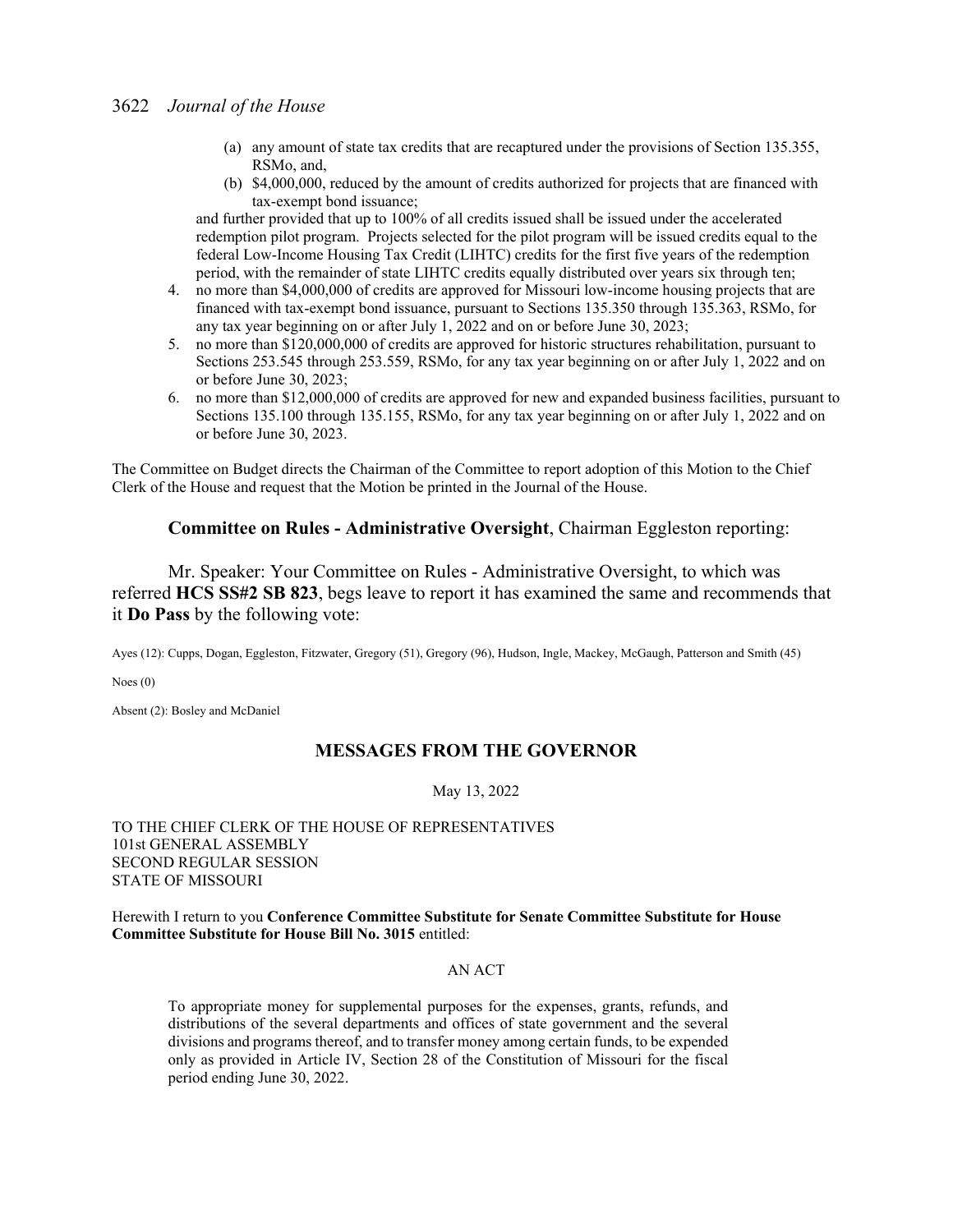On May 13, 2022, I approved said **Conference Committee Substitute for Senate Committee Substitute for House Committee Substitute for House Bill No. 3015**.

Respectfully submitted,

 /s/ Michael L. Parson Governor

 Having been returned from the Governor with his approval, **CCS SCS HCS HB 3015** was delivered to the Secretary of State by the Chief Clerk of the House.

The Benediction was given by Reverend Monsignor Robert A. Kurwicki, Chaplain.

*O Lord, be gracious unto us; we have waited for Thee; be Thou our arm every morning, our salvation also in the time of trouble.* (Isaiah 33:2)

Eternal God, who has created us with minds to seek truth, with hearts to feel love, and with will to choose the right, we bow our heads on this House floor praying for Your divine blessings and good will on our state and in our homes at the end of session.

Breathe into our hearts and into the hearts of our people the spirit of generosity and genuineness for peaceful living. Save us from unhealthy relationships, break down the walls that separate us, and let pettiness pass away, as the power of Your love comes to life within us as we return home to family and friends.

We commend our state to You. Make us worthy of the sacrifices made these past months. Save us from regrets. Bless those whose terms here are completed. They hate to leave but know the cycle of political life must continue. Keep their friendships strong!

Finally, grant that as we close this long day with You that Your powerful blessings rest upon us forever.

And the House says, "Amen!"

### **ADJOURNMENT**

 On motion of Representative Plocher, the House adjourned until 10:00 a.m., Wednesday, May 18, 2022.